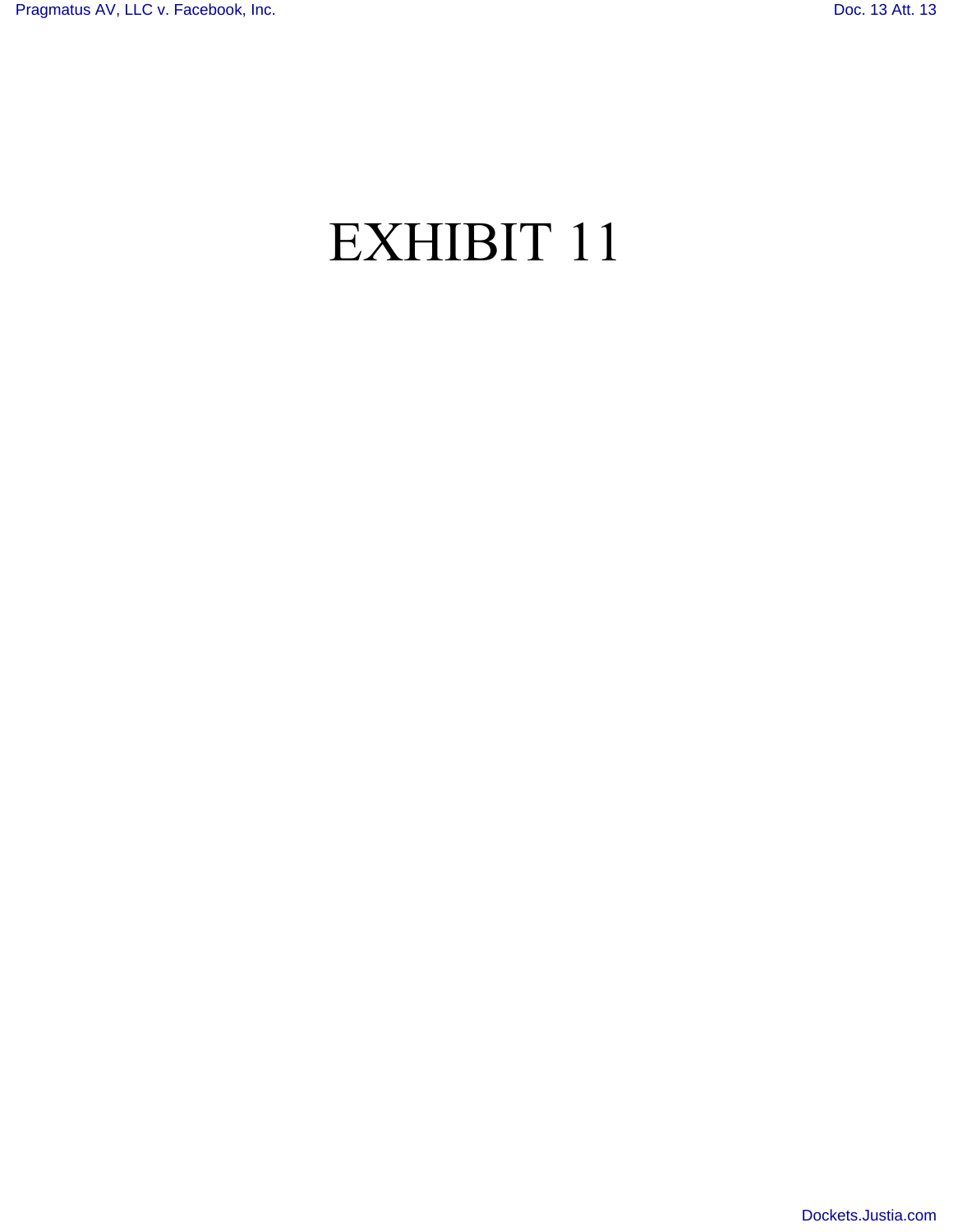# **U.S. District Court California Northern District (San Francisco) CIVIL DOCKET FOR CASE #: 3:02-cv-04591-MMC**

Collaboration Properties, Inc. v. Polycom, Inc. Assigned to: Hon. Maxine M. Chesney Referred to: Magistrate Judge Edward M. Chen Demand: \$0 Cause: 35:271 Patent Infringement

### **Plaintiff**

**Collaboration Properties, Inc.**

*a Nevada corporation*

Date Filed: 09/23/2002 Date Terminated: 11/15/2004 Jury Demand: Both Nature of Suit: 830 Patent Jurisdiction: Federal Question

### represented by **George Michael Newcombe**

Simpson Thacher & Bartlett LLP 3330 Hillview Avenue Palo Alto, CA 94304 650-251-5000 Fax: 650-251-5002 Email: gnewcombe@stblaw.com *LEAD ATTORNEY ATTORNEY TO BE NOTICED*

### **Amy E. Semet**

Simpson Thacher & Bartlett LLP 425 Lexington Avenue New York, NY 10017 (212) 455-2000 Fax: (212) 455-2502 *ATTORNEY TO BE NOTICED*

### **Catherine Morris Krow**

Orrick, Herrington & Sutcliffe LLP The Orrick Building 405 Howard Street San Francisco, CA 94105 (415) 773-5984 Fax: (415) 773-5759 Email: cmorris@orrick.com *ATTORNEY TO BE NOTICED*

### **Harrison J. Frahn , IV**

Simpson Thacher & Bartlett 2550 Hanover Street Palo Alto, CA 94304 650-251-5025 Fax: 650-251-5002 Email: hfrahn@stblaw.com *ATTORNEY TO BE NOTICED*

### **Henry B. Gutman**

Simpson Thacher & Bartlett LLP 425 Lexington Avenue New York, NY 10017-3954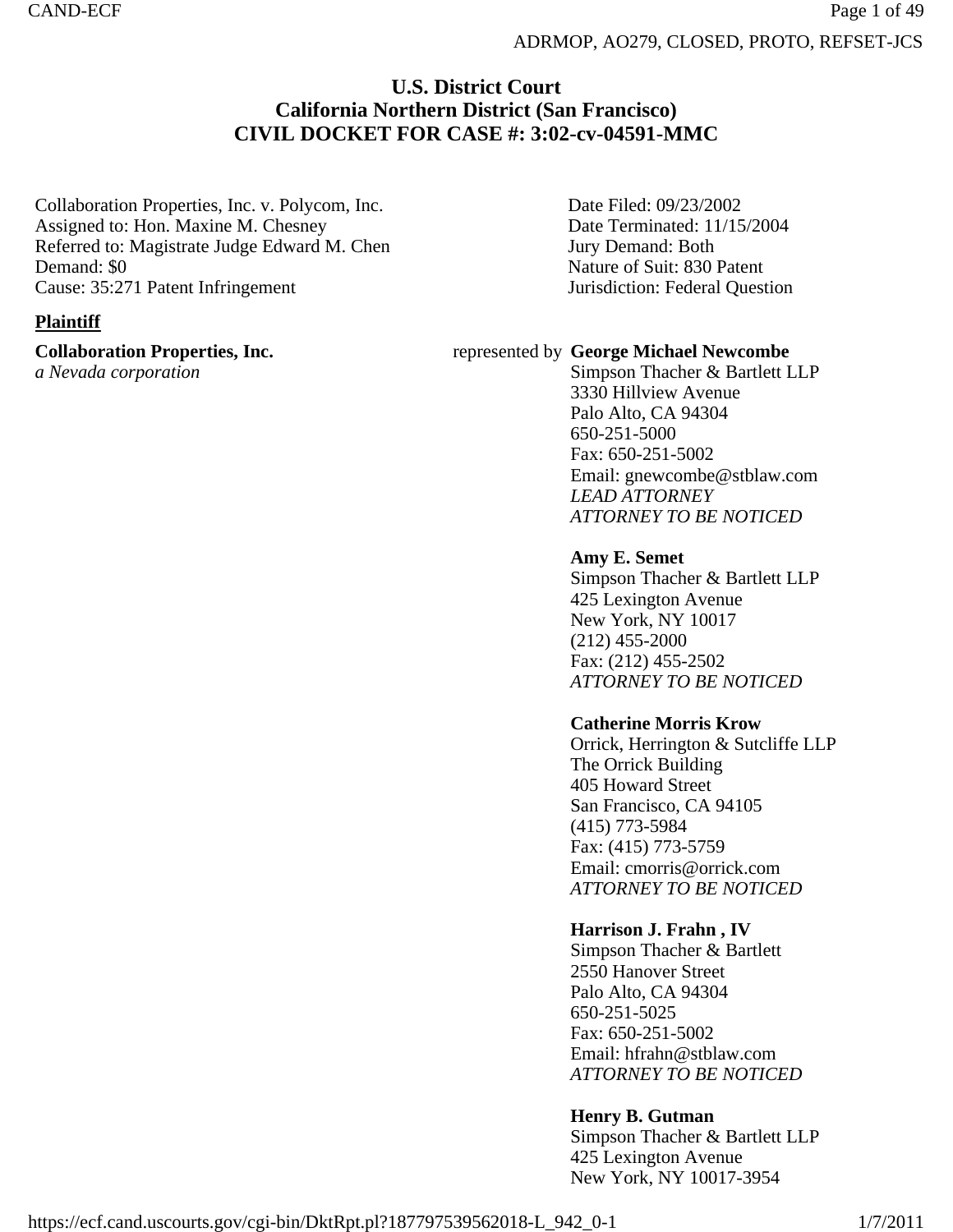212-455-3180 Fax: (212)455-2502 Email: hgutman@stblaw.com *ATTORNEY TO BE NOTICED*

#### **Jeffrey E. Ostrow**

Simpson Thacher & Bartlett LLP 2550 Hanover Street Palo Alto, CA 94304 (650)251-5000 Fax: (650)251-5002 Email: j\_ostrow@stblaw.com *ATTORNEY TO BE NOTICED*

#### **Jeremy S. Pitcock**

Simpson Thacher & Bartlett LLP 425 Lexington Avenue New York, NY 10017 (212)455-2000 Fax: (212)4552502 Email: jpitcock@stblaw.com *ATTORNEY TO BE NOTICED*

#### **Noah M. Leibowitz**

Simpson Thatcher & Bartlett LLP 425 Lexington Avenue New York, NY 10017 (212) 455-2000 Fax: (212) 455-2502 Email: nleibowitz@stblaw.com *ATTORNEY TO BE NOTICED*

V.

#### **Defendant**

**Polycom, Inc.** *a Delaware corporation*

#### represented by **John Watkins Keker**

Keker & Van Nest LLP 710 Sansome Street San Francisco, CA 94111-1704 415/391-5400 Fax: 415-397-7188 *LEAD ATTORNEY ATTORNEY TO BE NOTICED*

#### **Kara M. Andersen**

Keker & Van Nest, LLP 710 Sansome Street San Francisco, CA 94111 415-391-5400 Fax: 415/397-7188 Email: kara@pneumrx.com *LEAD ATTORNEY ATTORNEY TO BE NOTICED*

#### **Leo L. Lam**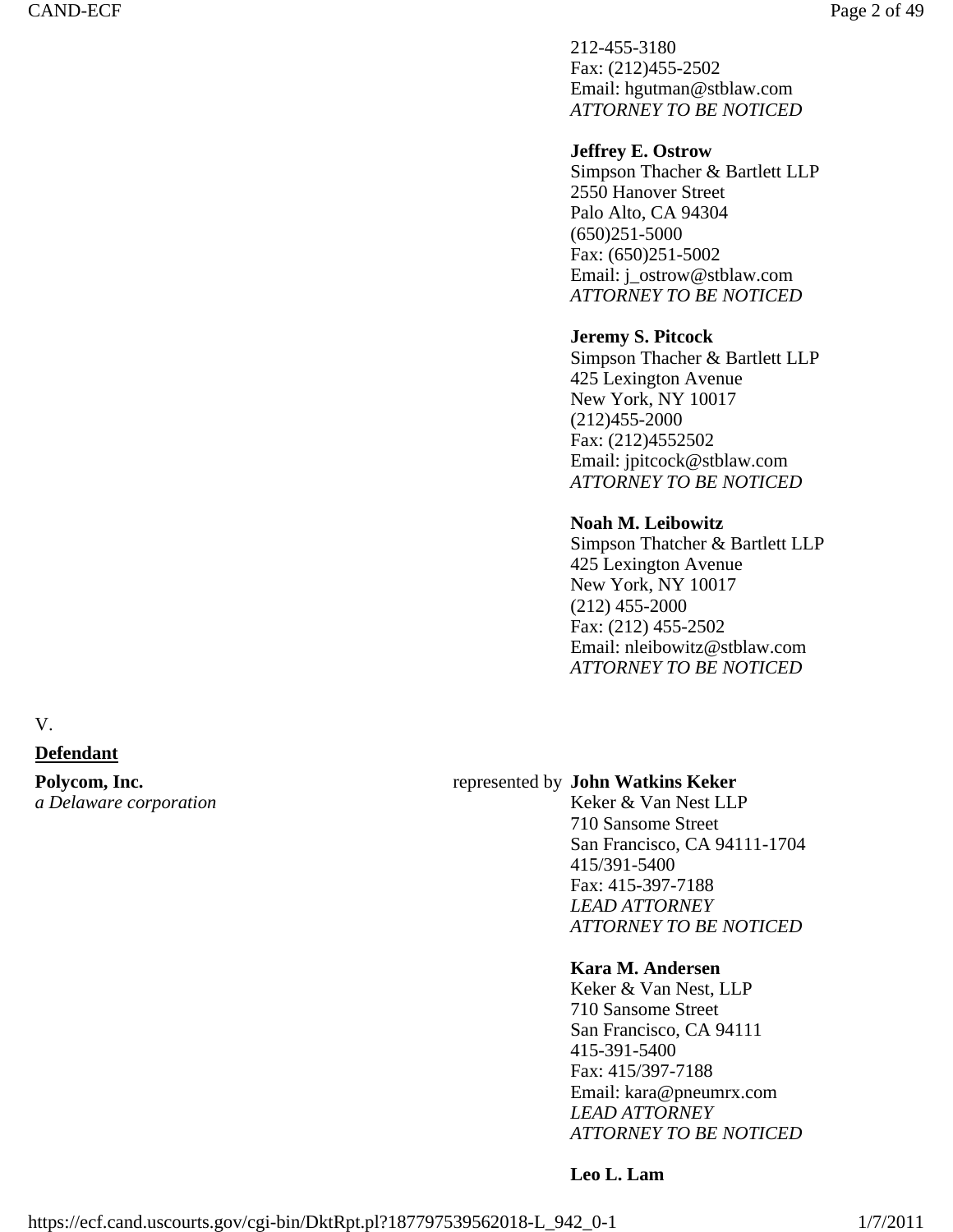Keker & Van Nest LLP 710 Sansome Street San Francisco, CA 94111-1704 415-391-5400 Email: leo@kvn.com *LEAD ATTORNEY ATTORNEY TO BE NOTICED*

#### **Michael D. Celio**

Keker & Van Nest LLP 710 Sansome Street San Francisco, CA 94111-1704 415/773-6613 Fax: 415-397-7188 Email: mdc@kvn.com *LEAD ATTORNEY ATTORNEY TO BE NOTICED*

### **Ashok Ramani**

Keker & Van Nest, LLP 710 Sansome Street San Francisco, CA 94111-1704 415-391-5400 Fax: 415-397-7188 Email: axr@kvn.com *ATTORNEY TO BE NOTICED*

#### **Counter-defendant**

#### **Avistar Communications Corporation** represented by **Bas de Blank**

Orrick, Herrington & Sutcliffe LLP 1000 Marsh Road Menlo Park, CA 94205 (650) 614-7400 Fax: (650) 614-7401 Email: basdeblank@orrick.com *LEAD ATTORNEY ATTORNEY TO BE NOTICED*

#### **Eric Lance Wesenberg**

Perkins Colie LLP 3150 Porter Drive Palo Alto, CA 94304-1212 650-838-4300 Fax: 650-838-4350 Email: ewesenberg@perkinscoie.com *LEAD ATTORNEY ATTORNEY TO BE NOTICED*

#### **William L. Anthony , Jr.**

Orrick Herrington & Sutcliffe LLP 1000 Marsh Road Menlo Park, CA 94025 650-614-7400 Fax: 650-614-7401 Email: wanthony@orrick.com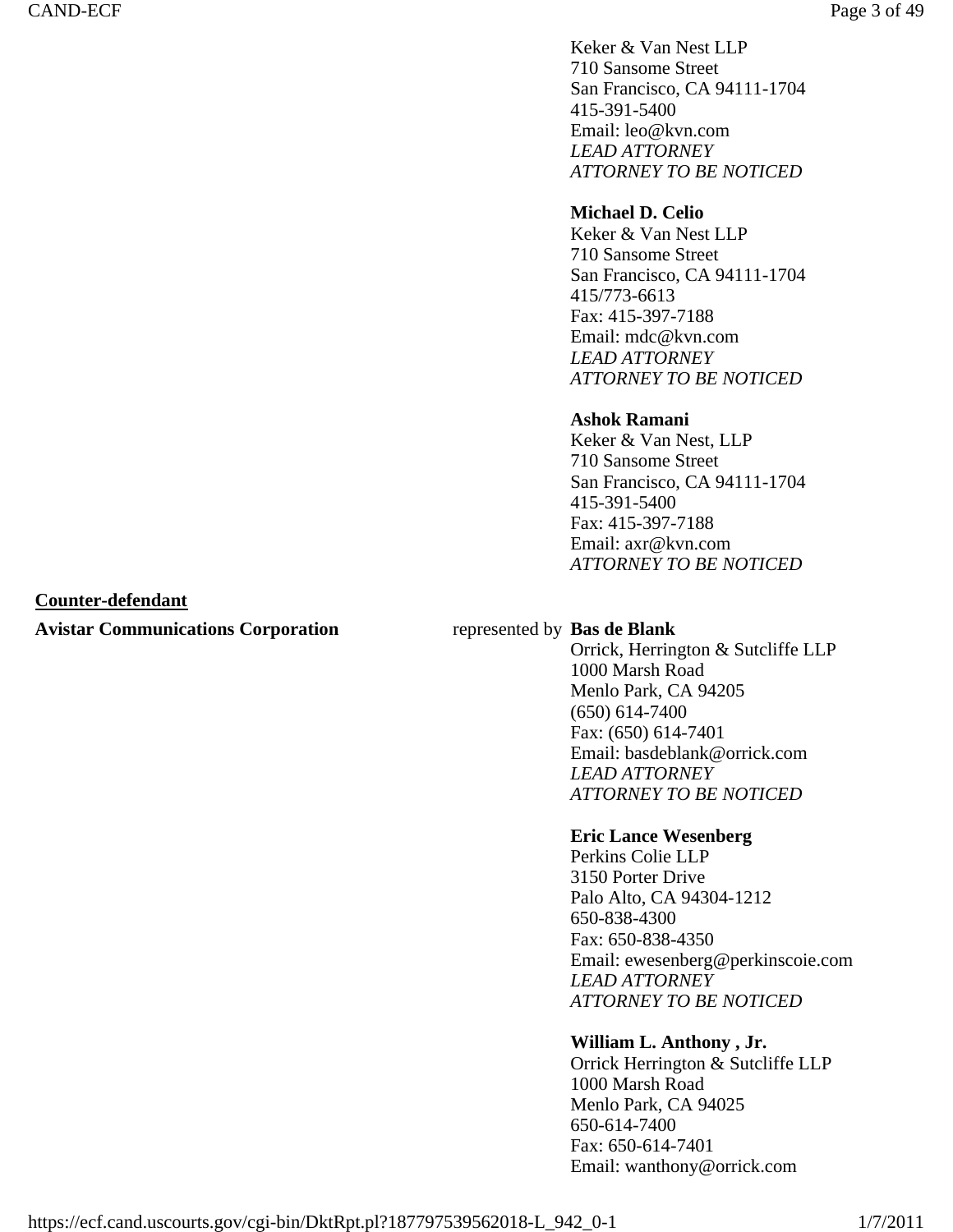*LEAD ATTORNEY ATTORNEY TO BE NOTICED*

**Amy E. Semet**  (See above for address) *ATTORNEY TO BE NOTICED*

**George Michael Newcombe**  (See above for address) *ATTORNEY TO BE NOTICED*

**Harrison J. Frahn , IV**  (See above for address) *ATTORNEY TO BE NOTICED*

#### **Henry B. Gutman**  Simpson Thacher & Bartlett 425 Lexington Avenue New York, NY 10017-3954 212-455-3180 Fax: (212)455-2502 Email: hgutman@stblaw.com *ATTORNEY TO BE NOTICED*

**Jeffrey E. Ostrow**  (See above for address) *ATTORNEY TO BE NOTICED*

**Jeremy S. Pitcock**  (See above for address) *ATTORNEY TO BE NOTICED*

#### **Noah M. Leibowitz**  (See above for address) *ATTORNEY TO BE NOTICED*

**Counter-claimant** 

**Polycom, Inc.** *a Delaware corporation*

### represented by **John Watkins Keker**

(See above for address) *LEAD ATTORNEY ATTORNEY TO BE NOTICED*

### **Kara M. Andersen**

(See above for address) *LEAD ATTORNEY ATTORNEY TO BE NOTICED*

### **Leo L. Lam**

(See above for address) *LEAD ATTORNEY ATTORNEY TO BE NOTICED*

### **Michael D. Celio**

(See above for address) *LEAD ATTORNEY*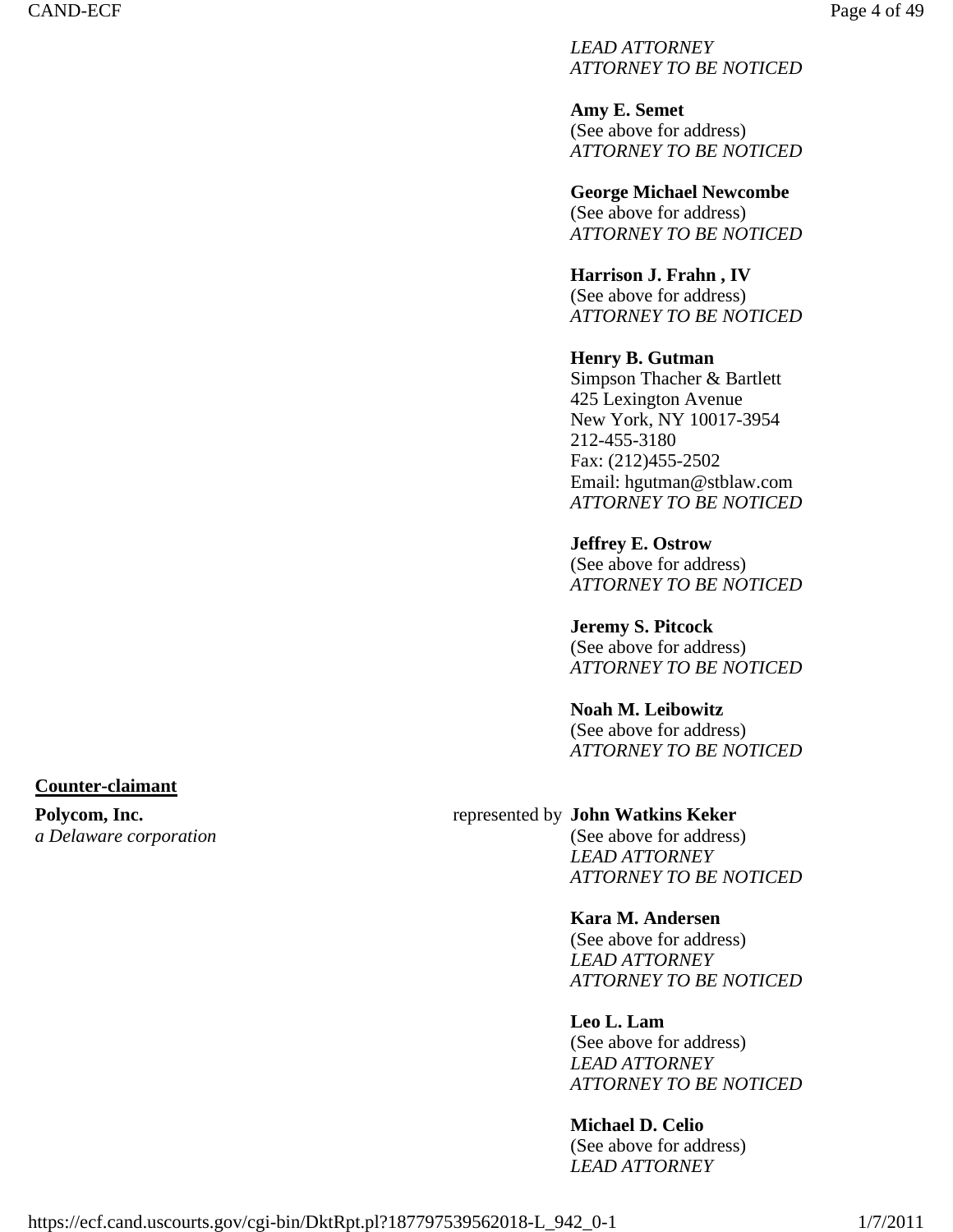#### *ATTORNEY TO BE NOTICED*

# V.

### **Counter-defendant**

**Collaboration Properties, Inc.**

*a Nevada corporation*

#### represented by **Catherine Morris Krow**

(See above for address) *LEAD ATTORNEY ATTORNEY TO BE NOTICED*

**Amy E. Semet**  (See above for address) *ATTORNEY TO BE NOTICED*

**George Michael Newcombe**  (See above for address) *ATTORNEY TO BE NOTICED*

**Harrison J. Frahn , IV**  (See above for address) *ATTORNEY TO BE NOTICED*

**Henry B. Gutman**  (See above for address) *ATTORNEY TO BE NOTICED*

**Jeffrey E. Ostrow**  (See above for address) *ATTORNEY TO BE NOTICED*

**Jeremy S. Pitcock**  (See above for address) *ATTORNEY TO BE NOTICED*

**Noah M. Leibowitz**  (See above for address) *ATTORNEY TO BE NOTICED*

### **Counter-claimant**

### **Avistar Communications Corporation** represented by **Bas de Blank**

(See above for address) *LEAD ATTORNEY ATTORNEY TO BE NOTICED*

### **Eric Lance Wesenberg**

(See above for address) *LEAD ATTORNEY ATTORNEY TO BE NOTICED*

### **William L. Anthony , Jr.**

(See above for address) *LEAD ATTORNEY ATTORNEY TO BE NOTICED*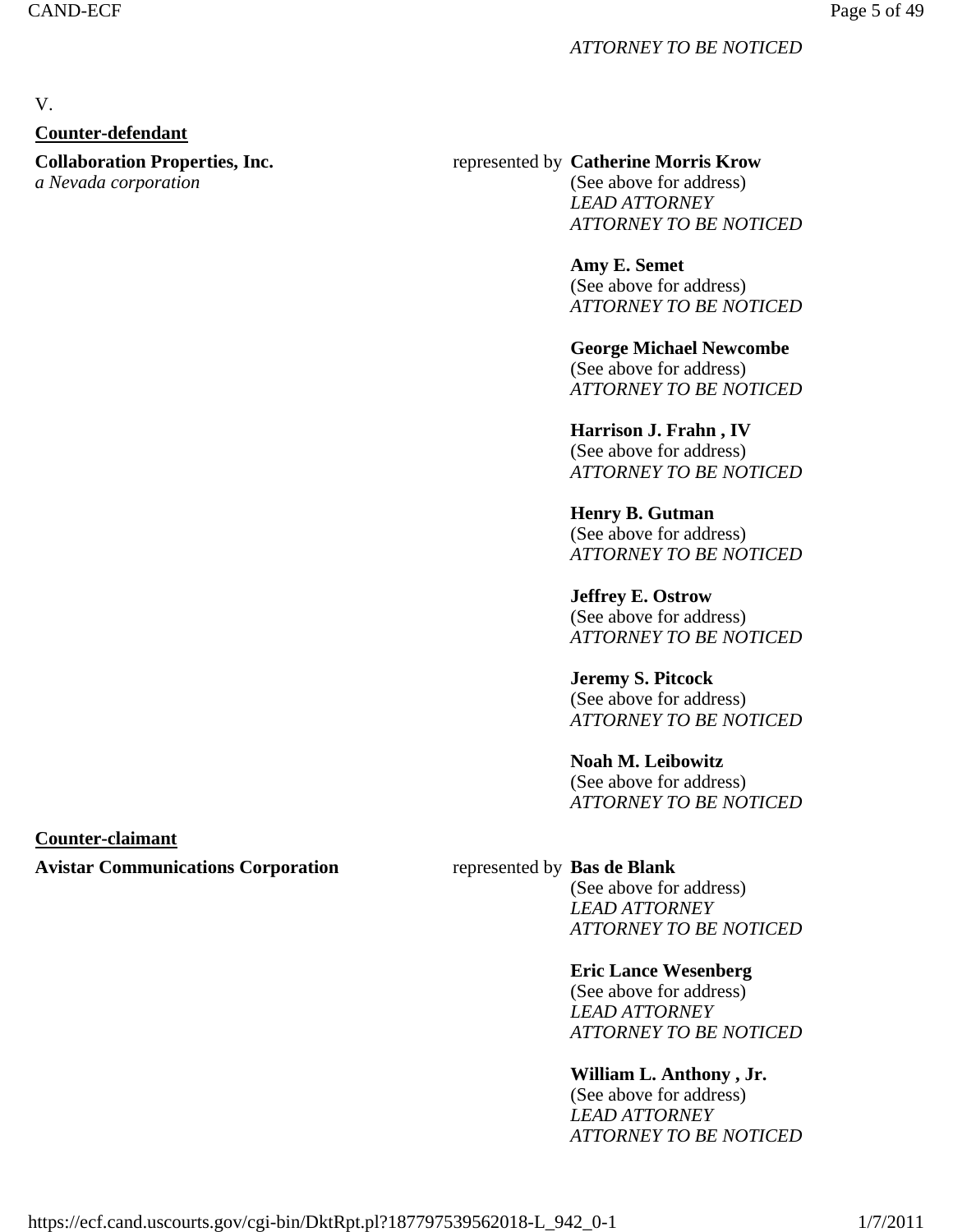### **Counter-defendant**

**Polycom, Inc.** *a Delaware corporation*

### **Counter-claimant**

**Polycom, Inc.** *a Delaware corporation*

V.

**Counter-defendant** 

**Avistar Communications Corporation**

### **Counter-defendant**

### **Collaboration Properties, Inc.**

*a Nevada corporation*

| <b>Date Filed</b> | #              | <b>Docket Text</b>                                                                                                                                                                       |
|-------------------|----------------|------------------------------------------------------------------------------------------------------------------------------------------------------------------------------------------|
| 09/23/2002        | $\mathbf{1}$   | COMPLAINT (Summons Issued) against Polycom, Inc. (Filing fee \$150.00 receipt number<br>3339616). Filed by Collaboration Properties, Inc (tn, ) (Entered: 09/24/2002)                    |
| 09/23/2002        | $\overline{2}$ | APPLICATION for Attorney Henry B. Gutman to Appear Pro Hac Vice, (Filing Fee paid,<br>receipt #:3339616) filed by Plaintiff Collaboration Properties, Inc (tn) (Entered:<br>09/24/2002)  |
| 09/23/2002        |                | Received Order re 2 : [Proposed] Order granting plaintiff's application for pro hac vice by<br>Collaboration Properties, Inc (tn, ) (Entered: 09/24/2002)                                |
| 09/23/2002        | 3              | APPLICATION for Attorney Jeremy S. Pitcock to Appear Pro Hac Vice, (Filing Fee paid,<br>receipt #3339616) filed by Plaintiff Collaboration Properties, Inc (tn) (Entered:<br>09/24/2002) |
| 09/23/2002        |                | Received Order re 3 : [Proposed] Order granting plaintiff's application for pro hac vice by<br>Collaboration Properties, Inc (tn, ) (Entered: 09/24/2002)                                |
| 09/23/2002        | $\overline{4}$ | Certificate of Interested Entities or Persons pursuant to Civil L.R. 3-16 by Collaboration<br>Properties, Inc. (tn, ) (Entered: 09/24/2002)                                              |
| 09/23/2002        |                | Summons Issued as to Polycom, Inc. (tn, ) (Entered: 09/24/2002)                                                                                                                          |
| 09/23/2002        | $\mathfrak{S}$ | ADR SCHEDULING ORDER: Case Management Statement due by 1/22/2003. Initial Case<br>Management Conference set for 1:30 p.m. on 1/29/2003. (tn) (Entered: 09/24/2002)                       |
| 09/23/2002        |                | REPORT on the filing or determination of an action regarding Patent Infringement. (cc:<br>form mailed to register). (tn, ) (Entered: 09/24/2002)                                         |
| 09/25/2002        | 6              | Declination to Proceed Before a U.S. Magistrate Judge by Collaboration Properties, Inc<br>$(ci, )$ (Entered: 09/26/2002)                                                                 |
| 09/25/2002        | 7              | CERTIFICATE OF SERVICE by Collaboration Properties, Inc. re 6 (ci, ) (Entered:<br>09/26/2002)                                                                                            |
| 09/27/2002        | 8              | SUMMONS Returned Executed, by Polycom, Inc., Polycom, Inc. (vlh, ) (Entered:<br>10/01/2002)                                                                                              |
|                   |                |                                                                                                                                                                                          |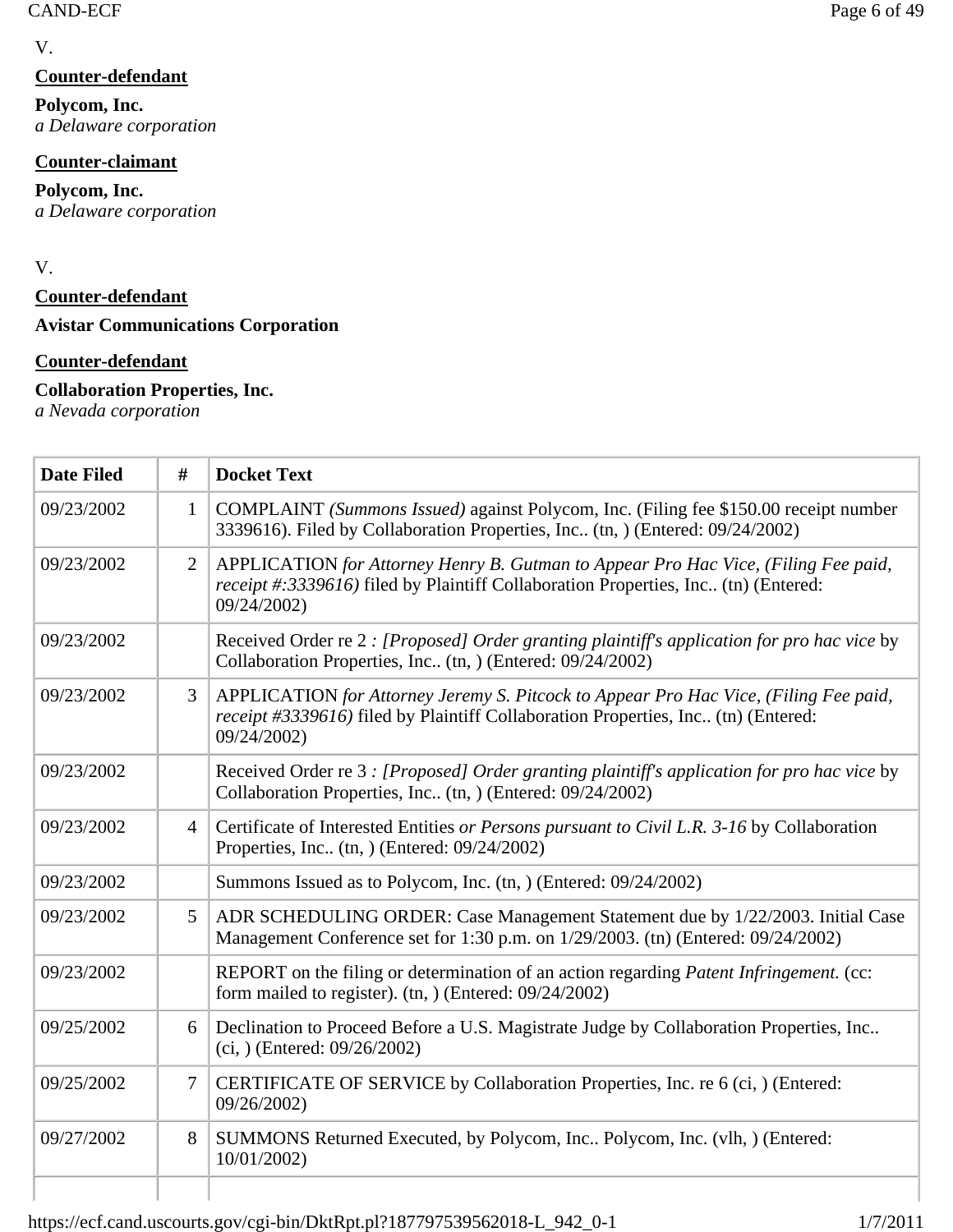| 10/01/2002 | 9  | CLERK'S NOTICE of Impending Reassignment to a United States District Court Judge. (tn)<br>(Entered: 10/02/2002)                                                                                                               |
|------------|----|-------------------------------------------------------------------------------------------------------------------------------------------------------------------------------------------------------------------------------|
| 10/02/2002 | 10 | ORDER REASSIGNING CASE. Case reassigned to Judge William H. Alsup for all further<br>proceedings. Judge Edward M. Chen no longer assigned to case. Signed by Executive<br>Committee on 10/02/02. (ci, ) (Entered: 10/03/2002) |
| 10/10/2002 | 11 | NOTICE re 10 reassignment order by Collaboration Properties, Inc., (kpc, ) (Entered:<br>10/15/2002                                                                                                                            |
| 10/10/2002 |    | Received Document stipulatiomn extending time to respond to complaint by Polycom, Inc<br>$(kpc, )$ (Entered: $10/15/2002$ )                                                                                                   |
| 10/10/2002 | 12 | CERTIFICATE OF SERVICE by Collaboration Properties, Inc. re 11 (kpc, ) (Entered:<br>10/15/2002                                                                                                                                |
| 10/17/2002 | 13 | CLERK'S NOTICE Scheduling Initial Case Management Conference on Reassignment.<br>Case Management Conference set for 1/23/2003 at 11:00 AM. Case Management Statement<br>due by 1/16/2003. (vlh, ) (Entered: 10/22/2002)       |
| 10/22/2002 | 14 | NOTICE of entry of notice scheduling initial case management conference on reassignment<br>by Collaboration Properties, Inc (kpc, ) (Entered: 10/24/2002)                                                                     |
| 10/22/2002 | 15 | CERTIFICATE OF SERVICE by Collaboration Properties, Inc. re 14 (kpc, ) (Entered:<br>10/24/2002                                                                                                                                |
| 11/14/2002 | 16 | ANSWER to Complaint, COUNTERCLAIM against Collaboration Properties, Inc. by<br>Polycom, Inc. (kpc, ) (Entered: 11/18/2002)                                                                                                    |
| 11/27/2002 | 17 | MOTION for Pro Hac Vice of Henry B. Gutman (filing fee paid) filed by Collaboration<br>Properties, Inc. (vlh.) (Entered: 12/03/2002)                                                                                          |
| 11/27/2002 | 18 | MOTION for Pro Hac Vice of Jeremy S. Pitcock (filing fee paid) filed by Collaboration<br>Properties, Inc (vlh, ) (Entered: 12/03/2002)                                                                                        |
| 11/27/2002 |    | Received Document re 18 Proposed Order Granting MOTION for Pro Hac Vice of Jeremy<br>S. Pitcock by Collaboration Properties, Inc. (vlh.) (Entered: 12/03/2002)                                                                |
| 11/27/2002 |    | Received Document re 17 Proposed Order Granting MOTION for Pro Hac Vice of Henry B.<br>Gutman by Collaboration Properties, Inc (vlh, ) (Entered: 12/03/2002)                                                                  |
| 11/27/2002 | 19 | CERTIFICATE OF SERVICE by Collaboration Properties, Inc. re 17, 18 (vlh, ) (Entered:<br>12/03/2002)                                                                                                                           |
| 12/09/2002 | 20 | ANSWER to Counterclaim by Collaboration Properties, Inc. (vlh.) (Entered: 12/11/2002)                                                                                                                                         |
| 12/09/2002 | 21 | CERTIFICATE OF SERVICE by Collaboration Properties, Inc. re 20 (vlh, ) (Entered:<br>12/11/2002)                                                                                                                               |
| 01/08/2003 | 22 | MOTION for Pro Hac Vice admission of Jeremy S. Pitcock filed by Collaboration<br>Properties, Inc., (kpc, ) (Entered: $01/10/2003$ )                                                                                           |
| 01/08/2003 |    | Received Order re 22 by Collaboration Properties, Inc. (kpc, ) (Entered: 01/10/2003)                                                                                                                                          |
| 01/08/2003 | 23 | MOTION for Pro Hac Vice admission of Henry B. Gutman filed by Collaboration<br>Properties, Inc. (kpc, ) (Entered: $01/10/2003$ )                                                                                              |
| 01/08/2003 |    | Received Order re 23 by Collaboration Properties, Inc (kpc, ) (Entered: 01/10/2003)                                                                                                                                           |
| 01/08/2003 | 24 | CERTIFICATE OF SERVICE by Collaboration Properties, Inc. re 22, 23 (kpc, ) (Entered:<br>01/10/2003                                                                                                                            |
|            |    |                                                                                                                                                                                                                               |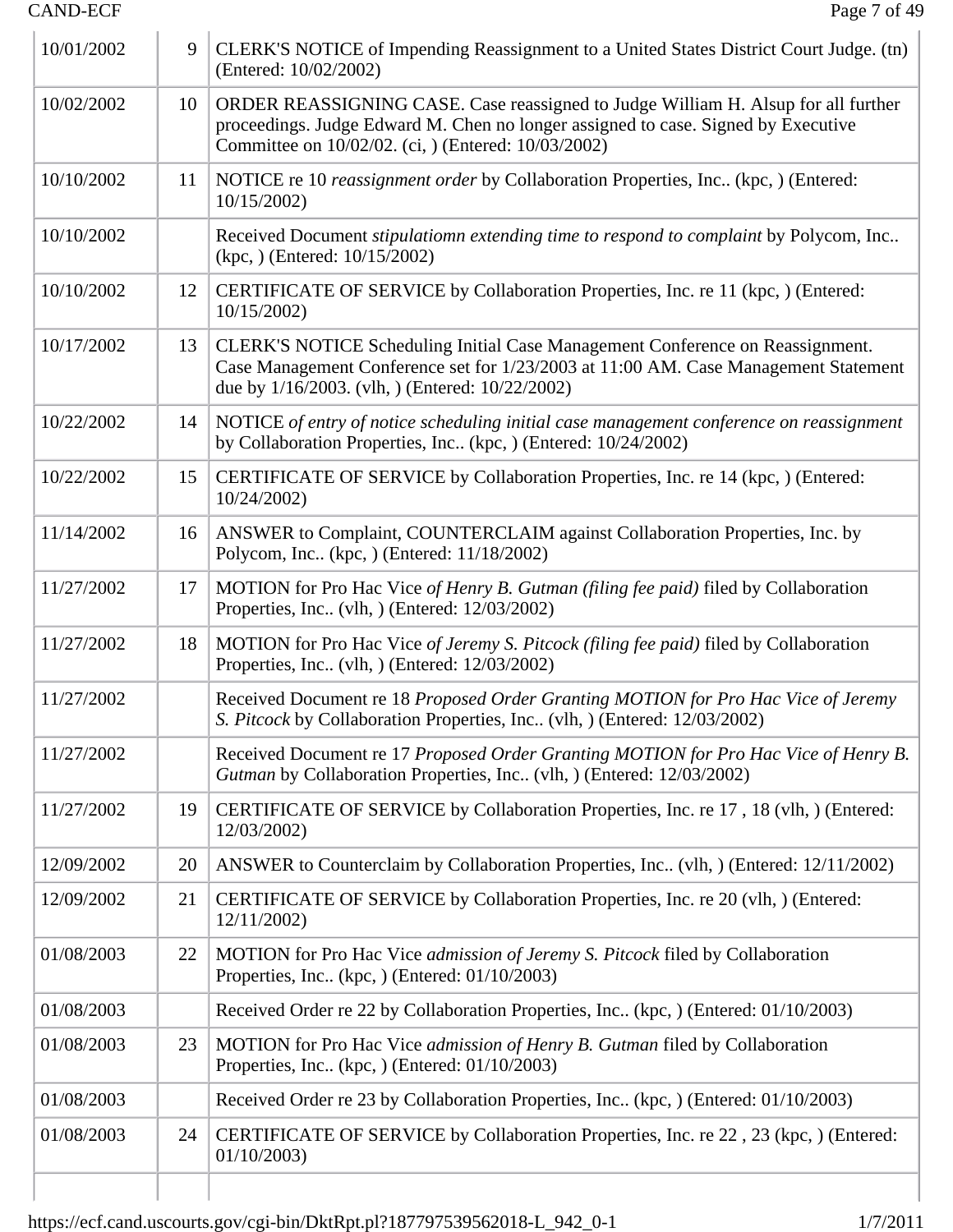| 01/09/2003 | 25               | ORDER by Judge William H. Alsup granting 18 Motion for Pro Hac Vice of Jeremy S.<br>Pitcock (ci, ) (Entered: 01/13/2003)                                                                                                                                                                                                                                                                                                                       |
|------------|------------------|------------------------------------------------------------------------------------------------------------------------------------------------------------------------------------------------------------------------------------------------------------------------------------------------------------------------------------------------------------------------------------------------------------------------------------------------|
| 01/09/2003 | 26               | ORDER by Judge William H. Alsup granting 17 Motion for Pro Hac Vice of Henry B.<br>Gutman (ci, ) (Entered: 01/13/2003)                                                                                                                                                                                                                                                                                                                         |
| 01/14/2003 | 27               | NOTICE of need of ADR Phone Conference (kpc, ) (Entered: 01/14/2003)                                                                                                                                                                                                                                                                                                                                                                           |
| 01/14/2003 | 28               | ORDER REASSIGNING CASE. Case reassigned to Judge Jeffrey S. White for all further<br>proceedings. Judge William H. Alsup no longer assigned to case (kpc, ) (Entered:<br>01/15/2003                                                                                                                                                                                                                                                            |
| 01/15/2003 |                  | Remark: ADR Phone Conference scheduled for 1/22/03 at 9:00 a.m. Plaintiff's counsel to<br>initiate the call. (tjs, ) (Entered: $01/15/2003$ )                                                                                                                                                                                                                                                                                                  |
| 01/21/2003 | 29               | CERTIFICATE OF SERVICE by Collaboration Properties, Inc. of Standing Orders (vlh, )<br>(Entered: 01/22/2003)                                                                                                                                                                                                                                                                                                                                   |
| 01/21/2003 | 30               | CERTIFICATE OF SERVICE by Collaboration Properties, Inc. re 29 (vlh, ) (Entered:<br>01/22/2003                                                                                                                                                                                                                                                                                                                                                 |
| 01/22/2003 | 31               | CASE MANAGEMENT SCHEDULING ORDER: Case Management Statement due by<br>2/14/2003. Case Management Conference set for 2/19/2003 at 01:00 PM Signed by Judge<br>Jeffrey S. White on 2/22/03. (ci, ) (Entered: 01/24/2003)                                                                                                                                                                                                                         |
| 01/22/2003 | 32               | Electronic Case Filing ORDER . Signed by Judge Jeffrey S. White on 1/22/03. (ci, )<br>(Entered: 01/24/2003)                                                                                                                                                                                                                                                                                                                                    |
| 01/22/2003 |                  | ADR Phone Conference by RWS (tjs.) (Entered: 01/24/2003)                                                                                                                                                                                                                                                                                                                                                                                       |
| 01/31/2003 | 33               | MOTION to Amend/Correct Leave to File Amended Answer and Counterclaims filed by<br>Polycom, Inc Motion Hearing set for $3/7/2003$ 09:00 AM. (Attachments: #1 Exhibit A#2<br>Proposed Order Re Motion to Amend)(Ramani, Ashok) (Entered: 01/31/2003)                                                                                                                                                                                            |
| 01/31/2003 | $\underline{34}$ | DECLARATION in Support re 33 Motion for Leave to File Amended Answer and<br><i>Counterclaims</i> filed by Polycom, Inc (Attachments: # $\frac{1}{2}$ Exhibit A# $\frac{2}{2}$ Exhibit B# $\frac{3}{2}$ Exhibit<br>$C#4$ Exhibit D# 5 Exhibit E# 6 Exhibit F# 7 Exhibit G# 8 Exhibit H# 9 Exhibit I# 10<br>Exhibit J# 11 Exhibit K)(Related document(s) 33 ) (Ramani, Ashok) (Entered: 01/31/2003)                                              |
| 01/31/2003 | 35               | STIPULATION To Continue Case Management Conference by Collaboration Properties,<br>Inc (Attachments: #1 Proposed Order)(Frahn, Harrison) (Entered: 01/31/2003)                                                                                                                                                                                                                                                                                 |
| 02/04/2003 | $\frac{36}{5}$   | ORDER GRANTING STIPULATION. Signed by Judge Jeffrey S. White on February 4,<br>2003. (jswlc2, ) (Entered: 02/04/2003)                                                                                                                                                                                                                                                                                                                          |
| 02/04/2003 |                  | Set/Reset Hearings: Case Management Conference set for 3/7/2003 at 01:30 PM. (vlh, )<br>(Entered: 02/05/2003)                                                                                                                                                                                                                                                                                                                                  |
| 02/14/2003 | 37               | *** FILED IN ERROR. PLEASE SEE DOCKET #40 ***                                                                                                                                                                                                                                                                                                                                                                                                  |
|            |                  | Memorandum in Opposition re 33 Polycom, Inc.'s Motion for Leave to File Amended<br>Answer and Counterclaims filed by Collaboration Properties, Inc. (Attachments: $\#$ 1<br>Proposed Order Proposed Order)(Frahn, Harrison) Modified on 2/14/2003 (br, ). (Entered:<br>02/14/2003                                                                                                                                                              |
| 02/14/2003 | 38               | DECLARATION in Opposition re 33 Polycom, Inc.'s Motion for Leave to File Amended<br>Answer and Counterclaims filed by Collaboration Properties, Inc (Attachments: #1 Exhibit<br>Exhibit A# 2 Exhibit Exhibit B# 3 Exhibit Exhibit C# $\frac{4}{5}$ Exhibit Exhibit Exhibit Exhibit Exhibit<br>E# 6 Exhibit Exhibit F# 7 Exhibit Exhibit G# 8 Exhibit Exhibit H)(Related document(s) $\frac{33}{}$ )<br>(Frahn, Harrison) (Entered: 02/14/2003) |
|            |                  |                                                                                                                                                                                                                                                                                                                                                                                                                                                |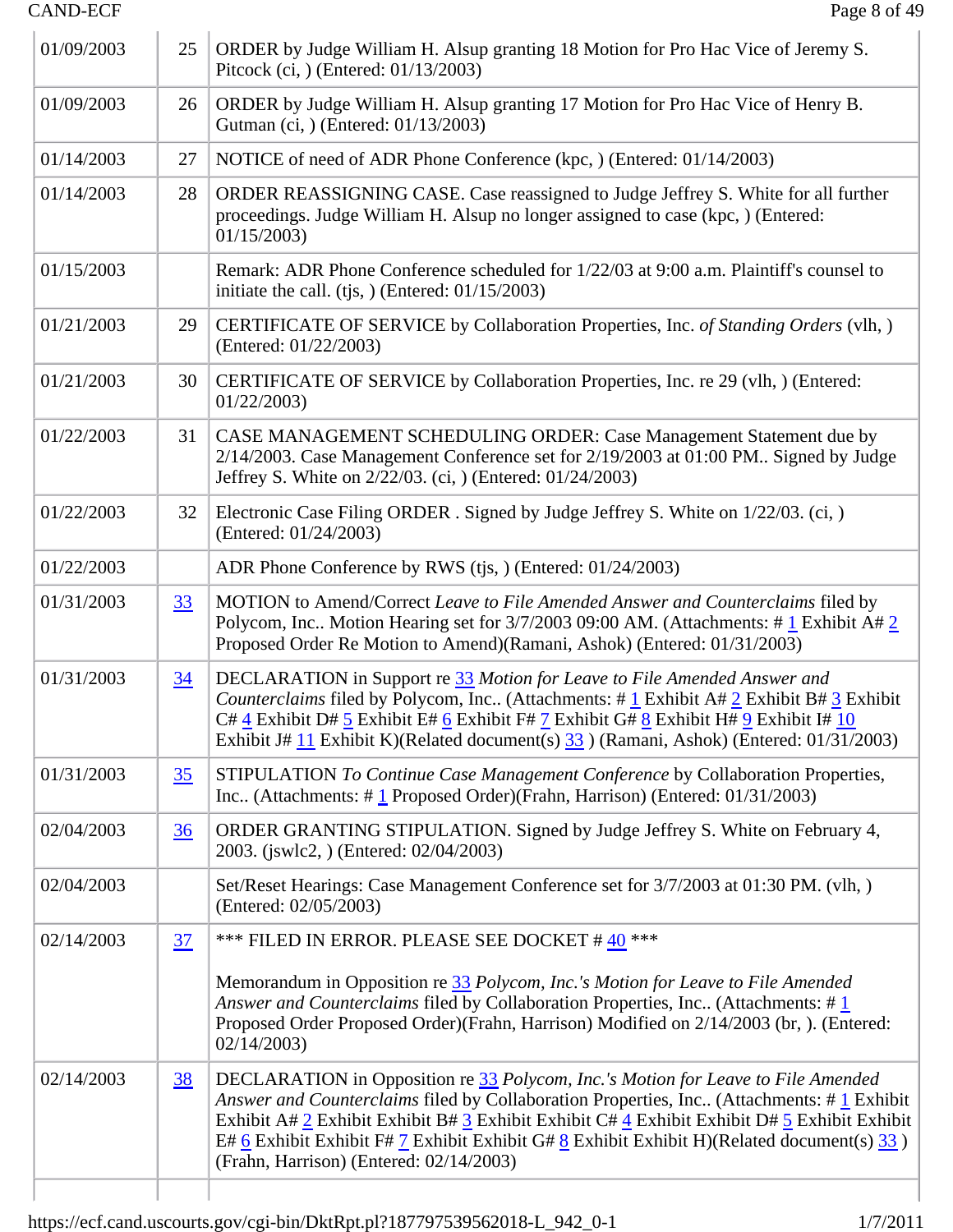| 02/14/2003 | $\overline{39}$ | DECLARATION in Opposition re 33 Polycom, Inc.'s Motion for Leave to File Amended<br>Answer and Counterclaims filed by Collaboration Properties, Inc (Attachments: #1 Exhibit<br>Exhibit A# 2 Exhibit Exhibit B# 3 Exhibit Exhibit C# $\frac{4}{5}$ Exhibit Exhibit D# $\frac{5}{5}$ Exhibit Exhibit<br>E)(Related document(s) $\frac{33}{33}$ ) (Frahn, Harrison) (Entered: 02/14/2003) |
|------------|-----------------|-----------------------------------------------------------------------------------------------------------------------------------------------------------------------------------------------------------------------------------------------------------------------------------------------------------------------------------------------------------------------------------------|
| 02/14/2003 | $\overline{40}$ | Memorandum in Opposition re 33 Polycom, Inc.'s Motion for Leave to File Amended<br>Answer and Counterclaims (Amended to Fix TOC Pagination & Page 12 Bullet Points Only)<br>filed by Collaboration Properties, Inc (Attachments: $\# \underline{1}$ Proposed Order Proposed Order)<br>(Frahn, Harrison) (Entered: 02/14/2003)                                                           |
| 02/21/2003 | 41              | Reply Memorandum in Support re 33 Motion for Leave to File Amended Answer and<br>Counterclaims filed by Polycom, Inc (Attachments: #1 Proposed Order)(Ramani, Ashok)<br>Modified on 2/26/2003 (vlh. ). (Entered: 02/21/2003)                                                                                                                                                            |
| 02/21/2003 | 42              | OBJECTIONS to <i>Evidence in Campbell Declaration</i> . (Ramani, Ashok) (Entered:<br>02/21/2003                                                                                                                                                                                                                                                                                         |
| 02/21/2003 | $\overline{43}$ | DECLARATION in Support re 33 Reply Memorandum ISO Motion for Leave to File<br>Amended Answer and Counterclaims filed by Polycom, Inc (Attachments: #1 Exhibit A# 2<br>Exhibit B# $\frac{3}{5}$ Exhibit C# $\frac{4}{5}$ Exhibit E)(Related document(s) $\frac{33}{5}$ ) (Ramani,<br>Ashok) (Entered: 02/21/2003)                                                                        |
| 02/21/2003 | $\overline{44}$ | DECLARATION in Support re 33 Motion for leave to file Amended Answer and<br>Counterclaims filed by Polycom, Inc (Related document(s) 33) (Ramani, Ashok) (Entered:<br>02/21/2003                                                                                                                                                                                                        |
| 02/21/2003 | $\overline{45}$ | DECLARATION in Support re 33 Motion for Leave to File Amended Answer and<br>Counterclaims filed by Polycom, Inc (Related document(s) 33 ) (Ramani, Ashok) (Entered:<br>02/21/2003                                                                                                                                                                                                       |
| 02/26/2003 | $\frac{46}{5}$  | CLERK'S NOTICE Case Management Conference set for 3/7/2003 at 09:00 AM. (jjo, )<br>(Entered: 02/26/2003)                                                                                                                                                                                                                                                                                |
| 02/28/2003 | $\overline{47}$ | JOINT CASE MANAGEMENT STATEMENT filed by Collaboration Properties, Inc<br>(Attachments: #1 Certificate of Service)(Frahn, Harrison) (Entered: 02/28/2003)                                                                                                                                                                                                                               |
| 02/28/2003 | 48              | OBJECTIONS to CPI's Responses to Polycom's Objections to the Campbell Declaration.<br>(Frahn, Harrison) (Entered: 02/28/2003)                                                                                                                                                                                                                                                           |
| 03/10/2003 | <u>49</u>       | Minute Entry: Motion Hearing and Case Management Conference held on 3/7/2003 before<br>Judge Jeffrey S. White. (Court Reporter Sahar McVickar.) (jjo, ) (Entered: 03/10/2003)                                                                                                                                                                                                           |
| 03/12/2003 | 50              | ORDER GRANTING LEAVE TO FILE AMENDED ANSWER AND COUNTERCLAIMS<br>re 33. Signed by Judge Jeffrey S. White on March 12, 2003. (jswlc2, ) (Entered:<br>03/12/2003                                                                                                                                                                                                                          |
| 03/12/2003 | <u>51</u>       | AMENDED ANSWER to Complaint, COUNTERCLAIM against Collaboration Properties,<br>Inc. by Polycom, Inc (Ramani, Ashok) (Entered: 03/12/2003)                                                                                                                                                                                                                                               |
| 03/19/2003 | 52              | STIPULATION AND [PROPOSED] ORDER TO CONTINUE TIME TO RESPOND TO<br>POLYCOM'S AMENDED ANSWER AND COUNTERCLAIMS by Collaboration Properties,<br>Inc (Frahn, Harrison) (Entered: 03/19/2003)                                                                                                                                                                                               |
| 03/20/2003 | 53              | ORDER GRANTING STIPULATION re 52. Signed by Judge Jeffrey S. White on March<br>20, 2003. (jswlc2, ) (Entered: 03/20/2003)                                                                                                                                                                                                                                                               |
| 03/21/2003 | <u>54</u>       | NOTICE of Appearance by Avistar Communications Corporation, Collaboration Properties,<br>Inc (Attachments: #1 Certificate of Service)(Frahn, Harrison) (Entered: 03/21/2003)                                                                                                                                                                                                            |
| 03/21/2003 | 55              | JOINT CASE MANAGEMENT STATEMENT Supplemental filed by Polycom, Inc<br>(Attachments: $\#$ 1)(Lam, Leo) (Entered: 03/21/2003)                                                                                                                                                                                                                                                             |

https://ecf.cand.uscourts.gov/cgi-bin/DktRpt.pl?187797539562018-L\_942\_0-1 1/7/2011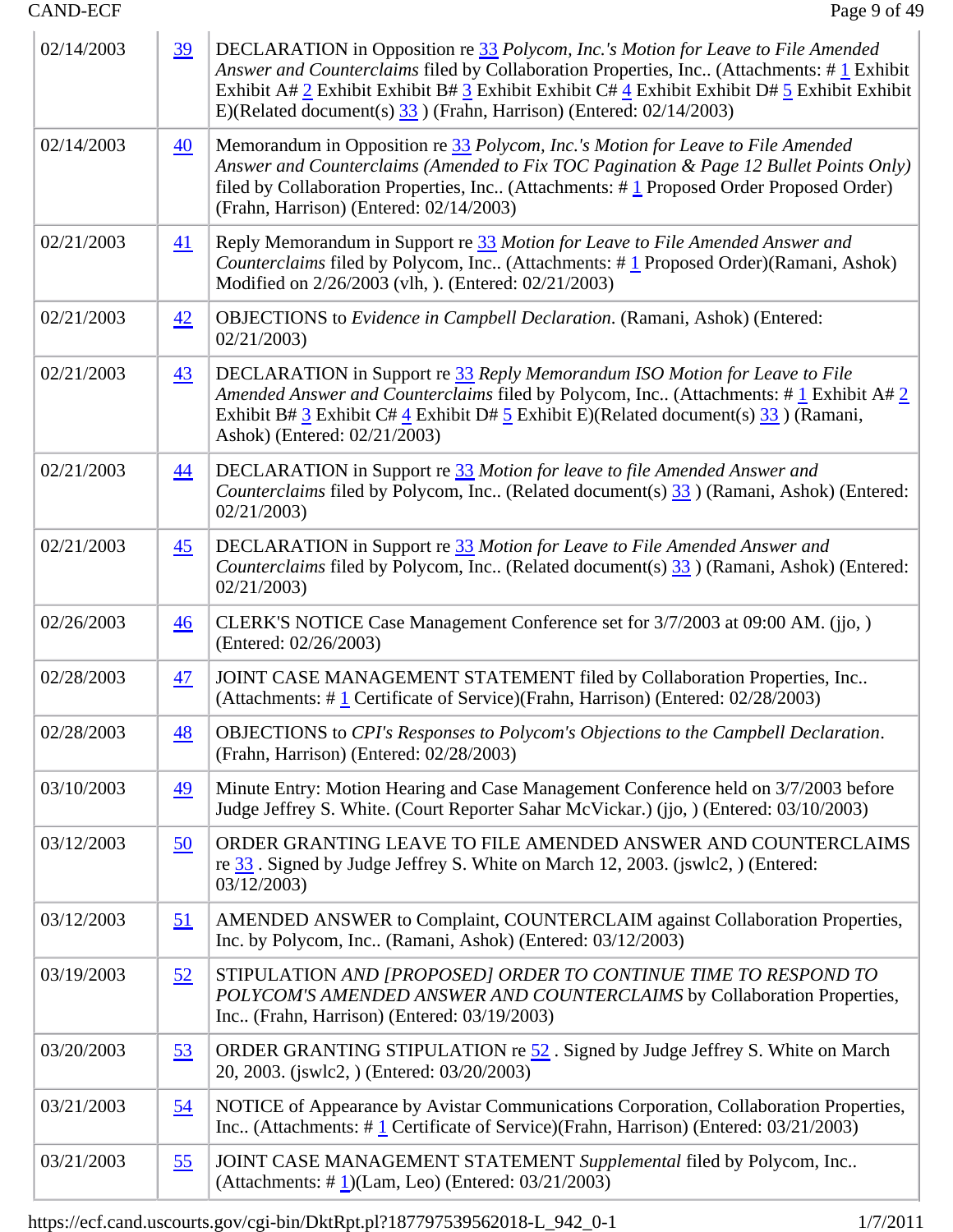| 03/27/2003 | 56               | CASE MANAGEMENT ORDER re 55. Signed by Judge Jeffrey S. White on March 27,<br>2003. (jswlc2, ) (Entered: 03/27/2003)                                                                                                                                                                                                                                  |
|------------|------------------|-------------------------------------------------------------------------------------------------------------------------------------------------------------------------------------------------------------------------------------------------------------------------------------------------------------------------------------------------------|
| 03/31/2003 | <u>57</u>        | CLERK'S NOTICE Continuing date for hearing on any "preemptive" (not Markman-<br>dependent) dispositive motions and Further Case Management Conference from 8/7/03 at<br>9:00 a.m. to 8;8;03 at 9:00 a.m. Case Management Statement due by 8/1/2003. (jjo, )<br>(Entered: 03/31/2003)                                                                  |
| 03/31/2003 |                  | Set/Reset Deadlines:, Set/Reset Hearings: Case Management Conference set for 8/8/2003 at<br>09:00 AM. (vlh.) (Entered: 04/03/2003)                                                                                                                                                                                                                    |
| 04/15/2003 | <u>58</u>        | AMENDED ANSWER to Complaint (CORRECTED), COUNTERCLAIM against Avistar<br>Communications Corporation, Collaboration Properties, Inc. by Polycom, Inc<br>(Attachments: # $\underline{1}$ Exhibit A# $\underline{2}$ Exhibit B# $\underline{3}$ Exhibit C# $\underline{4}$ Exhibit D# $\underline{5}$ Exhibit E)(Ramani,<br>Ashok) (Entered: 04/15/2003) |
| 05/01/2003 | <u>59</u>        | Plaintiff's ANSWER to Counterclaim [Amended] of Defendant Polycom, Inc. by<br>Collaboration Properties, Inc (Attachments: $\# \underline{1}$ Certificate of Service)(Frahn, Harrison)<br>(Entered: 05/01/2003)                                                                                                                                        |
| 05/01/2003 | 60               | ANSWER TO COUNTERCLAIM [Amended] of Polycom, Inc., COUNTERCLAIM [s]<br>against Polycom, Inc. by Avistar Communications Corporation. (Attachments: $\#$ 1<br>Certificate of Service)(Frahn, Harrison) (Entered: 05/01/2003)                                                                                                                            |
| 05/07/2003 | <u>61</u>        | STIPULATION Confidentiality Stipulation and [Proposed] Order by Avistar<br>Communications Corporation, Collaboration Properties, Inc (Attachments: #1 Certificate<br>of Service)(Frahn, Harrison) (Entered: 05/07/2003)                                                                                                                               |
| 05/08/2003 | 62               | CONFIDENTIALITY STIPULATION AND ORDER re $61$ . Signed by Judge Jeffrey S.<br>White on May 8, 2003. (jswlc2, ) (Entered: 05/08/2003)                                                                                                                                                                                                                  |
| 05/20/2003 | 63               | NOTICE of Appearance by Avistar Communications Corporation. (vlh.) (Entered:<br>05/22/2003                                                                                                                                                                                                                                                            |
| 05/22/2003 | 64               | CLERK'S NOTICE re: Failure to E-File and/or Failure to Register as an E-Filer (vlh, )<br>(Entered: 05/22/2003)                                                                                                                                                                                                                                        |
| 05/22/2003 | $\underline{65}$ | ORDER OF RECUSAL. Signed by Judge Jeffrey S. White on May 22, 2003. (jswlc2, )<br>(Entered: 05/22/2003)                                                                                                                                                                                                                                               |
| 05/23/2003 | 66               | ORDER REASSIGNING CASE. Case reassigned to Judge Maxine M. Chesney for all<br>further proceedings. Judge Jeffrey S. White no longer assigned to case (mab, ) (Entered:<br>05/23/2003                                                                                                                                                                  |
| 05/27/2003 | 67               | NOTICE of Service of Standing Orders by Collaboration Properties, Inc (Attachments: $\#$ 1<br>Exhibit Exhibit A# 2 Certificate of Service)(Frahn, Harrison) (Entered: 05/27/2003)                                                                                                                                                                     |
| 05/27/2003 | <u>68</u>        | ANSWER TO COUNTERCLAIM of AVISTAR COMMUNICATIONS CORPORATION by<br>Polycom, Inc (Ramani, Ashok) (Entered: 05/27/2003)                                                                                                                                                                                                                                 |
| 06/02/2003 | <u>69</u>        | NOTICE of Counsel's Registration as an LLP and Name Change by Avistar<br>Communications Corporation, Collaboration Properties, Inc (Attachments: #1 Certificate<br>of Service)(Frahn, Harrison) (Entered: 06/02/2003)                                                                                                                                 |
| 06/23/2003 | $\overline{20}$  | STIPULATION Re: Filing of Second Amended Answer and Counterclaims by Polycom,<br>Inc (Ramani, Ashok) (Entered: 06/23/2003)                                                                                                                                                                                                                            |
| 06/24/2003 | <u>71</u>        | AMENDED ANSWER to Complaint, COUNTERCLAIM against Avistar Communications<br>Corporation, Collaboration Properties, Inc. by Polycom, Inc. (Attachments: #1 Exhibit A#<br>2 Exhibit B)(Ramani, Ashok) (Entered: 06/24/2003)                                                                                                                             |
|            |                  |                                                                                                                                                                                                                                                                                                                                                       |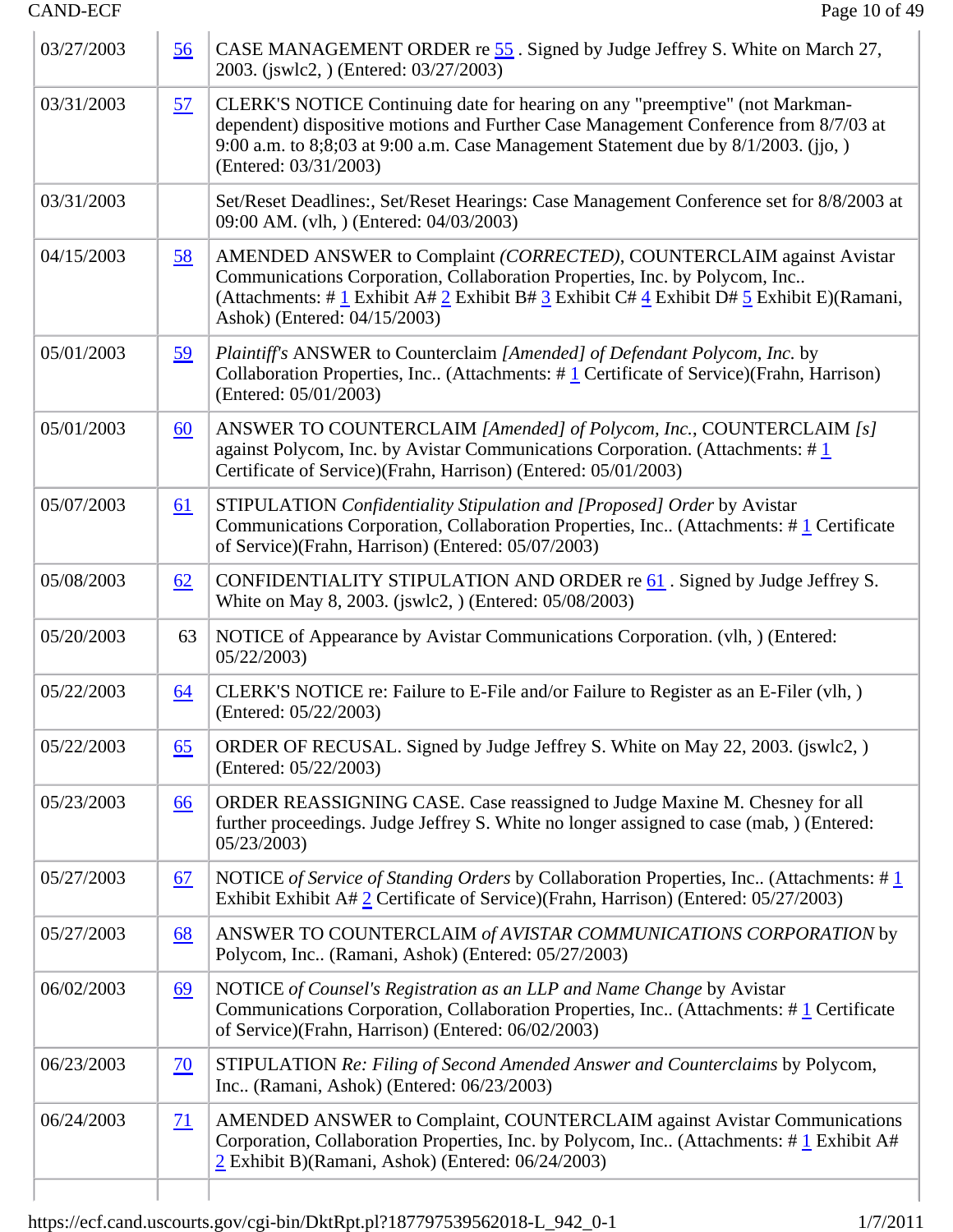| 06/30/2003 | $\frac{72}{ }$  | STIPULATION AND ORDER re: Polycom, Inc.'s Filing of Second Amended Answer and<br>Counterclaims. Signed by Judge Maxine M. Chesney on 6/30/2003. (tl, ) (Entered:<br>06/30/2003                                                                                                                                                                                                                                       |
|------------|-----------------|----------------------------------------------------------------------------------------------------------------------------------------------------------------------------------------------------------------------------------------------------------------------------------------------------------------------------------------------------------------------------------------------------------------------|
| 06/30/2003 | $\overline{23}$ | ORDER Removing Case from E-Filing Program. Signed by Judge Maxine M. Chesney on<br>6/30/2003. (tl, ) (Entered: 06/30/2003)                                                                                                                                                                                                                                                                                           |
| 06/30/2003 | 74              | ORDER TERMINATING APPLICATION OF ELECTRONIC CASE FILING PROGRAM<br>TO ACTION. The Court hereby terminates application of the Electronic Case Filing<br>program to the action. All further documents filed in the action shall be filed on paper rather<br>than electronically. IT IS SO ORDERED. Signed by Judge Maxine M. Chesney on 6/30/03.<br>(aaa, Court Staff) (Entered: 07/01/2003)                           |
| 06/30/2003 | 75              | STIPULATION AND ORDER RE: POLYCOM, INC.'S FILING OF SECOND AMENDED<br>ANSWER AND COUNTERCLAIMS. Polycom may file its Second Amended Answer and<br>Counterclaims. IT IS SO ORDERED. Signed by Judge Maxine M. Chesney on 6/30/03.<br>(aaa, Court Staff) (Entered: 07/01/2003)                                                                                                                                         |
| 07/07/2003 | 76              | STIPULATION AND ORDER by Judge Maxine M. Chesney: Case Management<br>Conference set for 7/18/2003 at 10:30 AM. (gba) (Entered: 07/10/2003)                                                                                                                                                                                                                                                                           |
| 07/14/2003 | 77              | JOINT CASE MANAGEMENT STATEMENT and [Proposed] Order; filed by Avistar<br>Communications Corporation, Collaboration Properties, Inc., Polycom, Inc., (aaa, Court<br>Staff) (Entered: 07/16/2003)                                                                                                                                                                                                                     |
| 07/18/2003 | 78              | Minute Entry: Initial Case Management Conference held on 7/18/2003 before the Honorable<br>Maxine M. Chesney. Joint Case Management Conference Statement due by 11/26/2003.<br>Markmman Hearing/Tutorial (4 Hours) set for 3/8/2004 09:00 AM. Order To Be Prepared<br>By: Plaintiff. Case Management Conference CONTINUED for 12/5/2003 10:30 AM. (Court<br>Reporter None.) (aaa, Court Staff) (Entered: 07/21/2003) |
| 07/24/2003 | 79              | CERTIFICATE/PROOF OF SERVICE by Collaboration Properties, Inc. (aaa, Court Staff)<br>(Entered: 07/28/2003)                                                                                                                                                                                                                                                                                                           |
| 07/28/2003 | 80              | AGREED CASE MANAGEMENT ORDER. Signed by Judge Maxine M. Chesney on<br>7/28/03. (aaa, Court Staff) (Entered: 07/29/2003)                                                                                                                                                                                                                                                                                              |
| 08/08/2003 | 81              | MOTION for Summary Judgment on Polycom's Affirmative Defense of Inequitable Conduct<br>Relating to Small Entity Status; filed by Avistar Communications Corporation,<br>Collaboration Properties, Inc Motion Hearing set for 9/12/2003 09:00 AM. (aaa, Court<br>Staff) (Entered: 08/12/2003)                                                                                                                         |
| 08/08/2003 | 82              | DECLARATION in Support re 81; of Motion for Summary Judgment on Polycom's Defense<br>of Inequitable Conduct Relating to Small Entity Status; Amanda M. Redd as Declarant; filed<br>by Avistar Communications Corporation, Collaboration Properties, Inc (Related document<br>(s) 81 ) (aaa, Court Staff) (Entered: 08/12/2003)                                                                                       |
| 08/08/2003 | 83              | DECLARATION in Support re 81 ; of Motion for Summary Judgment on Polycom's Defense<br>of Inequitable Conduct Relating to Small Entity Status; Jon S. Drumwright as Declarant;<br>filed by Avistar Communications Corporation, Collaboration Properties, Inc (Related<br>document(s) 81) (aaa, Court Staff) (Entered: 08/12/2003)                                                                                     |
| 08/08/2003 | 84              | DECLARATION in Support re 81; of Motion for Summary Judgment on Polycom's Defense<br>of Inequitable Conduct Relating to Small Entity Status; William L. Campbell as Declarant;<br>filed by Avistar Communications Corporation, Collaboration Properties, Inc (Related<br>document(s) 81) (aaa, Court Staff) (Entered: 08/12/2003)                                                                                    |
| 08/08/2003 | 85              | CERTIFICATE/PROOF OF SERVICE by Avistar Communications Corporation,<br>Collaboration Properties, Inc. re 81, 82, 83, 84 (aaa, Court Staff) (Entered: 08/12/2003)                                                                                                                                                                                                                                                     |
|            |                 |                                                                                                                                                                                                                                                                                                                                                                                                                      |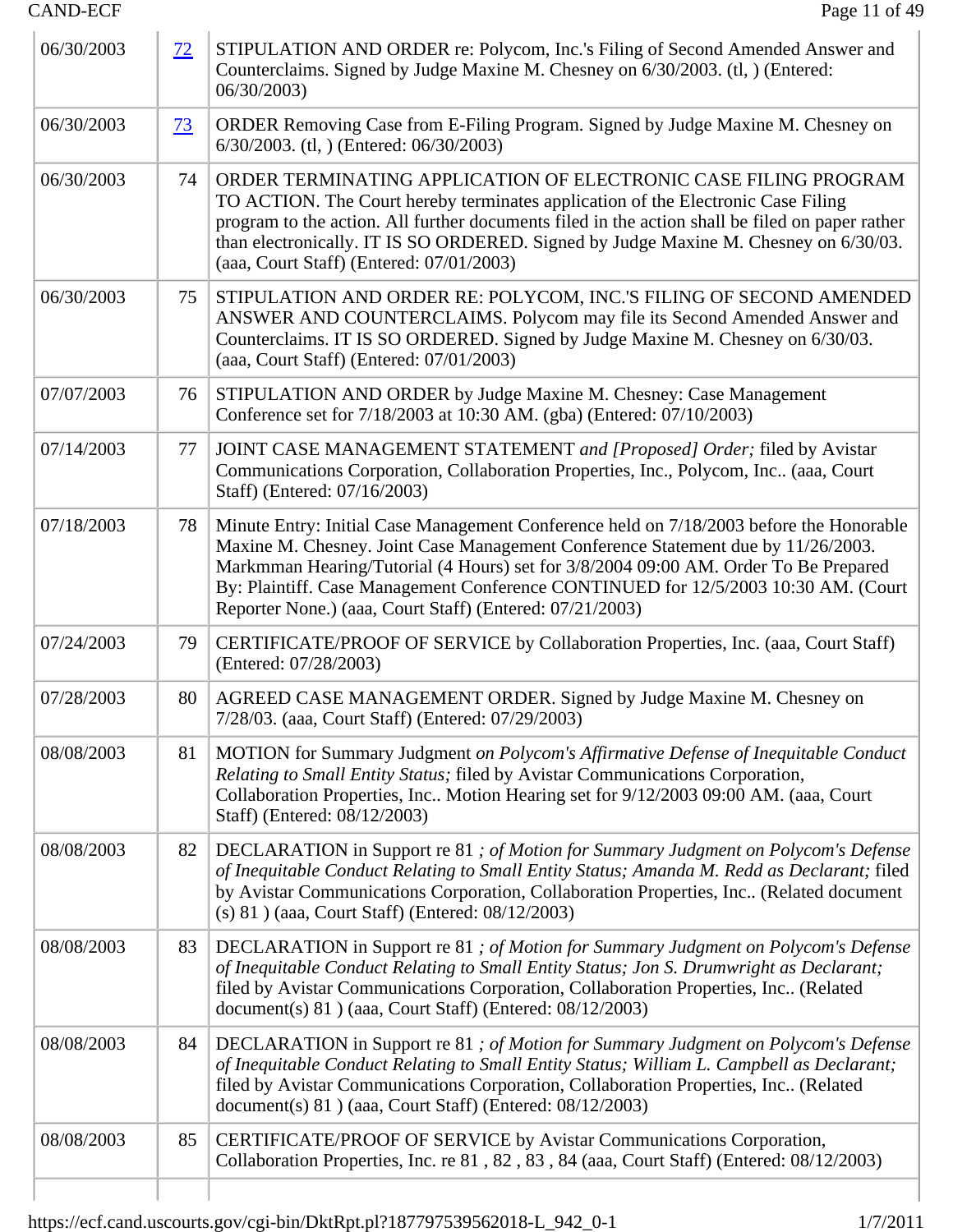| 08/08/2003 | 86 | MOTION for Leave to File Declaration Exhibits Under Seal; (Miscellaneous Administrative<br>Request); filed by Avistar Communications Corporation, Collaboration Properties, Inc<br>Motion Hearing set for 9/12/2003 09:00 AM. (aaa, Court Staff) (Entered: 08/12/2003)                                                                                                                                                                                                                                                                                          |
|------------|----|-----------------------------------------------------------------------------------------------------------------------------------------------------------------------------------------------------------------------------------------------------------------------------------------------------------------------------------------------------------------------------------------------------------------------------------------------------------------------------------------------------------------------------------------------------------------|
| 08/08/2003 | 87 | DECLARATION in Support re 86; of Motion (Miscellaneous Request) to File Declaration<br>Exhibits Under Seal; Jon S. Drumwright as Declarant; filed by Avistar Communications<br>Corporation, Collaboration Properties, Inc (Related document(s) 86) (aaa, Court Staff)<br>(Entered: 08/12/2003)                                                                                                                                                                                                                                                                  |
| 08/08/2003 | 88 | MOTION for Summary Judgment of Unenforceability; with Notice and Memorandum of<br>Points and Authorities; filed by Polycom, Inc Motion Hearing set for 9/12/2003 09:00 AM.<br>(aaa, Court Staff) (Entered: 08/12/2003)                                                                                                                                                                                                                                                                                                                                          |
| 08/08/2003 | 89 | DECLARATION in Support re 88; of Polycom's Motion for Summary Judgment of<br>Unenforceability; Kara M. Andersen as Declarant; filed by Polycom, Inc (Related<br>document(s) 88 ) (aaa, Court Staff) (Entered: 08/12/2003)                                                                                                                                                                                                                                                                                                                                       |
| 08/08/2003 | 90 | CERTIFICATE/PROOF OF SERVICE by Polycom, Inc. re 88, 89 (aaa, Court Staff)<br>(Entered: 08/12/2003)                                                                                                                                                                                                                                                                                                                                                                                                                                                             |
| 08/11/2003 | 91 | MEMORANDUM in Support re 88; of Motion for Summary Judgment of Unenforceability;<br>with Points and Authorities; filed by Polycom, Inc (Related document(s) 88) (aaa, Court<br>Staff) (Entered: 08/13/2003)                                                                                                                                                                                                                                                                                                                                                     |
| 08/15/2003 | 92 | ORDER GRANTING COLLABORATION PROPERTIES, INC.'S MISCELLANEOUS<br>ADMINISTRATIVE REQUEST TO FILE DECLARATION EXHIBITS UNDER SEAL.<br>Signed by Judge Maxine M. Chesney on 8/15/03. (aaa, Court Staff) (Entered: 08/18/2003)                                                                                                                                                                                                                                                                                                                                      |
| 08/15/2003 | 93 | ORDER: REQUEST TO FILE DOCUMENTS UNDER SEAL IN CONNECTION WITH<br>POLYCOM'S MOTION FOR SUMMARY JUDGMENT OF UNENFORCEABILITY.<br>Pursuant to Civil Local Rules 7-10 and 79-5, Polycom's request for file under seal certain<br>documents in connection with its Motion for Summary Judgment of Unenforceabiltiy is<br>GRANTED. Accordingly, the Clerk will maintain said documents in accordance with the<br>provisions of Civil Local Rule 79-5(e). IT IS SO ORDERED. Signed by Judge Maxine M.<br>Chesney on 8/15/03. (aaa, Court Staff) (Entered: 08/18/2003) |
| 08/15/2003 | 94 | MEMORANDUM in Support re 88 ; of Motion for Summary Judgment of Unenforceability;<br>with Points and Authorities; FILED UNDER SEAL; filed by Polycom, Inc (Related<br>document(s) 88 ) (aaa, Court Staff) (Entered: 08/18/2003)                                                                                                                                                                                                                                                                                                                                 |
| 08/15/2003 | 95 | <b>EXHIBIT A Through C to the Declaration of William L. Campbell in Support of</b><br>Collaboration Properties, Inc.'s Motion for Summary Judgment on Polycom's Defense of<br>Inequitable Conduct Relating to Small Entity Status; FILED UNDER SEAL; by Avistar<br>Communications Corporation, Collaboration Properties, Inc (aaa, Court Staff) (Entered:<br>08/18/2003)                                                                                                                                                                                        |
| 08/15/2003 | 96 | <b>EXHIBIT A Through E to the Declaration of Amanda M. Redd in Support of Collaboration</b><br>Properties, Inc.'s Motion for Summary Judgment on Polycom's Defense of Inequitable<br>Conduct Relating to Small Entity Status; FILED UNDER SEAL; by Avistar<br>Communications Corporation, Collaboration Properties, Inc (aaa, Court Staff) (Entered:<br>08/18/2003)                                                                                                                                                                                             |
| 08/15/2003 | 97 | DECLARATION in Support re 88 ; of Motion for Summary Judgment of Unenforceability;<br>FILED UNDER SEAL; filed by Polycom, Inc (Related document(s) 88 ) (aaa, Court Staff)<br>(Entered: 08/18/2003)                                                                                                                                                                                                                                                                                                                                                             |
| 08/22/2003 | 98 | Memorandum in Opposition re 88 ; to Polycom's Motion for Summary Judgment of<br>Uneforceability; filed by Avistar Communications Corporation, Collaboration Properties,<br>Inc (aaa, Court Staff) (Entered: 08/25/2003)                                                                                                                                                                                                                                                                                                                                         |
|            |    |                                                                                                                                                                                                                                                                                                                                                                                                                                                                                                                                                                 |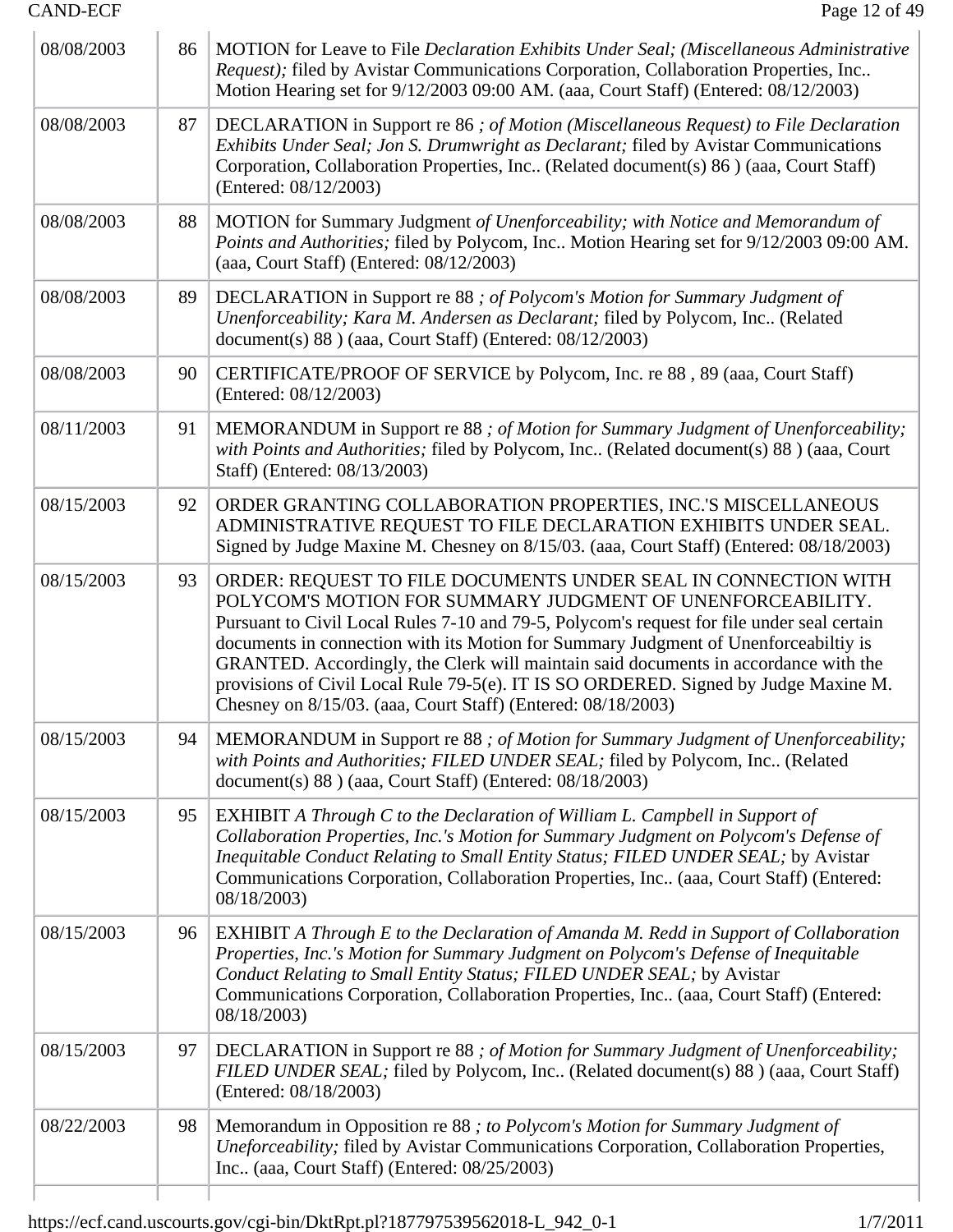| 08/22/2003 | 99  | DECLARATION in Support re 98; of Opposition to Polycom's Motion for Summary<br>Judgment of Unenforceability; Patrick E. King as Declarant; filed by Avistar<br>Communications Corporation, Collaboration Properties, Inc (Related document(s) 98)<br>(aaa, Court Staff) (Entered: 08/25/2003)                                                                                                                                                    |
|------------|-----|--------------------------------------------------------------------------------------------------------------------------------------------------------------------------------------------------------------------------------------------------------------------------------------------------------------------------------------------------------------------------------------------------------------------------------------------------|
| 08/22/2003 | 100 | CERTIFICATE/PROOF OF SERVICE by Avistar Communications Corporation,<br>Collaboration Properties, Inc. re 99, 98 (aaa, Court Staff) (Entered: 08/25/2003)                                                                                                                                                                                                                                                                                         |
| 08/22/2003 | 101 | OBJECTIONS to Evidence and Request for Ruling; by Polycom, Inc (aaa, Court Staff)<br>(Entered: 08/25/2003)                                                                                                                                                                                                                                                                                                                                       |
| 08/22/2003 | 102 | Memorandum in Opposition re 81; to Motion for Summary Judgment on Polycom's<br>Affirmative Defense of Inequitable Conduct Relating to Small Entity Status; filed by<br>Polycom, Inc., (aaa, Court Staff) (Entered: 08/25/2003)                                                                                                                                                                                                                   |
| 08/22/2003 | 103 | DECLARATION in Support re 102 ; of Opposition to CPI's Motion for Summary Judgment<br>Re Small Entity Status; Leo L. Lam as Declarant; filed by Polycom, Inc (Related document<br>(s) 102 ) (aaa, Court Staff) (Entered: 08/25/2003)                                                                                                                                                                                                             |
| 08/22/2003 | 104 | CERTIFICATE/PROOF OF SERVICE by Polycom, Inc. re 101, 102, 103 (aaa, Court<br>Staff) (Entered: 08/25/2003)                                                                                                                                                                                                                                                                                                                                       |
| 08/28/2003 | 108 | RESPONSE to re 101 : Objections to Evidence and Request for Ruling; by Avistar<br>Communications Corporation, Collaboration Properties, Inc (aaa, Court Staff) (Entered:<br>09/02/2003)                                                                                                                                                                                                                                                          |
| 08/28/2003 | 109 | CERTIFICATE/PROOF OF SERVICE by Avistar Communications Corporation,<br>Collaboration Properties, Inc. re 106, 107, 108 (aaa, Court Staff) (Entered: 09/02/2003)                                                                                                                                                                                                                                                                                  |
| 08/29/2003 | 105 | Reply Memorandum to Motion re 88 ; for Summary Judgment of Unenforceability; filed by<br>Polycom, Inc., (aaa, Court Staff) (Entered: 09/02/2003)                                                                                                                                                                                                                                                                                                 |
| 08/29/2003 | 106 | Reply Memorandum to Motion re 81 ; for Summary Judgment on Polycom's Affirmative<br>Defense of Inequitable Conduct Relating to Small Entity Status; filed by Avistar<br>Communications Corporation, Collaboration Properties, Inc (aaa, Court Staff) (Entered:<br>09/02/2003)                                                                                                                                                                    |
| 08/29/2003 | 107 | DECLARATION in Support re 81 ; of Motion for Summary Judgment on Polycom's Defense<br>of Inequitable Conduct Relating to Small Entity Status; Harrison J. Frahn IV as Declarant;<br>filed by Avistar Communications Corporation, Collaboration Properties, Inc (Related<br>document(s) $81$ ) (aaa, Court Staff) (Entered: $09/02/2003$ )                                                                                                        |
| 09/08/2003 | 110 | ORDER: Polycom's request to file under seal certain documents in connection with its<br>Opposition to CPI's Motion for Summary Judgment on Polycom's Affirmative Defense of<br>Inequitable Conduct Relating to Small Entity Status is GRANTED. The Clerk will maintain<br>said documents in accordance with the provisions of Civil Local Rule 79-5(e). Signed by<br>Judge Maxine M. Chesney on 9/8/03. (aaa, Court Staff) (Entered: 09/09/2003) |
| 09/08/2003 | 111 | Memorandum in Opposition re 81; to CPI'S Motion for Summary Judgment on Polycom's<br>Affirmative Defense of Inequitable Conduct Relating to Small Entity Status; FILED UNDER<br>SEAL; filed by Polycom, Inc (aaa, Court Staff) (Entered: 09/09/2003)                                                                                                                                                                                             |
| 09/08/2003 | 112 | DECLARATION in Support re 111; of Polycom's Opposition to CPI'S Motion for Summary<br>Judgment Re Small Entity Status; Leo L. Lam as Declarant; FILED UNDER SEAL; filed by<br>Polycom, Inc (Related document(s) 111 ) (aaa, Court Staff) (Entered: 09/09/2003)                                                                                                                                                                                   |
| 09/09/2003 |     | Set/Reset Deadlines as to Motion 88, 86, 81. Motion Hearing set for 9/26/2003 09:00 AM.<br>(aaa, Court Staff) (Entered: 09/10/2003)                                                                                                                                                                                                                                                                                                              |
| 09/09/2003 | 113 | ORDER CONTINUING HEARING ON CROSS-MOTIONS FOR SUMMARY                                                                                                                                                                                                                                                                                                                                                                                            |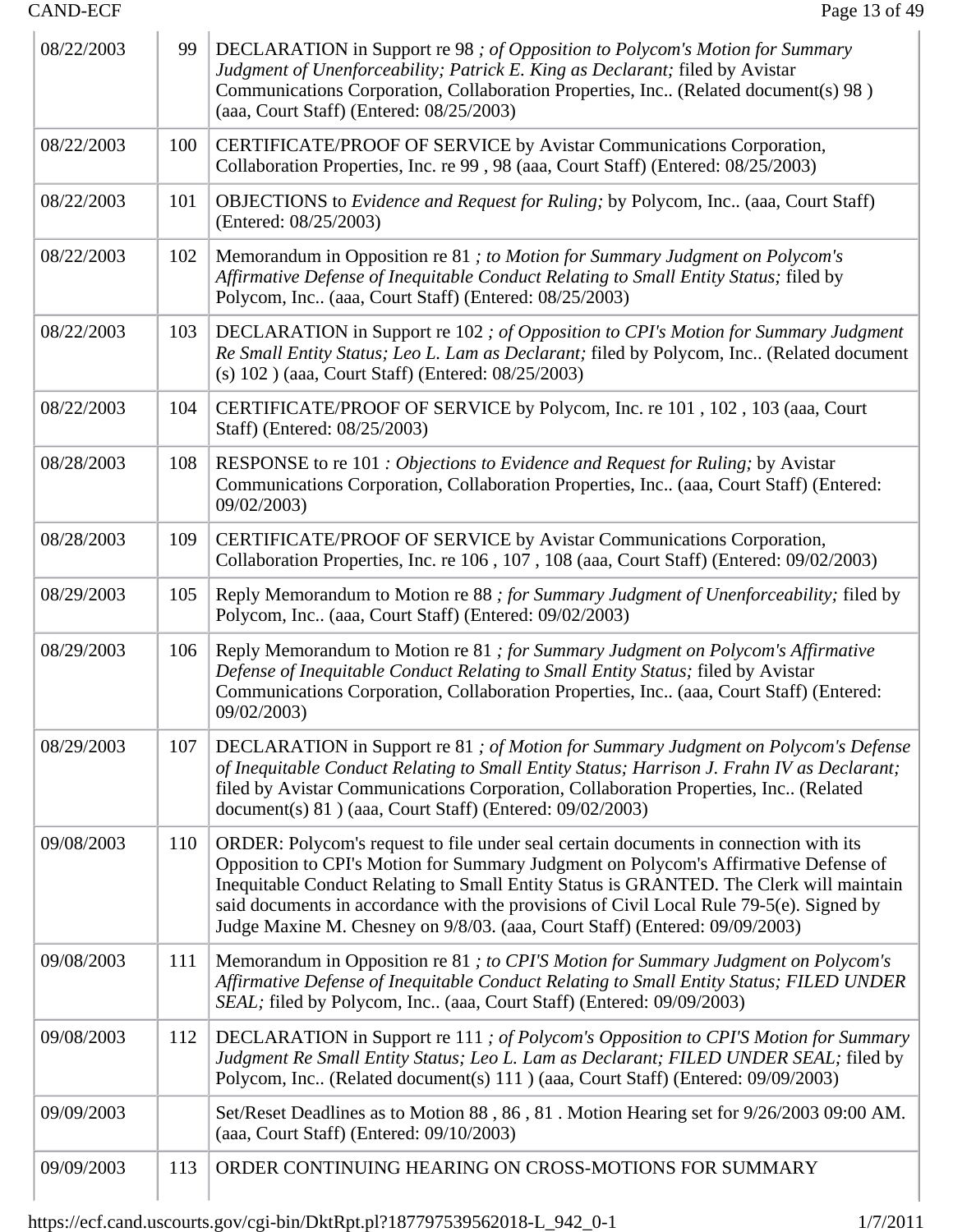|            |     | JUDGMENT re 86, 81, 88 Due to a scheduling conflict, the hearing on the parties' cross-<br>motions for summary judgment on Polycom's affirmative defense of inequitable conduct<br>relating to small entity status is CONTINUED from September 12 to September 26, 2003 at<br>9:00 a.m. IT IS SO ORDERED. Signed by Judge Maxine M. Chesney on 9/9/03. (aaa, Court<br>Staff) (Entered: 09/10/2003)                                                                                                                                                                                                                                                                                                                                                                                                         |
|------------|-----|------------------------------------------------------------------------------------------------------------------------------------------------------------------------------------------------------------------------------------------------------------------------------------------------------------------------------------------------------------------------------------------------------------------------------------------------------------------------------------------------------------------------------------------------------------------------------------------------------------------------------------------------------------------------------------------------------------------------------------------------------------------------------------------------------------|
| 09/16/2003 | 114 | Declaration of Harrison J. Frahn in Support of the Joint Stipulation and [Proposed] Order<br>Continuing Hearing on Cross-Motions for Summary Judgment; filed by Avistar<br>Communications Corporation, Collaboration Properties, Inc (aaa, Court Staff) (Entered:<br>09/17/2003)                                                                                                                                                                                                                                                                                                                                                                                                                                                                                                                           |
| 09/16/2003 | 115 | CERTIFICATE/PROOF OF SERVICE by Avistar Communications Corporation,<br>Collaboration Properties, Inc. re 114 (aaa, Court Staff) (Entered: 09/17/2003)                                                                                                                                                                                                                                                                                                                                                                                                                                                                                                                                                                                                                                                      |
| 09/17/2003 | 116 | STIPULATION AND ORDER CONTINUING HEARING ON CROSS-MOTIONS FOR<br>SUMMARY JUDGMENT. NOW THEREFORE, IT IS HEREBY STIPULATED AND<br>AGREED by and between counsel for the undersigned parties as follows: The date for the<br>hearing on the parties' cross-motions for summary judgment be CONTINUED from 9/26/03<br>at 9:00 a.m. to 10/3/2003 at 09:00 AM. Signed by Judge Maxine M. Chesney on 9/17/03.<br>(aaa, Court Staff) (Entered: 09/18/2003)                                                                                                                                                                                                                                                                                                                                                        |
| 10/16/2003 | 117 | ORDER ON CROSS-MOTIONS FOR SUMMARY JUDGMENT re 81, 88, Motions 81,<br>88 terminated. For reasons set forth, and for good cause shown, Polycom's Motion for<br>Summary Judgment of Unenforceability is DENIED, and CPI's Motion for Summary<br>Judgment on Polycom's Affirmative Defense of Inequitable Conduct Relating to Small<br>Entity Status is GRANTED. IT IS SO ORDERED. Signed by Judge Maxine M. Chesney on<br>10/16/03. (aaa, Court Staff) (Entered: 10/17/2003)                                                                                                                                                                                                                                                                                                                                 |
| 10/27/2003 | 118 | CLAIM CONSTRUCTION STATEMENT (Joint); filed by Avistar Communications<br>Corporation, Collaboration Properties, Inc., Polycom, Inc (aaa, Court Staff) (Entered:<br>10/28/2003)                                                                                                                                                                                                                                                                                                                                                                                                                                                                                                                                                                                                                             |
| 11/18/2003 | 119 | JOINT STIPULATION AND ORDER TO ALLOW DEPOSITIONS OF CLAIM<br>CONSTRUCTION EXPERTS AFTER THE CURRENT CLOSE OF CLAIM<br>CONSTRUCTION. NOW THEREFORE IT IS STIPULATED AND AGREED, subject to<br>the Court's approval, pursuant to the Court's Standing Order No.7 and in keeping with the<br>requirements of Federal Rule of Civil Procedure 16(b) and Local Rules 6-2 and 7-11 of the<br>Federal District Court for the Northern District of California that, the depositions of Dr.<br>Ahuja, Dr. Bove, and Dr. Lippman will proceed on the dates listed, and claim construction<br>expert witness discovery will proceed as outlined above. PURSUANT TO STIPULATION,<br>IT IS SO ORDERED. Signed by Judge Maxine M. Chesney on 11/18/03. (aaa, Court Staff)<br>(Filed on 11/18/2003) (Entered: 11/19/2003) |
| 11/21/2003 | 120 | MOTION to Shorten Time filed by Collaboration Properties, Inc (mmt, COURT STAFF)<br>(Filed on 11/21/2003) (Entered: 11/24/2003)                                                                                                                                                                                                                                                                                                                                                                                                                                                                                                                                                                                                                                                                            |
| 11/21/2003 | 121 | DECLARATION in Support re 120 filed by Collaboration Properties, Inc (Related<br>document(s) 120) (mmt, COURT STAFF) (Filed on 11/21/2003) (Entered: 11/24/2003)                                                                                                                                                                                                                                                                                                                                                                                                                                                                                                                                                                                                                                           |
| 11/21/2003 | 122 | MOTION to Strike the Supplemental Claims Construction Expert Report of Dr. V. Michael<br>Bove Jr. filed by Collaboration Properties, Inc Motion Hearing set for 12/12/2003 09:00<br>AM. (mmt, COURT STAFF) (Filed on 11/21/2003) (Entered: 11/24/2003)                                                                                                                                                                                                                                                                                                                                                                                                                                                                                                                                                     |
| 11/21/2003 | 123 | CERTIFICATE OF SERVICE by Collaboration Properties, Inc. re 122 MOTION to Strike,<br>120 MOTION to Shorten Time, 121 Declaration in Support (mmt, COURT STAFF) (Filed<br>on 11/21/2003) (Entered: 11/24/2003)                                                                                                                                                                                                                                                                                                                                                                                                                                                                                                                                                                                              |
| 11/25/2003 | 124 | CERTIFICATE OF SERVICE by Avistar Communications Corporation, Collaboration<br>Properties, Inc. Re: Joint Stipulation and [Proposed] Order Setting Hearing and Briefing of                                                                                                                                                                                                                                                                                                                                                                                                                                                                                                                                                                                                                                 |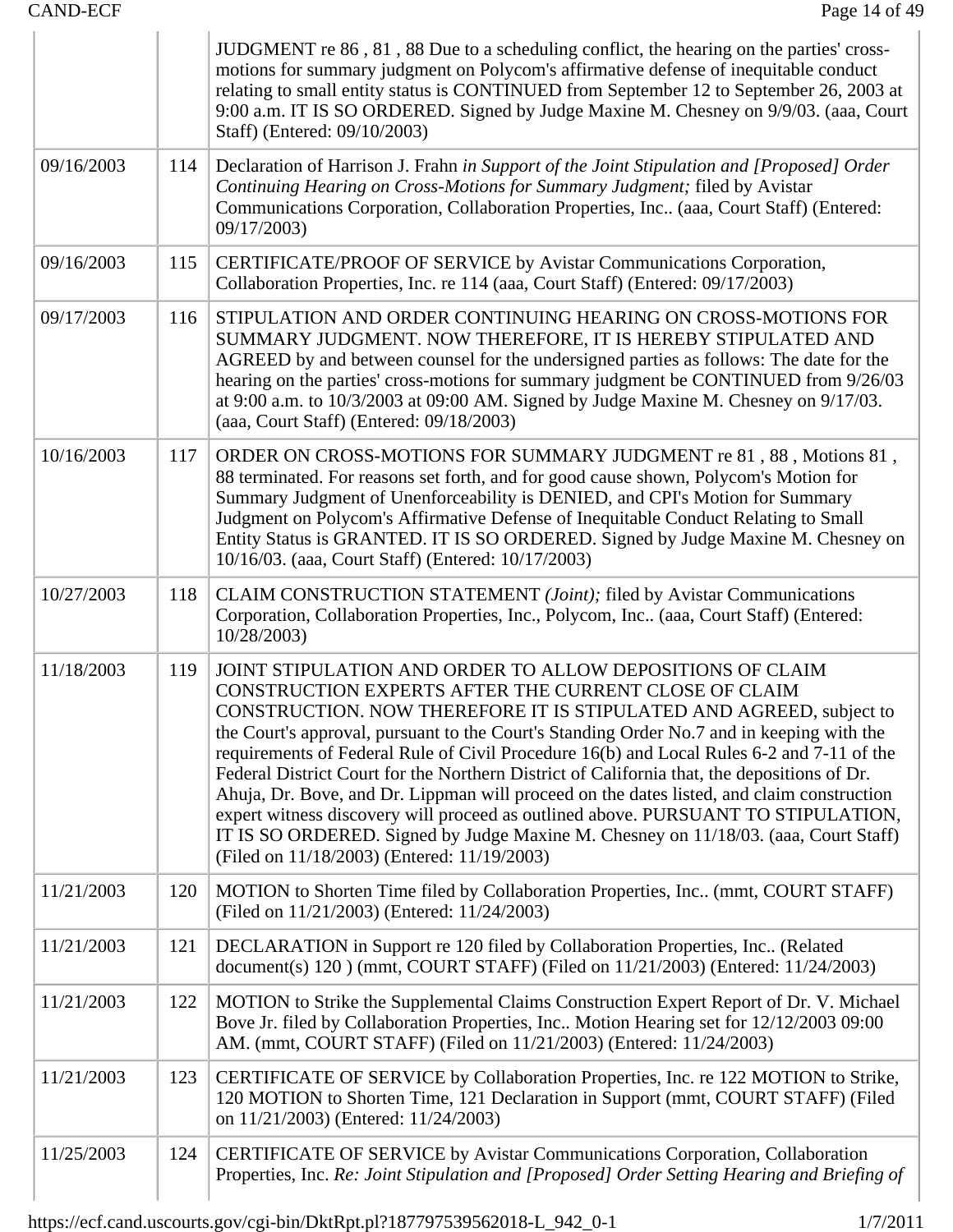| <b>CAND-ECF</b> |     | Page 15 of 49                                                                                                                                                                                                                                                                                                                                                                                                                                                                                                                                                                                                                                                                                                                                                                                                                                                                                                                                                                                                                       |
|-----------------|-----|-------------------------------------------------------------------------------------------------------------------------------------------------------------------------------------------------------------------------------------------------------------------------------------------------------------------------------------------------------------------------------------------------------------------------------------------------------------------------------------------------------------------------------------------------------------------------------------------------------------------------------------------------------------------------------------------------------------------------------------------------------------------------------------------------------------------------------------------------------------------------------------------------------------------------------------------------------------------------------------------------------------------------------------|
|                 |     | Collaboration Properties, Inc.'s Motion to Strike; (aaa, Court Staff) (Filed on 11/25/2003)<br>(Entered: 12/01/2003)                                                                                                                                                                                                                                                                                                                                                                                                                                                                                                                                                                                                                                                                                                                                                                                                                                                                                                                |
| 11/26/2003      |     | CASE REFERRED to Magistrate Judge for Discovery Edward M. Chen. (wh, COURT<br>STAFF) (Filed on 11/26/2003) (Entered: 11/26/2003)                                                                                                                                                                                                                                                                                                                                                                                                                                                                                                                                                                                                                                                                                                                                                                                                                                                                                                    |
| 11/26/2003      | 125 | JOINT CASE MANAGEMENT STATEMENT and [Proposed] Order; filed by Avistar<br>Communications Corporation, Collaboration Properties, Inc (aaa, Court Staff) (Filed on<br>11/26/2003) (Entered: 12/02/2003)                                                                                                                                                                                                                                                                                                                                                                                                                                                                                                                                                                                                                                                                                                                                                                                                                               |
| 11/26/2003      | 126 | CERTIFICATE OF SERVICE by Polycom, Inc. re 125 Case Management Statement (Joint)<br>(aaa, Court Staff) (Filed on 12/1/2003) (Entered: 12/02/2003)                                                                                                                                                                                                                                                                                                                                                                                                                                                                                                                                                                                                                                                                                                                                                                                                                                                                                   |
| 11/26/2003      | 127 | ORDER REFERRING TO MAGISTRATE JUDGE PLAINTIFF'S MOTIONS TO STRIKE<br>SUPPLEMENTAL CLAIM CONSTRUCTION EXPERT REPORT OF DR. V. MICHAEL<br>BOVE, JR., AND FOR EXPEDITED CONSIDERATION THEREOF. Pursuant to Civil<br>Local Rule 72-1, it is HEREBY ORDERED that plaintiff Collaboration Properties, Inc.'s<br>motion to strike the supplemental claims construction expert report of Dr. V. Michael Bove,<br>Jr., and its motion for expedited consideratin thereof, and all future discovery matters in the<br>above-entitled action, are referred to a Magistrate Judge to be heard and considered at the<br>convenience of the Magistrate Judge's calendar. Counsel will be advised of the date, time<br>and place of the next appearance by notice from the assigned Magistrate Judge. The motion<br>hearing on Judge Chesney's calendar for December 12, 2003 at 9:00 a.m. is hereby<br>VACATED. IT IS SO ORDERED. Signed by Judge Vaughn R. Walker on 11/26/03. (aaa,<br>Court Staff) (Filed on 11/26/2003) (Entered: 12/02/2003) |
| 12/02/2003      |     | Set/Reset Deadlines as to 122 MOTION to Strike. Motion Hearing set for 12/17/2003 09:00<br>AM. (aaa, Court Staff) (Filed on 12/2/2003) (Entered: 12/03/2003)                                                                                                                                                                                                                                                                                                                                                                                                                                                                                                                                                                                                                                                                                                                                                                                                                                                                        |
| 12/02/2003      | 128 | STIPULATION AND ORDER SETTING HEARING AND BRIEFING OF<br>COLLABORATION PROPERTIES, INC.'S MOTION TO STRIKE. NOW THEREFORE<br>IT IS STIPULATED AND AGREED, subject to the Court's approval, pursuant to the<br>Court's Standing Order No.7 and in keeping with the requirements of Federal Rule of Civil<br>Procedure 16(b) and Local Rules 6-2 and 7-11 of the Federal District Court for the Northern<br>District of California, that CPI's Motion to Strike will be heard on December 17, 2003, with<br>Polycom's Opposition due December 8, 2003 and any Reply from CPI due December 11,<br>2003. Courtesy copies of the Opposition and Reply shall be faxed to the Court no later than<br>4:00 p.m. on December 8 and December 11, PURSUANT TO STIPULATION, IT IS SO<br>ORDERED. Signed by Magistrate Judge Edward M. Chen on 12/02/03. (aaa, Court Staff)<br>(Filed on 12/2/2003) (Entered: 12/03/2003)                                                                                                                        |
| 12/05/2003      | 129 | Minute Entry: Continued Case Management Conference held on 12/5/2003 before the<br>Honorable Maxine M. Chesney (Date Filed: 12/5/2003). Order To Be Prepared By: Court.<br>Referred to Magistrate Judge Spero for Settlement Conference. Discovery due by 9/1/2004.<br>Expert Witness List due by 11/1/2004. Plaintiff & Defendant to Name Experts by 105 days<br>prior to Pretrial Conference. Plaintiff & Defendant to Name Rebuttal Experts by 90 days<br>prior to Pretrial Conference. Jury Trial set for 1/10/2005 09:00 AM. Set for 3 to 5 weeks.<br>Hearing CONTINUED for 3/8/2004 09:00 AM. for Markman Hearing/Tutorial (4 hours);<br>Pretrial Conference set for 12/14/2004 03:00 PM. (Court Reporter Not Reported.) (aaa,<br>Court Staff) (Date Filed: 12/5/2003) (Entered: 12/08/2003)                                                                                                                                                                                                                                  |
| 12/05/2003      |     | CASE REFERRED to Magistrate Judge Joseph C. Spero for Settlement (aaa, Court Staff)<br>(Filed on 12/5/2003) (Entered: 12/08/2003)                                                                                                                                                                                                                                                                                                                                                                                                                                                                                                                                                                                                                                                                                                                                                                                                                                                                                                   |
| 12/05/2003      | 130 | CLERK'S NOTICE Motion to Strike Hearing set for 12/17/2003 10:30 AM. (aaa, Court<br>Staff) (Filed on 12/5/2003) (Entered: 12/08/2003)                                                                                                                                                                                                                                                                                                                                                                                                                                                                                                                                                                                                                                                                                                                                                                                                                                                                                               |
| 12/05/2003      | 131 | NOTICE OF REFERENCE AND ORDER RE DISCOVERY PROCEDURES. Signed by<br>Magistrate Judge Edward M. Chen on 12/5/03. (aaa, Court Staff) (Filed on 12/5/2003)                                                                                                                                                                                                                                                                                                                                                                                                                                                                                                                                                                                                                                                                                                                                                                                                                                                                             |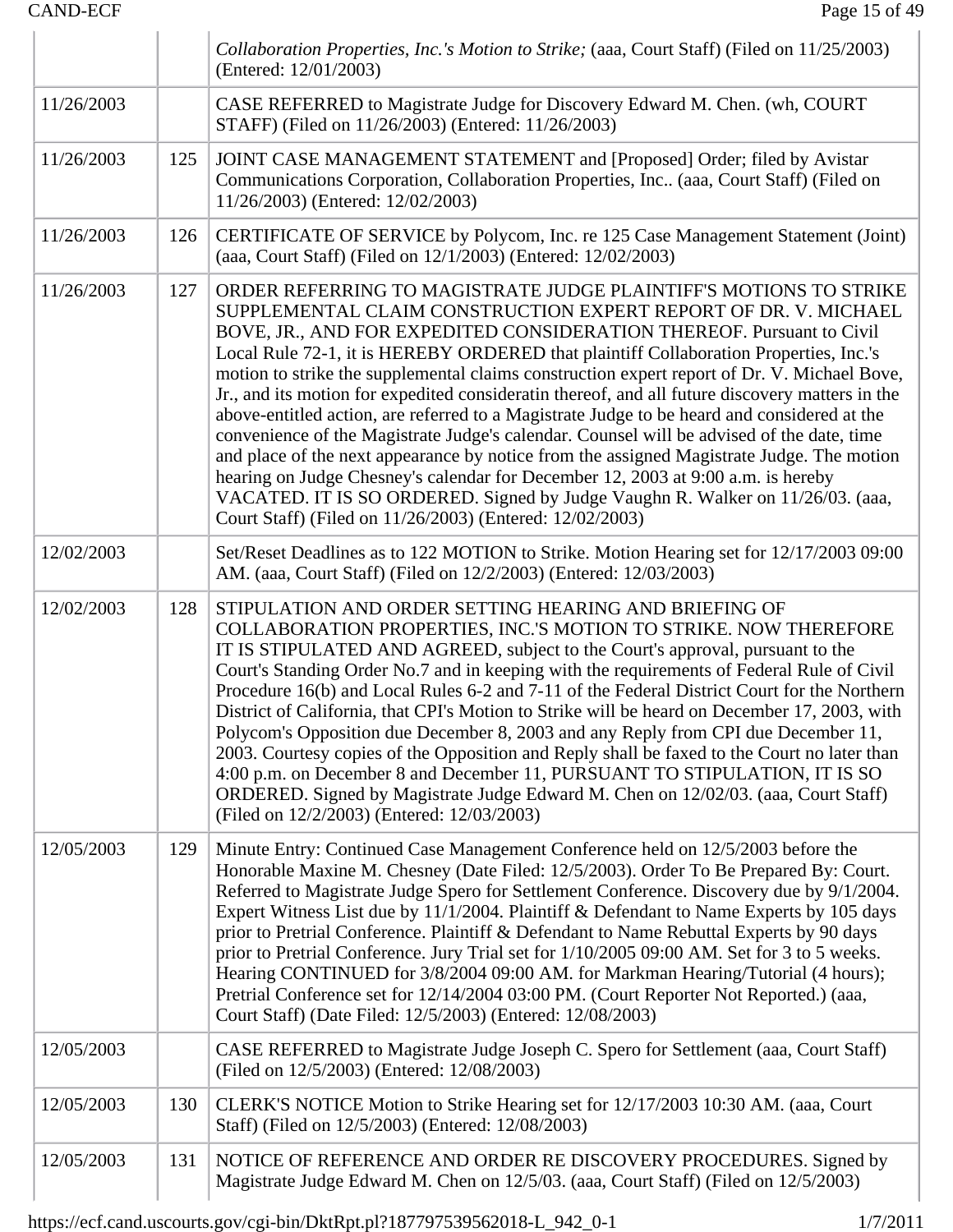|            |            | (Entered: 12/08/2003)                                                                                                                                                                                                                                                                                                                                                                                                                                                                                                                                                                                                                                                                                                                                                                                                                                                                                                                                                                               |
|------------|------------|-----------------------------------------------------------------------------------------------------------------------------------------------------------------------------------------------------------------------------------------------------------------------------------------------------------------------------------------------------------------------------------------------------------------------------------------------------------------------------------------------------------------------------------------------------------------------------------------------------------------------------------------------------------------------------------------------------------------------------------------------------------------------------------------------------------------------------------------------------------------------------------------------------------------------------------------------------------------------------------------------------|
| 12/08/2003 | 132        | Memorandum in Opposition re 122 MOTION to Strike Report of Dr. V. Michael Bove, Jr.,<br>filed by Polycom, Inc. (aaa, Court Staff) (Filed on 12/8/2003) (Entered: 12/09/2003)                                                                                                                                                                                                                                                                                                                                                                                                                                                                                                                                                                                                                                                                                                                                                                                                                        |
| 12/08/2003 | 133        | Declaration of Michael D. Celio in Support of 132 Opposition to Motion to Strike the<br>Supplemental Claims Construction Expert Report of Dr. V. Michael Bove, Jr., filed by<br>Polycom, Inc. (Related document(s) 132 ) (aaa, Court Staff) (Filed on 12/8/2003) (Entered:<br>12/09/2003)                                                                                                                                                                                                                                                                                                                                                                                                                                                                                                                                                                                                                                                                                                           |
| 12/08/2003 | 134        | Declaration of Ashok Ramani in Support of 132 Opposition to Motion to Strike the<br>Supplemental Claims Construction Expert Report of Dr. V. Michael Bove, Jr., filed by<br>Polycom, Inc. (Related document(s) 132 ) (aaa, Court Staff) (Filed on 12/8/2003) (Entered:<br>12/09/2003)                                                                                                                                                                                                                                                                                                                                                                                                                                                                                                                                                                                                                                                                                                               |
| 12/08/2003 | 135        | CERTIFICATE OF SERVICE by Polycom, Inc. re 134 Declaration in Support, 132<br>Memorandum in Opposition, 133 Declaration in Support, (aaa, Court Staff) (Filed on<br>12/8/2003) (Entered: 12/09/2003)                                                                                                                                                                                                                                                                                                                                                                                                                                                                                                                                                                                                                                                                                                                                                                                                |
| 12/10/2003 | 136        | PRETRIAL PREPARATION ORDER: Jury Trial Date: January 10, 2005 at 9:00 a.m. Trial<br>Length is estimated to be 3 to 5 weeks. Non-Expert Discovery Cutoff is September 1, 2004.<br>Designation of Experts: Plaintiff & Defendant to Name Experts: No later than 105 days prior<br>to Pretrial Conference. Plaintiff & Defendant to Name Rebuttal Experts: No later than 90<br>days prior to Pretrial Conference. Expert Discovery Cutoff is November 1, 2004. Settlement<br>Conference shall be held before Magistrate Judge Joseph C. Spero and scheduled to take<br>place no later than 30 days prior to the Pretrial Conference. Pretrial Conference Date:<br>December 14, 2004 at 3:00 p.m. Meet and Confer: Lead Trial Counsel shall meet and confer<br>no later than November 1, 2004. Additional Orders: Tutorial/Markman Hearing scheduled<br>for March 8, 2004 at 9:00 a.m. Signed by Judge Maxine M. Chesney on 12/10/03. (aaa,<br>Court Staff) (Filed on 12/10/2003) (Entered: 12/11/2003) |
| 12/11/2003 | 137        | NOTICE AND ORDER SETTING TELEPHONIC SCHEDULING CONFERENCE.<br>Telephonic Scheduling Conference set for 12/15/2003, at 2:00 PM, to determine appropriate<br>date for Settlement Conference before Magistrate Judge Joseph C. Spero. Chambers staff to<br>initiate teleconference. Signed by Magistrate Judge Joseph C. Spero on 12/11/2003. (jcssec)<br>(Filed on 12/11/2003) (Entered: 12/11/2003)                                                                                                                                                                                                                                                                                                                                                                                                                                                                                                                                                                                                  |
| 12/11/2003 | 138        | REPLY in Support re 122 OF MOTION to Strike the Supplemental Claims Construction<br>Expert Report of Dr. V. Michael Bove, Jr.,; filed by Collaboration Properties, Inc (aaa,<br>Court Staff) (Filed on 12/11/2003) (Entered: 12/12/2003)                                                                                                                                                                                                                                                                                                                                                                                                                                                                                                                                                                                                                                                                                                                                                            |
| 12/11/2003 | 139        | Declaration of Jon S. Drumwright in Support of 122 Motion to Strike the Supplemental<br>Expert Report of Dr. V. Michael Bove, Jr.; filed by Avistar Communications Corporation,<br>Collaboration Properties, Inc (Related document(s) 122) (aaa, Court Staff) (Filed on<br>12/11/2003) (Entered: 12/12/2003)                                                                                                                                                                                                                                                                                                                                                                                                                                                                                                                                                                                                                                                                                        |
| 12/11/2003 | 140        | CERTIFICATE OF SERVICE by Avistar Communications Corporation, Collaboration<br>Properties, Inc. re 138 Response in Support, 139 Declaration in Support, (aaa, Court Staff)<br>(Filed on 12/11/2003) (Entered: 12/12/2003)                                                                                                                                                                                                                                                                                                                                                                                                                                                                                                                                                                                                                                                                                                                                                                           |
| 12/16/2003 | <u>141</u> | Minute Entry: Telephonic Scheduling Conference held December 15, 2003. Settlement<br>Conference set for April 19, 2004, at 9:30 a.m. (jcssec) (Date Filed: 12/16/2003) (Entered:<br>12/16/2003                                                                                                                                                                                                                                                                                                                                                                                                                                                                                                                                                                                                                                                                                                                                                                                                      |
| 12/17/2003 | 142        | Minute Entry: Status Conference (Date Filed: 12/17/2003). Before the Honorable Magistrate<br>Judge Edward M. Chen. ORDER AFTER HEARING: Parties are ordered to meet and<br>confer. Court took matter under submission. Order To Be Prepared By: Court. (Court<br>Reporter Rosita Flores.) (aaa, Court Staff) (Date Filed: 12/17/2003) (Entered: 12/18/2003)                                                                                                                                                                                                                                                                                                                                                                                                                                                                                                                                                                                                                                         |
|            |            |                                                                                                                                                                                                                                                                                                                                                                                                                                                                                                                                                                                                                                                                                                                                                                                                                                                                                                                                                                                                     |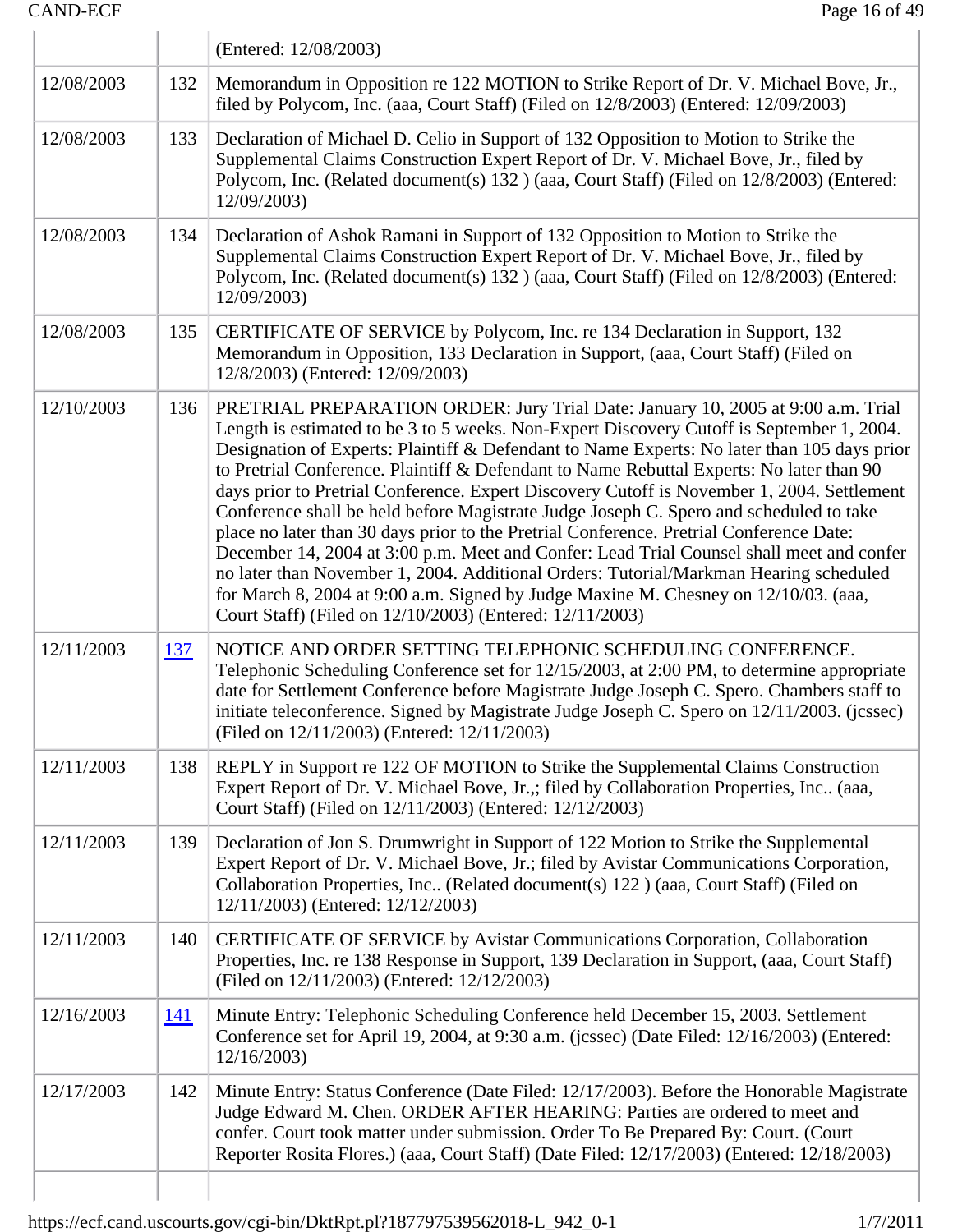| 12/19/2003 | 143 | Letter dated 12/18/03; from Patrick E. King re Compensation for CPI up to 8 hours of Dr.<br>Ahuja's time should Dr. Ahuja provide a written response. (aaa, Court Staff) (Filed on<br>12/19/2003) (Entered: 12/22/2003)                                                                                                                                                                                                                                                                                                                                                                                                                                                                                                                                                                                                                                                                                                                                                                                                                                    |
|------------|-----|------------------------------------------------------------------------------------------------------------------------------------------------------------------------------------------------------------------------------------------------------------------------------------------------------------------------------------------------------------------------------------------------------------------------------------------------------------------------------------------------------------------------------------------------------------------------------------------------------------------------------------------------------------------------------------------------------------------------------------------------------------------------------------------------------------------------------------------------------------------------------------------------------------------------------------------------------------------------------------------------------------------------------------------------------------|
| 12/22/2003 | 144 | ORDER DENYING PLAINTIFF'S MOTION TO STRIKE THE SUPPLEMENTAL<br>CLAIMS CONSTRUCTION REPORT OF DR. V. MICHAEL BOVE, JR. Having<br>Considered the parties' briefs and accompanying submissions, as well as the argument of<br>counsel, the stipulation of the parties, and good cause appearing therefor, the Court hereby<br>DENIES CPI's motion to strike. CPI may file a supplemental expert report by Dr. Ahuja to<br>respond to the supplemental report of Dr. Bove. Pursuant to the parties' stipulation, Polycom<br>will compensate CPI for up to eight hours of CPI's expert time (\$3,400) to prepare a<br>response. In addition, the parties have agreed that Polycom will compensate CPI for its<br>expert's time at his hourly rate (\$425) should Polycom request further deposition testimony<br>from CPI's expert regarding claim construction based on the substance of his response. IT IS<br>SO ORDERED. by Magistrate Judge Edward M. Chen; denying 122 Motion to Strike (aaa,<br>Court Staff) (Filed on 12/22/2003) (Entered: 12/23/2003) |
| 12/24/2003 | 145 | NOTICE OF SETTLEMENT CONFERENCE AND SETTLEMENT CONFERENCE<br>ORDER. Settlement Conference set for 4/19/2004, at 9:30 AM. Settlement Conference<br>Statements to be lodged with Chambers (NOT electronically filed with the Clerk of the<br>Court) no later than 4/12/2004. Signed by Magistrate Judge Joseph C. Spero on 12/24/2003.<br>(jcssec) (Filed on 12/24/2003) (Entered: 12/24/2003)                                                                                                                                                                                                                                                                                                                                                                                                                                                                                                                                                                                                                                                               |
| 01/09/2004 | 146 | NOTICE OF MOTION to Bifurcate; MEMORANDUM OF POINT AND AUTHORITIES<br>IN SUPPORT THEREOF filed by Polycom, Inc. Motion Hearing set for 2/13/2004 09:00<br>AM. (aaa, Court Staff) (Filed on 1/9/2004) (Entered: 01/12/2004)                                                                                                                                                                                                                                                                                                                                                                                                                                                                                                                                                                                                                                                                                                                                                                                                                                 |
| 01/09/2004 | 147 | Declaration of Ashok Ramani in Support of 146 Motion for Bifurcation filed by Polycom,<br>Inc. (Related document(s) $146$ ) (aaa, Court Staff) (Filed on $1/9/2004$ ) (Entered: $01/12/2004$ )                                                                                                                                                                                                                                                                                                                                                                                                                                                                                                                                                                                                                                                                                                                                                                                                                                                             |
| 01/09/2004 | 148 | Declaration of Klaus H. Hamm in Support of 146 Motion to Bifurcate filed by Polycom, Inc.<br>(Related document(s) 146) (aaa, Court Staff) (Filed on 1/9/2004) (Entered: 01/12/2004)                                                                                                                                                                                                                                                                                                                                                                                                                                                                                                                                                                                                                                                                                                                                                                                                                                                                        |
| 01/13/2004 | 149 | STIPULATION AND ORDER EXTENDING TIME TO FILE BRIEFS ON CLAIMS<br>CONSTRUCTION. NOW THEREFORE, IT IS HEREBY STIPULATED AND AGREED<br>by and between counsel for the undersigned parties as follows: 1. Briefing on claim<br>construction will proceed pursuant to the following schedule: Deadline to file opening briefs<br>on claim construction under Patent L.R. 4-5(a) January 23, 2004. Deadline to file responsive<br>briefs on claim construction under Patent L.R.4-5(b) February 6, 2004. Deadline to file reply<br>briefs on claims construction under Patent L.R.4-5(c) February 20, 2004. IT IS SO<br>ORDERED. Signed by Judge Fern M. Smith on 1/12/04. (aaa, Court Staff) (Filed on<br>1/13/2004) (Entered: 01/14/2004)                                                                                                                                                                                                                                                                                                                      |
| 01/20/2004 |     | Set/Reset Deadlines as to 146 MOTION to Bifurcate. Motion Hearing set for 2/27/2004<br>09:00 AM. (aaa, Court Staff) (Filed on 1/20/2004) (Entered: 01/21/2004)                                                                                                                                                                                                                                                                                                                                                                                                                                                                                                                                                                                                                                                                                                                                                                                                                                                                                             |
| 01/20/2004 | 150 | STIPULATION AND ORDER TO CONTINUE HEARING AND EXTEND BRIEFING<br>SCHEDULE FOR POLYCOM'S MOTION TO BIFURCATE. NOW THEREFORE, IT IS<br>HEREBY STIPULATED AND AGREED by and between counsel for the undersigned<br>parties as follows: 1. Briefing on Polycom's motion to bifurcate will proceed pursuant to the<br>following schedule: Deadline to file responsive brief: January 30, 2004. Deadline to file<br>reply brief: February 13, 2004. 2. The hearing on bifurcation will occur on February 27,<br>2004 at 9:00 a.m. IT IS SO ORDERED. Signed by Judge Fern M. Smith on 1/16/04. (aaa,<br>Court Staff) (Filed on 1/20/2004) (Entered: 01/21/2004)                                                                                                                                                                                                                                                                                                                                                                                                   |
| 01/23/2004 | 151 | OPENING CLAIM CONSTRUCTION BRIEF filed by Polycom, Inc. (aaa, Court Staff)<br>(Filed on 1/23/2004) (Entered: 01/26/2004)                                                                                                                                                                                                                                                                                                                                                                                                                                                                                                                                                                                                                                                                                                                                                                                                                                                                                                                                   |
| 01/23/2004 | 152 | Declaration of Ashok Ramani in Support of 151 Polycom, Inc.'s Opening Claim                                                                                                                                                                                                                                                                                                                                                                                                                                                                                                                                                                                                                                                                                                                                                                                                                                                                                                                                                                                |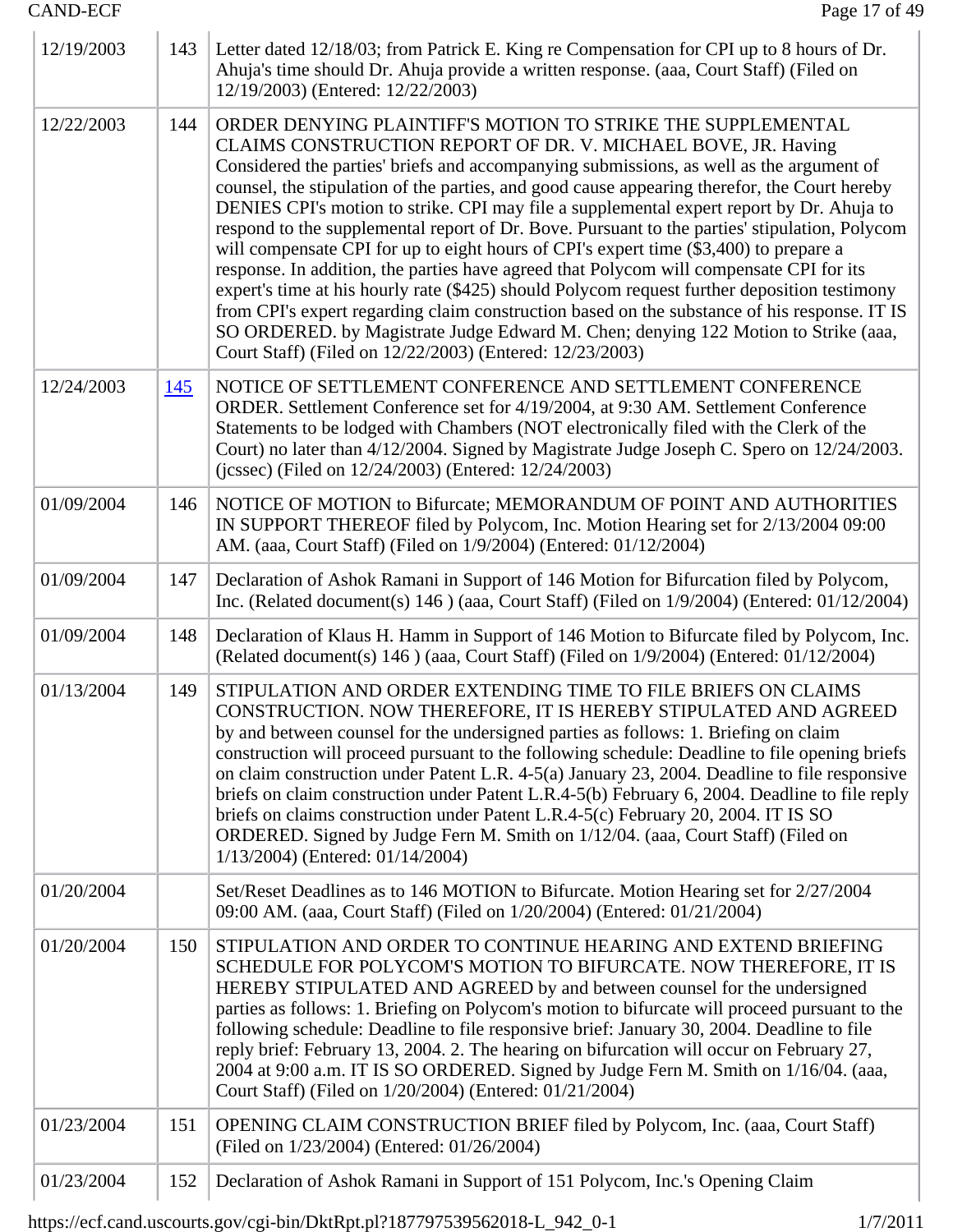|            |     | Construction Brief filed by Polycom, Inc. (Related document(s) 151) (aaa, Court Staff)<br>(Filed on 1/23/2004) (Entered: 01/26/2004)                                                                                                                                                                    |
|------------|-----|---------------------------------------------------------------------------------------------------------------------------------------------------------------------------------------------------------------------------------------------------------------------------------------------------------|
| 01/23/2004 | 153 | CERTIFICATE OF SERVICE by Polycom, Inc. re 151 Claim Construction Statement, 152<br>Declaration in Support (aaa, Court Staff) (Filed on 1/23/2004) (Entered: 01/26/2004)                                                                                                                                |
| 01/23/2004 | 154 | CPI'S OPENING BRIEF AND SUPPORTING EVIDENCE FOR CLAIM<br>CONSTRUCTION filed by Avistar Communications Corporation, Collaboration Properties,<br>Inc. (aaa, Court Staff) (Filed on 1/23/2004) (Entered: 01/26/2004)                                                                                      |
| 01/23/2004 | 155 | Declaration of Jeremy S. Pitcock in Support of 154 CPI'S Opening Brief and Supporting<br>Evidence for Claims Construction filed by Collaboration Properties, Inc. (Related document<br>(s) 154 ) (aaa, Court Staff) (Filed on 1/23/2004) (Entered: 01/26/2004)                                          |
| 01/23/2004 | 156 | CERTIFICATE OF SERVICE by Avistar Communications Corporation, Collaboration<br>Properties, Inc. re 154 Claim Construction Statement, 155 Declaration in Support (aaa, Court<br>Staff) (Filed on 1/23/2004) (Entered: 01/26/2004)                                                                        |
| 01/23/2004 | 157 | TRANSCRIPT of Proceedings held on December 17, 2003 before Magistrate Judge Edward<br>M. Chen. Court Reporter: Rosita Flores. (aaa, Court Staff) (Filed on 1/23/2004) (Entered:<br>01/26/2004                                                                                                           |
| 01/30/2004 | 158 | Memorandum in Opposition re 146 MOTION to Bifurcate filed by Avistar Communications<br>Corporation, Collaboration Properties, Inc. (aaa, Court Staff) (Filed on 1/30/2004) (Entered:<br>02/02/2004                                                                                                      |
| 01/30/2004 | 159 | Declaration of Jon S. Drumwright in Support of 158 Opposition to Polycom's Motion to<br>Bifurcate filed by Avistar Communications Corporation, Collaboration Properties, Inc.<br>(Related document(s) 158 ) (aaa, Court Staff) (Filed on 1/30/2004) (Entered: 02/02/2004)                               |
| 01/30/2004 | 160 | CERTIFICATE OF SERVICE by Avistar Communications Corporation, Collaboration<br>Properties, Inc. re 158 Memorandum in Opposition, 159 Declaration in Support (aaa, Court<br>Staff) (Filed on 1/30/2004) (Entered: 02/02/2004)                                                                            |
| 02/06/2004 | 161 | RESPONSIVE BRIEF in Support EVIDENCE FOR CLAIMS CONSTRUCTION OF U.S.<br>PATENT NO. 5,767,897 filed by Avistar Communications Corporation. (aaa, Court Staff)<br>(Filed on 2/6/2004) (Entered: 02/09/2004)                                                                                               |
| 02/06/2004 | 162 | Declaration of Jeremy S. Pitcock in Support of 161 Avistar's Responsive Brief and<br>Supporting Evidence for Claims Construction of U.S. Patent No. 5,767,897 filed by Avistar<br>Communications Corporation. (Related document(s) 161) (aaa, Court Staff) (Filed on<br>2/6/2004) (Entered: 02/09/2004) |
| 02/06/2004 | 163 | CERTIFICATE OF SERVICE by Avistar Communications Corporation re 161 Response in<br>Support, 162 Declaration in Support, (aaa, Court Staff) (Filed on 2/6/2004) (Entered:<br>02/09/2004                                                                                                                  |
| 02/06/2004 | 164 | Memorandum in Opposition to CPI's Opening Brief Regarding Claim Construction filed by<br>Polycom, Inc. (aaa, Court Staff) (Filed on 2/6/2004) (Entered: 02/09/2004)                                                                                                                                     |
| 02/06/2004 | 165 | Declaration of Michael D. Celio in Support of 164 Opposition to CPI's Opening Brief<br>Regarding Claim Construction filed by Polycom, Inc. (Related document(s) 164) (aaa,<br>Court Staff) (Filed on 2/6/2004) (Entered: 02/09/2004)                                                                    |
| 02/06/2004 | 166 | CERTIFICATE OF SERVICE by Polycom, Inc. re 164 Memorandum in Opposition, 165<br>Declaration in Support (aaa, Court Staff) (Filed on 2/6/2004) (Entered: 02/09/2004)                                                                                                                                     |
| 02/13/2004 | 167 | Reply Memorandum in Support re 146 of MOTION to Bifurcate filed by Polycom, Inc. (aaa,<br>Court Staff) (Filed on 2/13/2004) (Entered: 02/17/2004)                                                                                                                                                       |
| 02/13/2004 | 168 | Corrected Reply Memorandum in Support re 146 of MOTION to Bifurcate filed by                                                                                                                                                                                                                            |

https://ecf.cand.uscourts.gov/cgi-bin/DktRpt.pl?187797539562018-L\_942\_0-1 1/7/2011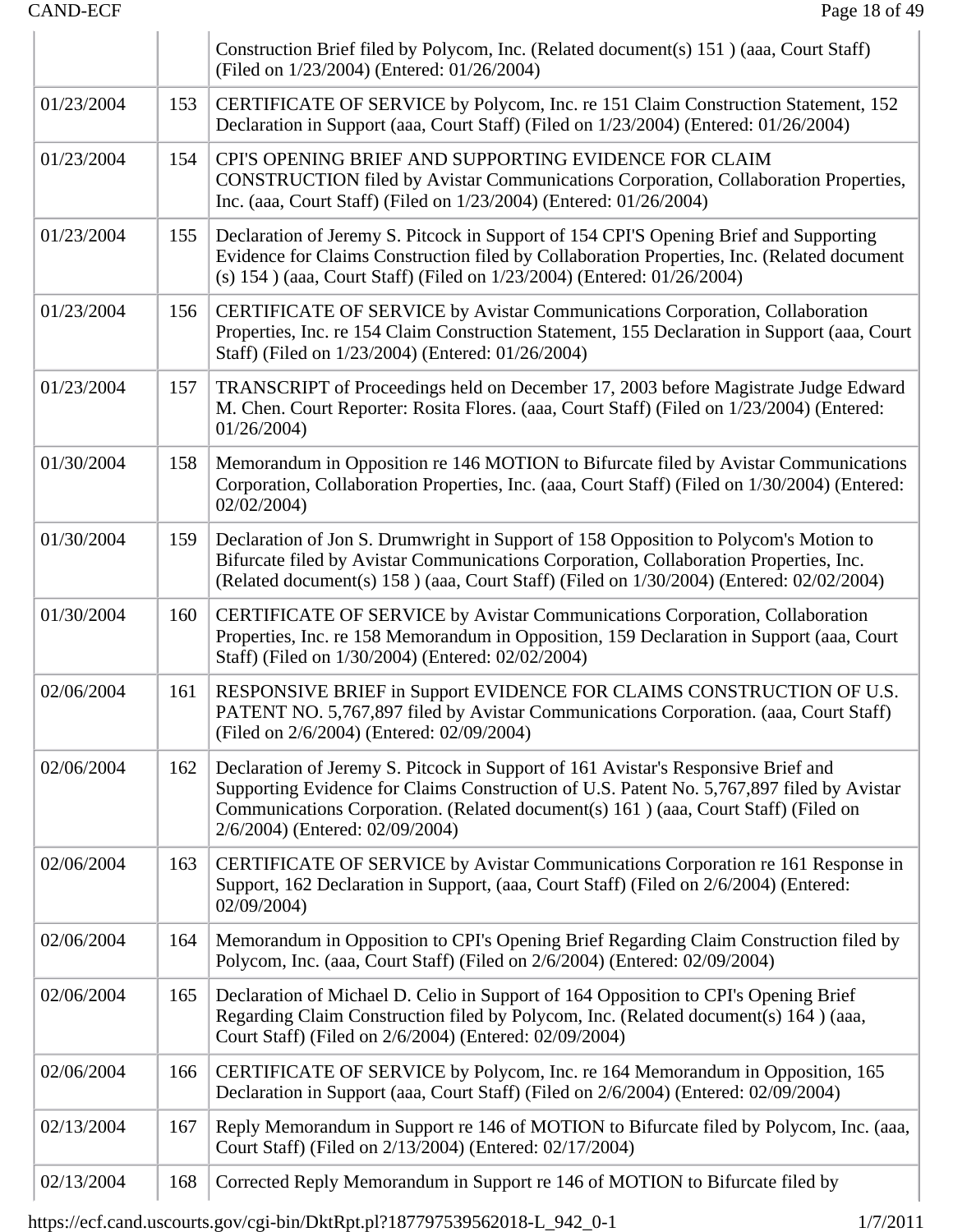|            |     | Polycom, Inc. (aaa, Court Staff) (Filed on 2/13/2004) (Entered: 02/17/2004)                                                                                                                                                                                                                                                                                                                                                                                                                                                                                                                                                                                                                                                                                                                                                                                                                                                                                                                                  |
|------------|-----|--------------------------------------------------------------------------------------------------------------------------------------------------------------------------------------------------------------------------------------------------------------------------------------------------------------------------------------------------------------------------------------------------------------------------------------------------------------------------------------------------------------------------------------------------------------------------------------------------------------------------------------------------------------------------------------------------------------------------------------------------------------------------------------------------------------------------------------------------------------------------------------------------------------------------------------------------------------------------------------------------------------|
| 02/13/2004 | 169 | Supplemental Declaration of Klaus H. Hamm in Support of 146 Motion to Bifurcate filed by<br>Polycom, Inc. (Related document(s) 146 ) (aaa, Court Staff) (Filed on 2/13/2004) (Entered:<br>02/17/2004                                                                                                                                                                                                                                                                                                                                                                                                                                                                                                                                                                                                                                                                                                                                                                                                         |
| 02/18/2004 | 170 | ORDER DENYING POLYCOM'S MOTION TO BIFURCATE by Judge Maxine M.<br>Chesney denying 146 Motion to Bifurcate. Polycom has failed at this time to etablish (i) that<br>bifurcation will serve the interests of judicial economy and (ii) that no prejudice will result<br>to the opposing parties. Therefore, IT IS HEREBY ORDERED THAT: Polycom, Inc.'s<br>Motion to Bifurcate is DENIED without prejudice. (aaa, Court Staff) (Filed on 2/18/2004)<br>(Entered: 02/19/2004)                                                                                                                                                                                                                                                                                                                                                                                                                                                                                                                                    |
| 02/20/2004 | 171 | Reply Brief Memorandum on Claims Construction re 118 filed by Collaboration Properties,<br>Inc. (aaa, Court Staff) (Filed on 2/20/2004) (Entered: 02/23/2004)                                                                                                                                                                                                                                                                                                                                                                                                                                                                                                                                                                                                                                                                                                                                                                                                                                                |
| 02/20/2004 | 172 | REPLY CLAIM CONSTRUCTION BRIEF FOR U.S. PATENT NO. 5,767,897 filed by<br>Polycom, Inc. (aaa, Court Staff) (Filed on 2/20/2004) (Entered: 02/23/2004)                                                                                                                                                                                                                                                                                                                                                                                                                                                                                                                                                                                                                                                                                                                                                                                                                                                         |
| 02/20/2004 | 173 | Supplemental Declaration of Ashok Ramani in Support of 172 Polycom's Inc.'s Reply Claim<br>Construction Brief for U.S. Patent No. 5,767,897 filed by Polycom, Inc. (Related document<br>(s) 172 ) (aaa, Court Staff) (Filed on 2/20/2004) (Entered: 02/23/2004)                                                                                                                                                                                                                                                                                                                                                                                                                                                                                                                                                                                                                                                                                                                                              |
| 02/20/2004 | 174 | CERTIFICATE OF SERVICE by Polycom, Inc. re 172 Claim Construction Statement, 173<br>Declaration in Support (aaa, Court Staff) (Filed on 2/20/2004) (Entered: 02/23/2004)                                                                                                                                                                                                                                                                                                                                                                                                                                                                                                                                                                                                                                                                                                                                                                                                                                     |
| 02/23/2004 | 175 | Minute Entry: (By Phone) Status Conference Re: Markman Hearing (Held) Before the<br>Honorable Maxine M. Chesney (Date Filed: 2/23/2004). Each side may call an Expert. Each<br>side has two hours to present Case (includes; tutorial, direct, cross-exam and closing). (Court<br>Reporter None.) (aaa, Court Staff) (Date Filed: 2/23/2004) (Entered: 02/24/2004)                                                                                                                                                                                                                                                                                                                                                                                                                                                                                                                                                                                                                                           |
| 03/03/2004 | 176 | ORDER ALLOWING AUDIO/VISUAL AIDS DURING CLAIM CONSTRUCTION<br>HEARING ON MARCH 8, 2004. Collaboration Properties, Inc., Avistar Communcations<br>Corporation, and Polycom Inc. (the "Parties") have requested permission to use audio and/or<br>visual aids during the claim construction hearing in this matter scheduled for March 8, 2004,<br>and good cause appearing therefore, IT IS HEREBY ORDERED AS FOLLOWS: 1. The<br>Parties may use audio and /or visual aids for the presentation of their case during the March<br>8, 2004 claim construction hearing; 2. The Parties have permission to set up their equipment<br>in courtroom 7, 19th floor, on Friday, March 5, 2004; 3. Court staff, including assistant U.S.<br>Marshals on duty at the time, are directed to allow and to take such steps as reasonbly<br>necessary to facilitate the foregoing activity. IT IS SO ORDERED. Signed by Judge Maxine<br>M. Chesney on 3/3/04. (aaa, Court Staff) (Filed on 3/3/2004) (Entered: 03/04/2004) |
| 03/08/2004 | 177 | Minute Entry: Markman Hearing (Held) Hearing (Date Filed: 3/8/2004). Opening<br>Statements - Sheets for Witnesses and Proceedings. (Court Reporter Kathy Wyatt.) (aaa,<br>Court Staff) (Date Filed: 3/8/2004) (Entered: 03/09/2004)                                                                                                                                                                                                                                                                                                                                                                                                                                                                                                                                                                                                                                                                                                                                                                          |
| 03/23/2004 | 178 | ORDER RE: CLAIM CONSTRUCTION OF UNITED STATES PATENTS NOS.<br>5,767,897, 5,867,654, 5,896,500, 6,212,547, AND 6,343,314 IT IS SO ORDERED. Signed<br>by Judge Maxine M. Chesney on 3/23/04. (aaa, Court Staff) (Filed on 3/23/2004) (Entered:<br>03/24/2004                                                                                                                                                                                                                                                                                                                                                                                                                                                                                                                                                                                                                                                                                                                                                   |
| 03/30/2004 | 179 | STIPULATED AMENDMENT OT MAY 7, 2003 CONFIDENTIALITY ORDER. Signed<br>by Magistrate Judge Edward M. Chen on 3/30/04. (aaa, Court Staff) (Filed on 3/30/2004)<br>(Entered: 04/01/2004)                                                                                                                                                                                                                                                                                                                                                                                                                                                                                                                                                                                                                                                                                                                                                                                                                         |
| 04/08/2004 | 180 | ORDER RE SETTLEMENT CONFERENCE Settlement Conference set for 7/13/2004<br>09:30 AM. On or before June 29, 2004, each party shall deliver directly to the undersigned's<br>Chambers a Confidential Settlement Conference Statement, which should not be filed with                                                                                                                                                                                                                                                                                                                                                                                                                                                                                                                                                                                                                                                                                                                                            |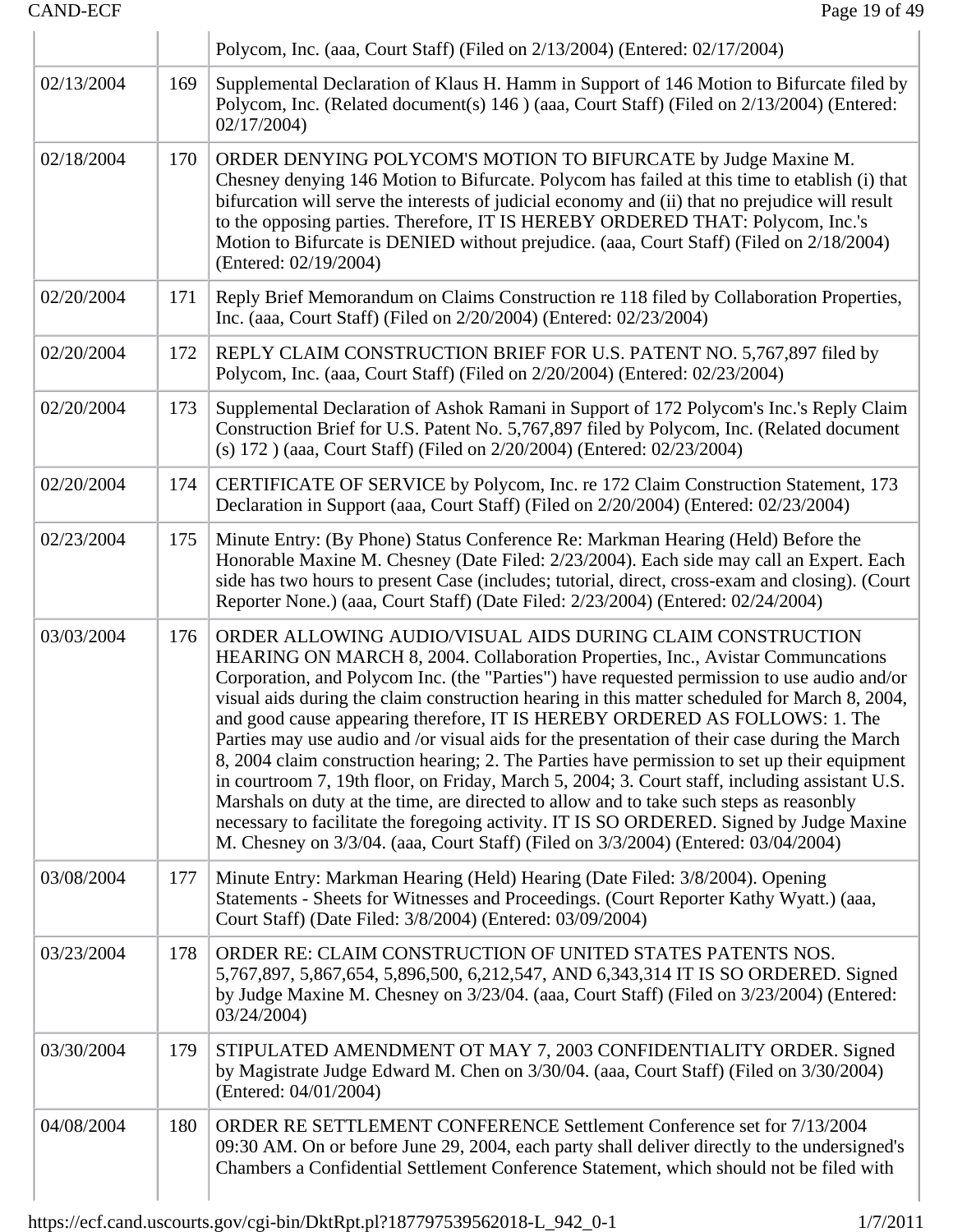|            |     | the Clerk of the Court and need not be served upon the other parties. The parties shall notify<br>the undersigned's Chambers immediately if this case settles prior to the date set for<br>Settlement Conference. IT IS SO ORDERED. Signed by Magistrate Judge Joseph C. Spero<br>on 4/8/04. (aaa, Court Staff) (Filed on 4/8/2004) (Entered: 04/08/2004)                                                                                                                                                                                                                                                                                                                                                                                                                                                                                                                                                                                                                   |
|------------|-----|-----------------------------------------------------------------------------------------------------------------------------------------------------------------------------------------------------------------------------------------------------------------------------------------------------------------------------------------------------------------------------------------------------------------------------------------------------------------------------------------------------------------------------------------------------------------------------------------------------------------------------------------------------------------------------------------------------------------------------------------------------------------------------------------------------------------------------------------------------------------------------------------------------------------------------------------------------------------------------|
| 04/13/2004 | 181 | MOTION for Leave to File Motion to Reconsider Claim Construction Order filed by<br>Collaboration Properties, Inc. (aaa, Court Staff) (Filed on 4/13/2004) (Entered: 04/14/2004)                                                                                                                                                                                                                                                                                                                                                                                                                                                                                                                                                                                                                                                                                                                                                                                             |
| 04/13/2004 | 182 | Declaration of Harrison J. Frahn IV in Support of 181 Motion for Leave to File Motion to<br>Reconsider Claim Construction Order filed by Collaboration Properties, Inc. (Related<br>document(s) $181$ ) (aaa, Court Staff) (Filed on $4/13/2004$ ) (Entered: 04/14/2004)                                                                                                                                                                                                                                                                                                                                                                                                                                                                                                                                                                                                                                                                                                    |
| 04/13/2004 | 183 | CERTIFICATE OF SERVICE by Collaboration Properties, Inc. re 181 MOTION for Leave<br>to File, 182 Declaration in Support (aaa, Court Staff) (Filed on 4/13/2004) (Entered:<br>04/14/2004                                                                                                                                                                                                                                                                                                                                                                                                                                                                                                                                                                                                                                                                                                                                                                                     |
| 04/16/2004 | 184 | Response to CPI's Motion for Leave to File A Motion for Reconsideration re 181 by<br>Polycom, Inc. (aaa, Court Staff) (Filed on 4/16/2004) (Entered: 04/19/2004)                                                                                                                                                                                                                                                                                                                                                                                                                                                                                                                                                                                                                                                                                                                                                                                                            |
| 04/26/2004 | 185 | ORDER GRANTING CPI'S MOTION FOR LEAVE TO FILE MOTION FOR PARTIAL<br>RECONSIDERATION OF CLAIM CONSTRUCTION ORDER by Judge Maxine M.<br>Chesney granting 181 Motion for Leave to File. As CPI has set forth its arguments for<br>reconsideration in detail, the Court deems CPI's motion for leave to file a motion for<br>reconsideration to be its motion for reconsideration, and will consider all arguments raised<br>therein with respect to the terms "interactively share," "interactively display," and "call<br>handle." Defendant Polycom, Inc. may file an opposition no later than Wednesday, May 12,<br>2004. CPI may file a reply no later than Wednesday, May 19, 2004. The matter will be taken<br>under submission at that time, unless the Court, after reviewing the parties' submissions,<br>determines that a hearing would assist the Court in deciding the matter. IT IS SO<br>ORDERED. (aaa, Court Staff) (Filed on 4/26/2004) (Entered: 04/27/2004) |
| 04/27/2004 | 186 | TRANSCRIPT of Proceedings held on March 8, 2004 before the Honorable Judge Maxine<br>M. Chesney. Court Reporter: Katherine Pope Wyatt. (aaa, Court Staff) (Filed on 4/27/2004)<br>(Entered: 04/28/2004)                                                                                                                                                                                                                                                                                                                                                                                                                                                                                                                                                                                                                                                                                                                                                                     |
| 04/27/2004 | 187 | JOINT STIPULATION TO CONTINUE SCHEDULE FOR POST-CLAIM<br>CONSTRUCTION PATENT LOCAL RULE DISCLOSURES. NOW THEREFORE, IT IS<br>HEREBY STIPULATED AND AGREED by and between counsel for the undersigned<br>parties as follows: 1. The deadline under Patent Local Rule 3-6(a) for Final Infringement<br>Contentions shall be June 4, 2004; 2. The deadline under Patent Local Rule 3-6(b) for Final<br>Invalidity Contentions shall be July 2, 2004; and 3. The deadline for the disclosures required<br>under Patent Local Rule 3-8 shall be July 2, 2004. Signed by Judge Maxine M. Chesney on<br>4/27/04. (aaa, Court Staff) (Filed on 4/27/2004) (Entered: 04/28/2004)                                                                                                                                                                                                                                                                                                     |
| 05/03/2004 | 188 | Minute Entry: Motion Hearing held on 5/3/2004 before the Honorable Magistrate Judge<br>Edward M. Chen (Date Filed: 5/3/2004). Plaintiff's Motion re 30(b)(6) Depositions. (Via<br>Telephone) ORDERED AFTER HEARING: Parties to submit stipulation and order<br>regarding scheduling for Court's review and approval. (Court Reporter N/A.) (aaa, Court<br>Staff) (Date Filed: 5/3/2004) (Entered: 05/04/2004)                                                                                                                                                                                                                                                                                                                                                                                                                                                                                                                                                               |
| 05/05/2004 | 189 | CERTIFICATE OF SERVICE by Collaboration Properties, Inc. RE JOINT STIPULATION<br>AND [PROPOSED] ORDER REGARDING THE SCHEDULING OF THE DEPOSITIONS<br>OF POLYCOM, INC. AND TO CONTINUE SCHEDULE FOR POST-CLAIM<br>CONSTRUCTION PATENT LOCAL RULE DISCLOSURE (aaa, Court Staff) (Filed on<br>5/5/2004) (Entered: 05/06/2004)                                                                                                                                                                                                                                                                                                                                                                                                                                                                                                                                                                                                                                                  |
| 05/07/2004 | 190 | JOINT STIPULATION AND ORDER REGARDING THE SCHEDULING OF THE<br>DEPOSITIONS OF POLYCOM, INC. AND TO CONTINUE SCHEDULE FOR POST-<br>CLAIM CONSTRUCTION PATENT LOCAL RULE DISCLOSURES. NOW                                                                                                                                                                                                                                                                                                                                                                                                                                                                                                                                                                                                                                                                                                                                                                                     |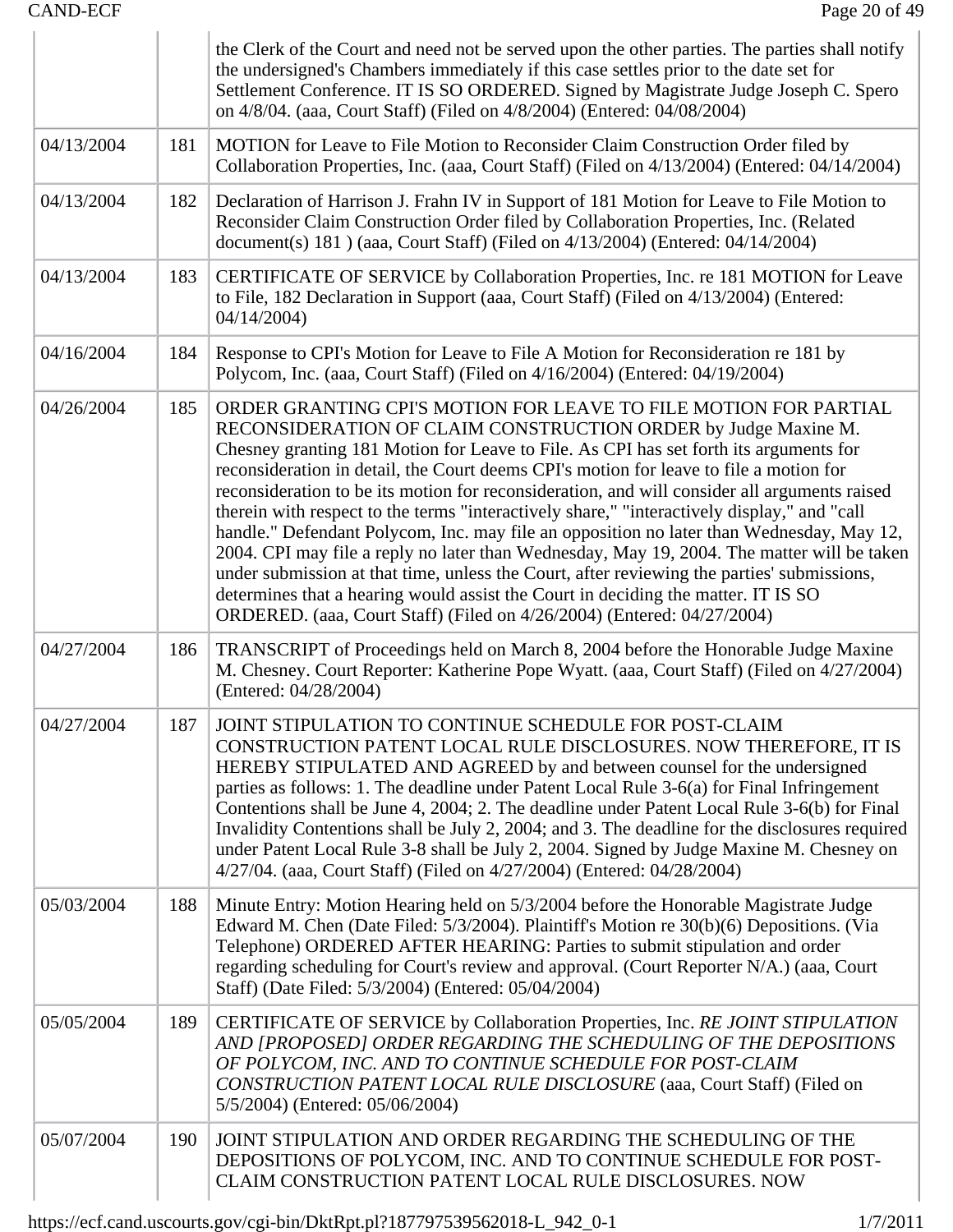$\mathbb{L}$ 

 $\overline{1}$ 

|            |     | THEREFORE, IT IS HEREBY STIPULATED AND AGREED by and between counsel for<br>the undersigned parties as follows: 1. The depositions of Polycom requested in CPI's March<br>23, 2004 notice will occur during the weeks commencing May 17, 2004 and May 24, 2004;<br>2. On or before May 7, 2004, Polycom shall identify its witnesses, the topics each witness<br>will address, and the specific dates, during the weeks commencing May 17, 2004 and May<br>24, 2004, that each witness is available for deposition; 3. The deadline by which Polycom<br>must serve its Final Infringement Contentions pursuant to Patent Local Rule 3-6(a) shall<br>remain June 4, 2004; 4. The deadline by which CPI must serve its Final Infringement<br>Contentions pursuant to Patent Local Rule 3-6(a) shall be June 11, 2004; 5. The deadline<br>under Patent Local Rule 3-6(b) for both parties' Final Invalidity Contentions shall be July 9,<br>2004; and 6. The deadline for both parties" disclosures required under Patent Local Rule 3-8<br>shall be July 9, 2004. IT IS SO ORDERED. Signed by Magistrate Judge Edward M. Chen<br>on 5/7/04. (aaa, Court Staff) (Filed on 5/7/2004) (Entered: 05/11/2004) |
|------------|-----|--------------------------------------------------------------------------------------------------------------------------------------------------------------------------------------------------------------------------------------------------------------------------------------------------------------------------------------------------------------------------------------------------------------------------------------------------------------------------------------------------------------------------------------------------------------------------------------------------------------------------------------------------------------------------------------------------------------------------------------------------------------------------------------------------------------------------------------------------------------------------------------------------------------------------------------------------------------------------------------------------------------------------------------------------------------------------------------------------------------------------------------------------------------------------------------------------------|
| 05/12/2004 | 191 | Memorandum in Opposition re 181 CPI's Motion for Reconsideration of the Court's Claim<br>Construction filed by Polycom, Inc. (aaa, Court Staff) (Filed on 5/12/2004) (Entered:<br>05/13/2004                                                                                                                                                                                                                                                                                                                                                                                                                                                                                                                                                                                                                                                                                                                                                                                                                                                                                                                                                                                                           |
| 05/12/2004 | 192 | Declaration of Michael D. Cello in Support of 191 Opposition to CPI's Motion for<br>Reconsideration of the Court's Claim Construction filed by Polycom, Inc. (Related document<br>(s) 191) (aaa, Court Staff) (Filed on 5/12/2004) (Entered: 05/13/2004)                                                                                                                                                                                                                                                                                                                                                                                                                                                                                                                                                                                                                                                                                                                                                                                                                                                                                                                                               |
| 05/12/2004 | 193 | CERTIFICATE OF SERVICE by Polycom, Inc. re 191 Memorandum in Opposition, 192<br>Declaration in Support (aaa, Court Staff) (Filed on 5/12/2004) (Entered: 05/13/2004)                                                                                                                                                                                                                                                                                                                                                                                                                                                                                                                                                                                                                                                                                                                                                                                                                                                                                                                                                                                                                                   |
| 05/19/2004 | 194 | Reply Brief in Support of 181 Motion to Reconsider the Claim Construction Order filed by<br>Collaboration Properties, Inc. (aaa, Court Staff) (Filed on 5/19/2004) (Entered: 05/20/2004)                                                                                                                                                                                                                                                                                                                                                                                                                                                                                                                                                                                                                                                                                                                                                                                                                                                                                                                                                                                                               |
| 05/19/2004 | 195 | CERTIFICATE OF SERVICE by Collaboration Properties, Inc. re 194 Reply Memorandum<br>(aaa, Court Staff) (Filed on 5/19/2004) (Entered: 05/20/2004)                                                                                                                                                                                                                                                                                                                                                                                                                                                                                                                                                                                                                                                                                                                                                                                                                                                                                                                                                                                                                                                      |
| 05/21/2004 | 196 | Minute Entry: Motion Hearing held on 5/21/2004 before the Honorable Magistrate Judge<br>Edward M. Chen (Date Filed: 5/21/2004). Plaintiff's Motion re deposition scheduling and<br>scheduling for infringement and invalidity contentions. (Via Telephone Call). ORDER<br>AFTER HEARING: Plaintiff's Motion is granted in part and denied in part. ORDER TO BE<br>PREPARED BY: COURT. (Court Reporter N/A.) (aaa, Court Staff) (Date Filed: 5/21/2004)<br>(Entered: 05/24/2004)                                                                                                                                                                                                                                                                                                                                                                                                                                                                                                                                                                                                                                                                                                                        |
| 05/21/2004 | 197 | Letter dated 5/21/04; from Harrison J. Frahn IV re CPI's enlists the Court's assistance to<br>require Polycom to provide a 30(b)(6) deponent on its iPower product line before May 28, as<br>required by the Court's May 7, 2004 order. (aaa, Court Staff) (Filed on 5/21/2004) (Entered:<br>05/24/2004                                                                                                                                                                                                                                                                                                                                                                                                                                                                                                                                                                                                                                                                                                                                                                                                                                                                                                |
| 05/21/2004 | 198 | Letter dated 05/21/04; from Michael D. Celio re: For the second time in less than a month,<br>CPI is seeking this Court's intervention where it is not necessary. (aaa, Court Staff) (Filed on<br>5/21/2004) (Entered: 05/24/2004)                                                                                                                                                                                                                                                                                                                                                                                                                                                                                                                                                                                                                                                                                                                                                                                                                                                                                                                                                                     |
| 05/21/2004 | 199 | ORDER RE SCHEDULING OF 30(B)(6) DEPOSITION AND SERVICE OF<br>INFRINGEMENT AND INVALIDITY CONTENTIONS. Having considered the parties'<br>letters on the matters and argument of counsel heard telephonically on May 21, 2004, and<br>good cause appearing therefor, it is hereby ordered that: 1. The deposition of Tim Root shall<br>commence on June 8, 2004, 2. The Final Infringement Contentions shall be served on June<br>22, 2004, 3. The Final Invalidity Contentions shall be served on July 16, 2004. IT IS SO<br>ORDERED. Signed by Magistrate Judge Edward M. Chen on 05/21/04. (aaa, Court Staff)<br>(Filed on 5/21/2004) (Entered: 05/25/2004)                                                                                                                                                                                                                                                                                                                                                                                                                                                                                                                                           |
| 05/25/2004 | 200 | ORDER GRANTING CPI'S MOTION FOR PARTIAL RECONSIDERATION OF ORDER<br>RE: CLAIM CONSTRUCTION OF UNITED STATES PATENTS NOS. 5,767,897,<br>5,867,654, 5,896,500, 6,212,547, AND 6,343,314. For good cause shown, CPI's motion for                                                                                                                                                                                                                                                                                                                                                                                                                                                                                                                                                                                                                                                                                                                                                                                                                                                                                                                                                                          |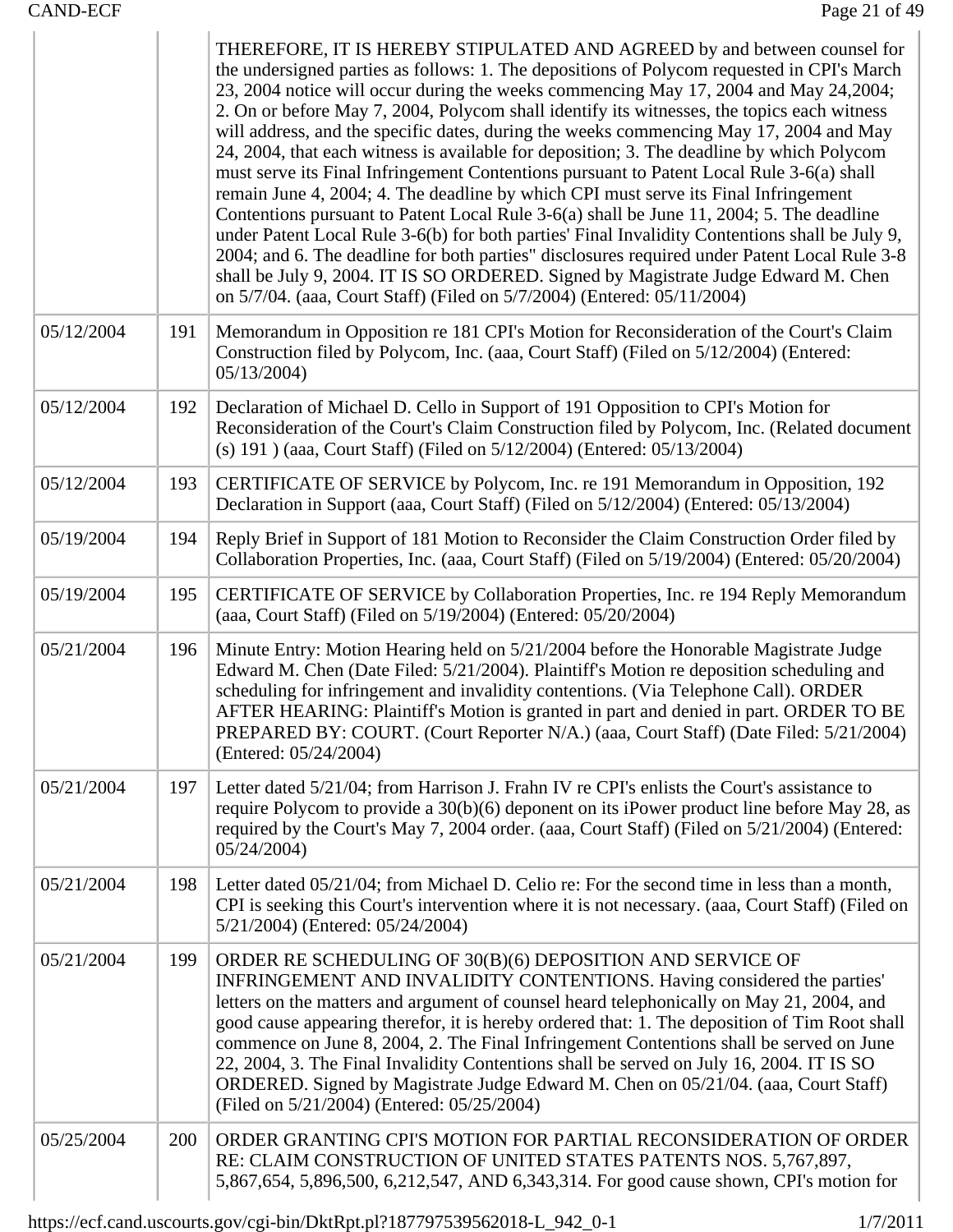|            |     | partial reconsideration of the Court's March 23, 2004 claim construction order is<br>GRANTED, and the Court's claim construction is AMENDED. IT IS SO ORDERED.<br>Signed by Judge Maxine M. Chesney on 05/25/04. (aaa, Court Staff) (Filed on 5/25/2004)<br>(Entered: 05/26/2004)                                                                                                                                                                                                                                                                                                                                                                                                                                                                                                                                                                                   |
|------------|-----|---------------------------------------------------------------------------------------------------------------------------------------------------------------------------------------------------------------------------------------------------------------------------------------------------------------------------------------------------------------------------------------------------------------------------------------------------------------------------------------------------------------------------------------------------------------------------------------------------------------------------------------------------------------------------------------------------------------------------------------------------------------------------------------------------------------------------------------------------------------------|
| 06/16/2004 | 201 | Letter dated 6/15/04; from Ashok Ramani re Counsel seeks clarification regarding the<br>Court's May 21, 2004 Order. (aaa, Court Staff) (Filed on 6/16/2004) (Entered: 06/17/2004)                                                                                                                                                                                                                                                                                                                                                                                                                                                                                                                                                                                                                                                                                   |
| 06/16/2004 | 202 | Letter dated 6/16/04; from Jeremy S. Pitcock re Letter in response to the letter Polycom<br>submitted to the Court on Tuesday, June 15, 2004. (aaa, Court Staff) (Filed on 6/16/2004)<br>(Entered: 06/17/2004)                                                                                                                                                                                                                                                                                                                                                                                                                                                                                                                                                                                                                                                      |
| 06/17/2004 | 203 | ORDER RE PARTIES' LETTERS OF JUNE 15 AND 16, 2004. the Court therefore orders<br>that Polycom provide the willfulness disclosures pursuant to Patent Local Rule 3-8 on July<br>9, 2004. IT IS SO ORDERED. Signed by Magistrate Judge Edward M. Chen on 06/17/04.<br>(aaa, Court Staff) (Filed on 6/17/2004) (Entered: 06/18/2004)                                                                                                                                                                                                                                                                                                                                                                                                                                                                                                                                   |
| 06/25/2004 | 204 | NOTICE OF MOTION AND MOTION to Strike COLLABORATION PROPERTIES'<br>FINAL INFRINGEMENT CONTENTIONS OR, IN THE ALTERNATIVE, EXTENSION<br>OF THE CASE SCHEDULE filed by Polycom, Inc. Motion Hearing set for 7/30/2004 09:00<br>AM. (aaa, Court Staff) (Filed on 6/25/2004) (Entered: 06/28/2004)                                                                                                                                                                                                                                                                                                                                                                                                                                                                                                                                                                      |
| 06/25/2004 | 205 | Declaration of Ashok Ramani in Support of 204 Polycom, Inc.'s Motion to Strike<br>Collaboration Properties Inc.'s Final Infringement Contentions filed by Polycom, Inc.<br>(Related document(s) 204) (aaa, Court Staff) (Filed on 6/25/2004) (Entered: 06/28/2004)                                                                                                                                                                                                                                                                                                                                                                                                                                                                                                                                                                                                  |
| 06/25/2004 | 206 | CERTIFICATE OF SERVICE by Polycom, Inc. re 204 MOTION for Extension of Time to<br>File MOTION to Strike MOTION to Strike, 205 Declaration in Support (aaa, Court Staff)<br>(Filed on 6/25/2004) (Entered: 06/28/2004)                                                                                                                                                                                                                                                                                                                                                                                                                                                                                                                                                                                                                                               |
| 06/28/2004 | 207 | NOTICE OF MOTION to Amend/Correct 204 MOTION to Strike COLLABORATION<br>PROPERTIES' FINAL INFRINGEMENT CONTENTIONS OR, IN THE ALTERNATIVE,<br>EXTENSION OF CASE SCHEDULE filed by Polycom, Inc. Motion Hearing set for<br>7/30/2004 09:00 AM. (aaa, Court Staff) (Filed on 6/28/2004) (Entered: 06/29/2004)                                                                                                                                                                                                                                                                                                                                                                                                                                                                                                                                                         |
| 06/28/2004 | 208 | ORDER REFERRING CASE to Magistrate Judge Edward M. Chen for Discovery purposes.<br>Defendant's motion to strike plaintiff's final infringement contentions or, in the alternative,<br>for extension of the case schedule, filed June 25, 2004, is hereby referred to Magaistrate<br>Judge Edward M. Chen, the Magistrate Judge to whom all discovery matters were referred<br>pursuant to the Court's Order of Reference filed November 26, 2003, to be heard and<br>decided at the convenience of his calendar. The July 30, 2004 hearing date before the<br>undersigned is hereby VACATED. The parties will be advised of the date, time and place of<br>the next appearance by notice from Magistrate Judge Chen's chambers. IT IS SO<br>ORDERED. Signed by Judge Maxine M. Chesney on 6/28/04. (aaa, Court Staff) (Filed on<br>6/28/2004) (Entered: 06/29/2004) |
| 06/29/2004 | 209 | CLERK'S NOTICE DEFENDANT AND COUNTERPLAINTIFF POLYCOM, INC's<br>MOTION TO STRIKE COLLOBORATION PROPERTIES' FINAL INFRINGEMNT<br>CONTENTIONS OR, IN THE ALTERNATIVE, EXTENSION OF THE CASE<br>SCHEDULE Motion Hearing set for 8/11/2004 10:30 AM. before Magistrate Judge Edward<br>M. Chen. Opposition to said Motion shall be filed on or before July 21, 2004. Reply shall be<br>filed on or before July 28, 2004. (aaa, Court Staff) (Filed on 6/29/2004) (Entered:<br>06/30/2004                                                                                                                                                                                                                                                                                                                                                                                |
| 07/02/2004 | 210 | ORDER RE RESCHEDULING HEARING re 207 MOTION to Amend/Correct 204<br>MOTION for Extension of Time to File MOTION to Strike filed by Polycom, Inc. The<br>Court therefore orders the hearing on Polycom's motion to strike shall be rescheduled for<br>July 23, 2004, at 3:30 p.m. In addition, the Court orders the following briefing schedule: 1.<br>CPI's opposition shall be file on July 9, 2004. 2. Polycom's reply shall be filed on July 15,                                                                                                                                                                                                                                                                                                                                                                                                                 |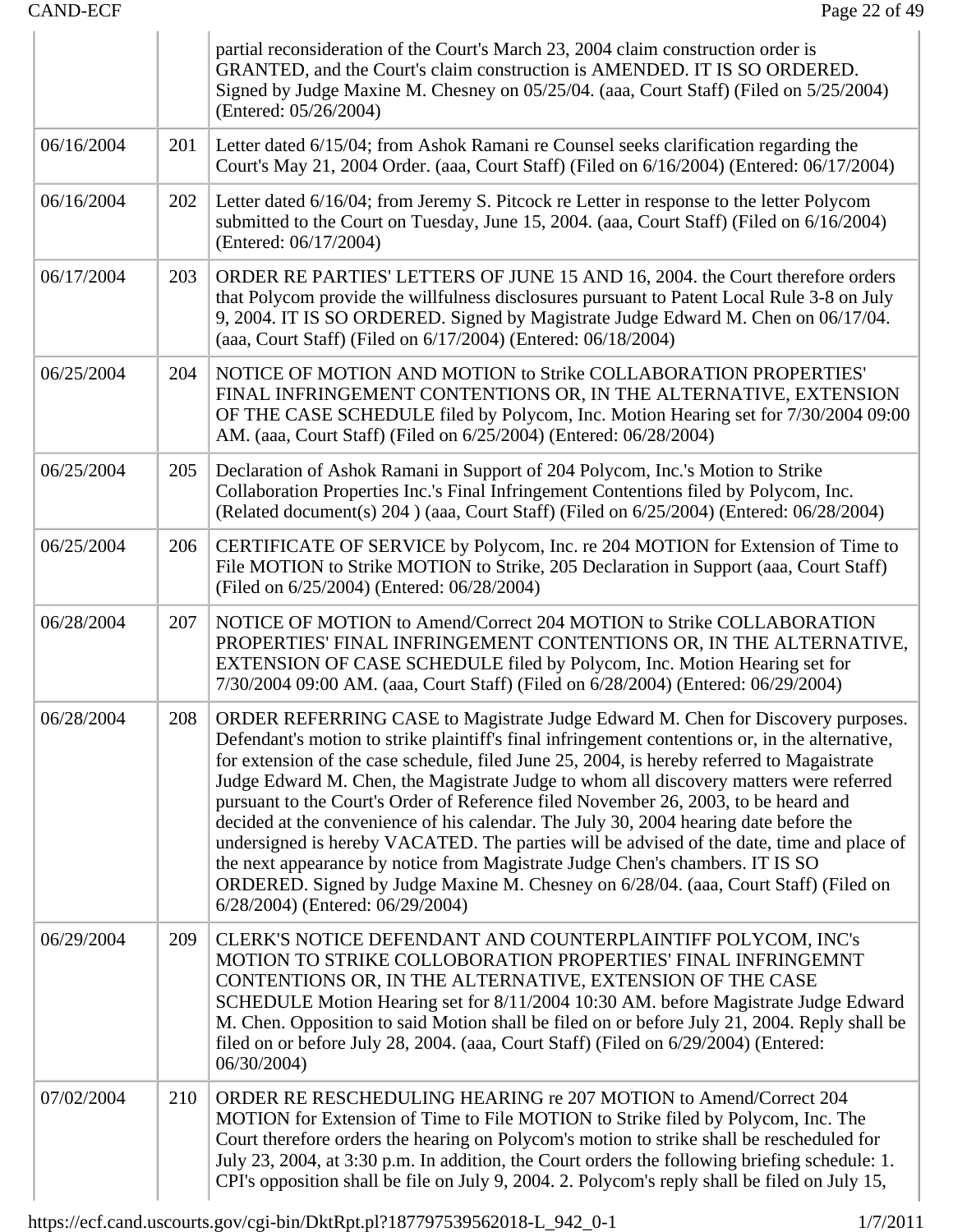|            |     | 2004. Courtesy copies should be faxed to chambers no later than 4:00 p.m. the day that the<br>respective brief is due IT IS SO ORDERED. Signed by Magistrate Judge Edward M. Chen<br>on 07/02/04. (aaa, Court Staff) (Filed on 7/2/2004) (Entered: 07/06/2004)                                                                                                                                                                                 |
|------------|-----|------------------------------------------------------------------------------------------------------------------------------------------------------------------------------------------------------------------------------------------------------------------------------------------------------------------------------------------------------------------------------------------------------------------------------------------------|
| 07/02/2004 |     | Set/Reset Deadlines as to 204 MOTION for Extension of Time to File MOTION to Strike<br>MOTION to Strike, 207 MOTION to Amend/Correct 204 MOTION for Extension of Time<br>to File MOTION to Strike MOTION to Strike. Motion Hearing set for 7/23/2004 03:30 PM.<br>(aaa, Court Staff) (Filed on 7/2/2004) (Entered: 07/06/2004)                                                                                                                 |
| 07/07/2004 | 211 | CLERK'S NOTICE THAT the hearing on DEFENDANT AND COUNTER PLAINTIFF<br>POLYCOM, INC.'S MOTION TO STRIKE COLLABORATION PROPERTIES' FINAL<br>INFRINGEMENT CONTENTIONS OR, IN THE ALTERNATIVE, EXTENSION OF THE<br>CASE SCHEDULE has been reset from July 23, 2004 at 3:30 p.m. and the Motion Hearing<br>will be Continued for 7/23/2004 10:00 AM. (aaa, Court Staff) (Filed on 7/7/2004) (Entered:<br>07/08/2004)                                |
| 07/09/2004 | 212 | Memorandum in Opposition re 204 MOTION for Extension of Time to File MOTION to<br>Strike Final Infringement Contentions or, in the Alternative, Extension of the Case Schedule<br>filed by Collaboration Properties, Inc. (aaa, Court Staff) (Filed on 7/9/2004) (Entered:<br>07/12/2004                                                                                                                                                       |
| 07/09/2004 | 213 | Declaration of Jeremy S. Pitcock in Support of 212 Opposition to Polycom, Inc.'s Motion to<br>Strike Final Infringement Contentions or, in the Alternative, Extension of the Case Schedule<br>filed by Collaboration Properties, Inc. (Related document(s) 212) (aaa, Court Staff) (Filed<br>on 7/9/2004) (Entered: 07/12/2004)                                                                                                                |
| 07/09/2004 | 214 | Declaration of Hank Brier in Support of 212 Opposition to Polycom, Inc.'s Motion to Strike<br>Final Infringement Contentions or, in the Alternative, Extension of the Case Schedule filed<br>by Avistar Communications Corporation, Collaboration Properties, Inc. (Related document<br>(s) 212 ) (aaa, Court Staff) (Filed on 7/9/2004) (Entered: 07/12/2004)                                                                                 |
| 07/09/2004 | 215 | CERTIFICATE OF SERVICE by Collaboration Properties, Inc. re 214 Declaration in<br>Support,, 212 Memorandum in Opposition,, 213 Declaration in Support, (aaa, Court Staff)<br>(Filed on 7/9/2004) (Entered: 07/12/2004)                                                                                                                                                                                                                         |
| 07/13/2004 | 216 | Minute Entry: Settlement Conference (Held) before the Honorable Magistrate Judge Joseph<br>C. Spero (Date Filed: 7/13/2004). Case did not settle. The Court will set a telephonic<br>Scheduling Conference (for counsel only) to take place at the beginning of September for the<br>purpose of scheduling a Further Settlement Conference. (Court Reporter not reported.) (aaa,<br>Court Staff) (Date Filed: 7/13/2004) (Entered: 07/14/2004) |
| 07/15/2004 | 217 | Reply Brief re 204 MOTION to Strike CPI's Final Infringement Contentions or, in the<br>Alternative, to Extend Case Schedule filed by Polycom, Inc. (aaa, Court Staff) (Filed on<br>7/15/2004) (Entered: 07/16/2004)                                                                                                                                                                                                                            |
| 07/16/2004 | 218 | Letter dated 07/16/04; from Harrison J. Frahn IV re Plaintiff Collaboration Properties, Inc.,<br>ask permission from the Court that it consider this letter concering Polycom's reply on its<br>motion to strike CPI's final infringement contentions. (aaa, Court Staff) (Filed on 7/16/2004)<br>(Entered: 07/19/2004)                                                                                                                        |
| 07/16/2004 | 219 | NOTICE AND ORDER SETTING TELEPHONIC SCHEDULING CONFERENCE.<br>Telephonic Scheduling Conference (with counsel only) set for 9/9/2004 02:30 PM., to<br>discuss and determine an appropriate date for the Further Settlement Conference in this<br>matter. Signed by Magistrate Judge Joseph C. Spero on 07/16/04. (aaa, Court Staff) (Filed<br>on 7/16/2004) (Entered: 07/19/2004)                                                               |
| 07/16/2004 | 220 | Letter dated 07/16/04; from Harrison J. Frahn IV re Seeking the Court's assistance in<br>requiring Polycom to complete immediately its document production to requests served in<br>February and April 2003. (aaa, Court Staff) (Filed on 7/16/2004) (Entered: 07/19/2004)                                                                                                                                                                     |
|            |     |                                                                                                                                                                                                                                                                                                                                                                                                                                                |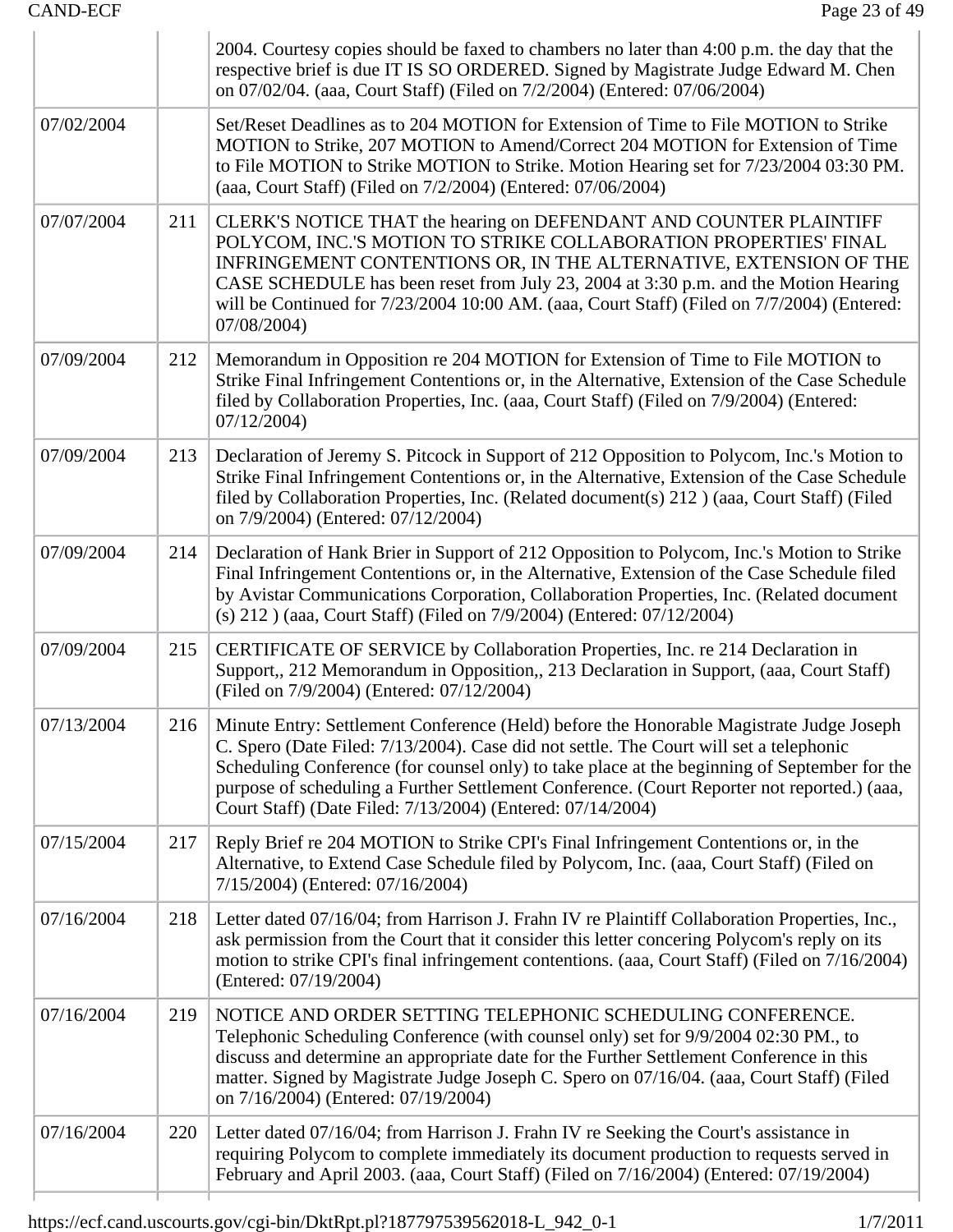| 07/16/2004 | 221 | Letter dated 07/16/04; from Klaus H. Hamm re Consideration on Polycom's brief position on<br>Harrison Frahn's letter to the Court today on behalf of CPI. (aaa, Court Staff) (Filed on<br>7/16/2004) (Entered: 07/19/2004)                                                                                                                                                                                                                                                                                                                                                                                                                                                                           |
|------------|-----|------------------------------------------------------------------------------------------------------------------------------------------------------------------------------------------------------------------------------------------------------------------------------------------------------------------------------------------------------------------------------------------------------------------------------------------------------------------------------------------------------------------------------------------------------------------------------------------------------------------------------------------------------------------------------------------------------|
| 07/19/2004 | 222 | Letter dated 07/19/04; from Klaus H. Hamm re letter from CPI and Avistar dated 07/16/04<br>to the Court seeking Orders to Compel documents in various forms from Polycom. (aaa,<br>Court Staff) (Filed on 7/19/2004) (Entered: 07/20/2004)                                                                                                                                                                                                                                                                                                                                                                                                                                                           |
| 07/19/2004 | 223 | ORDER RE SUPPLEMENTAL BRIEFING. Having considered CPI's letter and request<br>dated 07/16/04, the Court hereby orders CPI to file a sur-reply to Polycom's reply, limited to<br>the new matters raised in Polycom's reply. The sur-reply shall be filed by Wednesday, July<br>21, 2004. A courtesy copy of the sur-reply should be faxed to chambers no later than 4:00<br>p.m. IT IS SO ORDERED. Signed by Magistrate Judge Edward M. Chen on 07/19/04. (aaa,<br>Court Staff) (Filed on 7/19/2004) (Entered: 07/20/2004)                                                                                                                                                                            |
| 07/21/2004 | 224 | Sur-Reply re 207, 204 to Polycom, Inc.'s MOTION for Extension of Time to File MOTION<br>to Strike MOTION FINAL INFRINGEMENT CONTENTIONS OR, IN THE<br>ALTERNATIVE, ENTENSION OF THE CASE SCHEDULE filed by Collaboration<br>Properties, Inc. (aaa, Court Staff) (Filed on 7/21/2004) (Entered: 07/22/2004)                                                                                                                                                                                                                                                                                                                                                                                           |
| 07/21/2004 | 225 | Declaration of Hank Brier in Support of 224 Sur-Reply to Polycom, Inc.'s Motion to Strike<br>Final Infringement Contentions or, in the Alternative, Extension of the Case Schedule filed<br>by Collaboration Properties, Inc. (Related document(s) 224 ) (aaa, Court Staff) (Filed on<br>7/21/2004) (Entered: 07/22/2004)                                                                                                                                                                                                                                                                                                                                                                            |
| 07/21/2004 | 226 | Declaration of Jeremy S. Pitcock in Support of 224 Sur-Reply to Polycom, Inc.'s Motion to<br>Strike Final Infringement Contentions or, in the Alternative, Extension of the Case Schedule<br>filed by Collaboration Properties, Inc. (Related document(s) 224) (aaa, Court Staff) (Filed<br>on 7/21/2004) (Entered: 07/22/2004)                                                                                                                                                                                                                                                                                                                                                                      |
| 07/21/2004 | 227 | MISCELLANEOUS ADMINISTRATIVE REQUEST for Leave to File CERTAIN PAGES<br>OF SUR-REPLY AND DECLARATION EXHIBIT UNDER SEAL filed by Collaboration<br>Properties, Inc. (aaa, Court Staff) (Filed on 7/21/2004) (Entered: 07/22/2004)                                                                                                                                                                                                                                                                                                                                                                                                                                                                     |
| 07/21/2004 | 228 | CERTIFICATE OF SERVICE by Collaboration Properties, Inc. re 226 Declaration in<br>Support,, 227 MOTION for Leave to File, 224 Reply Memorandum,, 225 Declaration in<br>Support, (aaa, Court Staff) (Filed on 7/21/2004) (Entered: 07/22/2004)                                                                                                                                                                                                                                                                                                                                                                                                                                                        |
| 07/23/2004 | 229 | CERTIFICATE OF SERVICE by Collaboration Properties, Inc. re Stipulated Second<br>Amendment to May 7, 2003 Confidentiality Stipulation and [Proposed] Order (aaa, Court<br>Staff) (Filed on 7/23/2004) (Entered: 07/26/2004)                                                                                                                                                                                                                                                                                                                                                                                                                                                                          |
| 07/23/2004 | 230 | JOINT STIPULATION AND ORDER REGARDING CERTAIN PAGES OF<br>COLLABORATION PROPERTIES, INC.'S SUR-REPLY AND EXHIBIT A TO THE<br>DECLARATION OF HANK BRIER BEING LODGED UNDER SEAL. NOW<br>THEREFORE, IT IS HEREBY STIPULATED AND AGREED by and between counsel for<br>the undersigned parties as follows: Lines 5-8 of page 2 of the Sur-Reply and page 35 of the<br>transcript of Wayne Dunlap's deposition, attached as Exhibit A to the Declaration of Hank<br>Brier in Support of CPI's Sur-Reply, may be filed under seal pursuant to Civil.L.R.79-5. IT<br>IS SO ORDERED. Signed by Magistrate Judge Edward M. Chen on 07/23/04. (aaa, Court<br>Staff) (Filed on 7/23/2004) (Entered: 07/27/2004) |
| 07/23/2004 | 231 | MEMORANDUM in Support re 224, 230 of Collaboration Properties, Inc.'s Sur-Reply to<br>Polycom, Inc.'s Motion to Strike Final Infringement Contentions or, in the Alternative,<br>Extension of the Case Schedule filed by Collaboration Properties, Inc. FILED UNDER<br>SEAL. (Related document(s) 224, 230) (aaa, Court Staff) (Filed on 7/23/2004) (Entered:<br>07/27/2004                                                                                                                                                                                                                                                                                                                          |
| 07/26/2004 | 232 | STIPULATED SECOND AMENDMENT TO MAY 7, 2003 CONFIDENTIALITY                                                                                                                                                                                                                                                                                                                                                                                                                                                                                                                                                                                                                                           |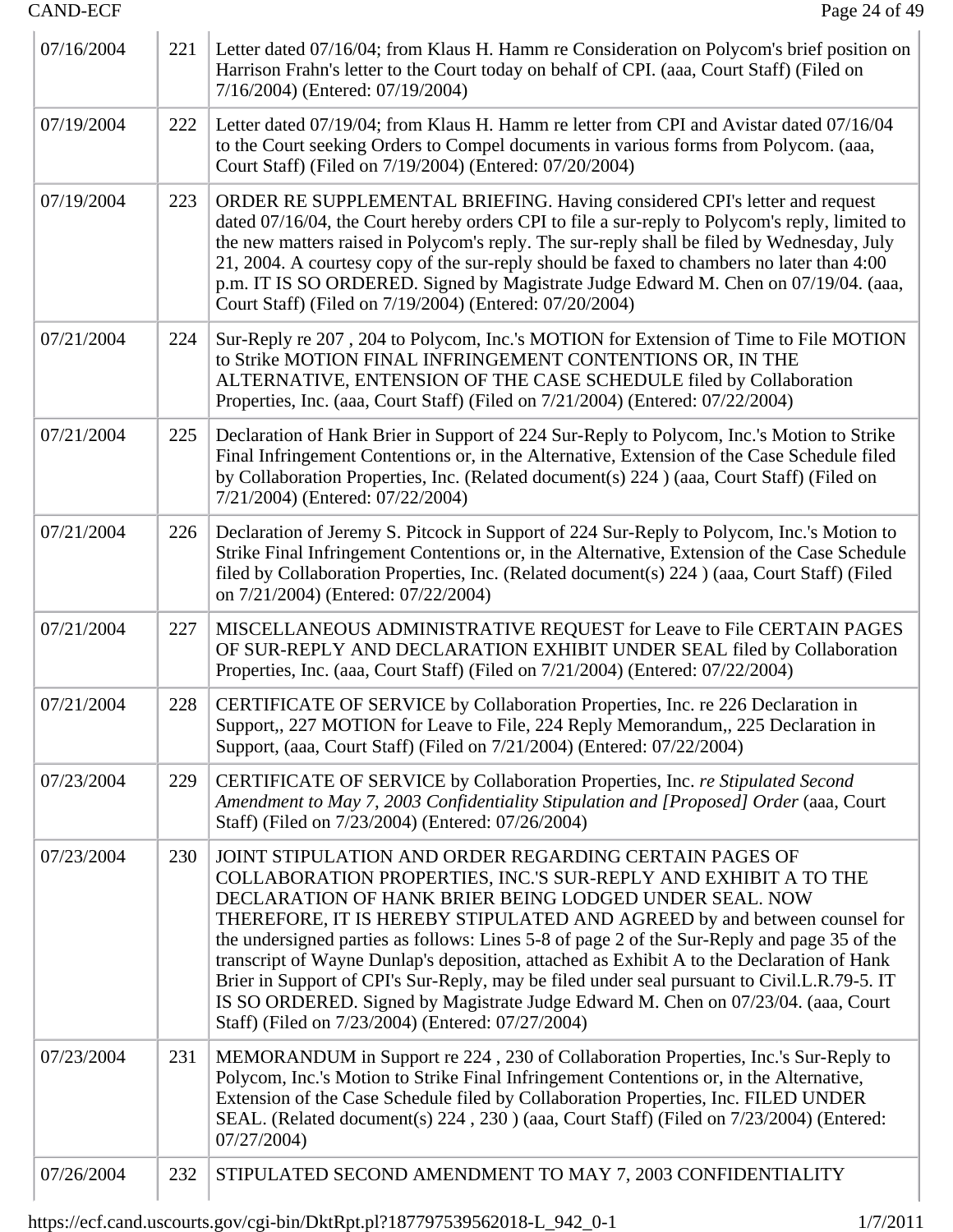|            |     | STIPULATION AND ORDER. NOW, THEREFORE, pursuant to Federal Rule of Civil<br>Procedure 26(c) and Civil Local Rule 7-11, upon further stipulation of the parties, the Court<br>hereby enters the following Amendment to the May 7, 2003 Confidentiality Order, as<br>amended on March 30, 2004, to govern the discovery process: 1. Section 2(e) of the First<br>Stipulated Amendment is hereby amended to read: the hardcopy printouts may not be<br>copied, electronically or otherwise, or in any other way recreated or duplicated, except that<br>the party who received source code may make two (2) additional hardcopy printouts of<br>portions of source code, or the entire source code, to either personally carry with them, or<br>ship securely via bonded courier or similar service pursuant to section $2(1)$ , to a deposition<br>site to serve as deposition exhibits, after which the additional hardcopy printouts used as<br>deposition exhibits will be maintained, pursuant to the other provisions herein, by counsel<br>taking the deposition; 2. In keeping with the provisions of the Confidentiality Order, as<br>amended by the First Stipulated Amendment, which this further Stipulation augments but<br>does not supersede, nothing herein shall preclude any party from applying to the Court for<br>any modification of the terms provided herein, as it may deem appropriate under the<br>circumstances; provided, however, that prior to such application, the parties involved shall<br>make a good faith effort to resolve the matter by agreement. IT IS SO ORDERED. Signed<br>by Judge Maxine M. Chesney on 07/26/04. (aaa, Court Staff) (Filed on 7/26/2004) (Entered:<br>07/27/2004 |
|------------|-----|-----------------------------------------------------------------------------------------------------------------------------------------------------------------------------------------------------------------------------------------------------------------------------------------------------------------------------------------------------------------------------------------------------------------------------------------------------------------------------------------------------------------------------------------------------------------------------------------------------------------------------------------------------------------------------------------------------------------------------------------------------------------------------------------------------------------------------------------------------------------------------------------------------------------------------------------------------------------------------------------------------------------------------------------------------------------------------------------------------------------------------------------------------------------------------------------------------------------------------------------------------------------------------------------------------------------------------------------------------------------------------------------------------------------------------------------------------------------------------------------------------------------------------------------------------------------------------------------------------------------------------------------------------------------------------------------------------------------------------|
| 07/27/2004 | 233 | Letter dated 07/27/04; from Klaus H. Hamm re Discussions following the Court's<br>instructions to Meet & Confer about CPI's request for Polycom to produce electronically<br>searchable versions of documents. The parties have not reached agreement. (aaa, Court<br>Staff) (Filed on 7/27/2004) (Entered: 07/28/2004)                                                                                                                                                                                                                                                                                                                                                                                                                                                                                                                                                                                                                                                                                                                                                                                                                                                                                                                                                                                                                                                                                                                                                                                                                                                                                                                                                                                                     |
| 07/27/2004 | 234 | ORDER RE PRODUCTION OF ELECTRONIC DOCUMENTS: The Court therefore<br>orders that Polycom provide the documents to CPI in electronically searchable form as<br>requested, provided that the metadata is limited to only those objective fields that will not<br>invade Polycom's privileges. Given, however, that Polycom has already produced the<br>documents as tif images, CPI shall bear the reasonable out of pocket costs, if any, that<br>Polycom will incur in providing the documents to CPI in electronically searchable format<br>(e.g., vendor expenses). CPI has not demonstrated that the Tel Aviv documents are<br>necessary for the deposition of the next schedule Polycom witness. The Court, therefore,<br>shall order Polycom to complete its production of the Tel Aviv by August 15, 2004.<br>Polycom, however, is forewarned that its witnesses may need to be re-deposed if CPI can<br>demonstrate that such discovery is needed in light of subsequently produced documents. The<br>other documents which are the subject of this order shall be produced by August 4, 2004. IT<br>IS SO ORDERED. Signed by Magistrate Judge Edward M. Chen on 07/27/04. (aaa, Court<br>Staff) (Filed on 7/27/2004) (Entered: 07/28/2004)                                                                                                                                                                                                                                                                                                                                                                                                                                                                           |
| 07/28/2004 | 235 | Joint Letter dated 07/28/04; from Jeffrey E. Ostrow & Ashok Ramani re parties discussions<br>to resolve Polycom's motion to strike CPI's final infringement contentions or an extension of<br>the trial schedule. The parties have agreed. (aaa, Court Staff) (Filed on 7/28/2004) (Entered:<br>07/30/2004)                                                                                                                                                                                                                                                                                                                                                                                                                                                                                                                                                                                                                                                                                                                                                                                                                                                                                                                                                                                                                                                                                                                                                                                                                                                                                                                                                                                                                 |
| 07/29/2004 | 236 | CERTIFICATE OF SERVICE by Avistar Communications Corporation, Collaboration<br>Properties, Inc. re 235 Letter, (aaa, Court Staff) (Filed on 7/29/2004) (Entered: 08/02/2004)                                                                                                                                                                                                                                                                                                                                                                                                                                                                                                                                                                                                                                                                                                                                                                                                                                                                                                                                                                                                                                                                                                                                                                                                                                                                                                                                                                                                                                                                                                                                                |
| 08/04/2004 | 237 | Letter dated 08/04/04; from Ashok Ramani re Request of the Court to describe additional<br>discovery that Polycom would require to defend against two new allegations. (aaa, Court<br>Staff) (Filed on 8/4/2004) (Entered: 08/05/2004)                                                                                                                                                                                                                                                                                                                                                                                                                                                                                                                                                                                                                                                                                                                                                                                                                                                                                                                                                                                                                                                                                                                                                                                                                                                                                                                                                                                                                                                                                      |
| 08/04/2004 | 238 | Letter dated 08/04/04; from Harrison J. Frahn IV re CPI request the Court to address the<br>following question, what additional discovery is necessary. (aaa, Court Staff) (Filed on<br>8/4/2004) (Entered: 08/05/2004)                                                                                                                                                                                                                                                                                                                                                                                                                                                                                                                                                                                                                                                                                                                                                                                                                                                                                                                                                                                                                                                                                                                                                                                                                                                                                                                                                                                                                                                                                                     |
| 08/06/2004 | 239 | MOTION to Compel Polycom, Inc.'s Further Responses to Discovery Requests filed by<br>Collaboration Properties, Inc. (aaa, Court Staff) (Filed on 8/6/2004) (Entered: 08/09/2004)                                                                                                                                                                                                                                                                                                                                                                                                                                                                                                                                                                                                                                                                                                                                                                                                                                                                                                                                                                                                                                                                                                                                                                                                                                                                                                                                                                                                                                                                                                                                            |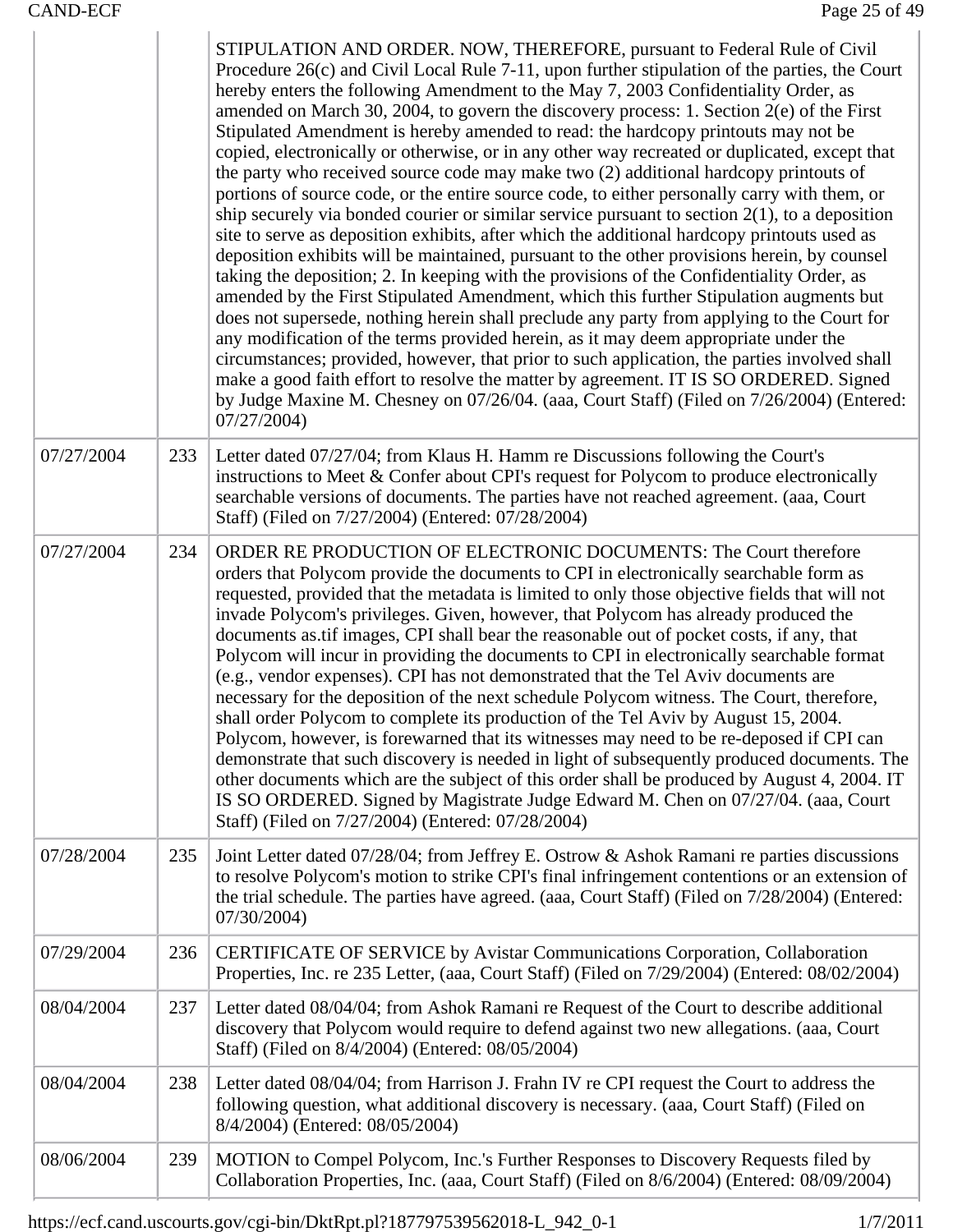| 08/06/2004 | 240 | MOTION to Expedite Consideration of 239 Motion to Compel Polycom, Inc.'s Further<br>Responses to Discovery Requests filed by Collaboration Properties, Inc. (aaa, Court Staff)<br>(Filed on 8/6/2004) (Entered: 08/09/2004)                                                                                                                                                                                                                                                                                                                                                                                                                                                                                                                                                                                                                                                                                                                                                       |
|------------|-----|-----------------------------------------------------------------------------------------------------------------------------------------------------------------------------------------------------------------------------------------------------------------------------------------------------------------------------------------------------------------------------------------------------------------------------------------------------------------------------------------------------------------------------------------------------------------------------------------------------------------------------------------------------------------------------------------------------------------------------------------------------------------------------------------------------------------------------------------------------------------------------------------------------------------------------------------------------------------------------------|
| 08/06/2004 | 241 | Declaration of Hank Brier in Support of 239 Motion to Compel Polycom, Inc.'s Further<br>Responses to Discovery Requests and 240 Motion for Expedited Consideration of Motion to<br>Compel filed by Collaboration Properties, Inc. (Related document(s) 239 ) (aaa, Court Staff)<br>(Filed on 8/6/2004) (Entered: 08/09/2004)                                                                                                                                                                                                                                                                                                                                                                                                                                                                                                                                                                                                                                                      |
| 08/06/2004 | 242 | CERTIFICATE OF SERVICE by Collaboration Properties, Inc. re 239 MOTION to<br>Compel, 240 MOTION to Expedite, 241 Declaration in Support, (aaa, Court Staff) (Filed on<br>8/6/2004) (Entered: 08/09/2004)                                                                                                                                                                                                                                                                                                                                                                                                                                                                                                                                                                                                                                                                                                                                                                          |
| 08/09/2004 | 243 | Reply Brief in Support re 240 MOTION to Expedite Consideration of Motion to Compel<br>Polycom, Inc.'s Further Responses to Discovery Requests filed by Collaboration Properties,<br>Inc. (aaa, Court Staff) (Filed on 8/9/2004) (Entered: 08/10/2004)                                                                                                                                                                                                                                                                                                                                                                                                                                                                                                                                                                                                                                                                                                                             |
| 08/09/2004 | 244 | CERTIFICATE OF SERVICE by Collaboration Properties, Inc. re 243 Reply Memorandum<br>(aaa, Court Staff) (Filed on 8/9/2004) (Entered: 08/10/2004)                                                                                                                                                                                                                                                                                                                                                                                                                                                                                                                                                                                                                                                                                                                                                                                                                                  |
| 08/09/2004 | 245 | Memorandum in Opposition re 240 MOTION to Expedite Consideration of its Motion to<br>Compel Polycom, Inc.'s Further Responses to Discovery Requests filed by Polycom, Inc.<br>(aaa, Court Staff) (Filed on 8/9/2004) (Entered: 08/10/2004)                                                                                                                                                                                                                                                                                                                                                                                                                                                                                                                                                                                                                                                                                                                                        |
| 08/09/2004 | 246 | Declaration of Klaus H. Hamm in Support of 245 Polycom, Inc.'s Opposition to<br>Collaboration Properties, Inc.'s Motion for Expedited Consideration of its Motion to Compel<br>filed by Polycom, Inc. (Related document(s) 245 ) (aaa, Court Staff) (Filed on 8/9/2004)<br>(Entered: 08/10/2004)                                                                                                                                                                                                                                                                                                                                                                                                                                                                                                                                                                                                                                                                                  |
| 08/09/2004 | 247 | CERTIFICATE OF SERVICE by Polycom, Inc. re 246 Declaration in Support,, 245<br>Memorandum in Opposition (aaa, Court Staff) (Filed on 8/9/2004) (Entered: 08/10/2004)                                                                                                                                                                                                                                                                                                                                                                                                                                                                                                                                                                                                                                                                                                                                                                                                              |
| 08/10/2004 |     | Set/Reset Deadlines as to 239 MOTION to Compel. Motion Hearing set for 8/25/2004 10:30<br>AM. (aaa, Court Staff) (Filed on 8/10/2004) (Entered: 08/11/2004)                                                                                                                                                                                                                                                                                                                                                                                                                                                                                                                                                                                                                                                                                                                                                                                                                       |
| 08/10/2004 | 248 | ORDER GRANTING PLAINTIFF'S MOTION TO SHORTEN TIME by Magistrate Judge<br>Edward M. Chen granting 240 Motion to Expedite. The Court sets the hearing date for CPI's<br>motion on August 25, 2004, at 10:30 a.m. In addition, the briefing schedule shall be as<br>follows: 1. Polycom's opposition to the motion to compel shall be filed on August 16, 2004.<br>2. CPI's reply shall be filed on August 19, 2004. Courtesy copies of the brief shall be faxed<br>to the Court no later than 4:00 p.m. the day that the respective brief is due. IT IS SO<br>ORDERED. (aaa, Court Staff) (Filed on 8/10/2004) (Entered: 08/11/2004)                                                                                                                                                                                                                                                                                                                                                |
| 08/10/2004 | 249 | CERTIFICATE OF SERVICE by Avistar Communications Corporation, Collaboration<br>Properties, Inc. re Joint Stipulation and [Proposed] Order to Continue Deadlines for Non-<br>Expert Depositions and Service of Opening Expert Reports (aaa, Court Staff) (Filed on<br>8/10/2004) (Entered: 08/11/2004)                                                                                                                                                                                                                                                                                                                                                                                                                                                                                                                                                                                                                                                                             |
| 08/11/2004 | 250 | STIPULATION AND ORDER TO CONTINUE DEADLINES FOR NON-EXPERT<br>DEPOSITIONS AND SERVICE OF OPENING EXPERT REPORTS. NOW<br>THEREFORE, IT IS HEREBY STIPULATED AND AGREED by and between counsel for<br>the undersigned parties as follows: 1. The deadline for the parties to complete non-expert<br>depositions shall be September 15, 2004; 2. The deadline for the parties to serve opening<br>expert reports pursuant to Federal Rule of Civil procedure $26(a)(2)(A)$ -(B) is September 22,<br>2004; 3. The deadline for the parties to identify rebuttal experts by providing their identity,<br>resume, publications and a list of other cases in the past four years in which they have<br>testified at trial or deposition shall be October 11, 2004, and October 15, 2004 shall be the<br>date to exchange expert rebuttal reports, and 4. All other discovery related deadlines will<br>remain the same. IT IS SO ORDERED. Signed by Judge Maxine M. Chesney on 08/11/04. |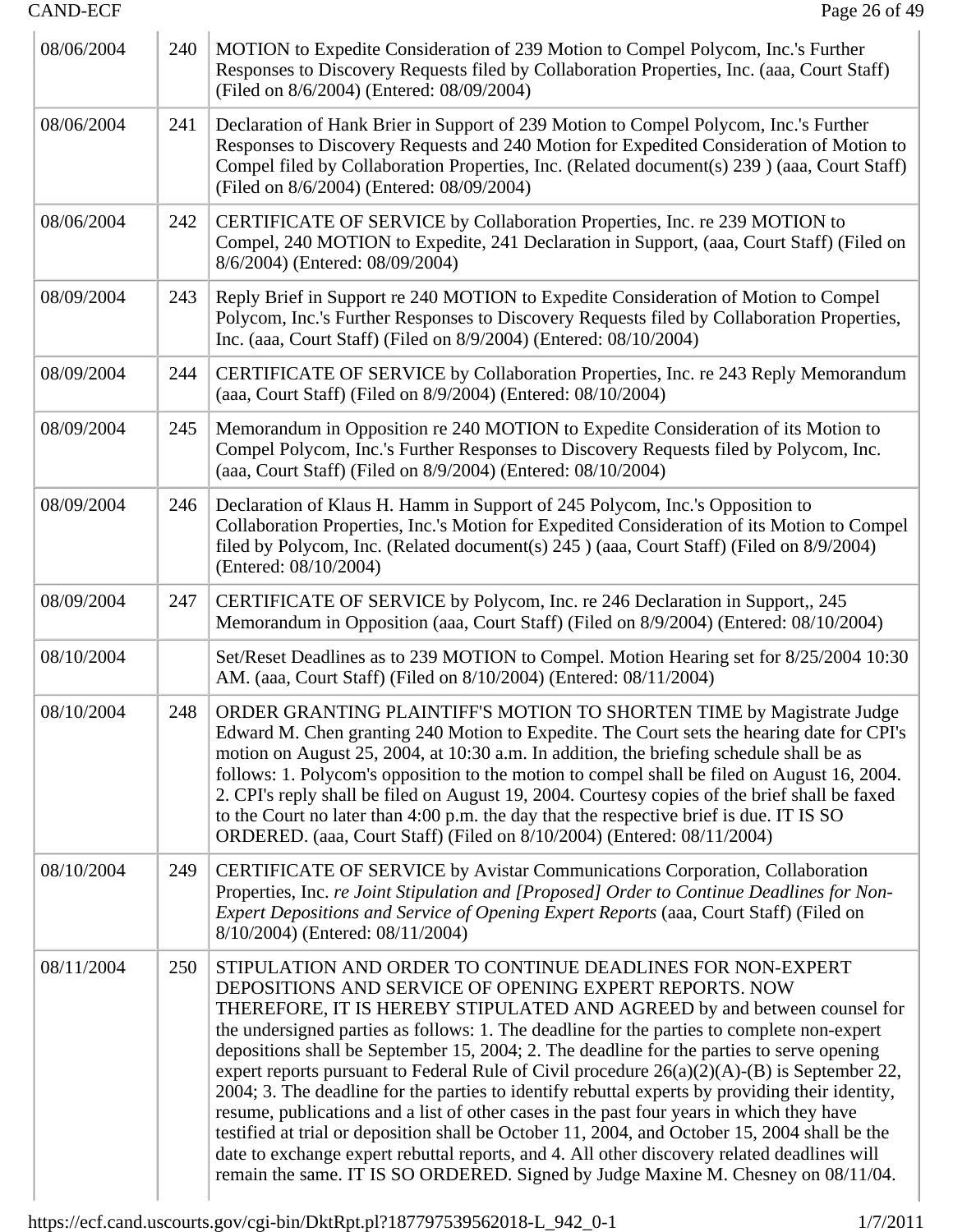$\mathbb{L}$ 

|            |     | (aaa, Court Staff) (Filed on 8/11/2004) (Entered: 08/12/2004)                                                                                                                                                                                                                                                                                                                                                                                                                                                                                                                                                                                                                 |
|------------|-----|-------------------------------------------------------------------------------------------------------------------------------------------------------------------------------------------------------------------------------------------------------------------------------------------------------------------------------------------------------------------------------------------------------------------------------------------------------------------------------------------------------------------------------------------------------------------------------------------------------------------------------------------------------------------------------|
| 08/12/2004 | 251 | TRANSCRIPT of Proceedings held on 07/23/04 before Judge Edward M. Chen. Court<br>Reporter: Leo T. Mankiewicz. (aaa, Court Staff) (Filed on 8/12/2004) (Entered: 08/13/2004)                                                                                                                                                                                                                                                                                                                                                                                                                                                                                                   |
| 08/13/2004 | 252 | MOTION to Strike Polycom, Inc.'s Final Invalidity Contentions filed by Collaboration<br>Properties, Inc. Motion Hearing set for 9/22/2004 10:30 AM. (aaa, Court Staff) (Filed on<br>8/13/2004) (Entered: 08/16/2004)                                                                                                                                                                                                                                                                                                                                                                                                                                                          |
| 08/13/2004 | 253 | MOTION to Expedited CONSIDERATION OF MOTION TO STRIKE POLYCOM, INC.'S<br>FINAL INVALIDITY CONTENTIONS filed by Collaboration Properties, Inc. (aaa, Court<br>Staff) (Filed on 8/13/2004) (Entered: 08/16/2004)                                                                                                                                                                                                                                                                                                                                                                                                                                                                |
| 08/13/2004 | 254 | Declaration of Hank Brier in Support of 252 Motion to Strike Polycom, Inc.'s Final<br>Invalidity Contentions and 253 Motion for Expedited Consideration of Motion to Strike filed<br>by Collaboration Properties, Inc. (Related document(s) 252) (aaa, Court Staff) (Filed on<br>8/13/2004) (Entered: 08/16/2004)                                                                                                                                                                                                                                                                                                                                                             |
| 08/13/2004 | 255 | MISCELLANEOUS ADMINISTRATIVE REQUEST TO FILE PORTIONS OF<br>DECLARATION EXHIBIT UNDER SEAL by Collaboration Properties, Inc. (aaa, Court<br>Staff) (Filed on 8/13/2004) (Entered: 08/16/2004)                                                                                                                                                                                                                                                                                                                                                                                                                                                                                 |
| 08/13/2004 | 256 | CERTIFICATE OF SERVICE by Collaboration Properties, Inc. re 252 MOTION to Strike,<br>253 MOTION to Expedite, 254 Declaration in Support,, 255 Request (aaa, Court Staff)<br>(Filed on 8/13/2004) (Entered: 08/16/2004)                                                                                                                                                                                                                                                                                                                                                                                                                                                        |
| 08/16/2004 | 257 | Statement of Non-Opposition re 253 Motion for Expedited Consideration of its Motion to<br>Strike Polycom, Inc.'s Final Invalidity Contentions filed by Polycom, Inc. (Related<br>document(s) 253 ) (aaa, Court Staff) (Filed on 8/16/2004) (Entered: 08/17/2004)                                                                                                                                                                                                                                                                                                                                                                                                              |
| 08/16/2004 | 258 | Declaration of Klaus H. Hamm in Support of 257 Non-Opposition to Collaboration<br>Properties, Inc.'s Motion for Expedited Consideration of its Motion to Strike Polycom, Inc.'s<br>Final Invalidity Contentions filed by Polycom, Inc. (Related document(s) 257) (aaa, Court<br>Staff) (Filed on 8/16/2004) (Entered: 08/17/2004)                                                                                                                                                                                                                                                                                                                                             |
| 08/16/2004 | 259 | CERTIFICATE OF SERVICE by Polycom, Inc. re 257 Statement of Non-Opposition, 258<br>Declaration in Support, (aaa, Court Staff) (Filed on 8/16/2004) (Entered: 08/17/2004)                                                                                                                                                                                                                                                                                                                                                                                                                                                                                                      |
| 08/16/2004 | 261 | Letter dated 08/16/04; from Harrison J. Frahn IV and Ashok Ramani re Joint letter re<br>Polycom's motion to strike CPI's final infringement contentions or an extension of trial<br>schedule. (aaa, Court Staff) (Filed on 8/16/2004) (Entered: 08/20/2004)                                                                                                                                                                                                                                                                                                                                                                                                                   |
| 08/16/2004 | 262 | ORDER GRANTING PLAINTIFF'S MOTION TO SHORTEN TIME by Magistrate Judge<br>Edward M. Chen granting 253 Motion to Expedite. Having considered the parties' briefs and<br>accompanying submissions, the Court hereby GRANTS the request. CPI's motion to strike<br>shall be heard on September 8, 2004, at 3:00 p.m. Polycom's opposition to the motion shall<br>be filed by August 26, 2004. CPI's reply shall be filed by September 1, 2004. Courtesy<br>copies of the opposition and reply should be faxed to chambers no later than 4:00 p.m. the<br>day that the respective brief is due. IT IS SO ORDERED. (aaa, Court Staff) (Filed on<br>8/16/2004) (Entered: 08/20/2004) |
| 08/17/2004 | 260 | CERTIFICATE OF SERVICE by Collaboration Properties, Inc. re Joint Stipulation and<br>[Proposed] Order re: Collaboration Properties, Inc.'s Motion to Compel (aaa, Court Staff)<br>(Filed on 8/17/2004) (Entered: 08/18/2004)                                                                                                                                                                                                                                                                                                                                                                                                                                                  |
| 08/17/2004 | 263 | ORDER GRANTING PLAINTIFF'S ADMINISTRATIVE REQUEST TO FILE<br>PORTIONS OF DECLARATION EXHIBIT UNDER SEAL re 255 Request filed by<br>Collaboration Properties, Inc. Having considered the request and the parties' stipulation<br>regarding Exhibit E, the Court hereby GRANTS CPI's request. Exhibit E of the Brier<br>Declaration shall be filed under seal. IT IS SO ORDERED. Signed by Magistrate Judge                                                                                                                                                                                                                                                                     |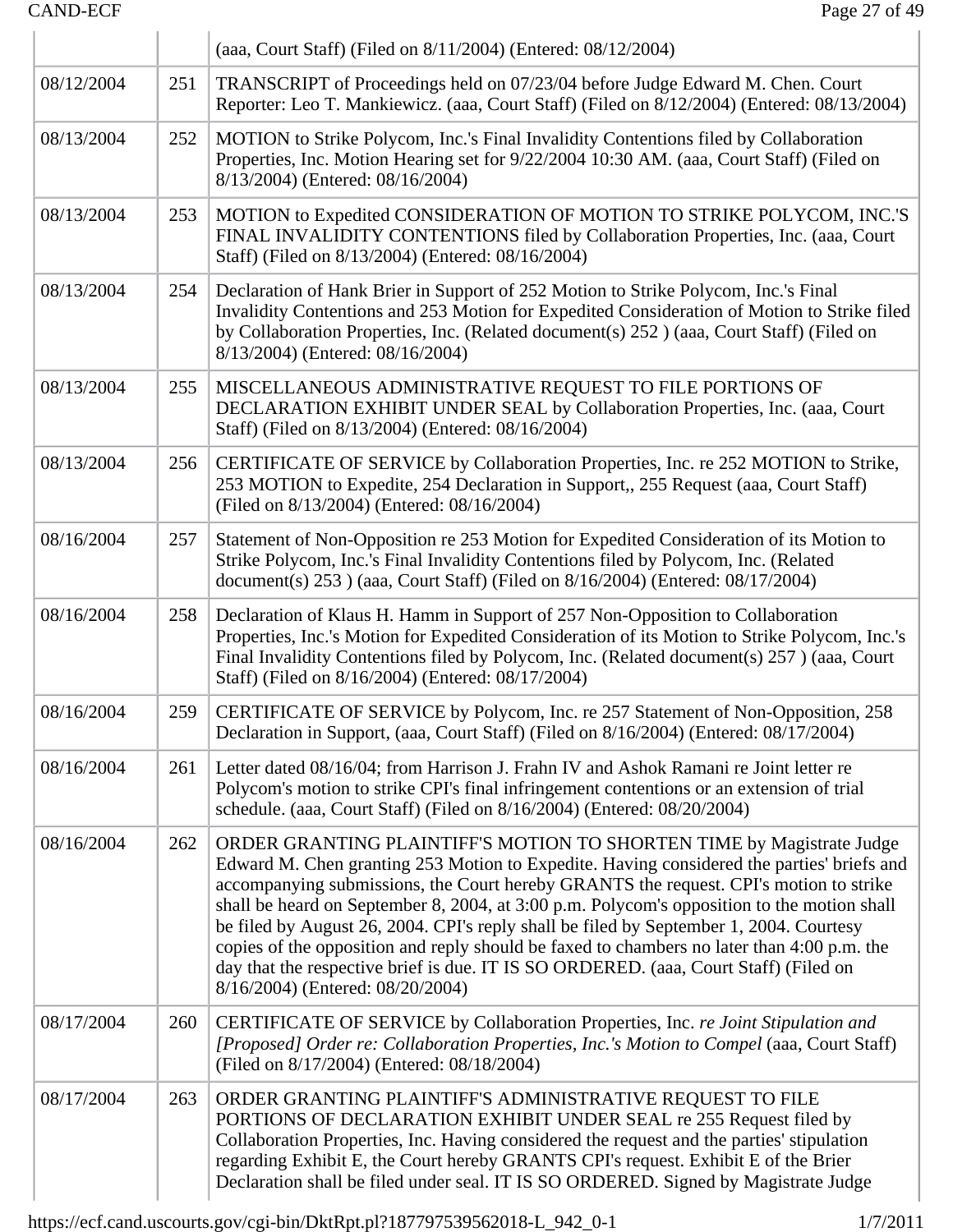|            |     | Edward M. Chen on 08/17/04. (aaa, Court Staff) (Filed on 8/17/2004) (Entered: 08/20/2004)                                                                                                                                                                                                                                                                                                                                                                                                                                                                                                                                                                                   |
|------------|-----|-----------------------------------------------------------------------------------------------------------------------------------------------------------------------------------------------------------------------------------------------------------------------------------------------------------------------------------------------------------------------------------------------------------------------------------------------------------------------------------------------------------------------------------------------------------------------------------------------------------------------------------------------------------------------------|
| 08/17/2004 | 264 | MEMORANDUM in Support re 254 Motion to Strike Polycom, Inc.'s Final Invalidity<br>Contentions filed by Collaboration Properties, Inc. FILED UNDER SEAL. (Related<br>document(s) 254 ) (aaa, Court Staff) (Filed on 8/17/2004) (Entered: 08/20/2004)                                                                                                                                                                                                                                                                                                                                                                                                                         |
| 08/19/2004 |     | Set/Reset Deadlines as to 204 MOTION for Extension of Time to File MOTION to Strike<br>MOTION to Strike. Motion Hearing set for 9/8/2004 03:00 PM. (aaa, Court Staff) (Filed on<br>8/19/2004) (Entered: 08/20/2004)                                                                                                                                                                                                                                                                                                                                                                                                                                                         |
| 08/19/2004 | 265 | STIPULATION AND ORDER RE: COLLABORATION PROPERTIES, INC.'S MOTION<br>TO COMPEL. Signed by Magistrate Judge Edward M. Chen on 08/19/04. (aaa, Court Staff)<br>(Filed on 8/19/2004) (Entered: 08/20/2004)                                                                                                                                                                                                                                                                                                                                                                                                                                                                     |
| 08/20/2004 | 266 | MOTION to Strike Paragraph 12-14 of Polycom, Inc.'s Supplemental Initial Disclosures<br>Under FRCP 26 filed by Collaboration Properties, Inc. Motion Hearing set for 9/29/2004<br>10:30 AM. (aaa, Court Staff) (Filed on 8/20/2004) (Entered: 08/24/2004)                                                                                                                                                                                                                                                                                                                                                                                                                   |
| 08/20/2004 | 267 | COLLABORATION PROPERTIES, INC.'S COMPENDIUM OF UNPUBLISHED<br>OPINIONS TO MOTION TO STRIKE PARAGRAPHS 12-14 OF POLYCOM, INC.'S<br>SUPPLEMENTAL INITIAL DISCLOSURES UNDER FRCP 26 by Collaboration<br>Properties, Inc. re 266 MOTION to Strike (aaa, Court Staff) (Filed on 8/20/2004) (Entered:<br>08/24/2004)                                                                                                                                                                                                                                                                                                                                                              |
| 08/20/2004 | 268 | MOTION for Expedited CONSIDERATION OF COLLABORATION PROPERTIES,<br>INC.'S 266 MOTION TO STRIKE PARAGRAPHS 12-14 OF POLYCOM, INC.'S<br>SUPPLEMENTAL INITIAL DISCLOSURES UNDER FRCP 26 filed by Collaboration<br>Properties, Inc. (aaa, Court Staff) (Filed on 8/20/2004) (Entered: 08/24/2004)                                                                                                                                                                                                                                                                                                                                                                               |
| 08/20/2004 | 269 | Declaration of Jonathan Sanders in Support of 266 Motion to Strike Paragraphs 12-14 of<br>Polycom, Inc.'s Supplemental Initial rule 26 Disclosures and 268 Motion for Expedited<br>Consideration of Motion to Strike filed by Collaboration Properties, Inc. (Related document<br>(s) 266, 268) (aaa, Court Staff) (Filed on 8/20/2004) (Entered: 08/24/2004)                                                                                                                                                                                                                                                                                                               |
| 08/20/2004 | 270 | CERTIFICATE OF SERVICE by Collaboration Properties, Inc. re 266 MOTION to Strike,<br>267 Notice (Other), Notice (Other), 268 MOTION to Expedite, 269 Declaration in Support,<br>(aaa, Court Staff) (Filed on 8/20/2004) (Entered: 08/24/2004)                                                                                                                                                                                                                                                                                                                                                                                                                               |
| 08/23/2004 | 271 | ORDER GRANTING PLAINTIFF'S MOTION FOR EXPEDITED CONSIDERATION OF<br>MOTION TO STRIKE PARAGRAPHS 12-14 OF DEFENDANT'S SUPPLEMENTAL<br>INITIAL DISCLOSURES UNDER FRCP 26 by Magistrate Judge Edward M. Chen<br>granting 268 Motion to Expedite. CPI's motion to strike paragraphs 12-14 of Polycom's<br>supplemental initial disclosures shall be heard on September 8, 2004, at 3:00 p.m. Polycom's<br>opposition shall be filed on September 1, 2004. A courtesy copy of the opposition should be<br>faxed to chambers no later than 12:00 p.m. that day. There shall be no reply brief. IT IS SO<br>ORDERED. (aaa, Court Staff) (Filed on 8/23/2004) (Entered: 08/25/2004) |
| 08/23/2004 | 272 | ORDER DENYING POLYCOM'S MOTION TO STRIKE CPI'S FINAL INFRINGEMENT<br>CONTENTIONS OR, IN THE ALTERNATIVE, TO EXTEND THE CASE SCHEDULE<br>by Magistrate Judge Edward M. Chen denying 204 Motion for Extension of Time to File,<br>denying 204 Motion to Strike. Therefore, the Court DENIES, without prejudice, Polycom's<br>motion to strike the final infringement contentions as moot. IT IS SO ORDERED. (aaa,<br>Court Staff) (Filed on 8/23/2004) (Entered: 08/25/2004)                                                                                                                                                                                                  |
| 08/23/2004 | 273 | Memorandum in Opposition re 266 Motion for Expedited Consideration of its MOTION to<br>Strike Paragraphs 12-14 of Polycom, Inc.'s Supplemental Initial Disclosures Under FRCP 26<br>filed by Polycom, Inc. (aaa, Court Staff) (Filed on 8/23/2004) (Entered: 08/25/2004)                                                                                                                                                                                                                                                                                                                                                                                                    |
| 08/23/2004 | 274 | Declaration of Klaus H. Hamm in Support of 273 Opposition to Collaboration Properties,                                                                                                                                                                                                                                                                                                                                                                                                                                                                                                                                                                                      |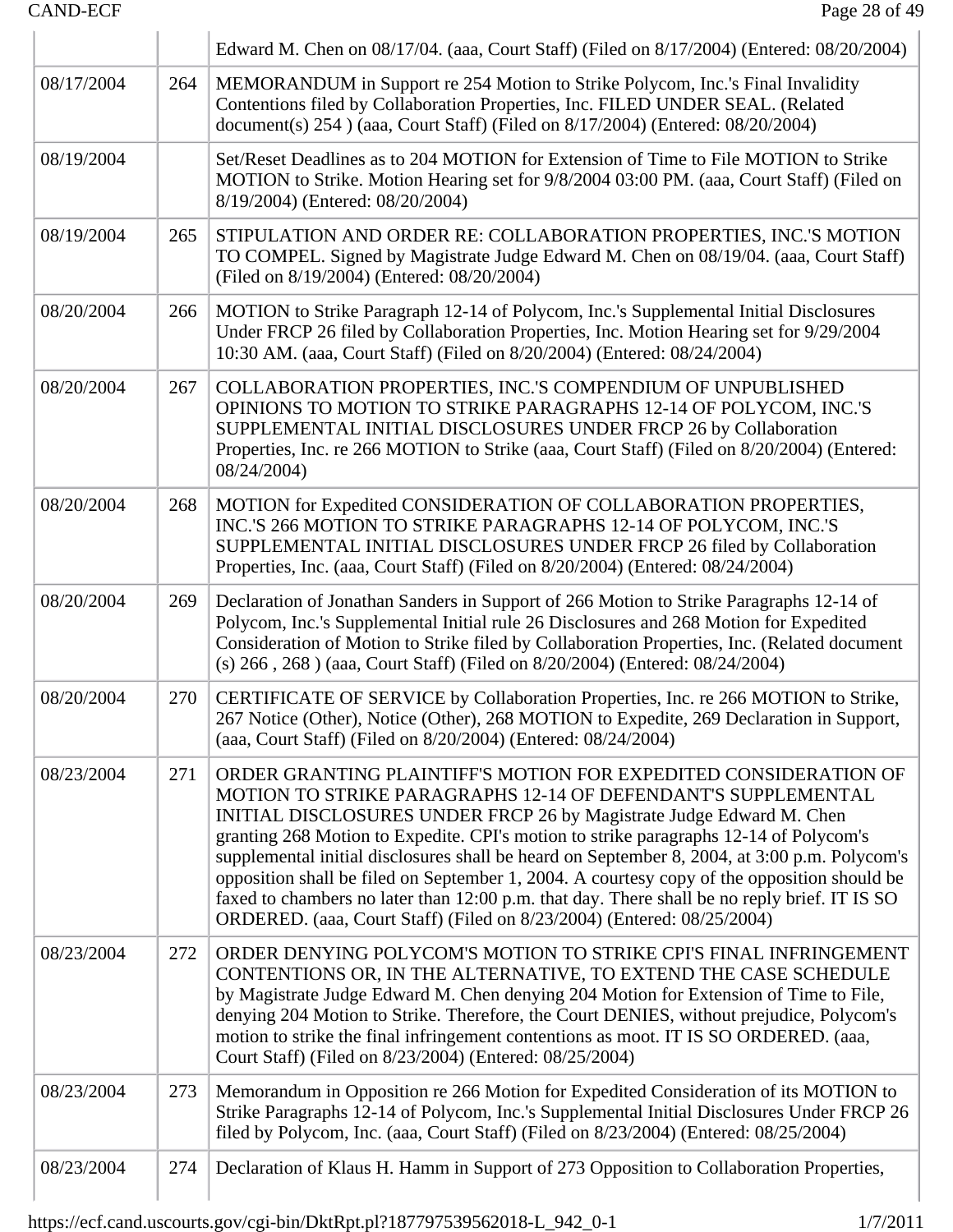|            |     | Inc.'s Motion for Expedited Consideration of its Motion to Srike Paragraphs 12-14 of<br>Polycom, Inc.'s Supplemental Initial Rule 26 Disclosures filed by Polycom, Inc. (Related<br>document(s) 273 ) (aaa, Court Staff) (Filed on 8/23/2004) (Entered: 08/25/2004)                                  |
|------------|-----|------------------------------------------------------------------------------------------------------------------------------------------------------------------------------------------------------------------------------------------------------------------------------------------------------|
| 08/23/2004 | 275 | CERTIFICATE OF SERVICE by Polycom, Inc. re 273 Memorandum in Opposition, 274<br>Declaration in Support, (aaa, Court Staff) (Filed on 8/23/2004) (Entered: 08/25/2004)                                                                                                                                |
| 08/26/2004 | 276 | Memorandum in Opposition re 252 Collaboration Properties, Inc.'s MOTION to Strike<br>Polycom, Inc.'s Final Invalidity Contentions filed by Polycom, Inc. (aaa, Court Staff) (Filed<br>on 8/26/2004) (Entered: 08/27/2004)                                                                            |
| 08/26/2004 | 277 | Declaration of Klaus H. Hamm in Support of 276 Polycom, Inc.'s Opposition to<br>Collaboration Properties, Inc.'s Motion to Strike Polycom, Inc.'s Final Invalidity Contentions<br>filed by Polycom, Inc. (Related document(s) 276 ) (aaa, Court Staff) (Filed on 8/26/2004)<br>(Entered: 08/27/2004) |
| 08/26/2004 | 278 | CERTIFICATE OF SERVICE by Polycom, Inc. re 276 Memorandum in Opposition, 277<br>Declaration in Support, (aaa, Court Staff) (Filed on 8/26/2004) (Entered: 08/27/2004)                                                                                                                                |
| 08/26/2004 | 279 | MOTION for leave for Attorney Amy E. Semet to appear in Pro Hac Vice; fee paid; receipt<br>number 3363454 filed by Avistar Communications Corporation, Collaboration Properties,<br>Inc., (aaa, Court Staff) (Filed on 8/26/2004) (Entered: 08/27/2004)                                              |
| 08/26/2004 | 280 | MOTION for leave for Attorney Noah M. Leibowitz to appear in Pro Hac Vice; fee paid;<br>receipt number 3363453 filed by Avistar Communications Corporation, Collaboration<br>Properties, Inc. (aaa, Court Staff) (Filed on 8/26/2004) (Entered: 08/27/2004)                                          |
| 08/26/2004 | 281 | CERTIFICATE OF SERVICE by Avistar Communications Corporation, Collaboration<br>Properties, Inc. re 279 MOTION for leave to appear in Pro Hac Vice, 280 MOTION for<br>leave to appear in Pro Hac Vice (aaa, Court Staff) (Filed on 8/26/2004) (Entered:<br>08/27/2004)                                |
| 08/27/2004 | 282 | MOTION for Expedited Consideration of its Motion for Leave to Amend filed by Polycom,<br>Inc. (aaa, Court Staff) (Filed on 8/27/2004) (Entered: 08/30/2004)                                                                                                                                          |
| 08/27/2004 | 283 | MOTION for Leave to Amend its Final Invalidity Contentions filed by Polycom, Inc.<br>Motion Hearing set for 10/6/2004 10:30 AM. (aaa, Court Staff) (Filed on 8/27/2004)<br>(Entered: 08/30/2004)                                                                                                     |
| 08/27/2004 | 284 | Declaration of Klaus H. Hamm in Support of 282 Motion for Expedited Consideration, 283<br>Motion for Leave to Amend its Final Invalidity Contentions filed by Polycom, Inc. (Related<br>document(s) 282, 283) (aaa, Court Staff) (Filed on 8/27/2004) (Entered: 08/30/2004)                          |
| 08/27/2004 | 285 | AMENDED INVALIDITY CONTENTIONS [FOR ADDITIONAL PRIOR ART] by<br>Polycom, Inc. (aaa, Court Staff) (Filed on 8/27/2004) (Entered: 08/30/2004)                                                                                                                                                          |
| 08/27/2004 | 286 | Declaration of Leo L. Lam in Support of 283 Motion to Amend Final Invalidity Contentions<br>filed by Polycom, Inc. (Related document(s) 283 ) (aaa, Court Staff) (Filed on 8/27/2004)<br>(Entered: 08/30/2004)                                                                                       |
| 08/27/2004 | 287 | Declaration of Ashok Ramani in Support of 283 Motion to Amend its Final Invalidity<br>Contentions filed by Polycom, Inc. (Related document(s) 283 ) (aaa, Court Staff) (Filed on<br>8/27/2004) (Entered: 08/30/2004)                                                                                 |
| 08/27/2004 | 288 | CERTIFICATE OF SERVICE by Polycom, Inc. re 285 Notice (Other), 286 Declaration in<br>Support, 287 Declaration in Support, 282 MOTION to Expedite, 283 MOTION for Leave to<br>File, 284 Declaration in Support (aaa, Court Staff) (Filed on 8/27/2004) (Entered:<br>08/30/2004)                       |
| 08/30/2004 | 289 | Memorandum in Opposition re 282 MOTION for Expedited Consideration of its Motion for                                                                                                                                                                                                                 |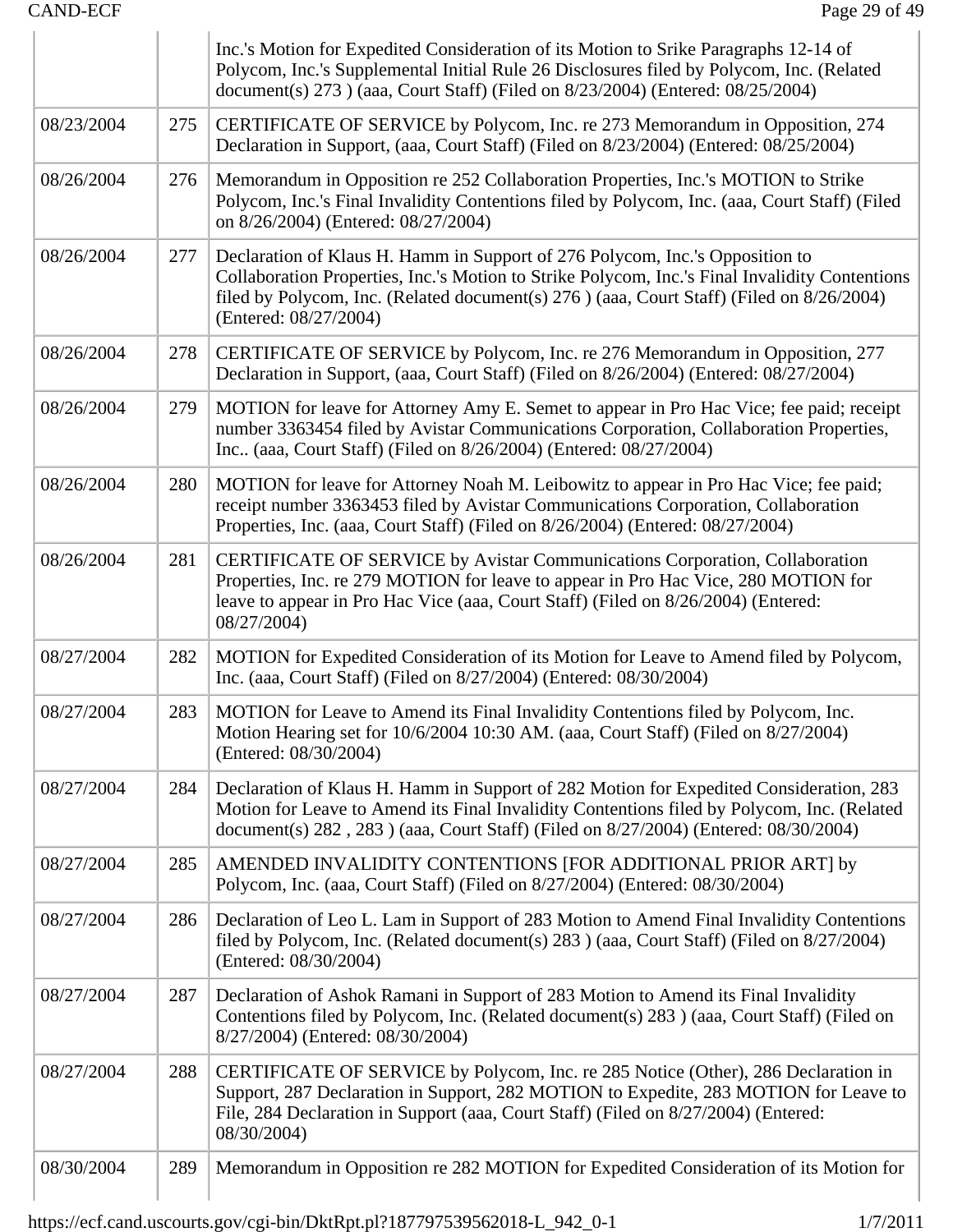|            |     | Leave to Amend filed by Collaboration Properties, Inc (aaa, Court Staff) (Filed on<br>8/30/2004) (Entered: 08/31/2004)                                                                                                                                                                                                                                                                                                              |
|------------|-----|-------------------------------------------------------------------------------------------------------------------------------------------------------------------------------------------------------------------------------------------------------------------------------------------------------------------------------------------------------------------------------------------------------------------------------------|
| 08/30/2004 | 290 | Declaration of Harrison J. Frahn in Support of 289 Opposition to Polycom, Inc.'s Motion for<br>Expedited Consideration of its Motion for Leave to Amend filed by Collaboration<br>Properties, Inc. (Related document(s) 289 ) (aaa, Court Staff) (Filed on 8/30/2004) (Entered:<br>08/31/2004)                                                                                                                                      |
| 08/30/2004 | 291 | CERTIFICATE OF SERVICE by Collaboration Properties, Inc. re 290 Declaration in<br>Support, 289 Memorandum in Opposition (aaa, Court Staff) (Filed on 8/30/2004) (Entered:<br>08/31/2004)                                                                                                                                                                                                                                            |
| 08/30/2004 | 292 | ORDER GRANTING DEFENDANT'S MOTION FOR EXPEDITED CONSIDERATION<br>OF ITS MOTION FOR LEAVE TO AMEND by Magistrate Judge Edward M. Chen<br>granting 282 Motion to Expedite. Good cause appearing therefor, the Court hereby orders<br>that Polycom's Motion for leave to amend its final invalidity contentions shall be heard on<br>September 15, 2004, at 3:00 p.m. (aaa, Court Staff) (Filed on 8/30/2004) (Entered:<br>08/31/2004) |
| 08/30/2004 |     | Set/Reset Deadlines as to 283 MOTION for Leave to Amend its final invalidity contentions.<br>Motion Hearing set for 9/15/2004 03:00 PM. (aaa, Court Staff) (Filed on 8/30/2004)<br>(Entered: 08/31/2004)                                                                                                                                                                                                                            |
| 08/30/2004 | 293 | ORDER GRANTING APPLICATION FOR ADMISSION OF NOAH M. LEIBOWITZ<br>PRO HAC VICE by Judge Maxine M. Chesney granting 280 Motion for Pro Hac Vice (aaa,<br>Court Staff) (Filed on 8/30/2004) (Entered: 09/01/2004)                                                                                                                                                                                                                      |
| 08/30/2004 | 294 | ORDER GRANTING APPLICATION FOR ADMISSION OF AMY E. SEMET PRO HAC<br>VICE by Judge Maxine M. Chesney granting 279 Motion for Pro Hac Vice (aaa, Court<br>Staff) (Filed on 8/30/2004) (Entered: 09/01/2004)                                                                                                                                                                                                                           |
| 09/01/2004 | 295 | Statement of Non-Opposition re 266 CPI's Motion to Strike Paragraphs 12-14 of Polycom;s<br>Supplemental Initial Disclosures Under FRCP 26 filed by Polycom, Inc. (Related document<br>(s) 266 ) (aaa, Court Staff) (Filed on 9/1/2004) (Entered: 09/03/2004)                                                                                                                                                                        |
| 09/01/2004 | 296 | Reply Brief re 252 MOTION to Strike Polycom, Inc.'s Final Invalidity Contentions filed by<br>Collaboration Properties, Inc. (aaa, Court Staff) (Filed on 9/1/2004) (Entered: 09/03/2004)                                                                                                                                                                                                                                            |
| 09/01/2004 | 297 | Declaration of Jonathan Sanders in Support of 296 Reply Brief in Support of its Motion to<br>Strike Polycom, Inc.'s Final Invalidity Contentions filed by Collaboration Properties, Inc.<br>(Related document(s) 296) (aaa, Court Staff) (Filed on 9/1/2004) (Entered: 09/03/2004)                                                                                                                                                  |
| 09/01/2004 | 298 | CERTIFICATE OF SERVICE by Collaboration Properties, Inc. re 296 Reply Memorandum,<br>297 Declaration in Support, (aaa, Court Staff) (Filed on 9/1/2004) (Entered: 09/03/2004)                                                                                                                                                                                                                                                       |
| 09/07/2004 | 299 | Memorandum in Opposition re 283 to Polycom, Inc.'s MOTION for Leave to Amend its<br>Final Invalidity Contentions filed by Collaboration Properties, Inc. (aaa, Court Staff) (Filed<br>on 9/7/2004) (Entered: 09/08/2004)                                                                                                                                                                                                            |
| 09/07/2004 | 300 | Declaration of Jonathan Sanders in Support of 299 Opposition to Polycom, Inc.'s Motion for<br>Leave to Amend its Final Invalidity Contentions filed by Collaboration Properties, Inc.<br>(Related document(s) 299 ) (aaa, Court Staff) (Filed on 9/7/2004) (Entered: 09/08/2004)                                                                                                                                                    |
| 09/07/2004 | 301 | CERTIFICATE OF SERVICE by Collaboration Properties, Inc. re 299 Memorandum in<br>Opposition, 300 Declaration in Support, (aaa, Court Staff) (Filed on 9/7/2004) (Entered:<br>09/08/2004)                                                                                                                                                                                                                                            |
| 09/08/2004 | 302 | Minute Entry: Motion Hearing held on 9/8/2004 before the Honorable Magistrate Judge<br>Edward M. Chen (Date Filed: 9/8/2004). PROCEEDINGS: 1) Plaintiff's motion to strike<br>Polycom's final invalidity contensions. 2) Plaintiff's motion to strike Paras. 12-14 of                                                                                                                                                               |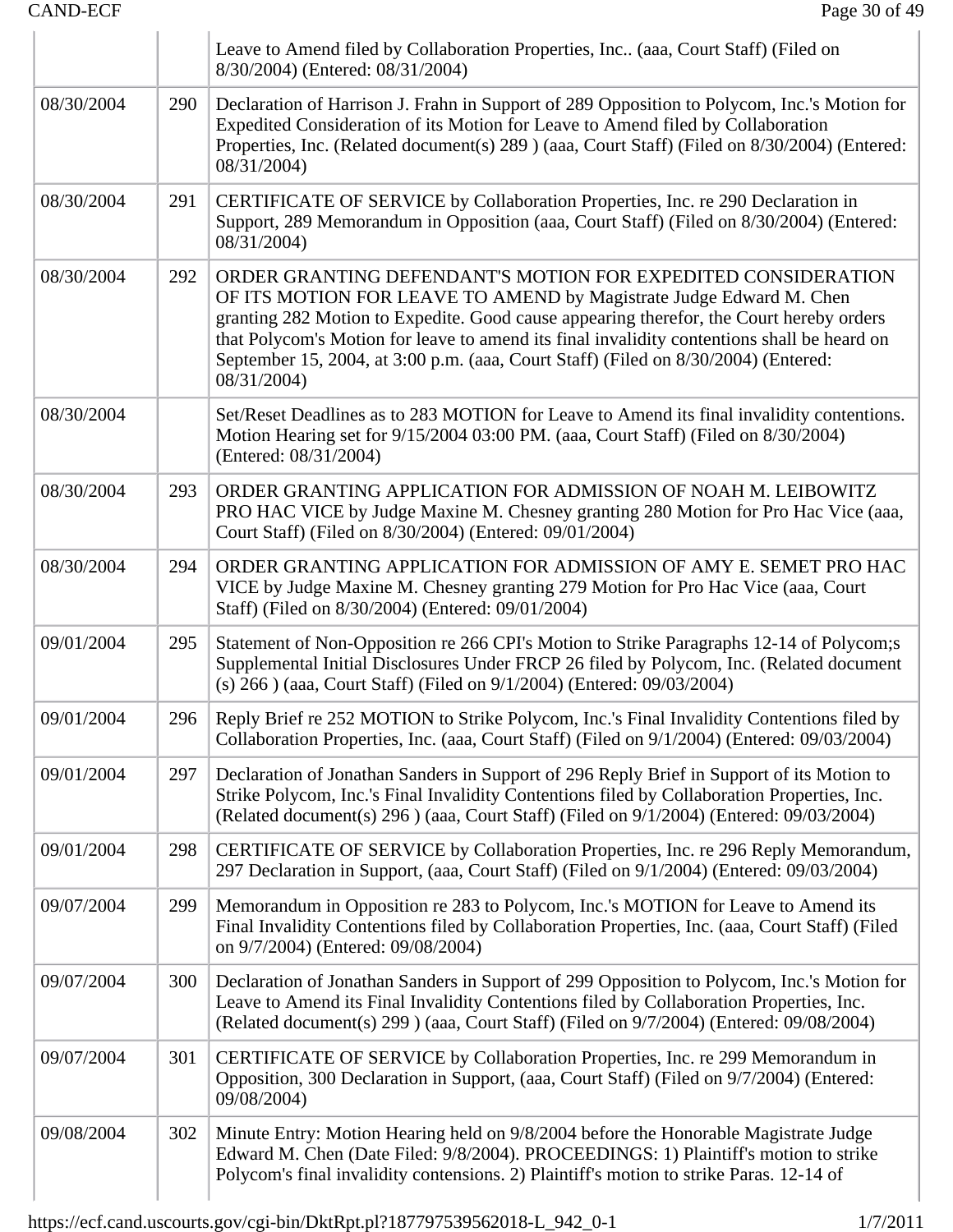|            |     | Polycom's supplemental initial disclosure. ORDER AFTER HEARING: 1&2) Parties shall<br>meet and confer and shall submit a joint letter via fax to court by 09/10/04 before 4:00 p.m.<br>Court took the matter under submission. ORDER TO BE PREPARED BY: Court (Court<br>Reporter David Disbrow.) (aaa, Court Staff) (Date Filed: 9/8/2004) (Entered: 09/09/2004)                                                                                                                                                                                                                                                                                                                     |
|------------|-----|--------------------------------------------------------------------------------------------------------------------------------------------------------------------------------------------------------------------------------------------------------------------------------------------------------------------------------------------------------------------------------------------------------------------------------------------------------------------------------------------------------------------------------------------------------------------------------------------------------------------------------------------------------------------------------------|
| 09/09/2004 | 303 | ORDER GRANTING PLAINTIFF'S MOTION TO STRIKE PARAGRAPHS 12-14 OF<br>DEFENDANT'S SUPPLEMENTAL INTITIAL DISCLOSURES by Judge Maxine M.<br>Chesney granting 266 Motion to Strike. Given Polycom's statement of nonopposition, the<br>Court hereby GRANTS CPI's motion to strike. In making this ruling, the Court does not<br>make any decision as to whether Mr. Bernstein and Mr. Starkey should be permitted to<br>testify as expert witnesses. The Court recommends that CPI defer making any motion in this<br>respect until after reports by Mr. Bernstein and Mr. Starkey have bee provided. IT IS SO<br>ORDERED. (aaa, Court Staff) (Filed on 9/9/2004) (Entered: 09/10/2004)    |
| 09/09/2004 | 304 | Minute Entry: Telephone Conference (Held) before the Honorable Magistrate Judge Joseph<br>C. Spero (Date Filed: 9/9/2004). TELEPHONE SCHEDULING CONFERENCE RE: date<br>for further settlement conference. The Court gave counsel a number of potential dates for<br>Further Settlement Conference. Cousnel shall contact Chambers soon to finalize the date for<br>the conference. (Court Reporter not reported.) (aaa, Court Staff) (Date Filed: 9/9/2004)<br>(Entered: 09/10/2004)                                                                                                                                                                                                 |
| 09/09/2004 | 305 | Brief in Support of re 283 Motion for Leave to Amend Final Invalidity Contentions filed by<br>Polycom, Inc. (Related document(s) 283 ) (aaa, Court Staff) (Filed on 9/9/2004) (Entered:<br>09/10/2004)                                                                                                                                                                                                                                                                                                                                                                                                                                                                               |
| 09/10/2004 | 306 | Letter dated 09/10/04; from Jeremy S. Pitcock for CPI re Joint Letter reports on the parties'<br>discussions to resolve CPI's motion to strike Polycom's final invalidity contentions. (aaa,<br>Court Staff) (Filed on 9/10/2004) (Entered: 09/13/2004)                                                                                                                                                                                                                                                                                                                                                                                                                              |
| 09/10/2004 | 307 | Letter dated 09/10/04; from Hank Brier re to clarify a typographical error in the 306 joint<br>letter filed 9/10/04. (aaa, Court Staff) (Filed on 9/10/2004) (Entered: 09/13/2004)                                                                                                                                                                                                                                                                                                                                                                                                                                                                                                   |
| 09/10/2004 | 308 | NOTICE OF MOTION AND MOTION for Leave to AMEND ANSWER;<br>MEMORANDUM OF POINTS AND AUTHORITIES IN SUPPORT THEREOF filed by<br>Polycom, Inc. Motion Hearing set for 10/15/2004 09:00 AM. (aaa, Court Staff) (Filed on<br>9/10/2004) (Entered: 09/13/2004)                                                                                                                                                                                                                                                                                                                                                                                                                             |
| 09/10/2004 | 309 | REQUEST TO FILE DOCUMENTS UNDER SEAL FOR POLYCOM'S MOTION FOR<br>LEAVE TO AMEND ANSWER AND MEMORANDUM OF POINTS AND<br>AUTHORITIES IN SUPPORT THEREOF filed by Polycom, Inc. Motion Hearing set for<br>10/15/2004 09:00 AM. (aaa, Court Staff) (Filed on 9/10/2004) (Entered: 09/13/2004)                                                                                                                                                                                                                                                                                                                                                                                            |
| 09/10/2004 | 310 | Declaration of Michael D. Celio in Support of 308 Motion for Leave to Amend Answer filed<br>by Polycom, Inc. (Related document(s) 308) (aaa, Court Staff) (Filed on 9/10/2004)<br>(Entered: 09/13/2004)                                                                                                                                                                                                                                                                                                                                                                                                                                                                              |
| 09/10/2004 | 311 | CERTIFICATE OF SERVICE by Polycom, Inc. re 308 MOTION for Leave to File, 309<br>MOTION to Seal, 310 Declaration in Support (aaa, Court Staff) (Filed on 9/10/2004)<br>(Entered: 09/13/2004)                                                                                                                                                                                                                                                                                                                                                                                                                                                                                          |
| 09/13/2004 | 312 | NOTICE AND ORDER SETTING FURTHER SETTLEMENT CONFERENCE Settlement<br>Conference SCHEDULED for 11/22/2004 09:30 AM. On or before November 8, 2004,<br>Plaintiff shall serve a settlement proposal, in writing, with a copy to Magistrate Judge Spero.<br>On or before November 16, 2004, Defendant shall respond and serve a counter-proposal, in<br>writing, with a copy to Magistrate Judge Spero. The parties shall notify Chambers<br>immediately if this case settles prior to the date set for the Further Settlement Conference. IT<br>IS SO ORDERED. Signed by Magistrate Judge Joseph C. Spero on 09/13/04. (aaa, Court<br>Staff) (Filed on 9/13/2004) (Entered: 09/14/2004) |
|            |     |                                                                                                                                                                                                                                                                                                                                                                                                                                                                                                                                                                                                                                                                                      |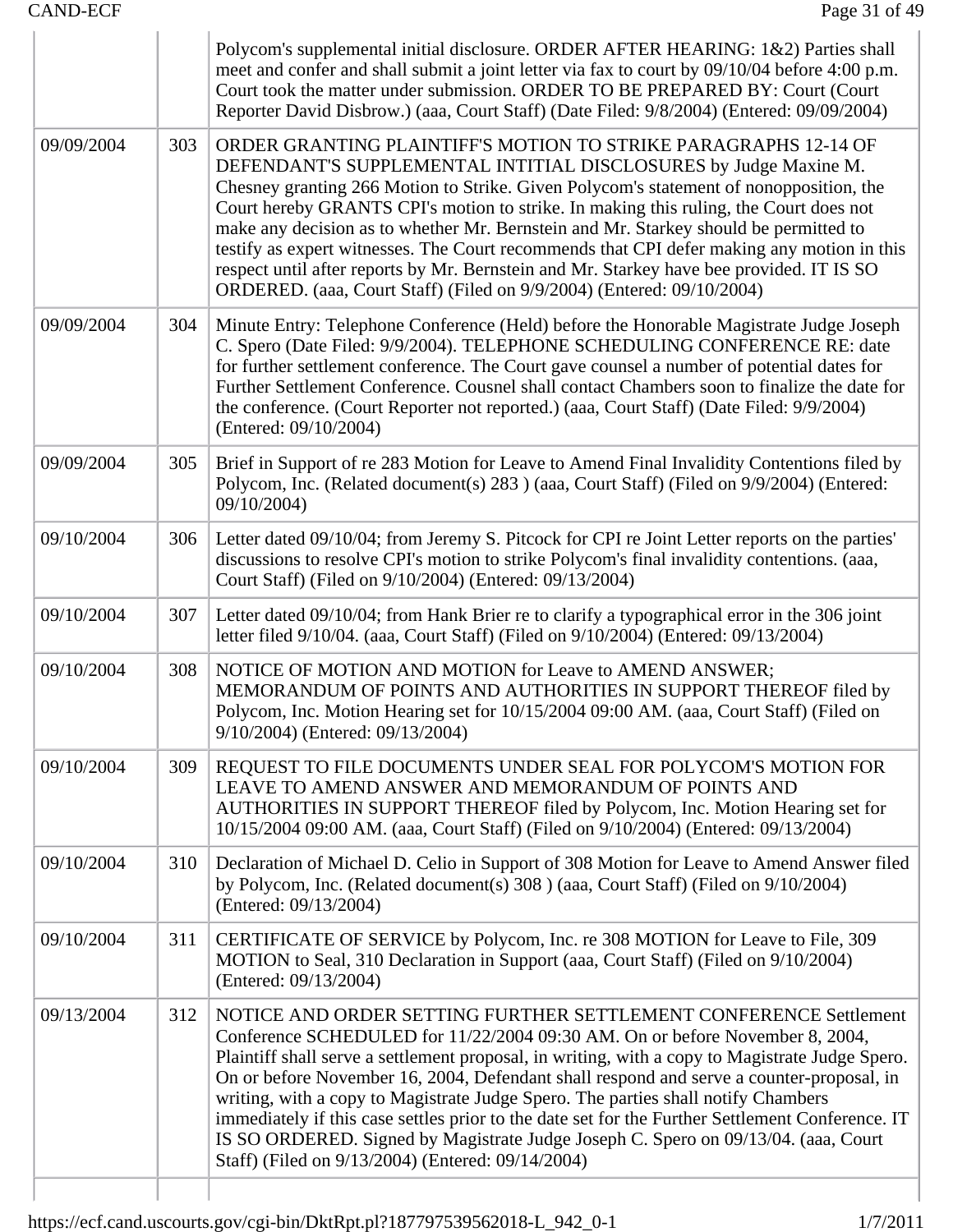$\mathcal{L}_{\mathcal{A}}$ 

÷.

| 09/13/2004 | 313 | ORDER DENYING PLAINTIFF'S MOTION TO STRIKE DEFENDANT'S FINAL<br>INVALIDITY CONTENTIONS by Magistrate Judge Edward M. Chen denying 252 Motion<br>to Strike (aaa, Court Staff) (Filed on 9/13/2004) (Entered: 09/14/2004)                                                                                                                                                                                                                                                                                                                                                                                                                                                                                                                                                                                      |
|------------|-----|--------------------------------------------------------------------------------------------------------------------------------------------------------------------------------------------------------------------------------------------------------------------------------------------------------------------------------------------------------------------------------------------------------------------------------------------------------------------------------------------------------------------------------------------------------------------------------------------------------------------------------------------------------------------------------------------------------------------------------------------------------------------------------------------------------------|
| 09/14/2004 | 314 | NOTICE OF MOTION AND MOTION for Leave to Amend Answer; Memorandum of<br>Points and Authorities in Support Thereof filed by Polycom, Inc. Motion Hearing set for<br>10/15/2004 09:00 AM. FILED UNDER SEAL.(aaa, Court Staff) (Filed on 9/14/2004)<br>(Entered: 09/14/2004)                                                                                                                                                                                                                                                                                                                                                                                                                                                                                                                                    |
| 09/14/2004 | 315 | Declaration of Michael D. Celio in Support of 314 Motion for Leave to Amend Answer filed<br>by Polycom, Inc. FILED UNDER SEAL. (Related document(s) 314) (aaa, Court Staff)<br>(Filed on 9/14/2004) (Entered: 09/14/2004)                                                                                                                                                                                                                                                                                                                                                                                                                                                                                                                                                                                    |
| 09/14/2004 | 316 | ORDER GRANTING REQUEST TO FILE DOCUMENTS UNDER SEAL FOR<br>POLYCOM'S MOTION FOR LEAVE TO AMEND ANSWER AND MEMORANDUM<br>OF POINTS AND AUTHORITIES IN SUPPORT by Judge Maxine M. Chesney granting<br>309 Motion to Seal. Polycom's request to file under seal certain documents in connection<br>with its Motion for Leave to Amend Answer is GRANTED. The Clerk will maintain said<br>documents in accordance with the provisions of Civil Local Rule 79-5(e). IT IS SO<br>ORDERED. (aaa, Court Staff) (Filed on 9/14/2004) (Entered: 09/15/2004)                                                                                                                                                                                                                                                            |
| 09/14/2004 | 317 | TRANSCRIPT of Proceedings held on September 8, 2004 before Magistrate Judge Edward<br>M. Chen. Court Reporter: David A. Disbrow. (aaa, Court Staff) (Filed on 9/14/2004)<br>(Entered: 09/16/2004)                                                                                                                                                                                                                                                                                                                                                                                                                                                                                                                                                                                                            |
| 09/15/2004 | 318 | Minute Entry: Motion Hearing held on 9/15/2004 before Magistrate Judge Edward M. Chen<br>(Date Filed: 9/15/2004). Proceedings: Defendant's Motion to amend final invalidity<br>contentions. Order After Hearing: Defendant's motion is denied. Order To Be Prepared By:<br>Court (Court Reporter Sahar McVickar.)(FTR: 2:11-2:46p) (aaa, Court Staff) (Date Filed:<br>9/15/2004) (Entered: 09/17/2004)                                                                                                                                                                                                                                                                                                                                                                                                       |
| 09/16/2004 | 319 | ORDER by Magistrate Judge Edward M. Chen granting in part and denying in part 283<br>Motion for Leave to File to Amend Its Final Invalidity Contentions. For the reasons stated at<br>the hearing on September 15, 2004, Polycom's motion for leave to amend its final invalidity<br>contentions is GRANTED in part and DENIED in part. Polycom's motion is granted with<br>respect to the article authored by CPI's expert Dr. Ahuja. Polycom's motion is denied with<br>respect to the remaining prior references (i.e., PictureTel PCS/1 conferencing system,<br>Clearboard article, Liveboard article, Datebeam CT-1000 Date-Conferencing system,<br>Databeam CAD-Conferencing system, and U.S. Patent No.4,430,526). IT IS SO<br>ORDERED. (aaa, Court Staff) (Filed on 9/16/2004) (Entered: 09/17/2004) |
| 09/16/2004 | 320 | MOTION to Compel Polycom, Inc.'s Production of Non-Privileged Documents and Further<br>Responses to Interrogatories filed by Collaboration Properties, Inc. Motion Hearing set for<br>10/27/2004 10:30 AM. (aaa, Court Staff) (Filed on 9/16/2004) (Entered: 09/17/2004)                                                                                                                                                                                                                                                                                                                                                                                                                                                                                                                                     |
| 09/16/2004 | 321 | MOTION FOR EXPEDITED CONSIDERATION OF 320 COLLABORATION<br>PROPERTIES, INC.'S MOTION TO COMPEL POLYCOM, INC.'S PRODUCTION OF<br>NON-PRIVILEGED DOCUMENTS AND FURTHER RESPONSE TO<br>INTERROGATORIES filed by Collaboration Properties, Inc. (aaa, Court Staff) (Filed on<br>9/16/2004) (Entered: 09/17/2004)                                                                                                                                                                                                                                                                                                                                                                                                                                                                                                 |
| 09/16/2004 | 322 | Declaration of Hank Breir in Support of 321 Motion to Compel Polycom, Inc.'s Production<br>of Non-Priviledge Documents and Further Responses to Interrogatories and 320 Motion for<br>Expedited Consideration filed by Collaboration Properties, Inc. (Related document(s) 321,<br>320) (aaa, Court Staff) (Filed on 9/16/2004) (Entered: 09/17/2004)                                                                                                                                                                                                                                                                                                                                                                                                                                                        |
| 09/16/2004 | 323 | Collaboration Properties, Inc.'s Separate Statement of Interrogatories and Responses in<br>Dispute (aaa, Court Staff) (Filed on 9/16/2004) (Entered: 09/17/2004)                                                                                                                                                                                                                                                                                                                                                                                                                                                                                                                                                                                                                                             |
|            |     |                                                                                                                                                                                                                                                                                                                                                                                                                                                                                                                                                                                                                                                                                                                                                                                                              |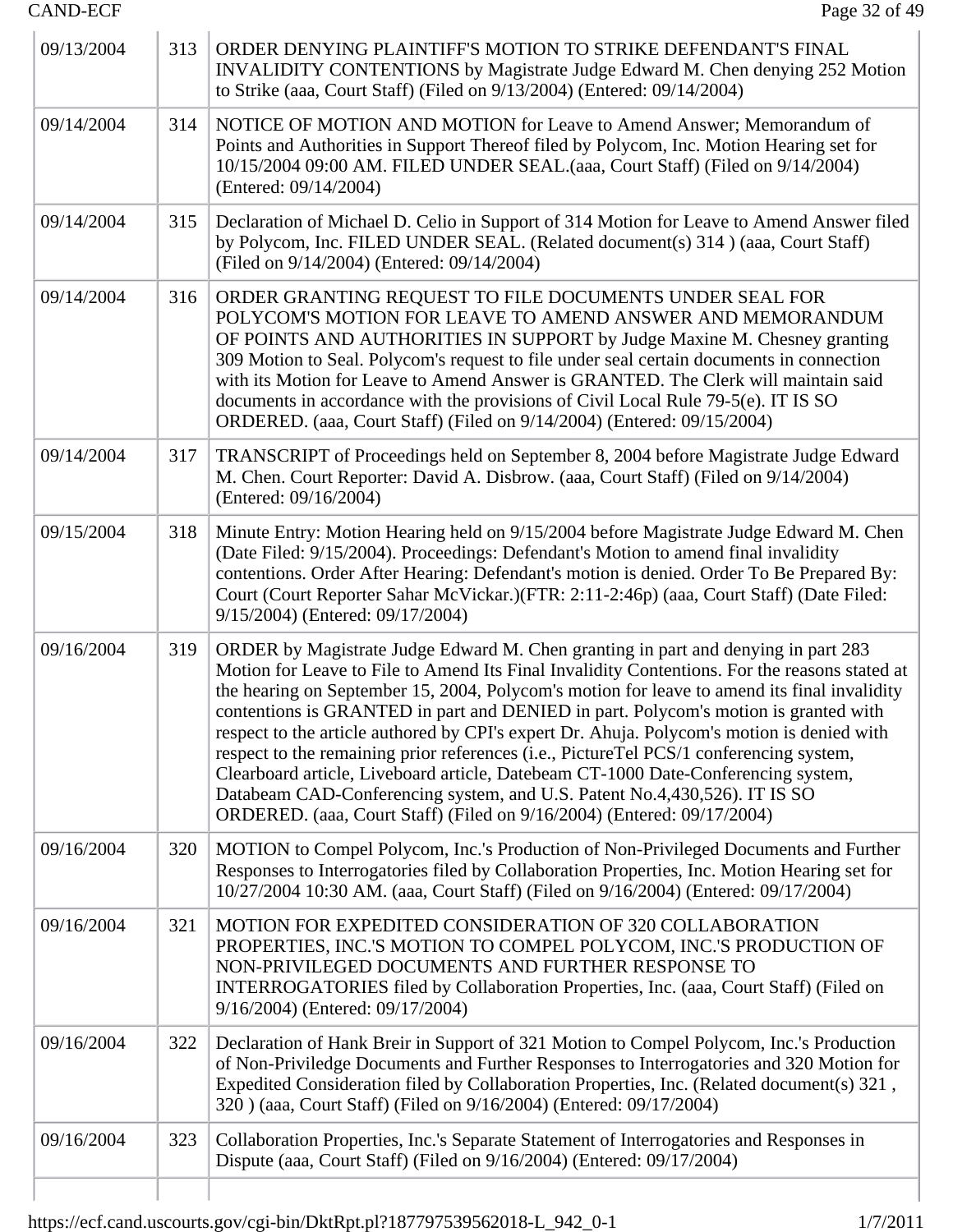| 09/16/2004 | 324 | MISCELLANEOUS ADMINISTRATIVE REQUEST TO FILE PORTIONS OF<br>DECLARATION EXHIBIT UNDER SEAL filed by Collaboration Properties, Inc. Motion<br>Hearing set for 10/27/2004 10:30 AM. (aaa, Court Staff) (Filed on 9/16/2004) (Entered:<br>09/17/2004)                                                                                                                                                                                                                                                                                                                                                                                                                                                                                                                                                                                                                                                                                                                                                                                                                                                                                                                                                                                            |
|------------|-----|-----------------------------------------------------------------------------------------------------------------------------------------------------------------------------------------------------------------------------------------------------------------------------------------------------------------------------------------------------------------------------------------------------------------------------------------------------------------------------------------------------------------------------------------------------------------------------------------------------------------------------------------------------------------------------------------------------------------------------------------------------------------------------------------------------------------------------------------------------------------------------------------------------------------------------------------------------------------------------------------------------------------------------------------------------------------------------------------------------------------------------------------------------------------------------------------------------------------------------------------------|
| 09/16/2004 | 325 | CERTIFICATE OF SERVICE by Collaboration Properties, Inc. re 321 MOTION to<br>Expedite, 322 Declaration in Support,, 323 Notice (Other), 324 MOTION to Seal, 320<br>MOTION to Compel (aaa, Court Staff) (Filed on 9/16/2004) (Entered: 09/17/2004)                                                                                                                                                                                                                                                                                                                                                                                                                                                                                                                                                                                                                                                                                                                                                                                                                                                                                                                                                                                             |
| 09/17/2004 | 326 | Memorandum in Opposition re 321 MOTION for Expedited Consideration of its Motion to<br>Compel Polycom's Production of Non-Privileged Documents and Further Responses to<br>Interrogatories filed by Polycom, Inc. (aaa, Court Staff) (Filed on 9/17/2004) (Entered:<br>09/20/2004)                                                                                                                                                                                                                                                                                                                                                                                                                                                                                                                                                                                                                                                                                                                                                                                                                                                                                                                                                            |
| 09/17/2004 | 327 | Declaration of Klaus H. Hamm in Support of 326 Polycom, Inc.'s Opposition to<br>Collaboration Properties, Inc.'s Motion for Expedited Consideration of its Motion to Compel<br>Polycom's Production of Non-Privileged Documents and Further Responses to<br>Interrogatories filed by Polycom, Inc. (Related document(s) 326) (aaa, Court Staff) (Filed<br>on 9/17/2004) (Entered: 09/20/2004)                                                                                                                                                                                                                                                                                                                                                                                                                                                                                                                                                                                                                                                                                                                                                                                                                                                 |
| 09/17/2004 | 328 | CERTIFICATE OF SERVICE by Polycom, Inc. re 327 Declaration in Support,, 326<br>Memorandum in Opposition, (aaa, Court Staff) (Filed on 9/17/2004) (Entered: 09/20/2004)                                                                                                                                                                                                                                                                                                                                                                                                                                                                                                                                                                                                                                                                                                                                                                                                                                                                                                                                                                                                                                                                        |
| 09/17/2004 |     | Set/Reset Deadlines as to 320 MOTION to Compel. Motion Hearing set for 10/6/2004 10:30<br>AM. (aaa, Court Staff) (Filed on 9/17/2004) (Entered: 09/21/2004)                                                                                                                                                                                                                                                                                                                                                                                                                                                                                                                                                                                                                                                                                                                                                                                                                                                                                                                                                                                                                                                                                   |
| 09/17/2004 | 332 | ORDER GRANTING PLAINTIFF'S MOTION FOR EXPEDITED CONSIDERATION OF<br>PLAINTIFF'S MOTION TO COMPEL DEFENDANT'S PRODUCTION OF<br>NONPRIVILEGED DOCUMENTS AND FURTHER RESPONSES TO<br>INTERROGATORIES by Magistrate Judge Edward M. Chen granting 321 Motion to<br>Expedite. The Court Therefore GRANTS CPI's motion for expedited consideration for good<br>cause shown. CPI's motion to compel shall be heard on October 6, 2004, at 10:30 a.m.<br>Polycom's opposition shall be filed by September 24, 2004. CPI's reply shall be filed by<br>September 29, 2004. Courtesy copies of the opposition and reply should be faxed to the<br>Court by 4:00 p.m. on the day that the respective brief is due. In addition, the Court orders<br>the parties to meet and confer in person by September 29, 2004, to determine whether they<br>are able to reach agreement on the issues raised in CPI's motion. The parties shall meet and<br>confer about each issue in dispute and shall file a joint letter by September 30, 2004, as to<br>the results of the meet and confer. A courtesy copy of the joint letter should be faxed to the<br>Court by 4:00 p.m. IT IS SO ORDERED. (aaa, Court Staff) (Filed on 9/17/2004) (Entered:<br>09/21/2004) |
| 09/20/2004 | 329 | STIPULATION AND ORDER REGARDING EXHIBITS J AND K TO THE<br>DECLARATION OF HANK BRIER BEING LODGED UNDER SEAL. Signed by<br>Magistrate Judge Edward M. Chen on 09/20/04. (aaa, Court Staff) (Filed on 9/20/2004)<br>(Entered: 09/20/2004)                                                                                                                                                                                                                                                                                                                                                                                                                                                                                                                                                                                                                                                                                                                                                                                                                                                                                                                                                                                                      |
| 09/20/2004 | 330 | MEMORANDUM in Support re 321 Motion to Compel Polycom, Inc.'s Production of Non-<br>Privileged Documents and Further Responses to Interrogatories filed by Collaboration<br>Properties, Inc. FILED UNDER SEAL. (Related document(s) 321) (aaa, Court Staff) (Filed<br>on 9/20/2004) (Entered: 09/20/2004)                                                                                                                                                                                                                                                                                                                                                                                                                                                                                                                                                                                                                                                                                                                                                                                                                                                                                                                                     |
| 09/20/2004 | 331 | MEMORANDUM in Support re 321 Motion to Compel Polycom, Inc.'s Production of Non-<br>Priviledged Documents and Further Responses to Interrogatories filed by Collaboration<br>Properties, Inc. FILED UNDER SEAL. (Related document(s) 321) (aaa, Court Staff) (Filed<br>on 9/20/2004) (Entered: 09/20/2004)                                                                                                                                                                                                                                                                                                                                                                                                                                                                                                                                                                                                                                                                                                                                                                                                                                                                                                                                    |
| 09/23/2004 | 333 | CERTIFICATE OF SERVICE by Collaboration Properties, Inc. Re: Stipulated Third<br>Amendment to May 7, 2003 Confidentiality Stipulation and [Proposed] Order (aaa, Court                                                                                                                                                                                                                                                                                                                                                                                                                                                                                                                                                                                                                                                                                                                                                                                                                                                                                                                                                                                                                                                                        |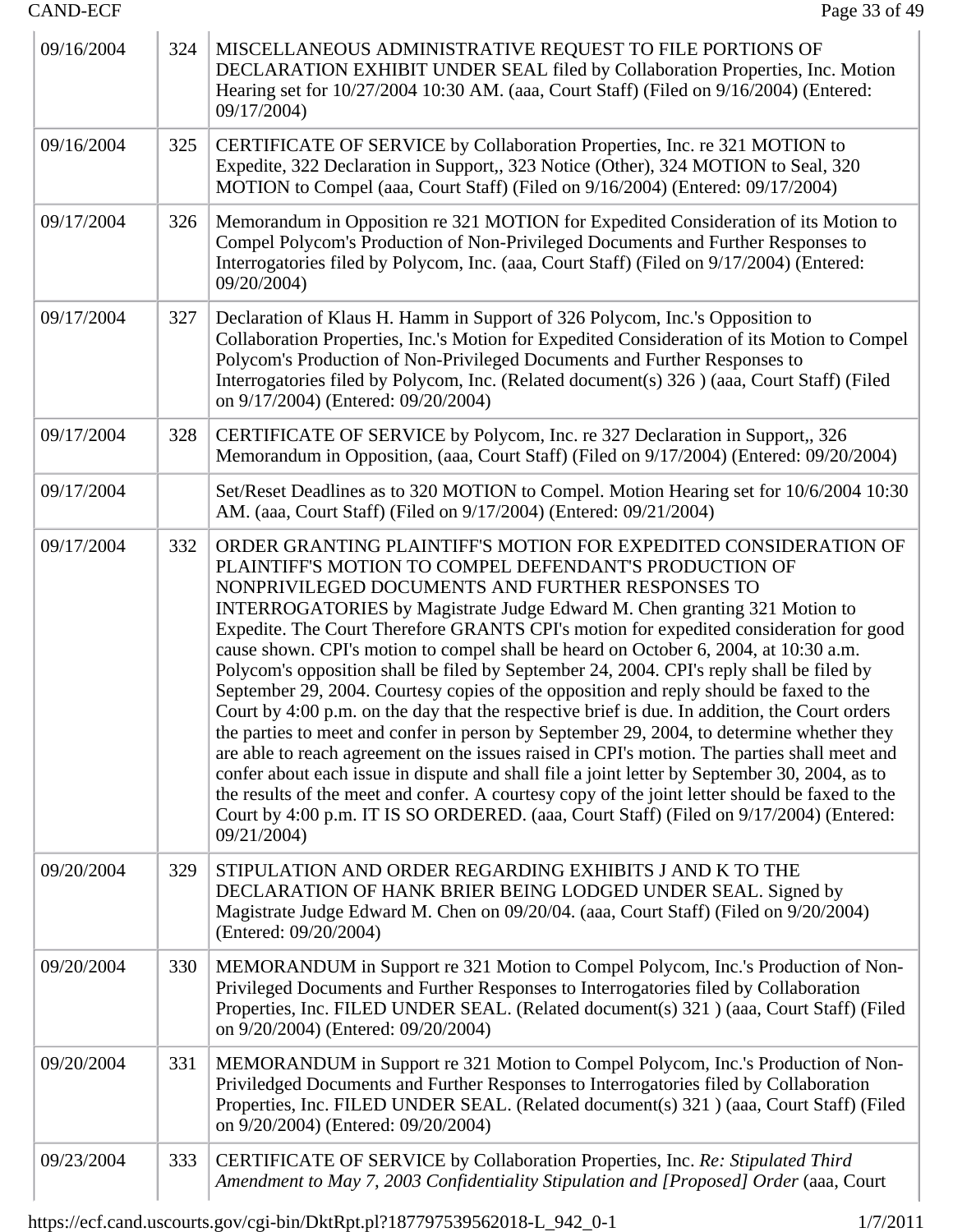$\begin{array}{c} \hline \end{array}$ 

|            |     | Staff) (Filed on 9/23/2004) (Entered: 09/24/2004)                                                                                                                                                                                                                                                                                                           |
|------------|-----|-------------------------------------------------------------------------------------------------------------------------------------------------------------------------------------------------------------------------------------------------------------------------------------------------------------------------------------------------------------|
| 09/24/2004 | 334 | Memorandum in Opposition re 308 MOTION for Leave to AMEND ANSWER filed by<br>Collaboration Properties, Inc. (aaa, Court Staff) (Filed on 9/24/2004) (Entered: 09/27/2004)                                                                                                                                                                                   |
| 09/24/2004 | 335 | Declaration of Jonathan Sanders in Support of 334 Opposition to Polycom, Inc.'s Motion for<br>Leave to Amend Answer filed by Collaboration Properties, Inc. (Related document(s) 334)<br>(aaa, Court Staff) (Filed on 9/24/2004) (Entered: 09/27/2004)                                                                                                      |
| 09/24/2004 | 336 | CERTIFICATE OF SERVICE by Collaboration Properties, Inc. re 334 Memorandum in<br>Opposition, 335 Declaration in Support (aaa, Court Staff) (Filed on 9/24/2004) (Entered:<br>09/27/2004)                                                                                                                                                                    |
| 09/24/2004 | 337 | Memorandum in Opposition re 320 MOTION to Compel Polycom's Production of Non-<br>Privileged Documents and Further Responses to Interrogatories filed by Polycom, Inc. (aaa,<br>Court Staff) (Filed on 9/24/2004) (Entered: 09/27/2004)                                                                                                                      |
| 09/24/2004 | 338 | Declaration of Klaus H. Hamm in Support of 337 Opposition to Collaboration Properties,<br>Inc.'s Motion to Compel Polycom's Production of Non-Privileged Documents and Futher<br>Responses to Interrogatories filed by Polycom, Inc. (Related document(s) 337) (aaa, Court<br>Staff) (Filed on 9/24/2004) (Entered: 09/27/2004)                             |
| 09/24/2004 | 339 | REQUEST to File Documents Under Seal for Polycom's, Inc's 337 Opposition to<br>Collaboration Properties, Inc's Motion to Compel Polycom's Production of Non-Privileged<br>Documents and Further Responses to Interrogatories filed by Polycom, Inc. (aaa, Court<br>Staff) (Filed on 9/24/2004) (Entered: 09/27/2004)                                        |
| 09/24/2004 | 340 | CERTIFICATE OF SERVICE by Polycom, Inc. re 337 Memorandum in Opposition, 338<br>Declaration in Support,, 339 MOTION to Seal (aaa, Court Staff) (Filed on 9/24/2004)<br>(Entered: 09/27/2004)                                                                                                                                                                |
| 09/27/2004 | 341 | STIPULATED THIRD AMENDMENT TO MAY 7, 2003 CONFIDENTIALITY<br>STIPULATION AND ORDER. Signed by Judge Maxine M. Chesney on 09/27/04. (aaa,<br>Court Staff) (Filed on 9/27/2004) (Entered: 09/28/2004)                                                                                                                                                         |
| 09/28/2004 | 342 | NOTICE OF MOTION AND MOTION for Protective Order RE COLLABORATION<br>PROPERTIES, INC.'S FOURTH SET OF INTERROGATORIES filed by Polycom, Inc.<br>Motion Hearing set for 11/3/2004 10:30 AM. (aaa, Court Staff) (Filed on 9/28/2004)<br>(Entered: 09/29/2004)                                                                                                 |
| 09/28/2004 | 343 | Declaration of Klaus H. Hamm in Support of 342 Motion for Protective Order re<br>Collaboration Properties Inc.'s Fourth Set of Interrogatories filed by Polycom, Inc. (Related<br>document(s) 342 ) (aaa, Court Staff) (Filed on 9/28/2004) (Entered: 09/29/2004)                                                                                           |
| 09/28/2004 | 344 | CERTIFICATION OF COMPLIANCE WITH RULE 26(c) by Polycom, Inc. (aaa, Court<br>Staff) (Filed on 9/28/2004) (Entered: 09/29/2004)                                                                                                                                                                                                                               |
| 09/29/2004 | 345 | Reply Memorandum in Support re 320 MOTION to Compel Polycom, Inc.'s Production of<br>Non-Privileged Documents and Further Responses to Interrogatories filed by Collaboration<br>Properties, Inc. (aaa, Court Staff) (Filed on 9/29/2004) (Entered: 09/30/2004)                                                                                             |
| 09/29/2004 | 346 | Declaration of Hank Brier in Support of 345 Reply in Support of Collaboration Properties,<br>Inc.'s Motion to Compel Polycom, Inc.'s Production of Non-Privileged Documents and<br>Further Responses to Interrogatories filed by Collaboration Properties, Inc. (Related<br>document(s) 345 ) (aaa, Court Staff) (Filed on 9/29/2004) (Entered: 09/30/2004) |
| 09/29/2004 | 347 | MISCELLANEOUS ADMINISTRATIVE REQUEST to File Declaration Exhibit Under<br>Seal filed by Collaboration Properties, Inc. Motion Hearing set for 10/6/2004 10:30 AM.<br>(aaa, Court Staff) (Filed on 9/29/2004) (Entered: 09/30/2004)                                                                                                                          |
|            |     |                                                                                                                                                                                                                                                                                                                                                             |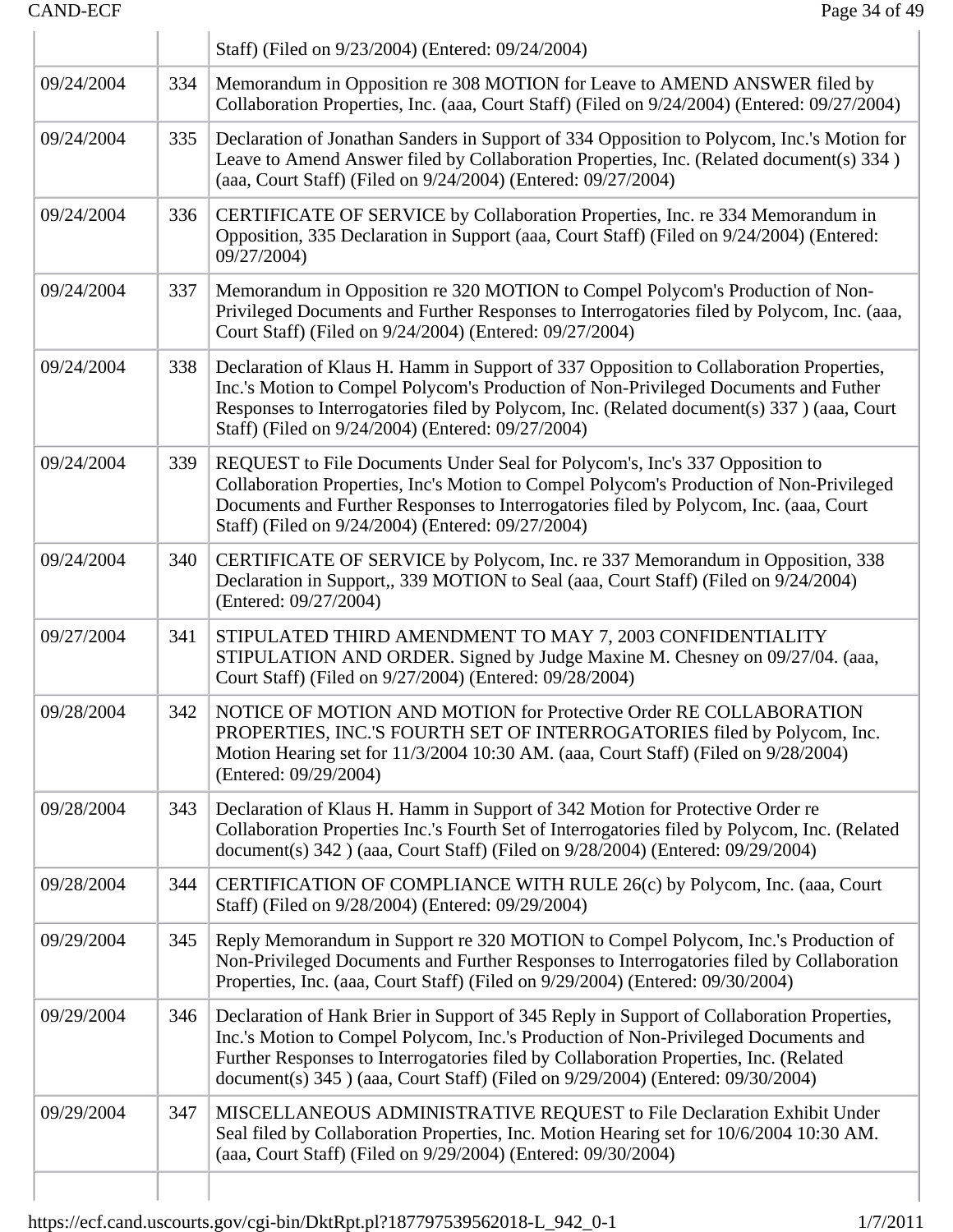| 09/29/2004 | 348 | CERTIFICATE OF SERVICE by Collaboration Properties, Inc. re 345 Reply Memorandum,<br>346 Declaration in Support,, 347 MOTION to Seal (aaa, Court Staff) (Filed on 9/29/2004)<br>(Entered: 09/30/2004)                                                                                                                                                                                                                                                                                                                                                                                                                                                                                                                                                                                                                                                                                            |
|------------|-----|--------------------------------------------------------------------------------------------------------------------------------------------------------------------------------------------------------------------------------------------------------------------------------------------------------------------------------------------------------------------------------------------------------------------------------------------------------------------------------------------------------------------------------------------------------------------------------------------------------------------------------------------------------------------------------------------------------------------------------------------------------------------------------------------------------------------------------------------------------------------------------------------------|
| 09/30/2004 | 349 | STIPULATION AND ORDER REGARDING EXHIBIT D TO THE DECLARATION OF<br>HANK BRIER IN SUPPORT OF REPLY IN SUPPORT OF COLLABORATION<br>PROPERTIES, INC.'S MOTION TO COMPEL BEING LODGED UNDER SEAL. Signed<br>by Magistrate Judge Edward M. Chen on 09/30/04. (aaa, Court Staff) (Filed on 9/30/2004)<br>(Entered: 09/30/2004)                                                                                                                                                                                                                                                                                                                                                                                                                                                                                                                                                                         |
| 09/30/2004 | 350 | EXHIBIT "D" re 346 Declaration of Hank Brier filed by Collaboration Properties, Inc.<br>FILED UNDER SEAL 349. (Related document(s) 346 ) (aaa, Court Staff) (Filed on<br>9/30/2004) (Entered: 09/30/2004)                                                                                                                                                                                                                                                                                                                                                                                                                                                                                                                                                                                                                                                                                        |
| 09/30/2004 | 351 | Letter dated 9/30/04; from Klaus H. Hamm re Court's request re joint letter reports on the<br>parties' attempts to resolve Collaboration Properties, Inc.'s motion to compel filed September<br>16, 2004. (aaa, Court Staff) (Filed on 9/30/2004) (Entered: 10/01/2004)                                                                                                                                                                                                                                                                                                                                                                                                                                                                                                                                                                                                                          |
| 09/30/2004 | 352 | OBJECTIONS to re 313 Magistrate's Ruling Re Final Invalidity Contentions by Polycom,<br>Inc. (aaa, Court Staff) (Filed on 9/30/2004) (Entered: 10/01/2004)                                                                                                                                                                                                                                                                                                                                                                                                                                                                                                                                                                                                                                                                                                                                       |
| 09/30/2004 | 353 | Declaration of Michael D. Celio in Support of 352 Objections to Magistrate's Ruling Re<br>Final Invalidity Contentions filed by Polycom, Inc. (Related document(s) 352) (aaa, Court<br>Staff) (Filed on 9/30/2004) (Entered: 10/01/2004)                                                                                                                                                                                                                                                                                                                                                                                                                                                                                                                                                                                                                                                         |
| 09/30/2004 | 354 | CERTIFICATE OF SERVICE by Polycom, Inc. re 352 Objection, 353 Declaration in<br>Support (aaa, Court Staff) (Filed on 9/30/2004) (Entered: 10/01/2004)                                                                                                                                                                                                                                                                                                                                                                                                                                                                                                                                                                                                                                                                                                                                            |
| 10/01/2004 | 355 | OBJECTIONS to re 313 Magistrate's Ruling Re Final Invalidity Contentions by Polycom,<br>Inc. FILED UNDER SEAL. (aaa, Court Staff) (Filed on 10/1/2004) (Entered: 10/01/2004)                                                                                                                                                                                                                                                                                                                                                                                                                                                                                                                                                                                                                                                                                                                     |
| 10/01/2004 | 356 | Declaration of Michael D. Celio in Support of 355 Objections to Magistrate's Ruling Re<br>Final Invalidity Contentions filed by Polycom, Inc. FILED UNDER SEAL. (Related<br>document(s) 355 ) (aaa, Court Staff) (Filed on 10/1/2004) (Entered: 10/01/2004)                                                                                                                                                                                                                                                                                                                                                                                                                                                                                                                                                                                                                                      |
| 10/01/2004 | 357 | Reply Memorandum in Support re 308 MOTION for Leave to Amend Answer filed by<br>Polycom, Inc. (aaa, Court Staff) (Filed on 10/1/2004) (Entered: 10/04/2004)                                                                                                                                                                                                                                                                                                                                                                                                                                                                                                                                                                                                                                                                                                                                      |
| 10/01/2004 | 358 | Declaration of Klaus H. Hamm in Support of 308 Motion for Leave to Amend Answer filed<br>by Polycom, Inc. (Related document(s) 308 ) (aaa, Court Staff) (Filed on 10/1/2004)<br>(Entered: 10/04/2004)                                                                                                                                                                                                                                                                                                                                                                                                                                                                                                                                                                                                                                                                                            |
| 10/01/2004 | 359 | CERTIFICATE OF SERVICE by Polycom, Inc. re 357 Reply Memorandum, 358<br>Declaration in Support (aaa, Court Staff) (Filed on 10/1/2004) (Entered: 10/04/2004)                                                                                                                                                                                                                                                                                                                                                                                                                                                                                                                                                                                                                                                                                                                                     |
| 10/01/2004 | 360 | JOINT CASE MANAGEMENT STATEMENT filed by Avistar Communications<br>Corporation, Collaboration Properties, Inc. (aaa, Court Staff) (Filed on 10/1/2004) (Entered:<br>10/04/2004)                                                                                                                                                                                                                                                                                                                                                                                                                                                                                                                                                                                                                                                                                                                  |
| 10/01/2004 | 361 | STIPULATION OF DISMISSAL OF POLYCOM'S FIFTH COUNTERCLAIM. The parties<br>hereby stipulate under Federal of Civil Procedure 41 to the dismissal of Defendant and<br>counterclaimant Polycom, Inc.'s fifth counterclaim against Counterdefendant Avistar<br>Communications Corp. in Polycom's Second Amended Answer and Counterclaims,<br>regarding infringement of U.S. Patent No. 5,767,897 ("the 'patent") and the dismissal of<br>Avistar's four counterclaims against Polycom in Avistar's Answer to Amended<br>Counterclaims of Polycom, Inc., and Counterclaims. The parties further stipulate that these<br>dismissals shall be with prejudice. Each party shall bear its own costs and fees related to the<br>counterclaim. PURSUANT TO STIPULATION, IT IS SO ORDERED. Signed by Judge<br>Maxine M. Chesney on 10/01/04. (aaa, Court Staff) (Filed on 10/1/2004) (Entered:<br>10/04/2004) |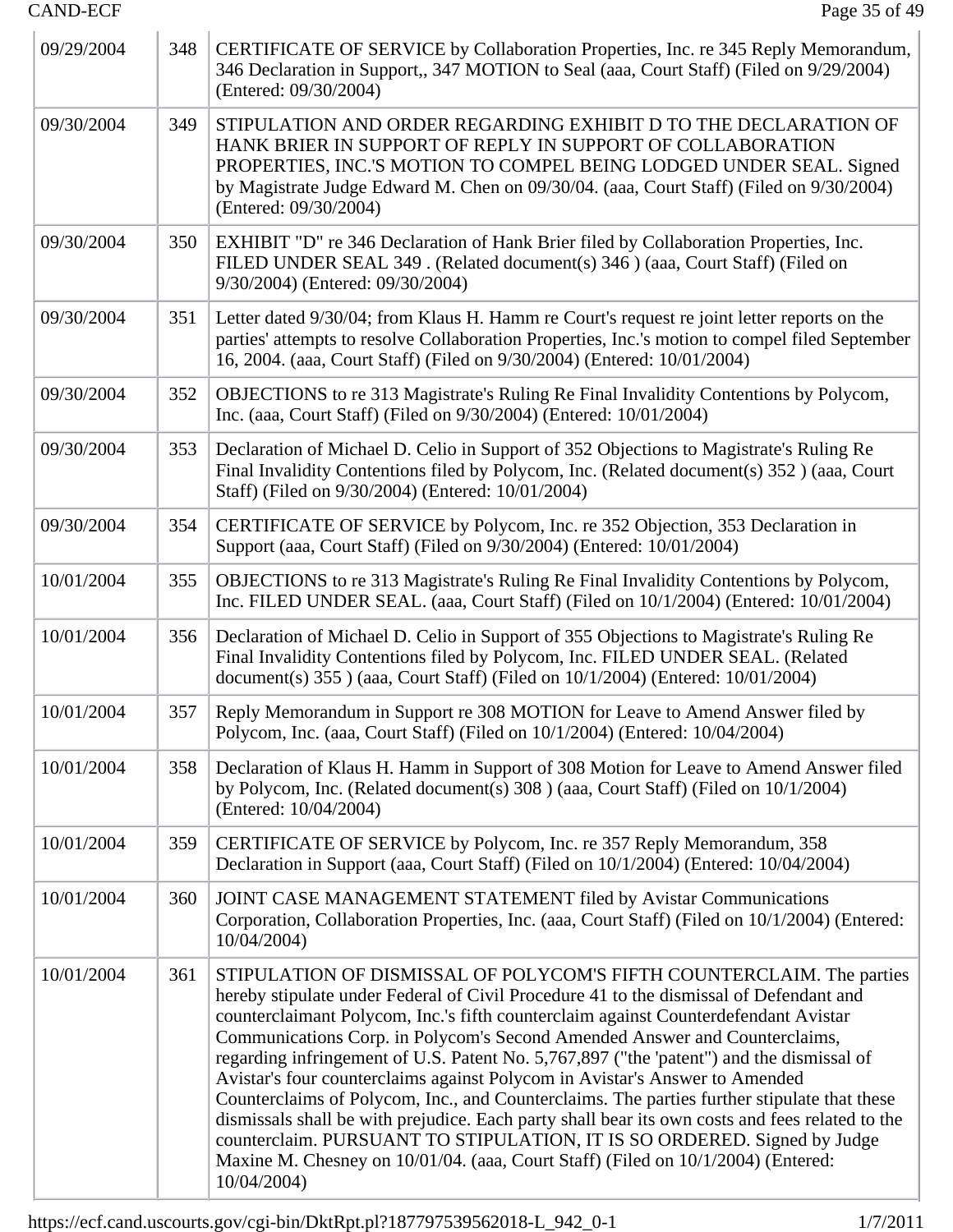| 10/01/2004 | 362 | REQUEST AND ORDER TO FILE DOCUMENTS UNDER SEAL FOR POLYCOM'S<br>OBJECTIONS TO MAGISTRATE'S RULING RE FINAL INVALIDITY<br>CONTENTIONS. Polycom's request to file under seal certain documents in connection with<br>its Objections to Magistrate's Ruling re Final Invalidity Contentions is GRANTED. The<br>Clerk will maintain said documents in accordance with the provisions of Civil Local Rule<br>79-5(e). IT IS SO ORDERED. Signed by Judge Maxine M. Chesney on 10/01/04. (aaa,<br>Court Staff) (Filed on 10/1/2004) (Entered: 10/04/2004)                                                                                                                                                                                                                                                                                                                                                                                                                                                                                    |
|------------|-----|---------------------------------------------------------------------------------------------------------------------------------------------------------------------------------------------------------------------------------------------------------------------------------------------------------------------------------------------------------------------------------------------------------------------------------------------------------------------------------------------------------------------------------------------------------------------------------------------------------------------------------------------------------------------------------------------------------------------------------------------------------------------------------------------------------------------------------------------------------------------------------------------------------------------------------------------------------------------------------------------------------------------------------------|
| 10/01/2004 | 363 | ORDER GRANTING DEFENDANT'S REQUEST TO FILE DOCUMENTS UNDER<br>SEAL FOR ITS OPPOSITION TO PLAINTIFF'S MOTION TO COMPEL DEFENDANT'S<br>PRODUCTION OF NONPRIVILEDGED DOCUMENTS AND FURTHER RESPONSES<br>TO INTERROGATORIES by Judge Maxine M. Chesney granting 339 Motion to Seal.<br>Defendant Polycom has asked the Court to file under seal certain portions of its opposition<br>to Plaintiff CPI's motion to compel as well as certain exhibits attached to the Hamm<br>declaration in support of Polycom's opposition because Polycom has designated that<br>information confidential pursuant to the parties' stipulated protective order. Having<br>considered the request, and good cause appearing therefor, the Court GRANTS Polycom'<br>request. The following shall be filed under seal. (1) A nonredacted version of Polycom's<br>opposition to CPI's motion to compel. (2) Exhibits C,D,G,H and L attached to the Hamm<br>declaration. IT IS SO ORDERED. (aaa, Court Staff) (Filed on 10/1/2004) (Entered:<br>10/04/2004) |
| 10/04/2004 | 364 | CERTIFICATE OF SERVICE by Collaboration Properties, Inc. re Joint Stipulation and<br>[Proposed] Order Setting Hearing and Briefing of Polycom, Inc.'s Motion for Protective<br>Order Re Collaboration Properties, Inc.'s Fourth Set of Interrogatories (aaa, Court Staff)<br>(Filed on 10/4/2004) (Entered: 10/05/2004)                                                                                                                                                                                                                                                                                                                                                                                                                                                                                                                                                                                                                                                                                                               |
| 10/05/2004 | 365 | Memorandum in Opposition re 320 Collaboration Properties, Inc.'s MOTION to Compel<br>Polycom's Production of Non-Privileged Documents and Further Responses to<br>Interrogatories filed by Polycom, Inc. (aaa, Court Staff) (Filed on 10/5/2004) FILED<br>UNDER SEAL. (Entered: 10/06/2004)                                                                                                                                                                                                                                                                                                                                                                                                                                                                                                                                                                                                                                                                                                                                           |
| 10/05/2004 | 366 | Declaration of Klaus H. Hamm in Support of 365 Opposition to Collaboration Properties,<br>Inc.'s Motion to Compel Polycom's Production of Non-Privileged Documents and Further<br>Responses to Interrogatories filed by Polycom, Inc. (Related document(s) 365 ) (aaa, Court<br>Staff) (Filed on 10/5/2004) FILED UNDER SEAL. (Entered: 10/06/2004)                                                                                                                                                                                                                                                                                                                                                                                                                                                                                                                                                                                                                                                                                   |
| 10/05/2004 | 367 | STIPULATION AND ORDER SETTING HEARING AND BRIEFING OF PROTECTIVE<br>ORDER RE COLLABORATION PROPERTIES, INC.'S FOURTH SET OF<br>INTERROGATORIES. NOW THEREFORE IT IS STIPULATED AND AGREED, subject<br>to the Court's approval, pursuant to Civil Local Rules 6-2 and 7-11 of the Federal District<br>Court for the Northern District of California, that Polycom's Motion for Protective Order Re<br>CPI's Fourth Set of Interrogatories will be heard on October 14, 2004, at 9:30 a.m. with<br>CPI's Opposition due October 6, 2004, and any Reply from Polycom due October 12, 2004.<br>Courtesy copies to be faxed to Chambers by 4:00 p.m. PURSUANT TO STIPULATION, IT<br>IS SO ORDERED. Signed by Magistrate Judge Edward M. Chen on 10/5/04. (aaa, Court<br>Staff) (Filed on 10/5/2004) (Entered: 10/06/2004)                                                                                                                                                                                                                  |
| 10/05/2004 |     | Set/Reset Deadlines as to 342 MOTION for Protective Order. Motion Hearing set for<br>10/14/2004 09:30 AM. (aaa, Court Staff) (Filed on 10/5/2004) (Entered: 10/06/2004)                                                                                                                                                                                                                                                                                                                                                                                                                                                                                                                                                                                                                                                                                                                                                                                                                                                               |
| 10/05/2004 | 368 | MOTION to Strike Late Identified Prior Art filed by Collaboration Properties, Inc. Motion<br>Hearing set for 11/10/2004 10:30 AM. (aaa, Court Staff) (Filed on 10/5/2004) (Entered:<br>10/06/2004)                                                                                                                                                                                                                                                                                                                                                                                                                                                                                                                                                                                                                                                                                                                                                                                                                                    |
| 10/05/2004 | 369 | MOTION to Expedited Consideration of its Motion to Strike Late Identified Prior Art filed<br>by Collaboration Properties, Inc. (aaa, Court Staff) (Filed on 10/5/2004) (Entered:<br>10/06/2004)                                                                                                                                                                                                                                                                                                                                                                                                                                                                                                                                                                                                                                                                                                                                                                                                                                       |
|            |     |                                                                                                                                                                                                                                                                                                                                                                                                                                                                                                                                                                                                                                                                                                                                                                                                                                                                                                                                                                                                                                       |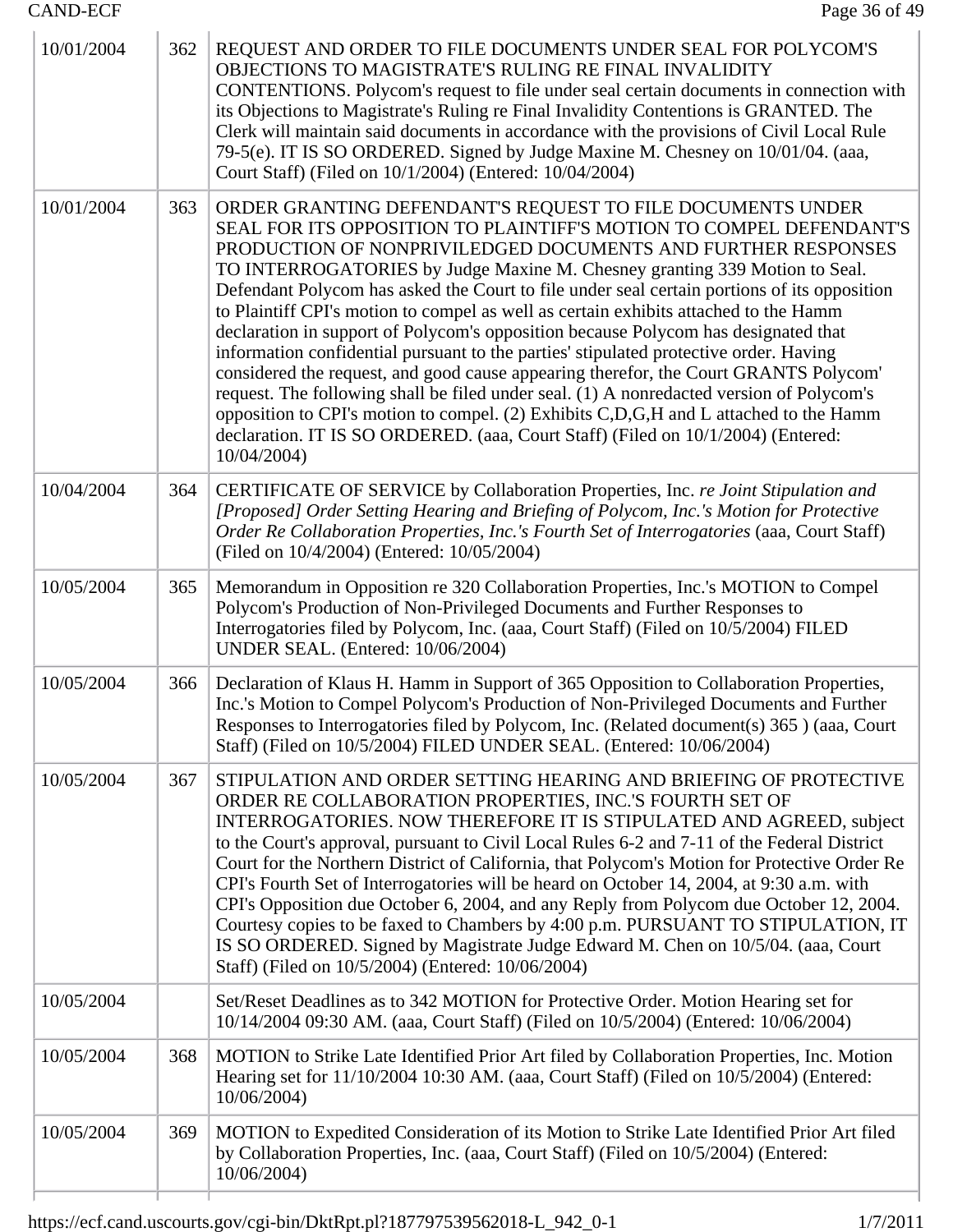| 10/05/2004 | 370 | Declaration of Jonathan Sanders in Support of 368 Motion to Strike Late Identified Prior<br>Art, 369 Motion for Expedited Consideration filed by Collaboration Properties, Inc. (Related<br>document(s) 368, 369) (aaa, Court Staff) (Filed on 10/5/2004) (Entered: 10/06/2004)                                                                                                                                                                                                                                                                                                                                                                                                                                                                                     |
|------------|-----|---------------------------------------------------------------------------------------------------------------------------------------------------------------------------------------------------------------------------------------------------------------------------------------------------------------------------------------------------------------------------------------------------------------------------------------------------------------------------------------------------------------------------------------------------------------------------------------------------------------------------------------------------------------------------------------------------------------------------------------------------------------------|
| 10/05/2004 | 371 | CERTIFICATE OF SERVICE by Collaboration Properties, Inc. re 368 MOTION to Strike,<br>369 MOTION to Expedite, 370 Declaration in Support, (aaa, Court Staff) (Filed on<br>10/5/2004) (Entered: 10/06/2004)                                                                                                                                                                                                                                                                                                                                                                                                                                                                                                                                                           |
| 10/06/2004 | 372 | Letter dated 10/06/04; from Michael D. Celio re privileged materials. (aaa, Court Staff)<br>(Filed on 10/6/2004) (Entered: 10/07/2004)                                                                                                                                                                                                                                                                                                                                                                                                                                                                                                                                                                                                                              |
| 10/06/2004 | 373 | Minute Entry: Motion Hearing held on 10/6/2004 before Magistrate Judge Edward M. Chen<br>(Date Filed: 10/6/2004). Plaintiff's Motion to Compel Defendant's Production of Non-<br>Privileged Documents and Further Responses to Interrogatories. ORDER AFTER<br>HEARING: Parties shall meet and confer and shall submit a joint letter via fax to court by<br>10/12/04. Court took the matter under submission and will issue order. ORDER TO BE<br>PREPARED BY: Court (Court Reporter Joan Columbini.) (aaa, Court Staff) (Date Filed:<br>10/6/2004) (Entered: 10/07/2004)                                                                                                                                                                                          |
| 10/06/2004 | 374 | Memorandum in Opposition re 369 to Collaboration Properties, Inc.'s MOTION for<br>Expedited Consideration of its Motion to Strike (Purportedly) Late Identified Prior Art filed<br>by Polycom, Inc. (aaa, Court Staff) (Filed on 10/6/2004) (Entered: 10/07/2004)                                                                                                                                                                                                                                                                                                                                                                                                                                                                                                   |
| 10/06/2004 | 375 | CERTIFICATE OF SERVICE by Polycom, Inc. re 374 Memorandum in Opposition (aaa,<br>Court Staff) (Filed on 10/6/2004) (Entered: 10/07/2004)                                                                                                                                                                                                                                                                                                                                                                                                                                                                                                                                                                                                                            |
| 10/06/2004 | 376 | Memorandum in Opposition re 342 Polycom, Inc.'s MOTION for Protective Order Re<br>Collaboration Properties, Inc.'s Fourth Set of Interrogatories filed by Collaboration<br>Properties, Inc. (aaa, Court Staff) (Filed on 10/6/2004) (Entered: 10/07/2004)                                                                                                                                                                                                                                                                                                                                                                                                                                                                                                           |
| 10/06/2004 | 377 | Declaration of Hank Brier in Support of 376 Collaboration Properties, Inc.'s Opposition to<br>Polycom, Inc.'s Motion for Protective Order Re Collaboration Properties, Inc.'s Fourth Set of<br>Interrogatories filed by Collaboration Properties, Inc. (Related document(s) 376) (aaa, Court<br>Staff) (Filed on 10/6/2004) (Entered: 10/07/2004)                                                                                                                                                                                                                                                                                                                                                                                                                   |
| 10/06/2004 | 378 | CERTIFICATE OF SERVICE by Collaboration Properties, Inc. re 376 Memorandum in<br>Opposition, 377 Declaration in Support, (aaa, Court Staff) (Filed on 10/6/2004) (Entered:<br>10/07/2004)                                                                                                                                                                                                                                                                                                                                                                                                                                                                                                                                                                           |
| 10/06/2004 | 381 | ORDER SETTING BRIEFING SCHEDULE ON POLYCOM'S OBJECTIONS TO<br>MAGISTRATE JUDGE CHEN'S SEPTEMBER 16, 2004 ORDER GRANTING IN PART<br>AND DENYING IN PART POLYCOM'S MOTION FOR LEAVE TO AMEND ITS<br>FINAL INVALIDITY CONTENTIONS. Accordingly, plaintiff Collaboration Properties,<br>Inc., ("CPI") shall file and serve, no later than Tuesday, October 12, 2004, a response to<br>Polycom's objections. Polycom may file and serve a reply no later than Friday, October 15,<br>2004. The matter will be taken under submission without a hearing unless the Court orders<br>otherwise after reviewing the parties' submissions. IT IS SO ORDERED. Signed by Judge<br>Maxine M. Chesney on 10/6/04. (aaa, Court Staff) (Filed on 10/6/2004) (Entered:<br>10/13/2004 |
| 10/07/2004 | 379 | ORDER GRANTING PLAINTIFF'S MOTION FOR EXPEDITED CONSIDERATION OF<br>ITS MOTION TO STRIKE LATE IDENTIFIED PRIOR ART re 369 MOTION to Expedite<br>filed by Collaboration Properties, Inc. CPI's motion to strike late identified prior art shall be<br>heard on October 14, 2004, at 9:30 a.m. Defendant Polycom, Inc. ("Polycom") shall file its<br>opposition to CPI's motion by October 12, 2004. A courtesy copy of the opposition should<br>be faxed to chambers no later 4:00 p.m. on October 12. There shall be no reply brief. IT IS<br>SO ORDERED. Signed by Judge Maxine M. Chesney on 10/07/04. (aaa, Court Staff) (Filed<br>on 10/7/2004) (Entered: 10/08/2004)                                                                                           |
|            |     |                                                                                                                                                                                                                                                                                                                                                                                                                                                                                                                                                                                                                                                                                                                                                                     |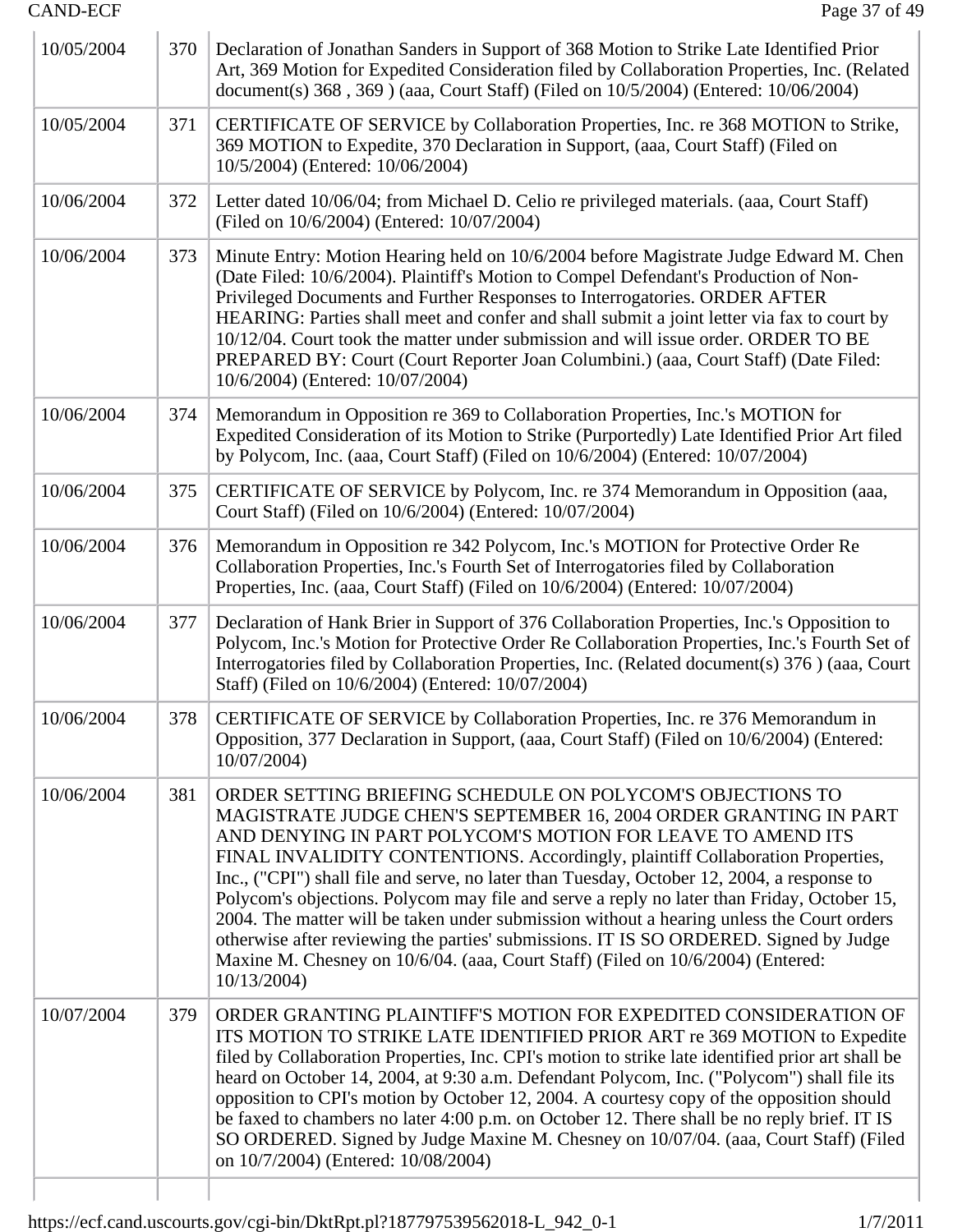| 10/07/2004 |     | Set/Reset Deadlines as to 368 MOTION to Strike. Motion Hearing set for 10/14/2004 09:30<br>AM. (aaa, Court Staff) (Filed on 10/7/2004) (Entered: 10/08/2004)                                                                                                                                                                                                                                                                                                                                                                                                                                                          |
|------------|-----|-----------------------------------------------------------------------------------------------------------------------------------------------------------------------------------------------------------------------------------------------------------------------------------------------------------------------------------------------------------------------------------------------------------------------------------------------------------------------------------------------------------------------------------------------------------------------------------------------------------------------|
| 10/08/2004 | 380 | Letter dated 10/08/04; from Ashok Ramani re Joint letter requested by the Court on the<br>parties' attempts to resolve ("CPI's") Motion to Strike Late Identified Prior Art filed October<br>5, 2004. (aaa, Court Staff) (Filed on 10/8/2004) (Entered: 10/12/2004)                                                                                                                                                                                                                                                                                                                                                   |
| 10/12/2004 | 382 | RESPONSE to re 352 Polycom, Inc.'s Objections to Magistrate's Ruling Re Final Invalidity<br>Contentions by Collaboration Properties, Inc. (aaa, Court Staff) (Filed on 10/12/2004)<br>(Entered: 10/13/2004)                                                                                                                                                                                                                                                                                                                                                                                                           |
| 10/12/2004 | 383 | Declaration of Jonathan Sanders in Support of 382 Response to Polycom, Inc.'s Objections<br>to Magistrate's Ruling Re Final Invalidity Contentions filed by Collaboration Properties, Inc.<br>(Related document(s) 382) (aaa, Court Staff) (Filed on 10/12/2004) (Entered: 10/13/2004)                                                                                                                                                                                                                                                                                                                                |
| 10/12/2004 | 384 | CERTIFICATE OF SERVICE by Collaboration Properties, Inc. re 382 Response (Non<br>Motion), 383 Declaration in Support, (aaa, Court Staff) (Filed on 10/12/2004) (Entered:<br>10/13/2004                                                                                                                                                                                                                                                                                                                                                                                                                                |
| 10/12/2004 | 385 | Memorandum in Opposition re 368 Collaboration Properties, Inc.'s MOTION to Strike<br>(Purportedly) Late Indentified Prior Art filed by Polycom, Inc. (aaa, Court Staff) (Filed on<br>10/12/2004) (Entered: 10/13/2004)                                                                                                                                                                                                                                                                                                                                                                                                |
| 10/12/2004 | 386 | Declaration of Ashok Ramini in Support of 385 Opposition to Collaboration Properties,<br>Inc.'s Motion to Strike (Purportedly) Late Identified Prior Act filed by Polycom, Inc.<br>(Related document(s) 385 ) (aaa, Court Staff) (Filed on 10/12/2004) (Entered: 10/13/2004)                                                                                                                                                                                                                                                                                                                                          |
| 10/12/2004 | 387 | CERTIFICATE OF SERVICE by Polycom, Inc. re 385 Memorandum in Opposition, 386<br>Declaration in Support (aaa, Court Staff) (Filed on 10/12/2004) (Entered: 10/13/2004)                                                                                                                                                                                                                                                                                                                                                                                                                                                 |
| 10/12/2004 | 388 | Reply Memorandum in Support of re 342 MOTION for Protective Order Re Collaboration<br>Properties, Inc.'s Fourth Set of Interrogatories filed by Polycom, Inc. (aaa, Court Staff)<br>(Filed on 10/12/2004) (Entered: 10/13/2004)                                                                                                                                                                                                                                                                                                                                                                                       |
| 10/12/2004 | 392 | Letter date 10/12/04; from Harrison J. Frahn IV & Michael D. Celio re the parties met and<br>conferred about possible compromises to their disagreement about interrogatories. (aaa,<br>Court Staff) (Filed on 10/12/2004) (Entered: 10/13/2004)                                                                                                                                                                                                                                                                                                                                                                      |
| 10/12/2004 | 393 | Letter dated 10/12/04; from Michael D. Celio re Declaration regarding the steps it took to<br>search for documents relating to Polycom's engagement of Norm Klivans. (aaa, Court Staff)<br>(Filed on 10/12/2004) (Entered: 10/13/2004)                                                                                                                                                                                                                                                                                                                                                                                |
| 10/13/2004 | 389 | REQUEST AND ORDER TO FILE DOCUMENTS UNDER SEAL FOR POLYCOM,<br>INC.'S OPPOSITION TO COLLABORATION PROPERTIES, INC.'S MOTION TO<br>STRIKE (PURPORTEDLY) LATE IDENTIFIED PRIOR ART. Polycom's request to file<br>under seal certain documents in connection with its opposition to CPI's motion to strike<br>(purportedly) late identified prior art is GRANTED. The Clerk will maintain said documents<br>in accordance with the provisions of Civil Local Rule 79-5(e). IT IS SO ORDERED. Signed<br>by Magistrate Judge Edward M. Chen on 10/13/04. (aaa, Court Staff) (Filed on 10/13/2004)<br>(Entered: 10/13/2004) |
| 10/13/2004 | 390 | Memorandum in Opposition re 368 to Collaboration Properties, Inc.'s MOTION to Strike<br>(Purportedly) Late Identified Prior Art filed by Polycom, Inc. FILED UNDER SEAL. (aaa,<br>Court Staff) (Filed on 10/13/2004) (Entered: 10/13/2004)                                                                                                                                                                                                                                                                                                                                                                            |
| 10/13/2004 | 391 | Declaration of Ashok Ramani in Support of 390 of Opposition to Collaboration Properties,<br>Inc.'s Motion to Strike (Purportedly) Late Identified Prior Art filed by Polycom, Inc. FILED<br>UNDER SEAL. (Related document(s) 390 ) (aaa, Court Staff) (Filed on 10/13/2004)<br>(Entered: 10/13/2004)                                                                                                                                                                                                                                                                                                                  |
|            |     |                                                                                                                                                                                                                                                                                                                                                                                                                                                                                                                                                                                                                       |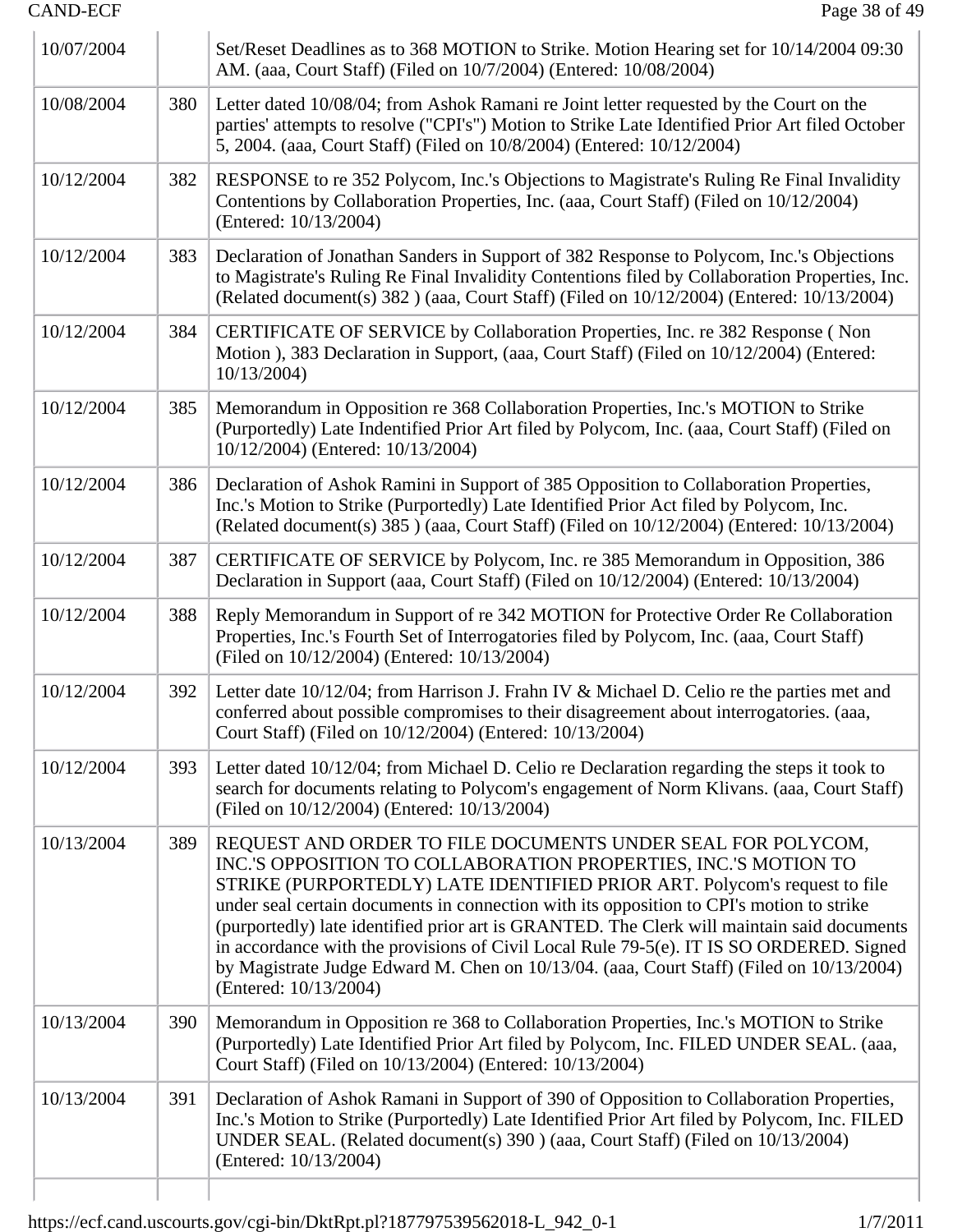$\begin{array}{c} \hline \end{array}$ 

| 10/13/2004 | 394        | ORDER GRANTING POLYCOM'S MOTION FOR LEAVE TO AMEND ANSWER;<br>VACATING HEARING. For the reasons set forth above, 1. Polycom's motion for leave to<br>amend its answer to assert a new affirmative defense of double patenting is GRANTED.<br>Polycom shall file its amended answer within five court days of the date of this order. 2. The<br>parties shall meet and confer forthwith to discuss the discovery necessary to permit CPI to<br>adequately address Polycom's new defense as well as any adjustments to the pretrial and/or<br>trial schedule needed to permit CPI to prepare its response to the new defense before trial.<br>The parties shall be prepared to address the matter at the October 15, 2004 case management<br>conference. IT IS SO ORDERED. Signed by Judge Maxine M. Chesney on 10/13/04. (aaa,<br>Court Staff) (Filed on 10/13/2004) (Entered: 10/14/2004) |
|------------|------------|-------------------------------------------------------------------------------------------------------------------------------------------------------------------------------------------------------------------------------------------------------------------------------------------------------------------------------------------------------------------------------------------------------------------------------------------------------------------------------------------------------------------------------------------------------------------------------------------------------------------------------------------------------------------------------------------------------------------------------------------------------------------------------------------------------------------------------------------------------------------------------------------|
| 10/13/2004 | <u>395</u> | ORDER GRANTING IN PART AND DENYING IN PART PLAINTIFF'S MOTION TO<br>COMPEL PRODUCTION OF NONPRIVILEGED DOCUMENTS AND FURTHER<br>RESPONSES TO INTERROGATORIES by Magistrate Judge Edward M. Chen granting in<br>part and denying in part 320 Motion to Compel. For the foregoing reasons, the Court<br>GRANTS in part and DENIES in part CPI's motion to compel. The Court also orders the<br>parties to meet and confer as described. IT IS SO ORDERED. (aaa, Court Staff) (Filed on<br>10/13/2004) Additional attachment(s) added on 2/23/2005 (ewn, COURT STAFF). (Entered:<br>10/14/2004)                                                                                                                                                                                                                                                                                              |
| 10/14/2004 | 396        | Minute Entry: Motion Hearing held on 10/14/2004 before Magistrate Judge Edward M.<br>Chen (Date Filed: 10/14/2004). PROCEEDINGS: (1) Defendant's Motion for Protective<br>Order Re Collaboration Properties, Inc.'s Fourth Set of Interrogatories. Granted in part and<br>denied in part. Court to issue order. (2) Collaboration Properties, Inc.'s Motion to Strike<br>Late-Identified Prior Art. Court took matter under submission. ORDER TO BE PREPARED<br>BY: COURT. (Court Reporter Jeanne Bishop.) (aaa, Court Staff) (Date Filed: 10/14/2004)<br>(Entered: 10/15/2004)                                                                                                                                                                                                                                                                                                           |
| 10/15/2004 | 397        | Reply Memorandum in Support of its re 355 Objections to Magistrate's Ruling Re Final<br>Invalidity Contentions filed by Polycom, Inc. (aaa, Court Staff) (Filed on 10/15/2004)<br>(Entered: 10/18/2004)                                                                                                                                                                                                                                                                                                                                                                                                                                                                                                                                                                                                                                                                                   |
| 10/15/2004 | 398        | Declaration of Michael D. Celio in Support of 355 Objections to Magistrate's Ruling Re<br>Final Invalidity Contentions filed by Polycom, Inc. (Related document(s) 355 ) (aaa, Court<br>Staff) (Filed on 10/15/2004) (Entered: 10/18/2004)                                                                                                                                                                                                                                                                                                                                                                                                                                                                                                                                                                                                                                                |
| 10/15/2004 | 399        | CERTIFICATE OF SERVICE by Polycom, Inc. re 397 Reply Memorandum, 398<br>Declaration in Support (aaa, Court Staff) (Filed on 10/15/2004) (Entered: 10/18/2004)                                                                                                                                                                                                                                                                                                                                                                                                                                                                                                                                                                                                                                                                                                                             |
| 10/15/2004 | 400        | Minute Entry: Case Management Conference held on 10/15/2004 before the Honorable<br>Maxine M. Chesney (Date Filed: 10/15/2004). Court Re-Schedules trial date & Pretrial<br>Conference. All Dates Remain in effect with the exception of filing of in Limine Motions &<br>Dispositive Motions. Jury Trial set for 1/24/2005 09:00 AM. Set for 3-5 Weeks. Pretrial<br>Conference set for 1/11/2005 03:00 PM. Court will allow Counsel the leeway to file 4<br>Separate Motions or one large Motion (Summary Judgment) with page Limitations on<br>briefing.(Court Reporter None.) (aaa, Court Staff) (Date Filed: 10/15/2004) (Entered:<br>10/18/2004)                                                                                                                                                                                                                                     |
| 10/15/2004 | 401        | ORDER RE PLAINTIFF'S MOTION TO COMPEL PRODUCTION OF<br>NONPRIVILEDGED DOCUMENTS AND FURTHER RESPONSES TO<br>INTERROGATORIES Signed by Magistrate Judge Edward M. Chen on 10/15/04. (aaa,<br>Court Staff) (Filed on 10/15/2004) (Entered: 10/18/2004)                                                                                                                                                                                                                                                                                                                                                                                                                                                                                                                                                                                                                                      |
| 10/15/2004 | 402        | ORDER GRANTING IN PART AND DENYING IN PART DEFENDANT'S MOTION<br>FOR PROTECTIVE ORDER RE PLAINTIFF'S FOURTH SET OF INTERROGATORIES<br>by Magistrate Judge Edward M. Chen granting in part and denying in part 342 Motion for<br>Protective Order (aaa, Court Staff) (Filed on 10/15/2004) (Entered: 10/18/2004)                                                                                                                                                                                                                                                                                                                                                                                                                                                                                                                                                                           |
|            |            |                                                                                                                                                                                                                                                                                                                                                                                                                                                                                                                                                                                                                                                                                                                                                                                                                                                                                           |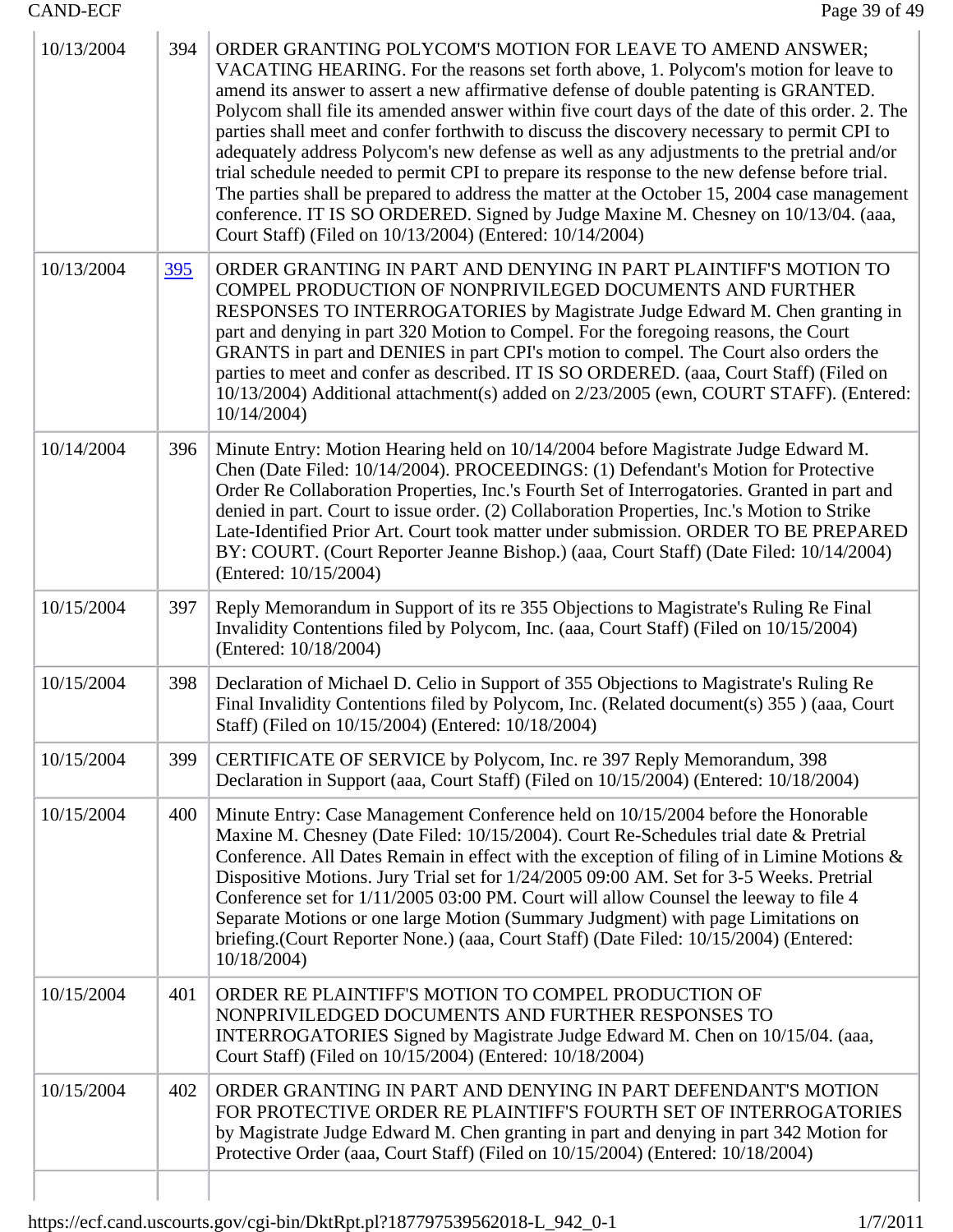| 10/15/2004 | 403 | REPORT AND RECOMMENDATION ON PLAINTIFF'S MOTION TO STRIKE LATE-<br>IDENTIFIED PRIOR ART. Signed by Magistrate Judge Edward M. Chen on 10/15/04. (aaa,<br>Court Staff) (Filed on 10/15/2004) (Entered: 10/18/2004)                                                                                                                                                                                                                                                                                                                                                                                                                                                                                                                                                                                                     |
|------------|-----|-----------------------------------------------------------------------------------------------------------------------------------------------------------------------------------------------------------------------------------------------------------------------------------------------------------------------------------------------------------------------------------------------------------------------------------------------------------------------------------------------------------------------------------------------------------------------------------------------------------------------------------------------------------------------------------------------------------------------------------------------------------------------------------------------------------------------|
| 10/15/2004 | 404 | TRANSCRIPT of Proceedings held on October 6, 2004 before Magistrate Judge Edward M.<br>Chen. Court Reporter: Joan Marie Columbini. (aaa, Court Staff) (Filed on 10/15/2004)<br>(Entered: 10/18/2004)                                                                                                                                                                                                                                                                                                                                                                                                                                                                                                                                                                                                                  |
| 10/18/2004 | 405 | ORDER OVERRULING POLYCOM'S OBJECTIONS TO MAGISTRATE JUDGE<br>CHEN'S SEPTEMBER 16, 2004 ORDER GRANTING IN PART AND DENYING IN<br>PART POLYCOM'S MOTION FOR LEAVE TO AMEND ITS FINAL INVALIDITY<br>CONTENTIONS. Having fully considered the matter, the Court hereby OVERRULES the<br>objections for the reason that Polycom has failed to show that the subject order was clearly<br>erroneous or contrary to law. Assuming, arguendo, that Magistrate Judge Chen's order<br>constitutes a ruling on a dispositive matter, as Polycom contends, the Court has reviewed the<br>matter de novo, and, treating the order as a report and recommendation, adopts it in its<br>entirety. IT IS SO ORDERED. Signed by Judge Maxine M. Chesney on 10/18/04. (aaa,<br>Court Staff) (Filed on 10/18/2004) (Entered: 10/19/2004) |
| 10/18/2004 | 406 | Mail Returned as Undeliverable. Mail sent to George M. Newcombe re Order Granting in<br>Part and Denying in Part Plaintiff's Motion to Compel Production of Nonpriviledged<br>Documents and Further Responses to Interrogatories filed 10/13/04. (aaa, Court Staff) (Filed<br>on 10/18/2004) (Entered: 10/19/2004)                                                                                                                                                                                                                                                                                                                                                                                                                                                                                                    |
| 10/18/2004 | 412 | TRANSCRIPT of Proceedings held on September 15, 2004 before Magistrate Judge Edward<br>M. Chen. Court Reporter: Sahar McVickar. (aaa, Court Staff) (Filed on 10/18/2004)<br>(Entered: 10/22/2004)                                                                                                                                                                                                                                                                                                                                                                                                                                                                                                                                                                                                                     |
| 10/20/2004 | 407 | MOTION to Strike Collaboration Properties, Inc.'s Undisclosed Theories and Accused<br>Products filed by Polycom, Inc. Motion Hearing set for 11/24/2004 10:30 AM. (aaa, Court<br>Staff) (Filed on 10/20/2004) (Entered: 10/21/2004)                                                                                                                                                                                                                                                                                                                                                                                                                                                                                                                                                                                   |
| 10/20/2004 | 408 | Declaration of Ashok Ramani in Support of 407 Motion to Strike Collaboration Properties,<br>Inc.'s Undisclosed Theories and Accused Products filed by Polycom, Inc. (Related document<br>(s) 407 ) (aaa, Court Staff) (Filed on 10/20/2004) (Entered: 10/21/2004)                                                                                                                                                                                                                                                                                                                                                                                                                                                                                                                                                     |
| 10/20/2004 | 409 | MOTION FOR EXPEDITED CONSIDERATION OF ITS 407 MOTION TO STRIKE filed<br>by Polycom, Inc. (aaa, Court Staff) (Filed on 10/20/2004) (Entered: 10/21/2004)                                                                                                                                                                                                                                                                                                                                                                                                                                                                                                                                                                                                                                                               |
| 10/20/2004 | 410 | CERTIFICATE OF SERVICE by Polycom, Inc. re 409 MOTION to Expedite, 407<br>MOTION to Strike, 408 Declaration in Support (aaa, Court Staff) (Filed on 10/20/2004)<br>(Entered: 10/21/2004)                                                                                                                                                                                                                                                                                                                                                                                                                                                                                                                                                                                                                              |
| 10/20/2004 | 411 | REQUEST AND ORDER TO FILE DOCUMENTS UNDER SEAL FOR POLYCOM,<br>INC.'S MOTION TO STRIKE COLLABORATION PROPERTIES, INC.'S<br>UNDISCLOSED THEORIES AND ACCUSED PRODUCTS. Polycom's request to file<br>under seal certain documents in connection with its Polycom's Motion to Strike<br>Collaboration Properties, Inc.'s Undisclosed Theories and Accused Products is GRANTED.<br>The Clerk will maintain said documents in accordance with the provisions of Civil Local<br>Rule 79-5(e). IT IS SO ORDERED. Signed by Magistrate Judge Edward M. Chen on<br>10/21/04. (aaa, Court Staff) (Filed on 10/20/2004) (Entered: 10/22/2004)                                                                                                                                                                                    |
| 10/21/2004 | 413 | Reply Memorandum in Support re 409 MOTION to Expedite Consideration of its Motion to<br>Strike filed by Polycom, Inc. (aaa, Court Staff) (Filed on 10/21/2004) (Entered: 10/22/2004)                                                                                                                                                                                                                                                                                                                                                                                                                                                                                                                                                                                                                                  |
| 10/21/2004 | 414 | Memorandum in Opposition re 409 Polycom, Inc.'s MOTION to Expedite Consideration of<br>its Motion to Strike filed by Collaboration Properties, Inc. (aaa, Court Staff) (Filed on<br>10/21/2004) (Entered: 10/22/2004)                                                                                                                                                                                                                                                                                                                                                                                                                                                                                                                                                                                                 |
|            |     |                                                                                                                                                                                                                                                                                                                                                                                                                                                                                                                                                                                                                                                                                                                                                                                                                       |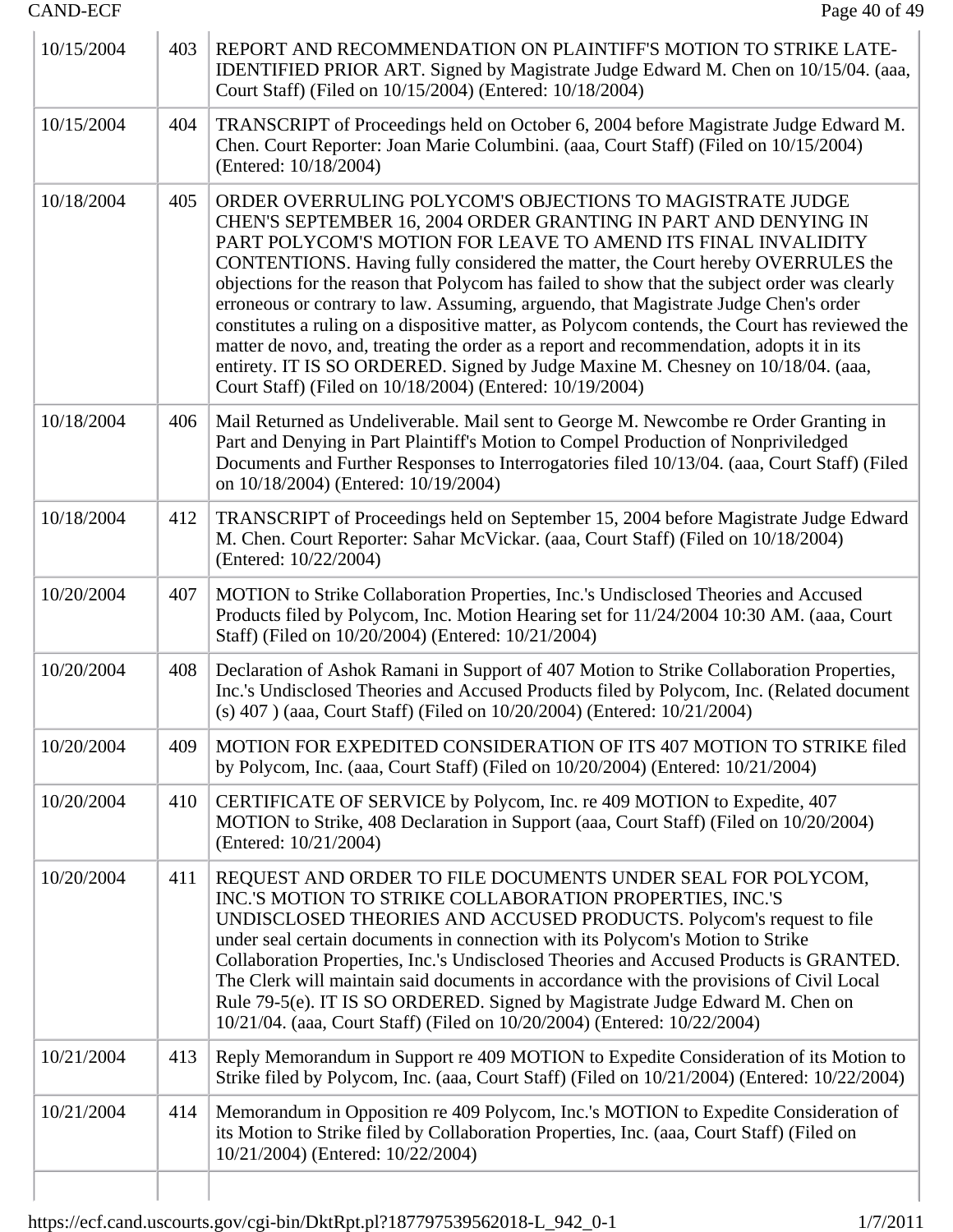| 10/21/2004 | 415 | Declaration of Jonathan Sanders in Support of 414 Opposition to Polycom, Inc.'s Motion for<br>Expedited Consideration of its Motion to Strike filed by Collaboration Properties, Inc.<br>(Related document(s) 414 ) (aaa, Court Staff) (Filed on 10/21/2004) (Entered: 10/22/2004)                                                                                                                                                                                                                                                                                                                                                                                           |
|------------|-----|------------------------------------------------------------------------------------------------------------------------------------------------------------------------------------------------------------------------------------------------------------------------------------------------------------------------------------------------------------------------------------------------------------------------------------------------------------------------------------------------------------------------------------------------------------------------------------------------------------------------------------------------------------------------------|
| 10/21/2004 | 416 | CERTIFICATE OF SERVICE by Collaboration Properties, Inc. re 414 Memorandum in<br>Opposition, 415 Declaration in Support, (aaa, Court Staff) (Filed on 10/21/2004) (Entered:<br>10/22/2004                                                                                                                                                                                                                                                                                                                                                                                                                                                                                    |
| 10/21/2004 | 417 | ORDER GRANTING DEFENDANT'S MOTION FOR EXPEDITED CONSIDERATION<br>OF ITS MOTION TO STRIKE by Magistrate Judge Edward M. Chen granting 409 Motion<br>to Expedite. Polycom's motion to strike shall be heard on November 3, 2004, at 10:30 a.m.<br>CPI shall have until October 27, 2004, to file an opposition. CPI should fax a courtesy copy<br>of its opposition brief to the Court no later than 4:00 p.m. Polycom shall have until October<br>29, 2004, to file a reply. Polycom should fax a courtesy copy of its reply brief to the Court<br>no later than 12:00 p.m. (aaa, Court Staff) (Filed on 10/21/2004) (Entered: 10/22/2004)                                    |
| 10/21/2004 | 418 | ORDER STRIKING DEFENDANT'S REPLY BRIEF IN SUPPORT OF MOTION FOR<br>EXPEDITED CONSIDERATION OF ITS MOTION TO STRIKE. The Court hereby strikes<br>Polycom's reply brief. Civil Local Rule 6-3(d) provides that, after a court receives a motion<br>to shorten time and any opposition, then it may grant, deny, or modify the requested time<br>change or schedule the matter for additional briefing or a hearing. The Court did not ask<br>Polycom to provide a reply brief. Therefore, the brief is stricken from the record. IT IS SO<br>ORDERED. Signed by Magistrate Judge Edward M. Chen on 10/21/04. (aaa, Court Staff)<br>(Filed on 10/21/2004) (Entered: 10/22/2004) |
| 10/21/2004 |     | Set/Reset Deadlines as to 407 MOTION to Strike. Motion Hearing set for 11/3/2004 10:30<br>AM. (aaa, Court Staff) (Filed on 10/21/2004) (Entered: 10/22/2004)                                                                                                                                                                                                                                                                                                                                                                                                                                                                                                                 |
| 10/21/2004 | 423 | MOTION to Strike Collaboration Properties, Inc.'s Undisclosed Theories and Accused<br>Products filed by Polycom, Inc. FILED UNDER SEAL. Motion Hearing set for 11/24/2004<br>10:30 AM. (aaa, Court Staff) (Filed on 10/21/2004) (Entered: 10/29/2004)                                                                                                                                                                                                                                                                                                                                                                                                                        |
| 10/21/2004 | 424 | Declaration of Ashok Ramani in Support of 423 Motion to Strike Collaboration Properties,<br>Inc.'s Undisclosed Theories and Accused Products filed by Polycom, Inc. FILED UNDER<br>SEAL. (Related document(s) 423 ) (aaa, Court Staff) (Filed on 10/21/2004) (Entered:<br>10/29/2004)                                                                                                                                                                                                                                                                                                                                                                                        |
| 10/27/2004 | 419 | Memorandum in Opposition re 407 MOTION to Strike CPI's Purportedly Undisclosed<br>Theories and Accused Products (Redacted) filed by Collaboration Properties, Inc. (aaa,<br>Court Staff) (Filed on 10/27/2004) (Entered: 10/28/2004)                                                                                                                                                                                                                                                                                                                                                                                                                                         |
| 10/27/2004 | 420 | Declaration of Jonathan Sanders in Support of 419 Opposition to Polycom, Inc.'s Motion to<br>Stike CPI's Purportedly Undisclosed Theories and Accused Products filed by Collaboration<br>Properties, Inc. (Related document(s) 419 ) (aaa, Court Staff) (Filed on 10/27/2004)<br>(Entered: 10/28/2004)                                                                                                                                                                                                                                                                                                                                                                       |
| 10/27/2004 | 421 | Miscellaneous Administrative Requests by Collaboration Properties, Inc. To File Certain<br>Pages of Opposition and Declaration Exhibit Under Seal filed by Collaboration Properties,<br>Inc. Motion Hearing set for 11/3/2004 10:30 AM. (aaa, Court Staff) (Filed on 10/27/2004)<br>(Entered: 10/28/2004)                                                                                                                                                                                                                                                                                                                                                                    |
| 10/27/2004 | 422 | CERTIFICATE OF SERVICE by Collaboration Properties, Inc. re 419 Memorandum in<br>Opposition, 420 Declaration in Support,, 421 MOTION Miscellaneous Administrative<br>Requests by Collaboration Properties, Inc. To File Certain Pages of Opposition and<br>Declaration Exhibit Under Seal (aaa, Court Staff) (Filed on 10/27/2004) (Entered:<br>10/28/2004)                                                                                                                                                                                                                                                                                                                  |
| 10/29/2004 | 425 | Reply Memorandum in Support re 423 MOTION to Strike Collaboration Properties, Inc.'s<br>Undisclosed Theories and Accused Products filed by Polycom, Inc. REDACTED BRIEF                                                                                                                                                                                                                                                                                                                                                                                                                                                                                                      |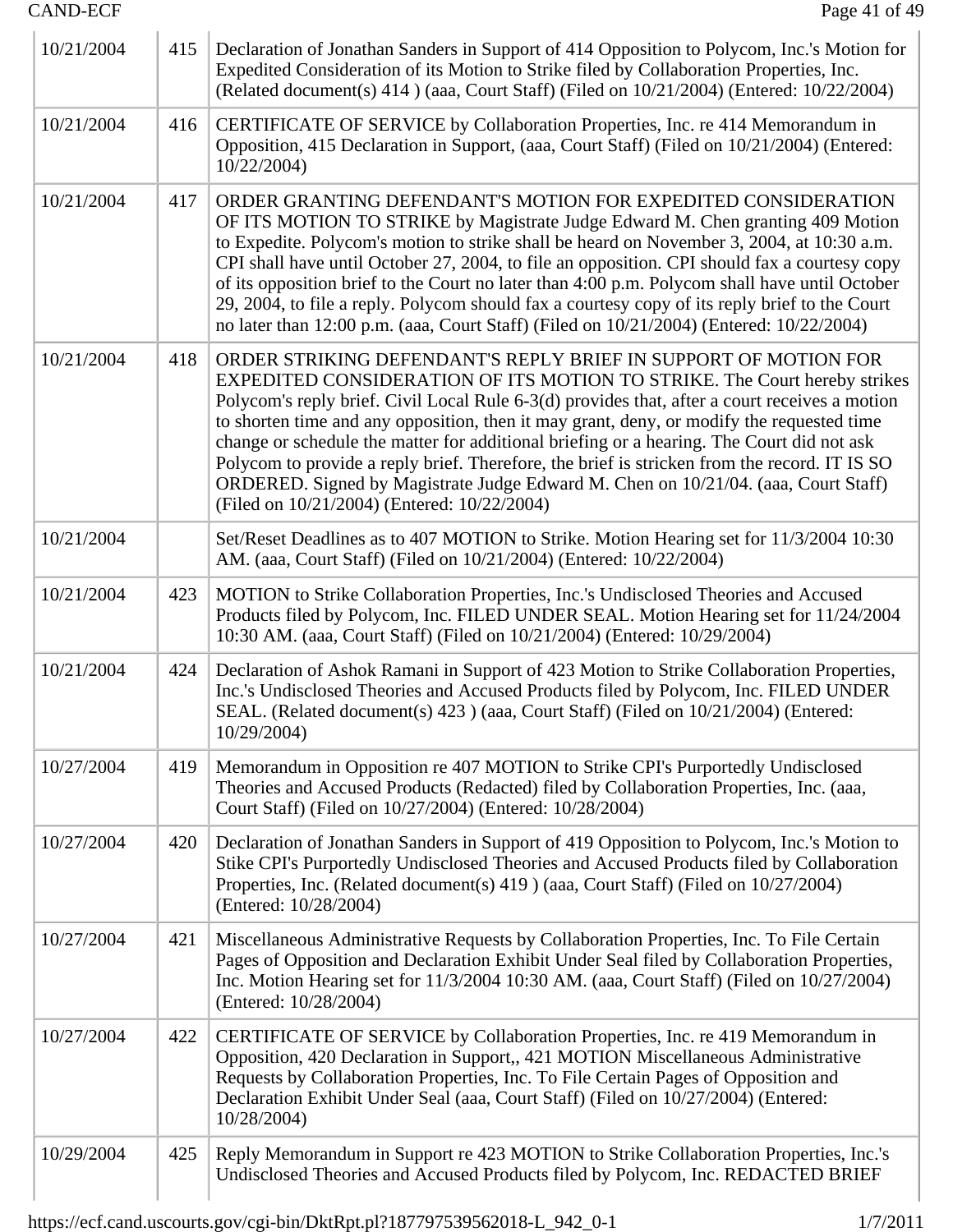|            |     | (aaa, Court Staff) (Filed on 10/29/2004) (Entered: 11/01/2004)                                                                                                                                                                                                                                                                                                                                                                                                                                                                                                                                                                                                                                                                   |  |
|------------|-----|----------------------------------------------------------------------------------------------------------------------------------------------------------------------------------------------------------------------------------------------------------------------------------------------------------------------------------------------------------------------------------------------------------------------------------------------------------------------------------------------------------------------------------------------------------------------------------------------------------------------------------------------------------------------------------------------------------------------------------|--|
| 10/29/2004 | 426 | OBJECTIONS to re 401 Magistrate's Ruling Re Production of Privileged Document by<br>Polycom, Inc. (aaa, Court Staff) (Filed on 10/29/2004) (Entered: 11/01/2004)                                                                                                                                                                                                                                                                                                                                                                                                                                                                                                                                                                 |  |
| 10/29/2004 | 427 | Declaration of Klaus H. Hamm in Support of 426 Objections to Magistrate's Ruling Re<br>Production of Privileged Document filed by Polycom, Inc. (Related document(s) 426) (aaa,<br>Court Staff) (Filed on 10/29/2004) (Entered: 11/01/2004)                                                                                                                                                                                                                                                                                                                                                                                                                                                                                      |  |
| 10/29/2004 | 428 | CERTIFICATE OF SERVICE by Polycom, Inc. re 425 Reply Memorandum, 426 Objection,<br>427 Declaration in Support (aaa, Court Staff) (Filed on 10/29/2004) (Entered: 11/01/2004)                                                                                                                                                                                                                                                                                                                                                                                                                                                                                                                                                     |  |
| 10/29/2004 | 429 | ORDER GRANTING COLLABORATION PROPERTIES, INC'S ADMINISTRATIVE<br>REQUEST TO FILE CERTAIN PAGES OF OPPOSITION AND DECLARATION<br>EXHIBITS UNDER SEAL by Magistrate Judge Edward M. Chen granting 421 Motion (aaa,<br>Court Staff) (Filed on 10/29/2004) (Entered: 11/01/2004)                                                                                                                                                                                                                                                                                                                                                                                                                                                     |  |
| 10/29/2004 | 430 | Memorandum in Opposition re 423 MOTION to Strike CPI'S Purportedly Undisclosed<br>Theories and Accused Products Re 429 Order filed by Collaboration Properties, Inc. FILED<br>UNDER SEAL. (aaa, Court Staff) (Filed on 10/29/2004) (Entered: 11/01/2004)                                                                                                                                                                                                                                                                                                                                                                                                                                                                         |  |
| 11/02/2004 | 431 | NOTICE OF MOTION AND MOTION for Leave to File MOTION FOR<br>RECONSIDERATION OF OCTOBER 18, 2004 ORDER OVERRULING OBJECTIONS<br>(RE PCS/1) filed by Polycom, Inc. [REDACTED] (aaa, Court Staff) (Filed on 11/2/2004)<br>(Entered: 11/03/2004)                                                                                                                                                                                                                                                                                                                                                                                                                                                                                     |  |
| 11/02/2004 | 432 | Declaration of Leo Lam in Support of 431 Motion for Leave to File Motion for<br>Reconsideration of October 18, 2004 Order Overruling Objections (RE PCS/1) filed by<br>Polycom, Inc. (Related document(s) 431) (aaa, Court Staff) (Filed on 11/2/2004) (Entered:<br>11/03/2004)                                                                                                                                                                                                                                                                                                                                                                                                                                                  |  |
| 11/02/2004 | 433 | CERTIFICATE OF SERVICE by Polycom, Inc. re 432 Declaration in Support, 431<br>MOTION for Leave to File (aaa, Court Staff) (Filed on 11/2/2004) (Entered: 11/03/2004)                                                                                                                                                                                                                                                                                                                                                                                                                                                                                                                                                             |  |
| 11/03/2004 | 434 | Minute Entry: Motion Hearing held on 11/3/2004 before Magistrate Edward M. Chen (Date<br>Filed: 11/3/2004). Polycom's Motion to Strike Collaboration Properties, Inc.'s Undisclosed<br>Theories and Accused Products-Held. Court took the matter under submission and will issue<br>order. Order To Be Prepared By: Court (Court Reporter Kathy Wyatt.) (aaa, Court Staff)<br>(Date Filed: 11/3/2004) (Entered: 11/04/2004)                                                                                                                                                                                                                                                                                                      |  |
| 11/04/2004 | 435 | REPORT AND RECOMMENDATIONS re 407 MOTION to Strike Plaintiff's Undisclosed<br>Theories and Accused Products filed by Polycom, Inc. The Court recommends that<br>Polycom's motion in this regard be denied. However, the Court also recommends that CPI be<br>precluded from arguing that the requirement that there be a plurality of ports may be<br>satisfied simply by the fact that there are multiple ViewStations each with one port.<br>Objections to R&R due by 11/15/2004. Signed by Magistrate Judge Edward M. Chen on<br>11/04/04. (aaa, Court Staff) (Filed on 11/4/2004) (Entered: 11/05/2004)                                                                                                                      |  |
| 11/05/2004 | 436 | ORDER OVERRULING re 426 POLYCOM'S OBJECTIONS TO MAGISTRATE JUDGE<br>CHEN'S OCTOBER 15, 2004 ORDER RE: PLAINTIFF'S MOTION TO COMPEL<br>PRODUCTION OF NONPRIVILEGED DOCUMENTS AND FURTHER RESPONSES<br>TO INTERROGATORIES. Having fully considered the matter, the Court hereby<br>OVERRULES the objections for the reason that Polycom has failed to show that the subject<br>order was clearly erroneous or contrary to law. The Court expresses no opinion as to<br>Polycom's contention that disclosure of the document in question will entitle Polycom to<br>certain additional discovery. IT IS SO ORDRERED. Signed by Judge Maxine M. Chesney<br>on 11/5/04. (aaa, Court Staff) (Filed on 11/5/2004) (Entered: 11/08/2004) |  |
| 11/05/2004 | 437 | REQUEST AND ORDER TO FILE DOCUMENT UNDER SEAL FOR POLYCOM'S                                                                                                                                                                                                                                                                                                                                                                                                                                                                                                                                                                                                                                                                      |  |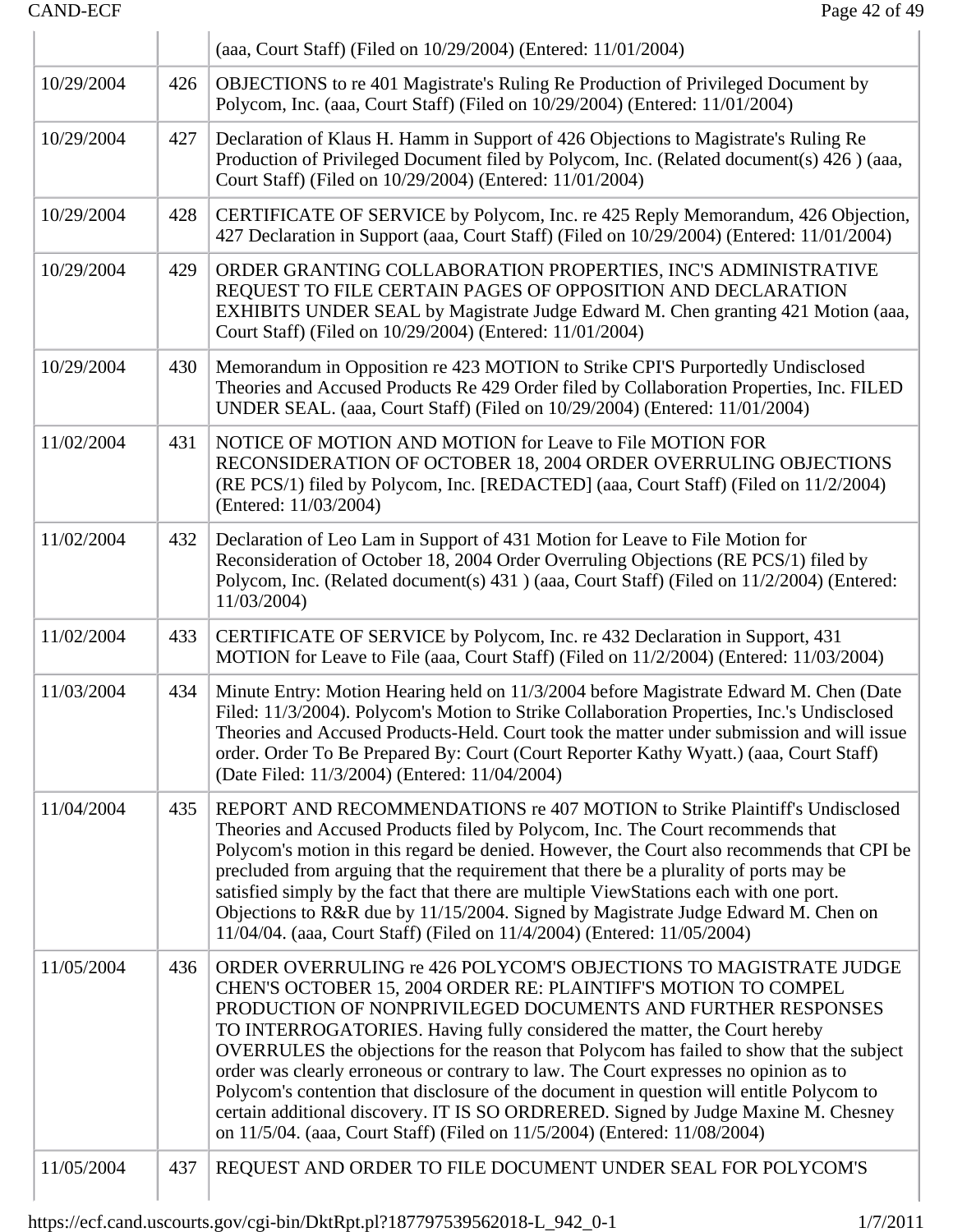|            |     | MOTION FOR LEAVE TO FILE MOTION FOR RECONSIDERATION OF OCTOBER<br>18, 2004 ORDER OVERRULING OBJECTIONS TO MAGISTRATE JUDGE'S ORDER<br>(RE PCS/1). Polycom's request to file under seal certain documents in connection with its<br>Polycom's Motion for Leave to File Motion for Reconsideration of October 18, 2004 Order<br>Overruling Objections to Magistrate Judge's Order (RE PCS/1) is GRANTED. The Clerk<br>will maintain said documents in accordance with the provisions of Civil Local Rule 79-5(e).<br>IT IS SO ORDERED. Signed by Judge Maxine M. Chesney on 11/5/04. (aaa, Court Staff)<br>(Filed on 11/5/2004) (Entered: 11/08/2004) |
|------------|-----|-----------------------------------------------------------------------------------------------------------------------------------------------------------------------------------------------------------------------------------------------------------------------------------------------------------------------------------------------------------------------------------------------------------------------------------------------------------------------------------------------------------------------------------------------------------------------------------------------------------------------------------------------------|
| 11/05/2004 | 438 | NOTICE OF MOTION AND MOTION for Leave to File MOTION FOR<br>RECONSIDERATION OF OCTOBER 18, 2004 ORDER OVERRULING OBJECTIONS<br>(RE PCS/1) filed by Polycom, Inc. FILED UNDER SEAL. (aaa, Court Staff) (Filed on<br>11/5/2004) (Entered: 11/08/2004)                                                                                                                                                                                                                                                                                                                                                                                                 |
| 11/05/2004 | 439 | Declaration of Leo Lam in Support of 438 Polycom's Motion for Leave to File Motion for<br>Reconsideration of October 18, 2004 Order Overruling Objections (Re PCS/1) filed by<br>Polycom, Inc. FILED UNDER SEAL. (Related document(s) 438 ) (aaa, Court Staff) (Filed<br>on 11/5/2004) (Entered: 11/08/2004)                                                                                                                                                                                                                                                                                                                                        |
| 11/05/2004 | 440 | REQUEST AND ORDER TO FILE DOCUMENT UNDER SEAL FOR POLYCOM,<br>INC.'S REPLY IN SUPPORT OF ITS MOTION TO STRIKE COLLABORATION<br>PROPERTIES, INC.'S UNDISCLOSED THEORIES AND ACCUSED PRODUCTS.<br>Polycom's request to file its Reply in Support of Its Motion to Strike Collaboration<br>Properties, Inc.'s Undisclosed Theories and Accused Products UNDER SEAL IS<br>GRANTED. The Clerk will maintain said document in accordance with the provisions of<br>Civil Local Rule 79-5(e). IT IS SO ORDERED. Signed by Magistrate Judge Edward M.<br>Chen on 11/5/04. (aaa, Court Staff) (Filed on 11/5/2004) (Entered: 11/08/2004)                     |
| 11/05/2004 | 441 | Reply Memorandum in Support re 423 of MOTION to Strike Collaboration Properties, Inc.'s<br>Undisclosed Theories and Accused Products filed by Polycom, Inc. FILED UNDER SEAL.<br>(aaa, Court Staff) (Filed on 11/5/2004) (Entered: 11/08/2004)                                                                                                                                                                                                                                                                                                                                                                                                      |
| 11/08/2004 | 442 | MOTION for Summary Judgment on Alleged "Prior Art" filed by Collaboration Properties,<br>Inc. Motion Hearing set for $12/10/2004$ 09:00 AM. (aaa, Court Staff) (Filed on $11/8/2004$ )<br>(Entered: 11/09/2004)                                                                                                                                                                                                                                                                                                                                                                                                                                     |
| 11/08/2004 | 443 | MISCELLANEOUS ADMINISTRATIVE REQUEST for Leave to File BRIEF AND<br>DECLARATION EXHIBITS UNDER SEAL filed by Collaboration Properties, Inc. Motion<br>Hearing set for 12/10/2004 09:00 AM. (aaa, Court Staff) (Filed on 11/8/2004) (Entered:<br>11/09/2004)                                                                                                                                                                                                                                                                                                                                                                                         |
| 11/08/2004 | 444 | Declaration of Hank Brier in Support of 442 Motion for Summary Judgment on Alleged<br>"Prior Art" filed by Collaboration Properties, Inc. (Related document(s) 442) (aaa, Court<br>Staff) (Filed on 11/8/2004) (Entered: 11/09/2004)                                                                                                                                                                                                                                                                                                                                                                                                                |
| 11/08/2004 | 445 | Declaration of Jonathan C. Sanders in Support of Motion for Summary Judgment on<br>Polycom's Affirmative Defense of Invalidity Under 35 U.S.C. 102(B) Due to the On-Sale<br>Bar filed by Collaboration Properties, Inc (aaa, Court Staff) (Filed on 11/8/2004) (Entered:<br>11/09/2004)                                                                                                                                                                                                                                                                                                                                                             |
| 11/08/2004 | 446 | CERTIFICATE OF SERVICE by Collaboration Properties, Inc. re 443 MOTION for Leave<br>to File, 444 Declaration in Support, 445 Declaration in Support,, 442 MOTION for<br>Summary Judgment (aaa, Court Staff) (Filed on 11/8/2004) (Entered: 11/09/2004)                                                                                                                                                                                                                                                                                                                                                                                              |
| 11/08/2004 | 447 | NOTICE OF MOTIONS AND MOTIONS for Summary Judgment filed by Polycom, Inc.<br>Motion Hearing set for 12/10/2004 09:00 AM. (aaa, Court Staff) (Filed on 11/8/2004)<br>(Entered: 11/09/2004)                                                                                                                                                                                                                                                                                                                                                                                                                                                           |
| 11/08/2004 | 448 | MEMORANDUM of Points and Authorities in Support re 447 Motion for Summary                                                                                                                                                                                                                                                                                                                                                                                                                                                                                                                                                                           |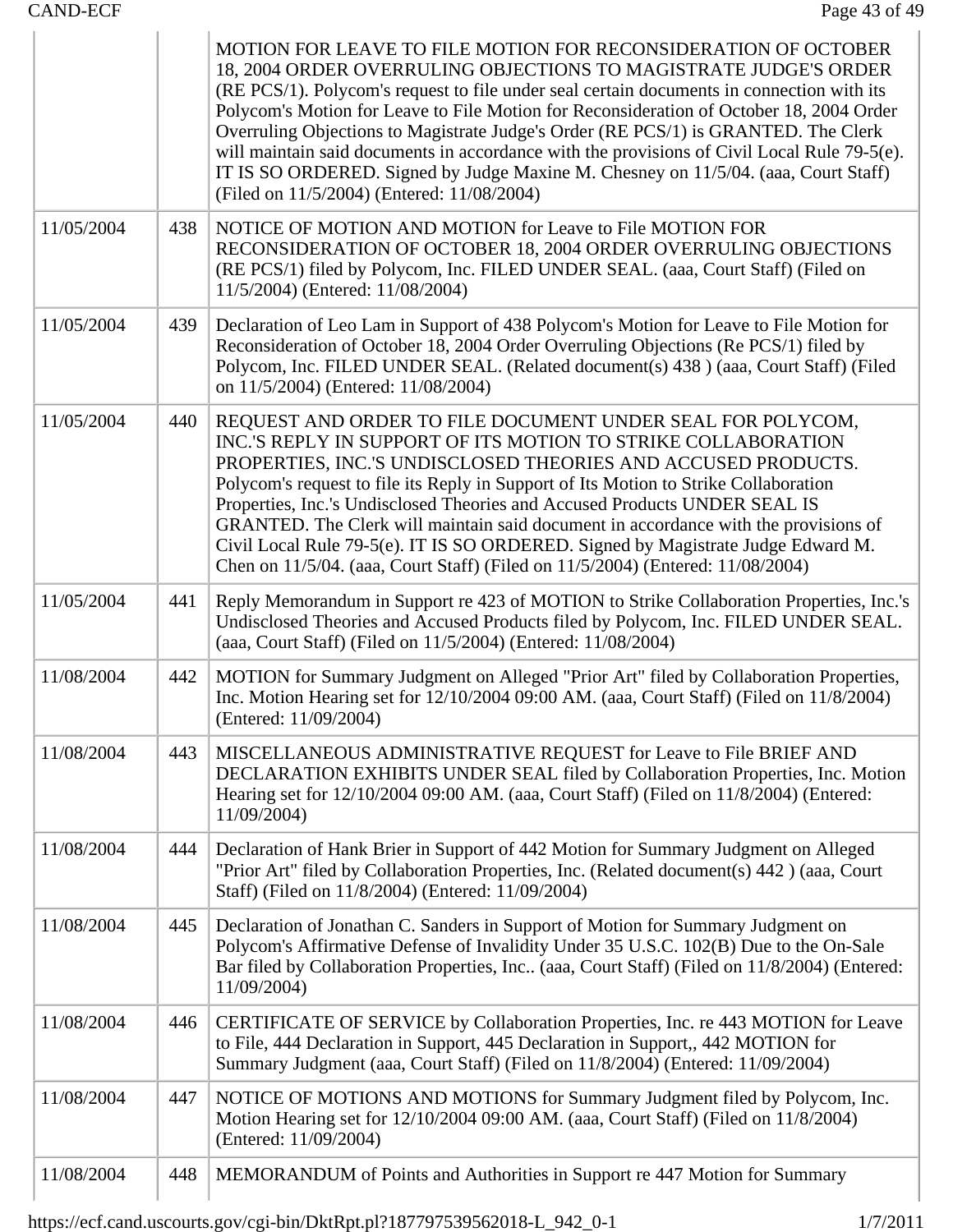|            |     | Judgment of Noninfringement Re United States Patent No. 5,896,500 filed by Polycom, Inc.<br>(Related document(s) 447) (aaa, Court Staff) (Filed on 11/8/2004) (Entered: 11/09/2004)                                                                                                                                                                  |  |
|------------|-----|------------------------------------------------------------------------------------------------------------------------------------------------------------------------------------------------------------------------------------------------------------------------------------------------------------------------------------------------------|--|
| 11/08/2004 | 449 | MEMORANDUM of Points and Authorities in Support re 447 Motion for Summary<br>Judgment of Noninfringement and Invalidity Re U.S. Patent No. 5,867,654 filed by<br>Polycom, Inc. (Related document(s) 447) (aaa, Court Staff) (Filed on 11/8/2004) (Entered:<br>11/09/2004)                                                                            |  |
| 11/08/2004 | 450 | MEMORANDUM of Points and Authorities in Support re 447 Motion for Summary<br>Judgment of Invalidity of United States Patent No. 6,212,547 filed by Polycom, Inc.<br>(Related document(s) 447) (aaa, Court Staff) (Filed on 11/8/2004) (Entered: 11/09/2004)                                                                                          |  |
| 11/08/2004 | 451 | MEMORANDUM of Points and Authorities in Support re 447 Motion for Summary<br>Judgment of Noninfringement and Invalidity Re United States Patent No. 6,343,314 filed by<br>Polycom, Inc. (Related document(s) 447 ) (aaa, Court Staff) (Filed on 11/8/2004) (Entered:<br>11/09/2004)                                                                  |  |
| 11/08/2004 | 452 | Declaration of Ashok Ramani in Support of 447 Motions for Summary Judgment filed by<br>Polycom, Inc. VOLUME 1 OF 3 (Related document(s) 447 ) (aaa, Court Staff) (Filed on<br>11/8/2004) (Entered: 11/09/2004)                                                                                                                                       |  |
| 11/08/2004 | 453 | Declaration of Ashok Ramani in Support of 447 Motions for Summary Judgment filed by<br>Polycom, Inc. VOLUME 2 OF 3. (Related document(s) 447 ) (aaa, Court Staff) (Filed on<br>11/8/2004) (Entered: 11/09/2004)                                                                                                                                      |  |
| 11/08/2004 | 454 | Declaration of Ashok Ramani in Support of 447 Motions for Summary Judgment filed by<br>Polycom, Inc. VOLUME 3 OF 3. (Related document(s) 447 ) (aaa, Court Staff) (Filed on<br>11/8/2004) (Entered: 11/09/2004)                                                                                                                                      |  |
| 11/08/2004 | 455 | CERTIFICATE OF SERVICE by Polycom, Inc. re 450 Memorandum in Support, 451<br>Memorandum in Support, 452 Declaration in Support, 447 MOTION for Summary<br>Judgment, 453 Declaration in Support, 448 Memorandum in Support, 454 Declaration in<br>Support, 449 Memorandum in Support (aaa, Court Staff) (Filed on 11/8/2004) (Entered:<br>11/09/2004) |  |
| 11/08/2004 | 456 | Declaration of Harrison J. Frahn in Support of Collaboration Properties, Inc.'s Motion for<br>Summary Judgment on Infringement filed by Collaboration Properties, Inc. (aaa, Court<br>Staff) (Filed on 11/8/2004) (Entered: 11/10/2004)                                                                                                              |  |
| 11/08/2004 | 457 | MISCELLANEOUS ADMINISTRATIVE MOTION for Leave to File BRIEF<br>DECLARATION, AND DECLARATION EXHIBITS UNDER SEAL filed by<br>Collaboration Properties, Inc. Motion Hearing set for 12/10/2004 09:00 AM. (aaa, Court<br>Staff) (Filed on 11/8/2004) (Entered: 11/10/2004)                                                                              |  |
| 11/08/2004 | 458 | CERTIFICATE OF SERVICE by Collaboration Properties, Inc. re 456 Declaration in<br>Support, 457 MOTION for Leave to File (aaa, Court Staff) (Filed on 11/8/2004) (Entered:<br>11/10/2004                                                                                                                                                              |  |
| 11/09/2004 | 459 | MOTION to Enforce this Court's October 15 Order or for an Order of Contempt filed by<br>Collaboration Properties, Inc. Motion Hearing set for 12/15/2004 10:30 AM. (aaa, Court<br>Staff) (Filed on 11/9/2004) (Entered: 11/10/2004)                                                                                                                  |  |
| 11/09/2004 | 460 | MOTION for Expedited Consideration of its Motion to Enforce this Court's October 15<br>Order or for Contempt filed by Collaboration Properties, Inc. (aaa, Court Staff) (Filed on<br>11/9/2004) (Entered: 11/10/2004)                                                                                                                                |  |
| 11/09/2004 | 461 | Declaration of Harrison J. Frahn IV in Support of 459 Motion to Enforce This Court's<br>October 15 Order or, 460 for and Order of Contempt and of CPI's Motion for Expedited<br>Consideration filed by Collaboration Properties, Inc. (Related document(s) 459, 460) (aaa,<br>Court Staff) (Filed on 11/9/2004) (Entered: 11/10/2004)                |  |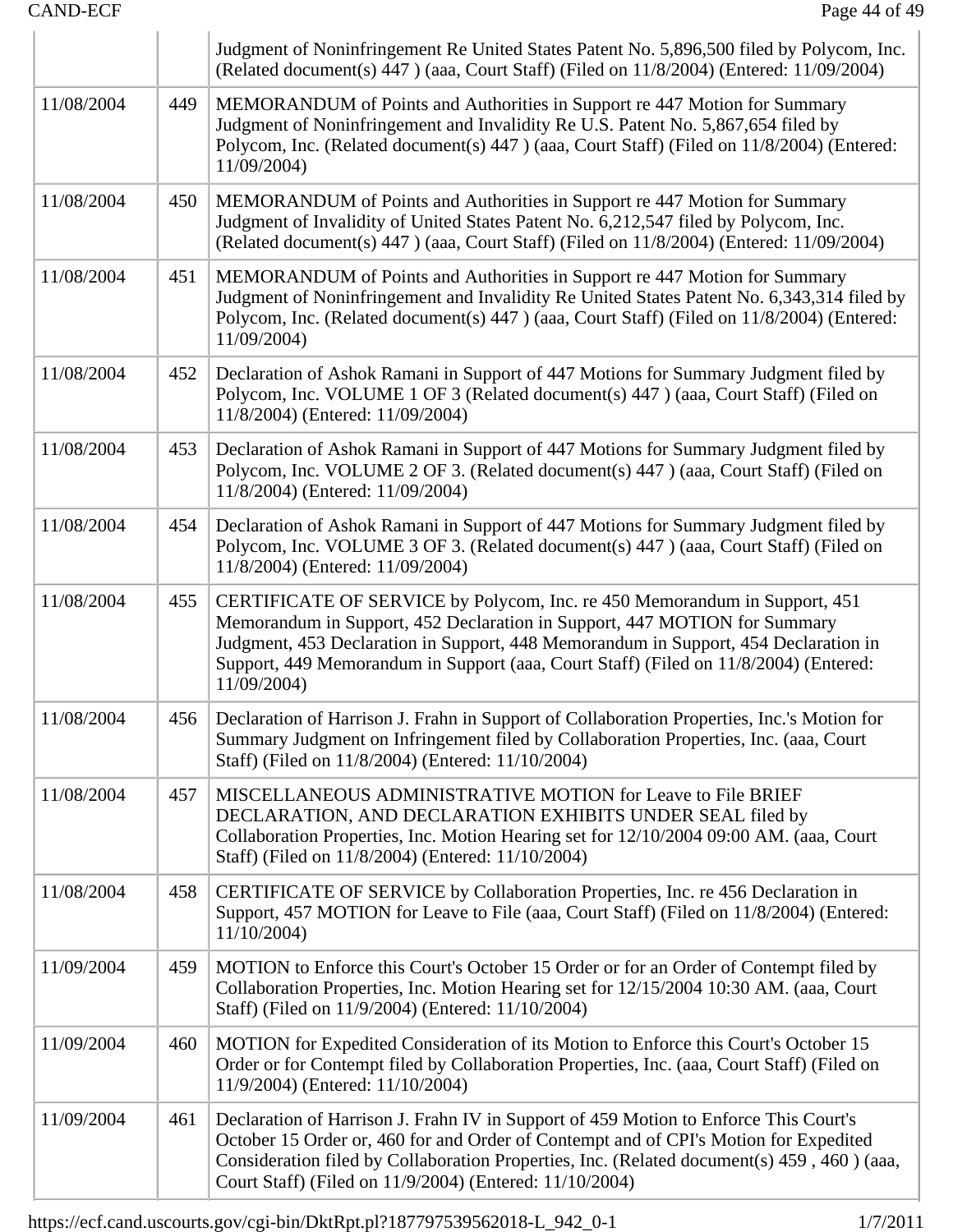| 11/09/2004 | 462 | CERTIFICATE OF SERVICE by Collaboration Properties, Inc. re 459 MOTION to Enforce<br>This Court's October 15 Order or for an Order of Contempt, 460 MOTION to Expedite, 461<br>Declaration in Support, (aaa, Court Staff) (Filed on 11/9/2004) (Entered: 11/10/2004)                                                                                                                                                                                                                                                                                                |  |
|------------|-----|---------------------------------------------------------------------------------------------------------------------------------------------------------------------------------------------------------------------------------------------------------------------------------------------------------------------------------------------------------------------------------------------------------------------------------------------------------------------------------------------------------------------------------------------------------------------|--|
| 11/09/2004 | 463 | MOTION for Stay Pending Appeal of Order Requiring the Production of Priviledged<br>Document filed by Polycom, Inc. Motion Hearing set for 12/15/2004 10:30 AM. (aaa, Court<br>Staff) (Filed on 11/9/2004) (Entered: 11/10/2004)                                                                                                                                                                                                                                                                                                                                     |  |
| 11/09/2004 | 464 | Declaration of Klaus H. Hamm in Support of 463 Motion for Stay Pending Appeal of Order<br>Requiring the Production of Privileged Document filed by Polycom, Inc. (Related document<br>(s) 463 ) (aaa, Court Staff) (Filed on 11/9/2004) (Entered: 11/10/2004)                                                                                                                                                                                                                                                                                                       |  |
| 11/09/2004 | 465 | MOTION for Expedited Consideration of its Motion to Stay Pending Appeal of Order<br>Requiring the Production of Privileged Document filed by Polycom, Inc. Motion Hearing set<br>for 12/15/2004 10:30 AM. (aaa, Court Staff) (Filed on 11/9/2004) (Entered: 11/10/2004)                                                                                                                                                                                                                                                                                             |  |
| 11/09/2004 | 466 | CERTIFICATE OF SERVICE by Polycom, Inc. re 463 MOTION to Stay, 464 Declaration<br>in Support, 465 MOTION to Expedite (aaa, Court Staff) (Filed on 11/9/2004) (Entered:<br>11/10/2004)                                                                                                                                                                                                                                                                                                                                                                               |  |
| 11/09/2004 | 467 | Memorandum in Opposition re 460 MOTION for Expedited Consideration of its Motion to<br>Enforce filed by Polycom, Inc. (aaa, Court Staff) (Filed on 11/9/2004) (Entered: 11/10/2004)                                                                                                                                                                                                                                                                                                                                                                                 |  |
| 11/09/2004 | 468 | ORDER DENYING POLYCOM'S MOTION FOR LEAVE TO FILE MOTION FOR<br>RECONSIDERATION OF COURT'S OCTOBER 18, 2004 ORDER OVERRULING<br>OBJECTIONS RE: PCS/1 by Judge Maxine M. Chesney denying 431 Motion for Leave to<br>File. Accordingly, Polycom's motion for leave to file a motion for reconsideration is<br>DENIED. IT IS SO ORDERED. (aaa, Court Staff) (Filed on 11/9/2004) (Entered:<br>11/10/2004)                                                                                                                                                               |  |
| 11/10/2004 | 469 | STIPULATION AND ORDER REGARDING SOURCE CODE LODGED AS EXHIBITS<br>TO COLLABORATION PROPERTIES, INC.'S MOTION FOR SUMMARY JUDGMENT<br>ON INFRINGEMENT. Signed by Judge Maxine M. Chesney on 11/10/04. (aaa, Court Staff)<br>(Filed on 11/10/2004) (Entered: 11/10/2004)                                                                                                                                                                                                                                                                                              |  |
| 11/10/2004 | 470 | ORDER GRANTING COLLABORATION PROPERTIES, INC.'S MISCELLANEOUS<br>ADMINISTRATIVE REQUEST TO FILE BRIEF, DECLARATIONS, AND<br>DECLARATION EXHIBITS UNDER SEAL by Judge Maxine M. Chesney granting 443<br>Motion for Leave to File. IT IS HEREBY ORDERED THAT (1) CPI's Motion for Summary<br>Judgment on Infringement, (2) the Declarations of Christopher Schmandt and Kendyl A.<br>Roman, and (3) the exhibits attached to those declarations be filed under seal. (aaa, Court<br>Staff) (Filed on 11/10/2004) (Entered: 11/10/2004)                                |  |
| 11/10/2004 | 471 | ORDER GRANTING COLLABORATION PROPERTIES, INC.'S MISCELLANEOUS<br>ADMINISTRATIVE REQUEST TO FILE BRIEF AND DECLARATION EXHIBITS<br>UNDER SEAL by Judge Maxine M. Chesney granting 457 Motion for Leave to File. IT IS<br>HEREBY ORDERED THAT (1) CPI's Motion for Summary Judgment on Polycom's<br>Affirmative Defense of Invalidity Under 35 U.S.C. 102(b) Due to the On-Sale Bar and (2)<br>Exhibits B-D and F-J to the November 8, 2004 Declaration of Jonathan C. Sanders be filed<br>under seal. (aaa, Court Staff) (Filed on 11/10/2004) (Entered: 11/10/2004) |  |
| 11/10/2004 | 472 | REQUEST AND ORDER TO FILE DOCUMENTS UNDER SEAL FOR POLYCOM,<br>INC.'S MOTIONS FOR SUMMARY JUDGMENT. Polycom's request to file under seal<br>certain documents in connection with its motions for summary judgment is GRANTED. The<br>Clerk will maintain said documents in accordance with the provisions of Civil Local Rule<br>79-5(e). IT IS SO ORDERED. Signed by Judge Maxine M. Chesney on 11/10/04. (aaa,<br>Court Staff) (Filed on 11/10/2004) (Entered: 11/10/2004)                                                                                        |  |
| 11/10/2004 | 473 | Declaration of Christopher Schmandt in Support of Collaboration Properties, Inc.'s Motion                                                                                                                                                                                                                                                                                                                                                                                                                                                                           |  |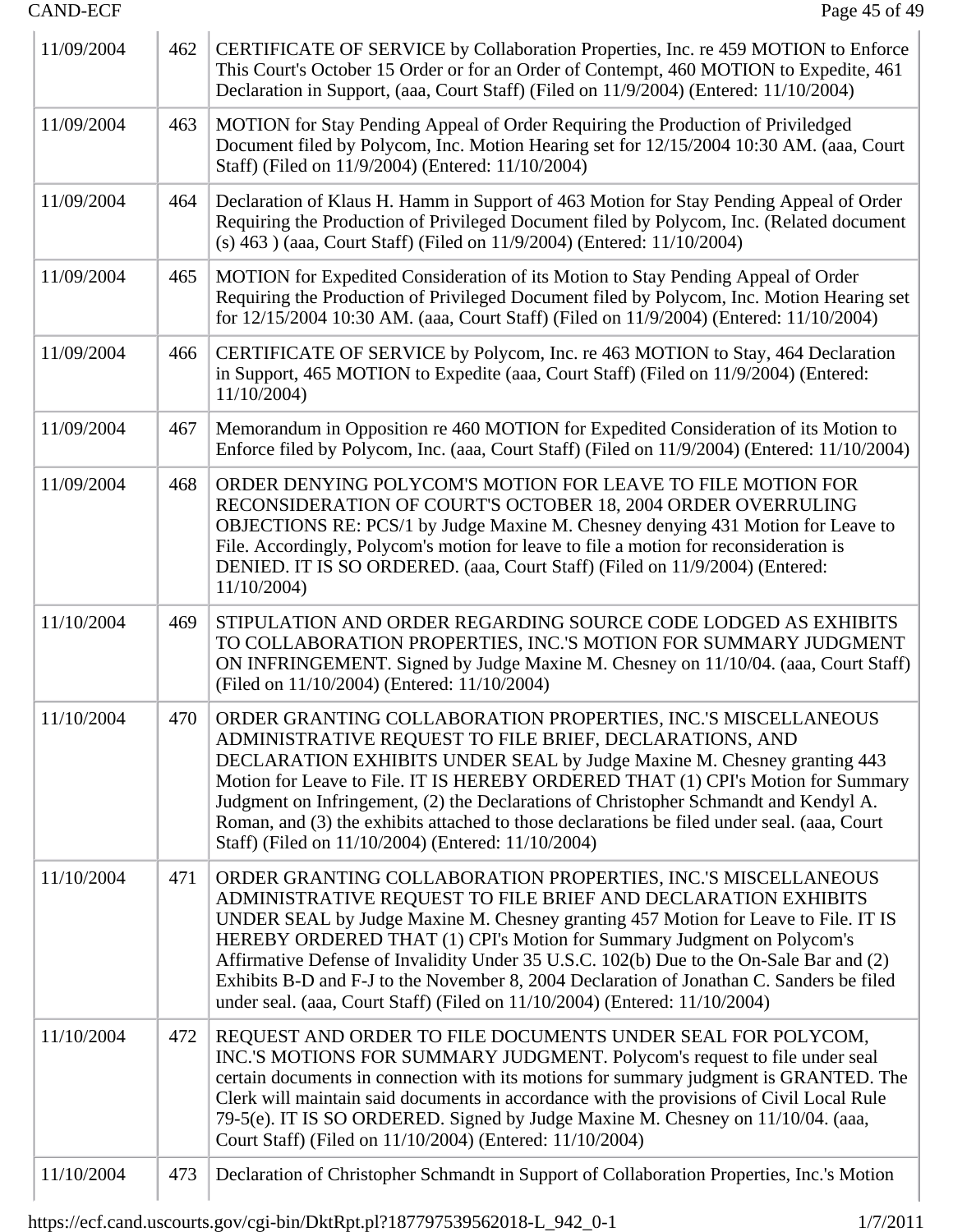| <b>CAND-ECF</b> |     | Page 46 of 49                                                                                                                                                                                                                                            |  |
|-----------------|-----|----------------------------------------------------------------------------------------------------------------------------------------------------------------------------------------------------------------------------------------------------------|--|
|                 |     | for Summary Judgment in Infringement filed by Avistar Communications Corporation,<br>Collaboration Properties, Inc. FILED UNDER SEAL. (aaa, Court Staff) (Filed on<br>11/10/2004) (Entered: 11/10/2004)                                                  |  |
| 11/10/2004      | 474 | Declaration of Kendyl A. Roman in Support of Motion for Summary Judgment on<br>Infringement filed by Collaboration Properties, Inc. FILED UNDER SEAL. (aaa, Court<br>Staff) (Filed on 11/10/2004) (Entered: 11/10/2004)                                  |  |
| 11/10/2004      | 475 | EXHIBITS B-D and F-J TO THE DECLARATION OF JONATHAN C. SANDERS filed<br>by Collaboration Properties, Inc. FILED UNDER SEAL. (aaa, Court Staff) (Filed on<br>11/10/2004) (Entered: 11/10/2004)                                                            |  |
| 11/10/2004      | 476 | MOTION for Summary Judgment on Infringement filed by Avistar Communications<br>Corporation, Collaboration Properties, Inc. Motion Hearing set for 12/10/2004 09:00 AM.<br>FILED UNDER SEAL(aaa, Court Staff) (Filed on 11/10/2004) (Entered: 11/10/2004) |  |
| 11/10/2004      | 477 | EXHIBITS: VOLUME 1: INFRINGEMENT OF U.S. PATENT NO.5,867,654 BY<br>VIEWSTATION filed by Avistar Communications Corporation, Collaboration Properties,<br>Inc. FILED UNDER SEAL. (aaa, Court Staff) (Filed on 11/10/2004) (Entered: 11/10/2004)           |  |
| 11/10/2004      | 478 | EXHIBITS: VOLUMEN II: INFRINGEMENT OF U.S. PATENT NO.5,867,654 BY<br>VIEWSTATION SP filed by Avistar Communications Corporation, Collaboration<br>Properties, Inc. FILED UNDER SEAL. (aaa, Court Staff) (Filed on 11/10/2004) (Entered:<br>11/10/2004)   |  |
| 11/10/2004      | 479 | EXHIBITS: VOLUME III: INFRINGEMENT OF U.S. PATENT NO.5,867,654 BY<br>VIEWSTATION FX filed by Avistar Communications Corporation, Collaboration<br>Properties, Inc. FILED UNDER SEAL. (aaa, Court Staff) (Filed on 11/10/2004) (Entered:<br>11/10/2004)   |  |
| 11/10/2004      | 480 | EXHIBITS: VOLUME IV: INFRINGEMENT OF U.S. PATENT NO. 5,867,654<br>VIEWSTATION EX filed by Avistar Communications Corporation, Collaboration<br>Properties, Inc. FILED UNDER SEAL. (aaa, Court Staff) (Filed on 11/10/2004) (Entered:<br>11/10/2004)      |  |
| 11/10/2004      | 481 | EXHIBITS: VOLUME V: INFRINGEMENT OF U.S. PATENT NO.5,867,654 BY<br>iPOWER filed by Avistar Communications Corporation, Collaboration Properties, Inc.<br>FILED UNDER SEAL. (aaa, Court Staff) (Filed on 11/10/2004) (Entered: 11/10/2004)                |  |
| 11/10/2004      | 482 | EXHIBITS: VOLUME VI: INFRINGEMENT OF U.S. PATENT NO.6,212,547 BY<br>VIEWSTATION filed by Avistar Communications Corporation, Collaboration Properties,<br>Inc. FILED UNDER SEAL. (aaa, Court Staff) (Filed on 11/10/2004) (Entered: 11/10/2004)          |  |
| 11/10/2004      | 483 | EXHIBITS: VOLUME VII: INFRINGEMENT OF U.S. PATENT NO.6,212,547 BY<br>VIEWSTATION SP filed by Avistar Communications Corporation, Collaboration<br>Properties, Inc. FILED UNDER SEAL. (aaa, Court Staff) (Filed on 11/10/2004) (Entered:<br>11/10/2004    |  |
| 11/10/2004      | 484 | EXHIBITS: VOLUME VIII: INFRINGEMENT OF U.S. PATENT NO.6,212,547 BY<br>VIEWSTATION FX filed by Avistar Communications Corporation, Collaboration<br>Properties, Inc. FILED UNDER SEAL. (aaa, Court Staff) (Filed on 11/10/2004) (Entered:<br>11/10/2004)  |  |
| 11/10/2004      | 485 | EXHIBITS: VOLUME IX: INFRIGEMENT OF U.S. PATENT NO.6,212,547 BY<br>VIEWSTATION EX filed by Avistar Communications Corporation, Collaboration<br>Properties, Inc. FILED UNDER SEAL. (aaa, Court Staff) (Filed on 11/10/2004) (Entered:<br>11/10/2004      |  |
| 11/10/2004      | 486 | EXHIBITS: VOLUME X: INFRINGEMENT OF U.S. PATENT NO.6,212,547 BY<br>iPOWER filed by Avistar Communications Corporation, Collaboration Properties, Inc.                                                                                                    |  |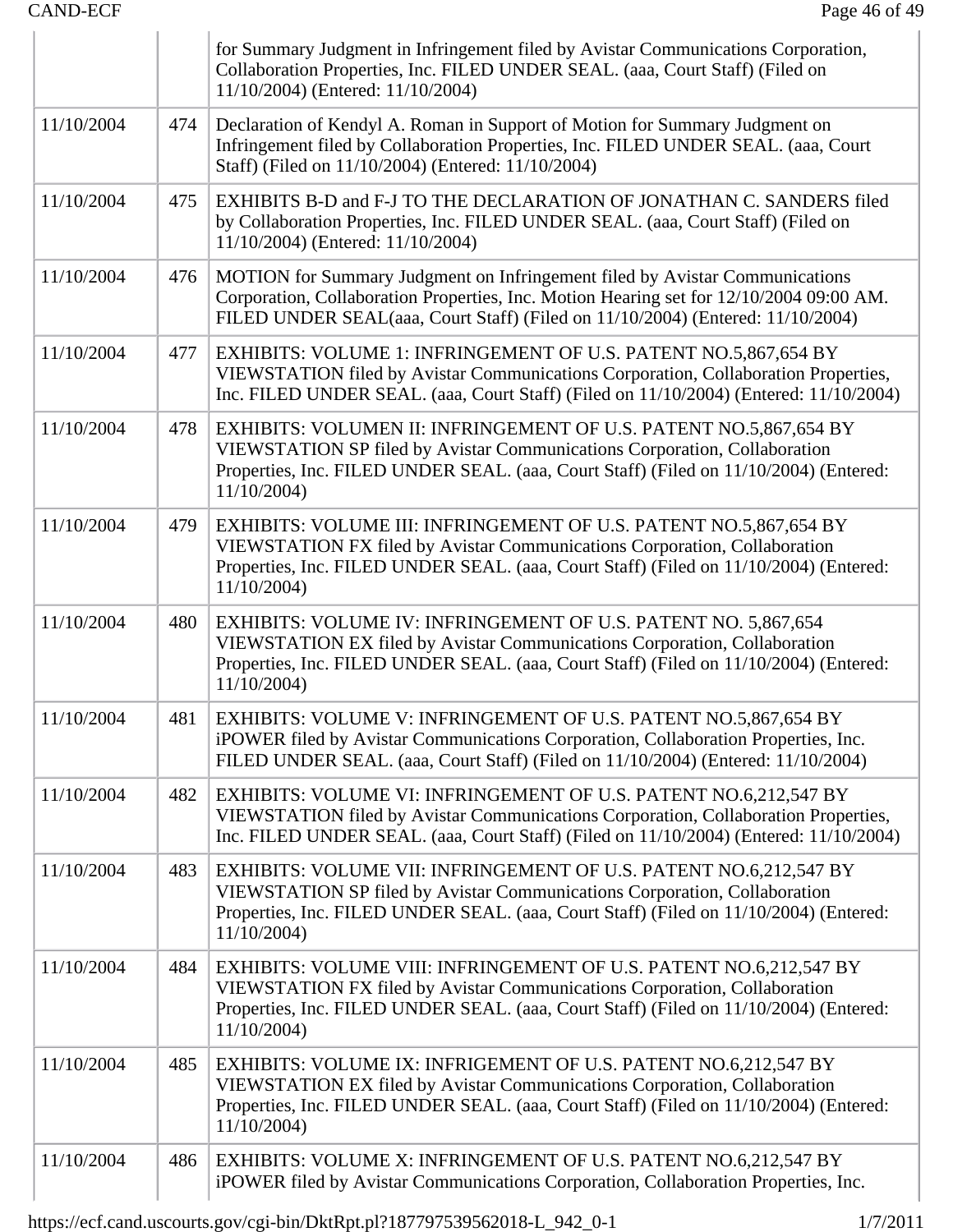|            |     | FILED UNDER SEAL. (aaa, Court Staff) (Filed on 11/10/2004) (Entered: 11/10/2004)                                                                                                                                                                                                                     |  |
|------------|-----|------------------------------------------------------------------------------------------------------------------------------------------------------------------------------------------------------------------------------------------------------------------------------------------------------|--|
| 11/10/2004 | 487 | EXHIBITS: VOLUME XI: INFRINGEMENT OF U.S. PATENT NO.6,212,547 BY VIA<br>VIDEO filed by Avistar Communications Corporation, Collaboration Properties, Inc. FILED<br>UNDER SEAL. (aaa, Court Staff) (Filed on 11/10/2004) (Entered: 11/10/2004)                                                        |  |
| 11/10/2004 | 488 | EXHIBITS: VOLUME XII: INFRINGEMENT OF U.S. PATENT NO.6,343,314 BI BY<br>VIEWSTATION filed by Avistar Communications Corporation, Collaboration Properties,<br>Inc. FILED UNDER SEAL. (aaa, Court Staff) (Filed on 11/10/2004) (Entered: 11/10/2004)                                                  |  |
| 11/10/2004 | 489 | EXHIBITS: VOLUME XIII: INFRINGEMENT OF U.S. PATENT NO.6,343,314 BI BY<br>VIEWSTATION FX filed by Avistar Communications Corporation, Collaboration<br>Properties, Inc. FILED UNDER SEAL. (aaa, Court Staff) (Filed on 11/10/2004) (Entered:<br>11/10/2004)                                           |  |
| 11/10/2004 | 490 | EXHIBITS: VOLUME XIV: INFRINGEMENT OF U.S. PATENT NO.6,343,314 BI BY<br>VIEWSTATION EX filed by Avistar Communications Corporation, Collaboration<br>Properties, Inc. FILED UNDER SEAL. (aaa, Court Staff) (Filed on 11/10/2004) (Entered:<br>11/12/2004                                             |  |
| 11/10/2004 | 491 | EXHIBITS: VOLUME XV: INFRINGEMENT OF U.S. PATENT NO.6,343,314 BI BY<br>VIA VIDEO filed by Avistar Communications Corporation, Collaboration Properties, Inc.<br>FILED UNDER SEAL. (aaa, Court Staff) (Filed on 11/10/2004) (Entered: 11/12/2004)                                                     |  |
| 11/10/2004 | 492 | EXHIBITS: VOLUME XVI: PATENTS-IN-SUIT filed by Avistar Communications<br>Corporation, Collaboration Properties, Inc. FILED UNDER SEAL. (aaa, Court Staff) (Filed<br>on 11/10/2004) (Entered: 11/12/2004)                                                                                             |  |
| 11/10/2004 | 493 | EXHIBITS: VOLUME XVII: VIEWSTATION FX/VS4000 USER GUIDE filed by Avistar<br>Communications Corporation, Collaboration Properties, Inc. FILED UNDER SEAL. (aaa,<br>Court Staff) (Filed on 11/10/2004) (Entered: 11/12/2004)                                                                           |  |
| 11/10/2004 | 494 | EXHIBITS: VOLUME XVIII: VIEWSTATION USER GUIDE filed by Avistar<br>Communications Corporation, Collaboration Properties, Inc. FILED UNDER SEAL. (aaa,<br>Court Staff) (Filed on 11/10/2004) (Entered: 11/12/2004)                                                                                    |  |
| 11/10/2004 | 495 | EXHIBITS: VOLUME XX: VIEWSTATION SP USER GUIDE filed by Avistar<br>Communications Corporation, Collaboration Properties, Inc. FILED UNDER SEAL. (aaa,<br>Court Staff) (Filed on 11/10/2004) (Entered: 11/12/2004)                                                                                    |  |
| 11/10/2004 | 496 | EXHIBITS: VOLUME XIX: VIEWSTATION EX USER GUIDE filed by Avistar<br>Communications Corporation, Collaboration Properties, Inc. FILED UNDER SEAL. (aaa,<br>Court Staff) (Filed on 11/10/2004) (Entered: 11/12/2004)                                                                                   |  |
| 11/10/2004 | 497 | EXHIBITS: VOLUME XXI: WEBOFFICE USER GUIDE VERSION 6.0 filed by Avistar<br>Communications Corporation, Collaboration Properties, Inc. FILED UNDER SEAL. (aaa,<br>Court Staff) (Filed on 11/10/2004) (Entered: 11/12/2004)                                                                            |  |
| 11/10/2004 | 498 | MEMORANDUM OF POINTS AND AUTHORITIES in Support re 447 MOTION FOR<br>SUMMARY JUDGMENT OF NONINFRINGEMENT AND INVALIDITY RE UNITED<br>STATES PATENT NO.6,343,314 filed by Polycom, Inc. FILED UNDER SEAL. (Related<br>document(s) 447) (aaa, Court Staff) (Filed on 11/10/2004) (Entered: 11/12/2004) |  |
| 11/10/2004 | 499 | MEMORANDUM OF POINTS AND AUTHORITES in Support re 447 MOTION FOR<br>SUMMARY JUDGMENT OF INVALIDITY OF UNITED STATES PATENT<br>NO.6,212,547 filed by Polycom, Inc. FILED UNDER SEAL. (Related document(s) 447)<br>(aaa, Court Staff) (Filed on 11/10/2004) (Entered: 11/12/2004)                      |  |
| 11/10/2004 | 500 | MEMORANDUM OF POINTS AND AUTHORITIES in Support re 447 MOTION FOR<br>SUMMARY JUDGMENT OF NONINFRINGEMENT RE UNITED STATES PATENT                                                                                                                                                                     |  |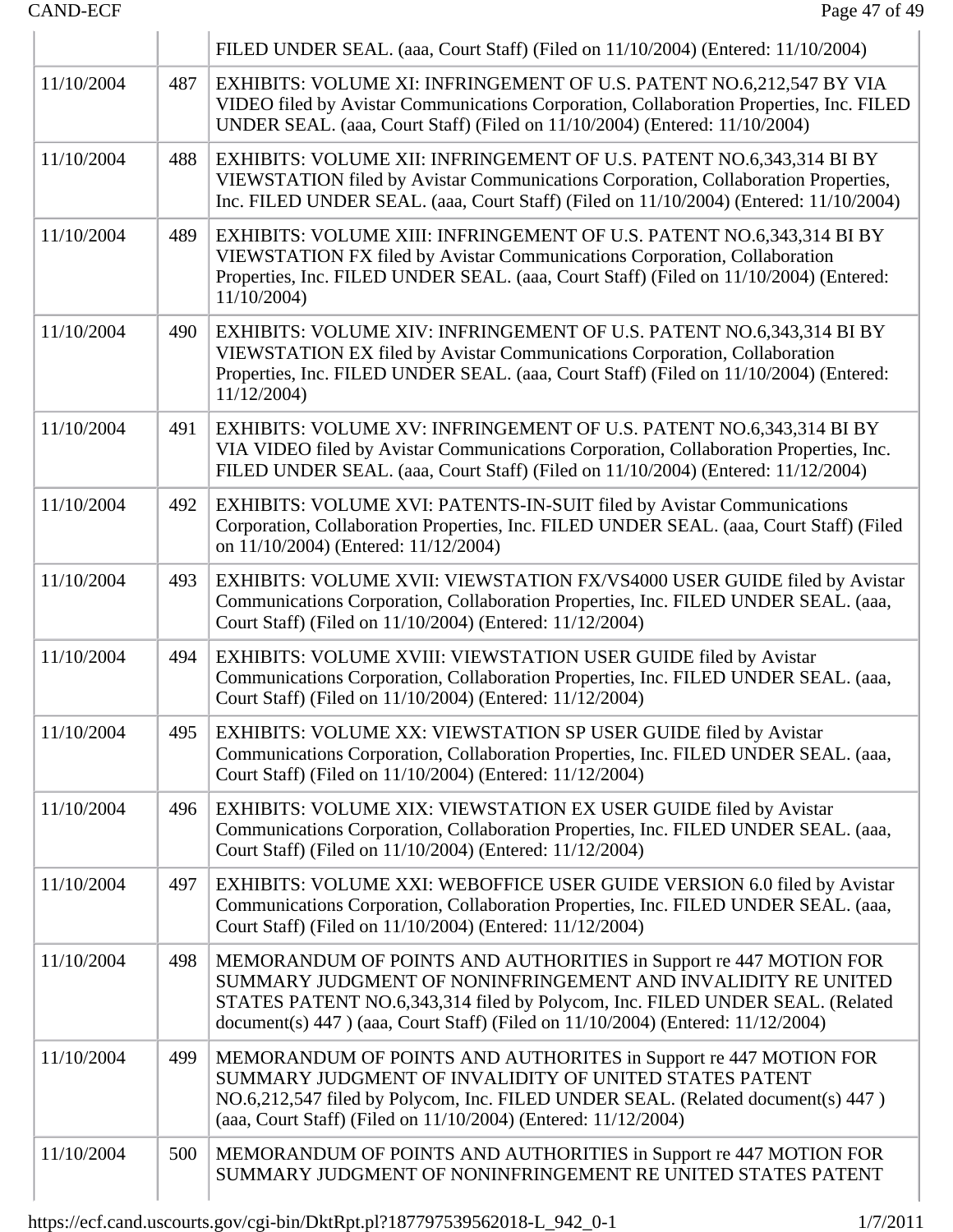|            |     | NO.5,896,500 filed by Polycom, Inc. FILED UNDER SEAL. (Related document(s) 447)                                                                                                                                                                                                                                                                                                                                                                                                                                                                                                                                                                                                                                                                                                                                                                                                                                                                                                                                                                                        |  |
|------------|-----|------------------------------------------------------------------------------------------------------------------------------------------------------------------------------------------------------------------------------------------------------------------------------------------------------------------------------------------------------------------------------------------------------------------------------------------------------------------------------------------------------------------------------------------------------------------------------------------------------------------------------------------------------------------------------------------------------------------------------------------------------------------------------------------------------------------------------------------------------------------------------------------------------------------------------------------------------------------------------------------------------------------------------------------------------------------------|--|
|            |     | (aaa, Court Staff) (Filed on 11/10/2004) (Entered: 11/12/2004)                                                                                                                                                                                                                                                                                                                                                                                                                                                                                                                                                                                                                                                                                                                                                                                                                                                                                                                                                                                                         |  |
| 11/10/2004 | 501 | MEMORANDUM OF POINTS AND AUTHORITIES in Support re 447 MOTION FOR<br>SUMMARY JUDGMENT OF NONINFRINGEMENT AND INVALIDITY RE U.S.<br>PATENT NO.5,867,654 filed by Polycom, Inc. FILED UNDER SEAL. (Related document<br>(s) 447) (aaa, Court Staff) (Filed on 11/10/2004) (Entered: 11/12/2004)                                                                                                                                                                                                                                                                                                                                                                                                                                                                                                                                                                                                                                                                                                                                                                           |  |
| 11/10/2004 | 502 | Declaration of Ashok Ramani in Support of 447 MOTIONS FOR SUMMARY<br>JUDGMENT filed by Polycom, Inc. FILED UNDER SEAL. (Related document(s) 447)<br>(aaa, Court Staff) (Filed on 11/10/2004) (Entered: 11/12/2004)                                                                                                                                                                                                                                                                                                                                                                                                                                                                                                                                                                                                                                                                                                                                                                                                                                                     |  |
| 11/10/2004 | 503 | Memorandum in Opposition re 465 MOTION for Expedited Consideration of its Motion to<br>Stay Pending Appeal filed by Collaboration Properties, Inc. (aaa, Court Staff) (Filed on<br>11/10/2004) (Entered: 11/12/2004)                                                                                                                                                                                                                                                                                                                                                                                                                                                                                                                                                                                                                                                                                                                                                                                                                                                   |  |
| 11/10/2004 | 504 | CERTIFICATE OF SERVICE by Collaboration Properties, Inc. re 503 Memorandum in<br>Opposition (aaa, Court Staff) (Filed on 11/10/2004) (Entered: 11/12/2004)                                                                                                                                                                                                                                                                                                                                                                                                                                                                                                                                                                                                                                                                                                                                                                                                                                                                                                             |  |
| 11/10/2004 | 505 | ORDER GRANTING PLAINTIFF'S MOTION FOR EXPEDITED CONSIDERATION<br>AND GRANTING DEFENDANT'S MOTION FOR EXPEDITED CONSIDERATION by<br>Magistrate Judge Edward M. Chen granting 460 Motion to Expedite, granting 465 Motion to<br>Expedite. The Court hereby GRANTS both motions for expedited consideration. Each<br>party's opposition to the other party's request for shortened time is disingenuous. It is clear<br>from the parties' briefing that the parties' motions are related; if one motion is heard on<br>shortened time, then the other motion should also be heard on shortened time. Each party's<br>opposition shall be filed by November 15, 2004. A courtesy copy of each opposition shall be<br>faxed to the Court no later than 4:00 p.m. There shall be no reply briefs. Based on the<br>motions and oppositions, the Court shall determine whether a hearing on the motions will be<br>necessary. If not, then the Court shall issue its ruling on the papers. IT IS SO ORDERED.<br>(aaa, Court Staff) (Filed on 11/10/2004) (Entered: 11/12/2004) |  |
| 11/10/2004 | 506 | TRANSCRIPT of Proceedings held on November 3, 2004 before Magistrate Judge Edward<br>M. Chen. Court Reporter: Katherine Pope Wyatt. (aaa, Court Staff) (Filed on 11/10/2004)<br>(Entered: 11/12/2004)                                                                                                                                                                                                                                                                                                                                                                                                                                                                                                                                                                                                                                                                                                                                                                                                                                                                  |  |
| 11/15/2004 | 507 | Minute Entry: Re: Settlement Conference before the Honorable Magistrate Judge Joseph C.<br>Spero (Date Filed: 11/15/2004). The Court has been advised by counsel for Plaintiff that this<br>matter has settled. The Further Settlement Conference previously set for November 22,<br>2004, has therefore been taken off calendar. (Court Reporter not reported.) (aaa, Court Staff)<br>(Date Filed: 11/15/2004) (Entered: 11/16/2004)                                                                                                                                                                                                                                                                                                                                                                                                                                                                                                                                                                                                                                  |  |
| 11/15/2004 | 508 | STIPULATION AND ORDER OF DISMISSAL. The parties stipulate, by and through their<br>respective counsel, that (1) the claims set forth in Collaboration Properties, Inc.'s Complaint<br>in the above-captioned action and (2) the counterclaims set forth in Polycom, Inc.'s Second<br>Amended Answer and Counterclaims in the above-captioned action are dismissed with<br>prejudice pursuant to Rule 41(a)(ii) of the Federal Rules of Civil Procedure. Each party to<br>bear its own costs. SO ORDERED. Signed by Judge Maxine M. Chesney on 11/15/04. (aaa,<br>Court Staff) (Filed on 11/15/2004) (Entered: 11/16/2004)                                                                                                                                                                                                                                                                                                                                                                                                                                              |  |
| 11/30/2004 |     | Notice of Withdrawal of Exhibits to all Counsel of record in accordance with Local Rule 79-<br>4(b). (aaa, Court Staff) (Filed on 11/30/2004) (Entered: 11/30/2004)                                                                                                                                                                                                                                                                                                                                                                                                                                                                                                                                                                                                                                                                                                                                                                                                                                                                                                    |  |
| 02/15/2005 |     | EXHIBIT disposed of per Local Rule on 1/3/05 after due notice was served upon all counsel<br>of record. (db, COURT STAFF) (Filed on 2/15/2005) (Entered: 02/15/2005)                                                                                                                                                                                                                                                                                                                                                                                                                                                                                                                                                                                                                                                                                                                                                                                                                                                                                                   |  |
|            |     |                                                                                                                                                                                                                                                                                                                                                                                                                                                                                                                                                                                                                                                                                                                                                                                                                                                                                                                                                                                                                                                                        |  |

# **PACER Service Center**